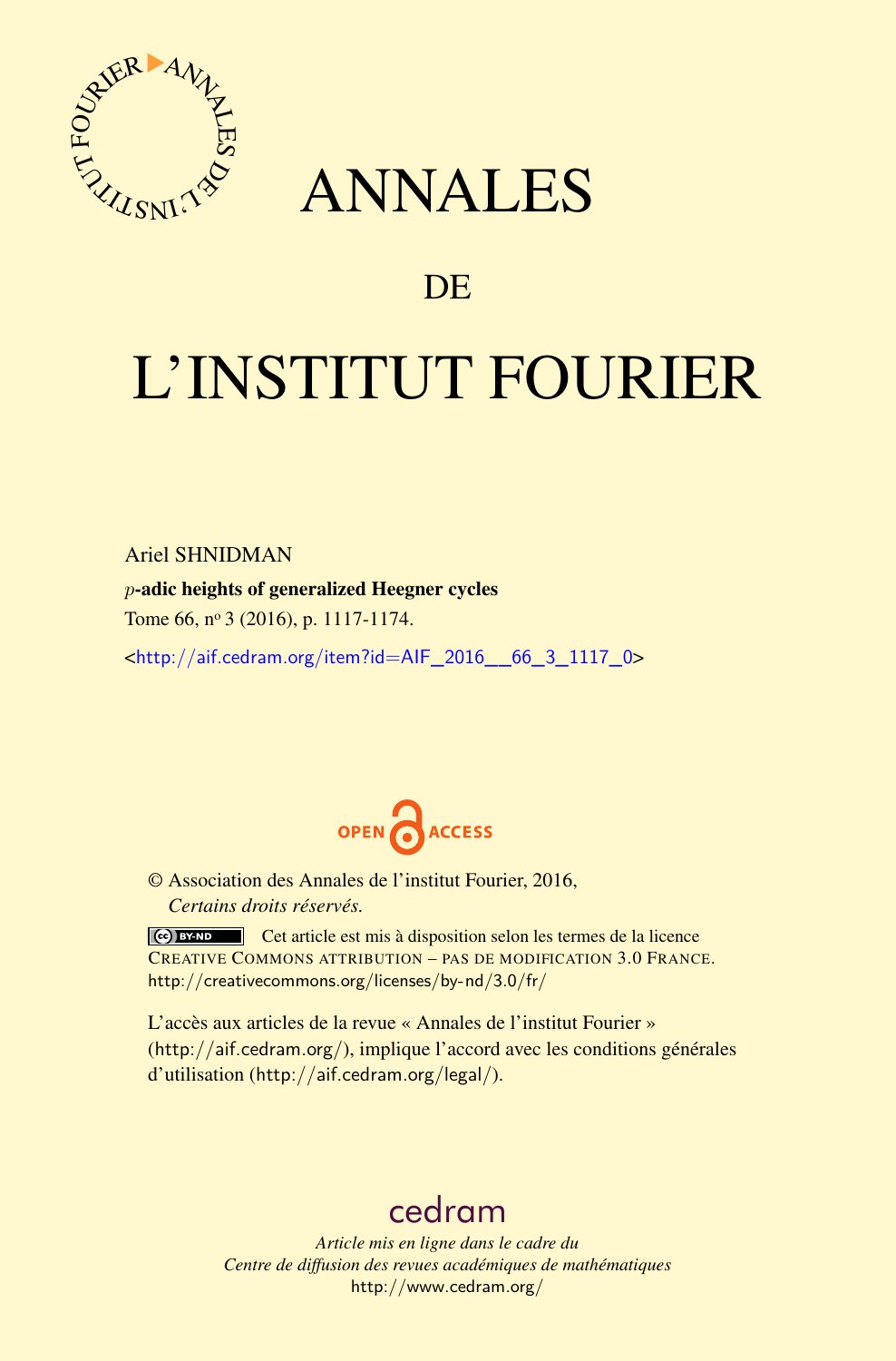#### *p*-ADIC HEIGHTS OF GENERALIZED HEEGNER **CYCLES**

#### **by Ariel SHNIDMAN (\*)**

ABSTRACT. — We relate the *p*-adic heights of generalized Heegner cycles to the derivative of a *p*-adic *L*-function attached to a pair  $(f, \chi)$ , where *f* is an ordinary weight  $2r$  newform and  $\chi$  is an unramified imaginary quadratic Hecke character of infinity type  $(\ell, 0)$ , with  $0 < \ell < 2r$ . This generalizes the *p*-adic Gross-Zagier formula in the case  $\ell = 0$  due to Perrin-Riou (in weight two) and Nekovář (in higher weight).

Résumé. — Nous relions les hauteurs *p*-adiques des cycles de Heegner généralisés à la dérivée d'une fonction *L p*-adique attachée à une paire  $(f, \chi)$ , où *f* est une forme modulaire ordinaire de poids 2*r* et *χ* est un caractère de Hecke non-ramifé de type  $(\ell, 0)$ , pour  $0 < \ell < 2r$ . Ceci généralise la formule de Perrin-Riou (en poids deux) and Nekovář (poids plus élevé).

#### **1. Introduction**

Let *p* be an odd prime,  $N \ge 3$  an integer prime to *p*, and  $f = \sum a_n q^n$  a newform of weight  $2r > 2$  on  $X_0(N)$  with  $a_1 = 1$ . Fix embeddings  $\mathbb{Q} \to \mathbb{C}$ and  $\overline{\mathbb{Q}} \to \overline{\mathbb{Q}}_p$  once and for all, and suppose that *f* is ordinary at *p*, i.e. the coefficient  $a_p \in \overline{\mathbb{Q}}_p$  is a *p*-adic unit. Building on work of Perrin-Riou [\[28\]](#page-58-0), Nekovář [\[24\]](#page-58-1) proved a *p*-adic analogue of the Gross-Zagier formula [\[14\]](#page-57-0) for *f* along with any character  $C : \text{Gal}(H/K) \to \overline{\mathbb{Q}}^{\times}$ . Here, *K* is an imaginary quadratic field of odd discriminant *D* such that all primes dividing *pN* split in *K*, and *H* is the Hilbert class field of *K*.

Keywords: algebraic cycles, modular forms, *p*-adic *L*-functions.

Math. classification: 11G40, 11G18.

<sup>(\*)</sup> I am grateful to Kartik Prasanna for suggesting this problem and for his patience and direction. Thanks go to Hunter Brooks for several productive conversations. I also thank Bhargav Bhatt, Daniel Disegni, Yara Elias, Olivier Fouquet, Adrian Iovita, Shinichi Kobayashi, Jan Nekovář, and Martin Olsson for helpful correspondence. The author was partially supported by National Science Foundation RTG grant DMS-0943832.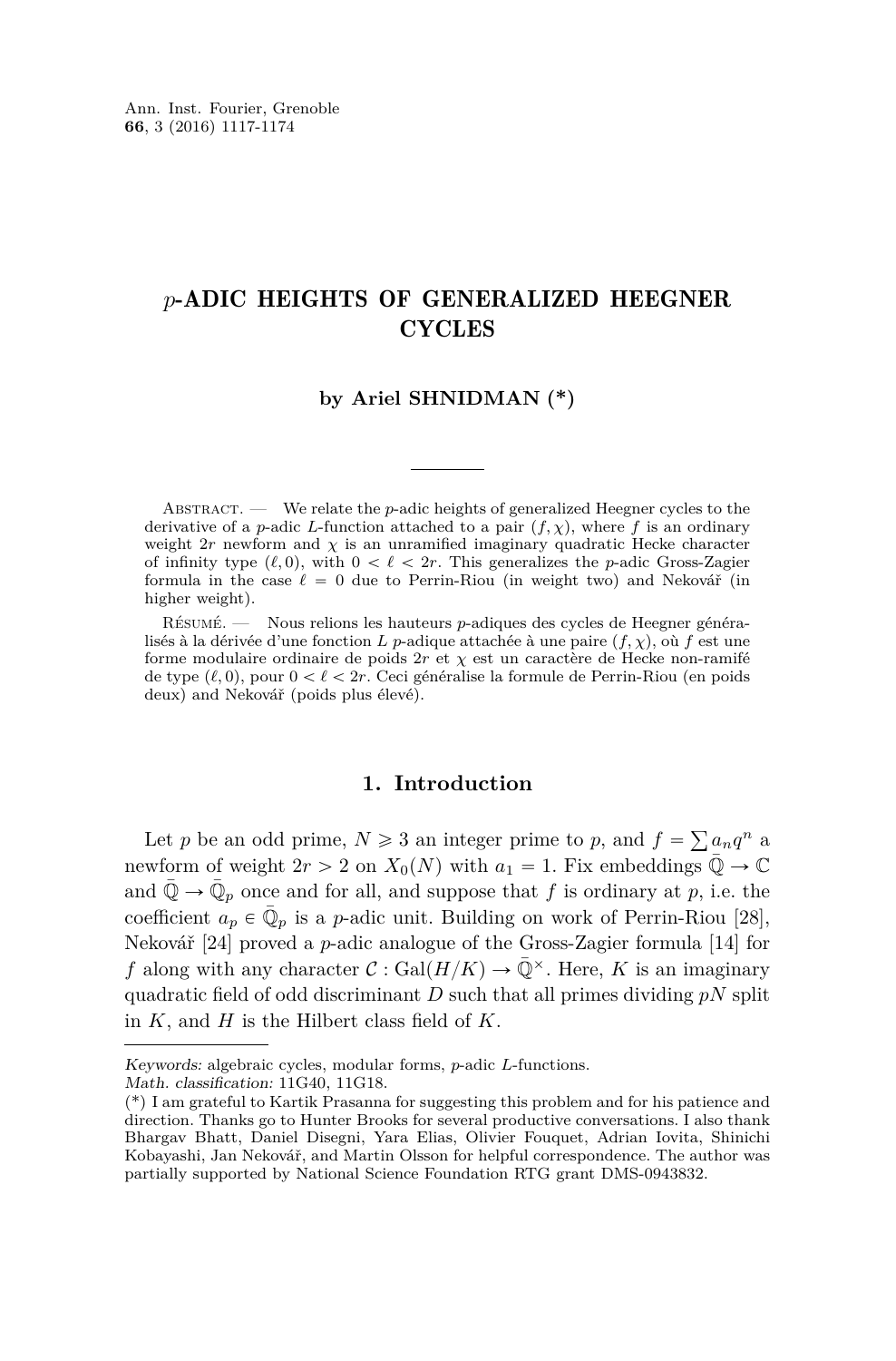Nekovář's formula relates the *p*-adic height of a Heegner cycle to the derivative of a *p*-adic *L*-function attached to the pair  $(f, C)$ . Together with the Euler system constructed in [\[22\]](#page-57-1), the formula implies a weak form of Perrin-Riou's conjecture [\[6,](#page-57-2) Conj. 2.7], a *p*-adic analogue of the Bloch-Kato conjecture for the motive  $f \otimes K$  [\[24,](#page-58-1) Theorem B]. The connection between special values of *L*-functions and algebraic cycles is part of a very general (conjectural) framework articulated in the works of Beilinson, Bloch, Kato, Perrin-Riou, and others. Despite the fact that these conjectures can be formulated for arbitrary motives, they have been verified only in very special cases.

The goal of this paper is to extend the ideas and computations in [\[24\]](#page-58-1) to a larger class of motives. Specifically, we will consider motives of the form  $f \otimes \Theta_{\chi}$ , where

$$
\chi: \mathbb{A}_K^\times/K^\times \to \mathbb{C}^\times
$$

is an unramified Hecke character of infinity type  $(\ell, 0)$ , with  $0 < \ell = 2k$ 2*r*, and

$$
\Theta_{\chi} = \sum_{\mathfrak{a} \subset \mathcal{O}_K} \chi(\mathfrak{a}) q^{\mathbf{N}\mathfrak{a}}
$$

is the associated theta series. The conditions on  $\ell$  guarantee that the Hecke character  $\chi_0 := \chi^{-1} \mathbf{N}^{r+k}$  of infinity type  $(r+k, r-k)$  is critical in the sense of [\[1,](#page-57-3) §4]. Note that  $L(f, \chi_0^{-1}, 0) = L(f, \chi, r + k)$  is the central value of the Rankin-Selberg *L*-function attached to  $f \otimes \Theta_{\gamma}$ . If we take  $\ell = 0$ , then *χ* comes from a character of  $Gal(H/K)$ , so we are in the situation of [\[24\]](#page-58-1). Our main result (Theorem [1.1\)](#page-5-0) extends Nekovář's formula to the case  $\ell > 0$ by relating *p*-adic heights of generalized Heegner cycles to the derivative of a *p*-adic *L*-function attached to the pair  $(f, \chi)$ . We now describe both the algebraic cycles and the *p*-adic *L*-function needed to state the formula.

#### **1.1. Generalized Heegner cycles**

Let  $Y(N)/\mathbb{Q}$  be the modular curve parametrizing elliptic curves with full level *N* structure, and let  $\mathcal{E} \to Y(N)$  be the universal elliptic curve with level *N* structure. Denote by  $W = W_{2r-2}$ , the canonical non-singular compactification of the  $(2r - 2)$ -fold fiber product of E with itself over  $Y(N)$  [\[33\]](#page-58-2). Finally, let  $A/H$  be an elliptic curve with complex multiplication by  $\mathcal{O}_K$  and good reduction at primes above p. We assume further that A is isogenous (over *H*) to each of its Gal $(H/K)$ -conjugates  $A^{\sigma}$  and that  $A^{\tau} \cong A$ , where  $\tau$  is complex conjugation. Such an *A* exists since *K* has odd discriminant [\[13,](#page-57-4) §11]. Set  $X = W_H \times_H A^{\ell}$ , where  $W_H$  is the base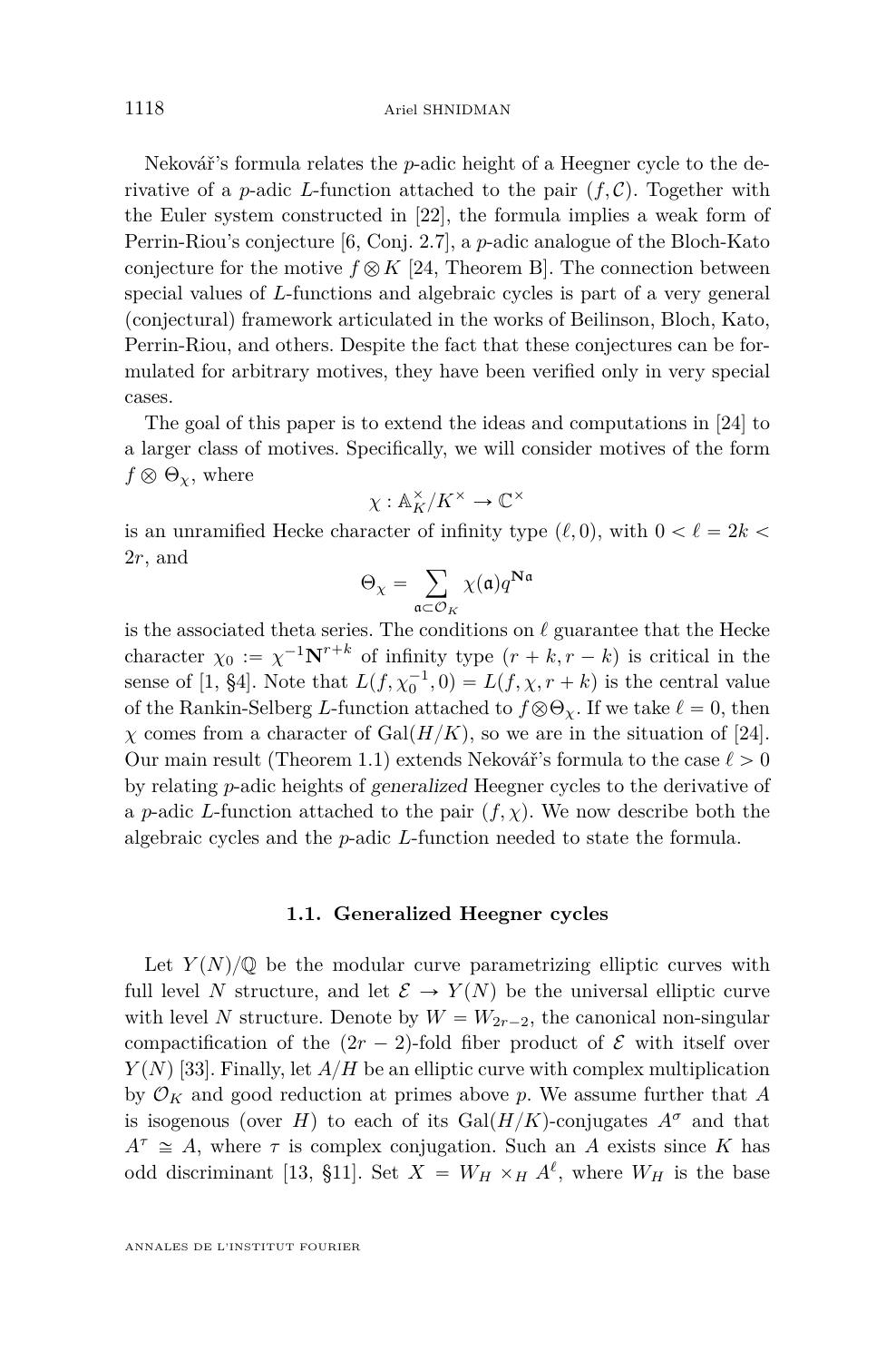change to *H*. *X* is fibered over the compactified modular curve  $X(N)_H$ , the typical geometric fiber being of the form  $E^{2r-2} \times A^{\ell}$ , for some elliptic curve *E*.

The  $(2r + 2k - 1)$ -dimensional variety *X* contains a rich supply of generalized Heegner cycles supported in the fibers of *X* above Heegner points on  $X_0(N)$  (we view *X* as fibered over  $X_0(N)$  via  $X(N) \rightarrow X_0(N)$ ). These cycles were first introduced by Bertolini, Darmon, and Prasanna in [\[1\]](#page-57-3). In Section [4,](#page-19-0) we define certain cycles  $\epsilon_B \epsilon Y$  and  $\epsilon_B \bar{\epsilon} Y$  in  $\mathrm{CH}^{r+k}(X)_K$  which sit in the fiber above a Heegner point on  $X_0(N)(H)$ , and which are variants of the generalized Heegner cycles which appear in [\[2\]](#page-57-5). Here,  $\text{CH}^{r+k}(X)_K$ is the group of codimension  $r + k$  cycles on *X* with coefficients in *K* modulo rational equivalence. In fact, for each ideal  $\alpha$  of  $K$ , we define cycles  $\epsilon_B \epsilon Y^{\mathfrak{a}}$  and  $\epsilon_B \bar{\epsilon} Y^{\mathfrak{a}}$  in CH<sup>r+k</sup>(X)<sub>K</sub>, each one sitting in the fiber above a Heegner point. These cycles are replacements for the notion of  $Gal(H/K)$ conjugates of  $\epsilon_B \epsilon Y$  and  $\epsilon_B \bar{\epsilon} Y$ . The latter do not exist as cycles on *X*, as *X* is not (generally) defined over *K*. In particular, we have  $\epsilon_B \epsilon Y^{\mathcal{O}_K} = \epsilon_B \epsilon Y$ .

The cycles  $\epsilon_B \epsilon Y^{\mathfrak{a}}$  and  $\epsilon_B \bar{\epsilon} Y^{\mathfrak{a}}$  are homologically trivial on *X* (Corollary [4.2\)](#page-23-0), so they lie in the domain of the *p*-adic Abel-Jacobi map

$$
\Phi: \mathrm{CH}^{r+k}(X)_{0,K} \to H^1(H, V),
$$

where *V* is the  $Gal(\bar{H}/H)$ -representation  $H<sub>et</sub><sup>2r+2k-1</sup>(\bar{X}, \mathbb{Q}_p)(r+k)$ . We will focus on a particular 4-dimensional *p*-adic representation  $V_{f,A,\ell}$ , which admits a map

$$
H^{2r+2k-1}_{\text{\rm et}}(\bar X, \mathbb{Q}_p)(r+k) \to V_{f,A,\ell}.
$$

 $V_{f,A,\ell}$  is a  $\mathbb{Q}_p(f)$ -vector space, where  $\mathbb{Q}_p(f)$  is the field obtained by adjoining the coefficents of *f*. As a Galois representation,  $V_{f,A,\ell}$  is ordinary (Theorem [6.1\)](#page-40-0) and is closely related to the *p*-adic realization of the motive  $f \otimes \Theta_\chi$  (see Section [4\)](#page-19-0). After projecting, one obtains a map

$$
\Phi_f: \mathrm{CH}^{r+k}(X)_{0,K} \to H^1(H, V_{f,A,\ell}),
$$

which we again call the Abel-Jacobi map. For any ideal  $\alpha$  of  $K$ , define  $z_f^{\mathfrak{a}} = \Phi_f(\epsilon_B \epsilon Y^{\mathfrak{a}})$  and  $\bar{z}_f^{\mathfrak{a}} = \Phi_f(\epsilon_B \bar{\epsilon} Y^{\mathfrak{a}})$ .

One knows that the image of  $\Phi_f$  lies in the Bloch-Kato subgroup

$$
H^1_f(H, V_{f,A,\ell}) \subset H^1(H, V_{f,A,\ell})
$$

(Theorem [4.3\)](#page-24-0). If we fix a continuous homomorphism  $\ell_K : \mathbb{A}^\times_K/K^\times \to \mathbb{Q}_p,$ then [\[23\]](#page-57-6) provides a symmetric  $\mathbb{Q}_p(f)$ -linear height pairing

$$
\langle , \rangle_{\ell_K} : H^1_f(H, V_{f, A, \ell}) \times H^1_f(H, V_{f, A, \ell}) \to \mathbb{Q}_p(f).
$$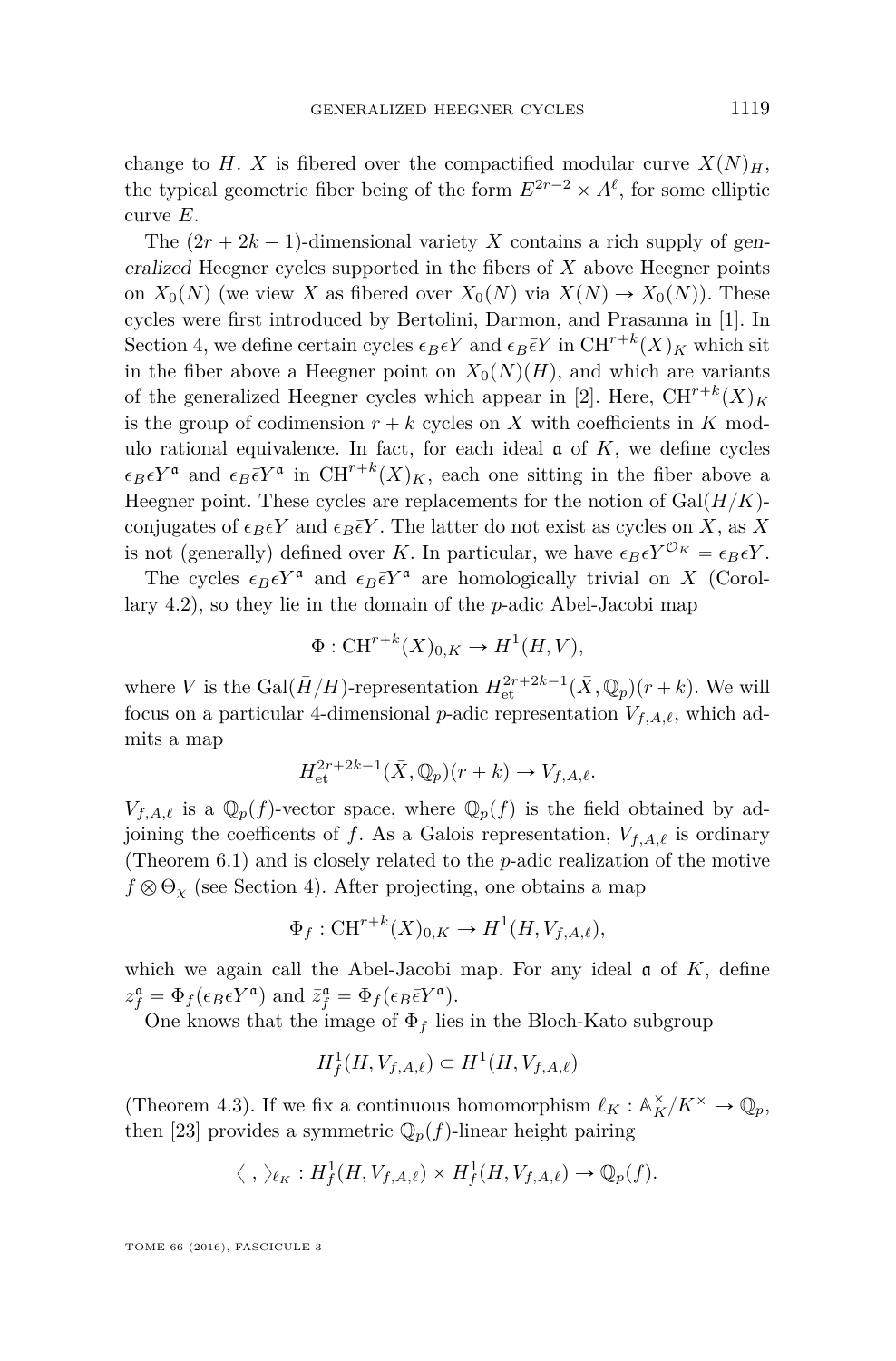We can extend this height pairing  $\bar{\mathbb{Q}}_p$ -linearly to  $H^1_f(H, V_{f,A,\ell}) \otimes \bar{\mathbb{Q}}_p$ . The cohomology classes  $\chi(\mathfrak{a})^{-1} z_f^{\mathfrak{a}}$  and  $\bar{\chi}(\mathfrak{a})^{-1} \bar{z}_f^{\mathfrak{a}}$  depend only on the class A of **a** in the class group Pic $(\mathcal{O}_K)$ , of size  $h = h_K$ . We denote the former by  $z_{f,\chi}^{\mathcal{A}}$ and the latter by  $z_{f,\bar{\chi}}^{\mathcal{A}}$ . Finally, set

$$
z_{f,\chi} = \frac{1}{h} \sum_{\mathcal{A} \in \text{Pic}(\mathcal{O}_K)} z_{f,\chi}^{\mathcal{A}} \quad \text{and} \quad z_{f,\bar{\chi}} = \frac{1}{h} \sum_{\mathcal{A} \in \text{Pic}(\mathcal{O}_K)} z_{f,\bar{\chi}}^{\mathcal{A}},
$$

both being elements of  $H^1_f(H, V_{f,A,\ell}) \otimes \overline{\mathbb{Q}}_p$ . Our main theorem relates  $\langle z_{f,x}, z_{f,\bar{X}} \rangle_{\ell_K}$  to the derivative of a *p*-adic *L*-function which we now describe.

#### **1.2. The** *p***-adic** *L***-function**

Recall, if  $f =$ ř  $a_n q^n \in M_j(\Gamma_0(M), \psi)$  and  $g =$ ř  $b_n q^n \in M_{j'}(\Gamma_0(M), \xi),$ then the Rankin-Selberg convolution is

$$
L(f, g, s) = L_M(2s + 2 - j - j', \psi\xi) \sum_{n \ge 1} a_n b_n n^{-s},
$$

where

$$
L_M(s, \psi \xi) = \prod_{p \nmid M} (1 - (\psi \xi)(p) p^{-s})^{-1}.
$$

Let  $K_{\infty}/K$  be the  $\mathbb{Z}_p^2$ -extension of *K* and let  $K_p$  be the maximal abelian extension of *K* unramified away from *p*. In Section 2, we define a *p*-adic *L*-function  $L_p(f \otimes \chi)(\lambda)$ , which is a  $\overline{\mathbb{Q}}_p$ -valued function of continuous characters  $\lambda$ : Gal $(K_{\infty}/K) \to 1 + p\mathbb{Z}_p$ . The function  $L_p(f \otimes \chi)$  is the restriction of an analytic function on  $\text{Hom}(\text{Gal}(K_p/K), \mathbb{C}_p^{\times})$ , which is characterized by the following interpolation property: if  $W : \text{Gal}(K_p/K) \to \mathbb{C}_p^{\times}$  is a finite order character of conductor f, with  $Nf = p^{\beta}$ , then

$$
L_p(f \otimes \chi)(\mathcal{W}) = C_{f,k} \mathcal{W}(N) \overline{\chi \mathcal{W}}(\mathcal{D}) \tau(\chi \mathcal{W}) V_p(f, \chi, \mathcal{W}) L(f, \Theta_{\overline{\chi \mathcal{W}}}, r+k)
$$

with

$$
C_{f,k} = \frac{2(r-k-1)!(r+k-1)!}{(4\pi)^{2r}\alpha_p(f)^{\beta}\langle f,f\rangle_N},
$$

and where  $\alpha_p(f)$  is the unit root of  $x^2 - a_p(f)x + p^{2r-1}, \langle f, f \rangle_N$  is the Petersson inner product,  $\mathcal{D} = (\sqrt{D})$  is the different of  $K$ ,  $\Theta_{\overline{\chi \mathcal{W}}}$  is the theta series

$$
\Theta_{\overline{\chi\mathcal{W}}} = \sum_{(\mathfrak{a}, \mathfrak{f})=1} \overline{\chi\mathcal{W}}(\mathfrak{a}) q^{\mathbf{N}\mathfrak{a}},
$$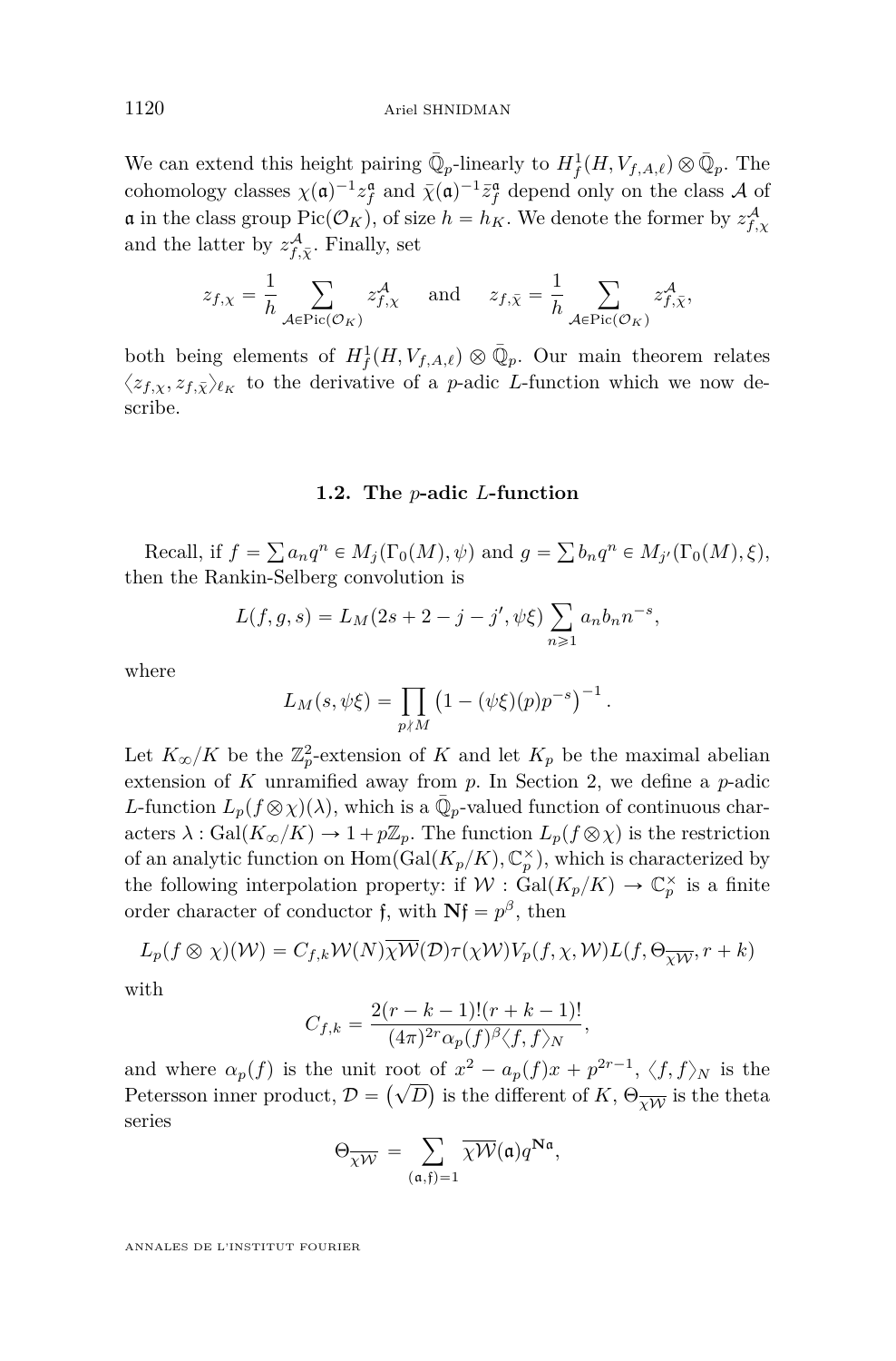*τ*(*χW*) is the root number for  $L(\Theta_{\chi W}, s)$ , and

$$
V_p(f, \chi, \mathcal{W}) = \prod_{\mathfrak{p} \mid p} \left( 1 - \frac{(\bar{\chi} \bar{\mathcal{W}})(\mathfrak{p})}{\alpha_p(f)} \mathbf{N}(\mathfrak{p})^{r-k-1} \right) \left( 1 - \frac{(\chi \mathcal{W})(\mathfrak{p})}{\alpha_p(f)} \mathbf{N}(\mathfrak{p})^{r-k-1} \right).
$$

Recall we have fixed a continuous homomorphism  $\ell_K$  :  $\mathbb{A}_K^{\times}/K^{\times} \rightarrow$  $\mathbb{Q}_p$ . Thinking of  $\ell_K$  as a map  $Gal(K_{\infty}/K) \to \mathbb{Q}_p$ , we may write  $\ell_K =$  $p^{-n} \log_p \circ \lambda$ , for some continuous  $\lambda : \text{Gal}(K_\infty/K) \to 1 + p\mathbb{Z}_p$  and some integer *n*. The derivative of  $L_p$  at the trivial character in the direction of  $\ell_K$ is by definition ˇ

$$
L'_p(f \otimes \chi, \ell_K, 1) = p^{-n} \frac{d}{ds} L_p(f \otimes \chi)(\lambda^s) \Big|_{s=0}
$$

With these definitions, we can finally state our main result.

<span id="page-5-0"></span>THEOREM 1.1. — If  $\chi$  is an unramified Hecke character of K of infinity type  $(\ell, 0)$  with  $0 < \ell = 2k < 2r$ , then

$$
L'_p(f \otimes \chi, \ell_K, \mathbb{1}) = (-1)^k \prod_{\mathfrak{p} \mid p} \left(1 - \frac{\chi(\mathfrak{p})p^{r-k-1}}{\alpha_p(f)}\right)^2 \frac{h \langle z_{f,\chi}, z_{f,\bar{\chi}} \rangle_{\ell_K}}{u^2 (4|D|)^{r-k-1}},
$$

where  $h = h_K$  is the class number and  $u = \frac{1}{2}O_K^{\times}$ .

Remark. — Our assumption that  $A^{\tau} \cong A$  implies that the lattice corresponding to *A* is 2-torsion in the class group. This is convenient for proving the vanishing of the *p*-adic height in the anti-cyclotomic direction, but not strictly necessary. One should be able to prove the theorem without this assumption by making use of the functoriality of the height pairing to relate heights on  $X$  to heights on  $X^{\tau}$ , but we omit the details.

Remark. — When  $\ell = 0$  the cycles and the *p*-adic *L*-function simplify to those constructed in [\[24\]](#page-58-1), and the main theorem becomes Nekovář's formula, at least up to a somewhat controversial sign. It appears that a sign was forgotten in [\[24,](#page-58-1) II.6.2.3], causing the discrepancy with our formula and with Perrin-Riou's as well. Perrin-Riou's formula [\[28\]](#page-58-0) covers the case  $\ell = 0$ and  $r = 1$ .

Remark. — We have assumed  $N \geq 3$  for the sake of exposition. For  $N < 3$ , the proof should be modified to account for the lack of a fine moduli space and extra automorphisms in the local intersection theory. These details are spelled out in [\[24\]](#page-58-1) and pose no new problems.

Remark. — There should be an archimedean analogue of Theorem [1.1,](#page-5-0) generalizing Zhang's formula for Heegner cycles [\[39\]](#page-58-3) to the 'generalized' situation. The author plans to present such a result in the near future.

TOME 66 (2016), FASCICULE 3

*.*

 $\overline{a}$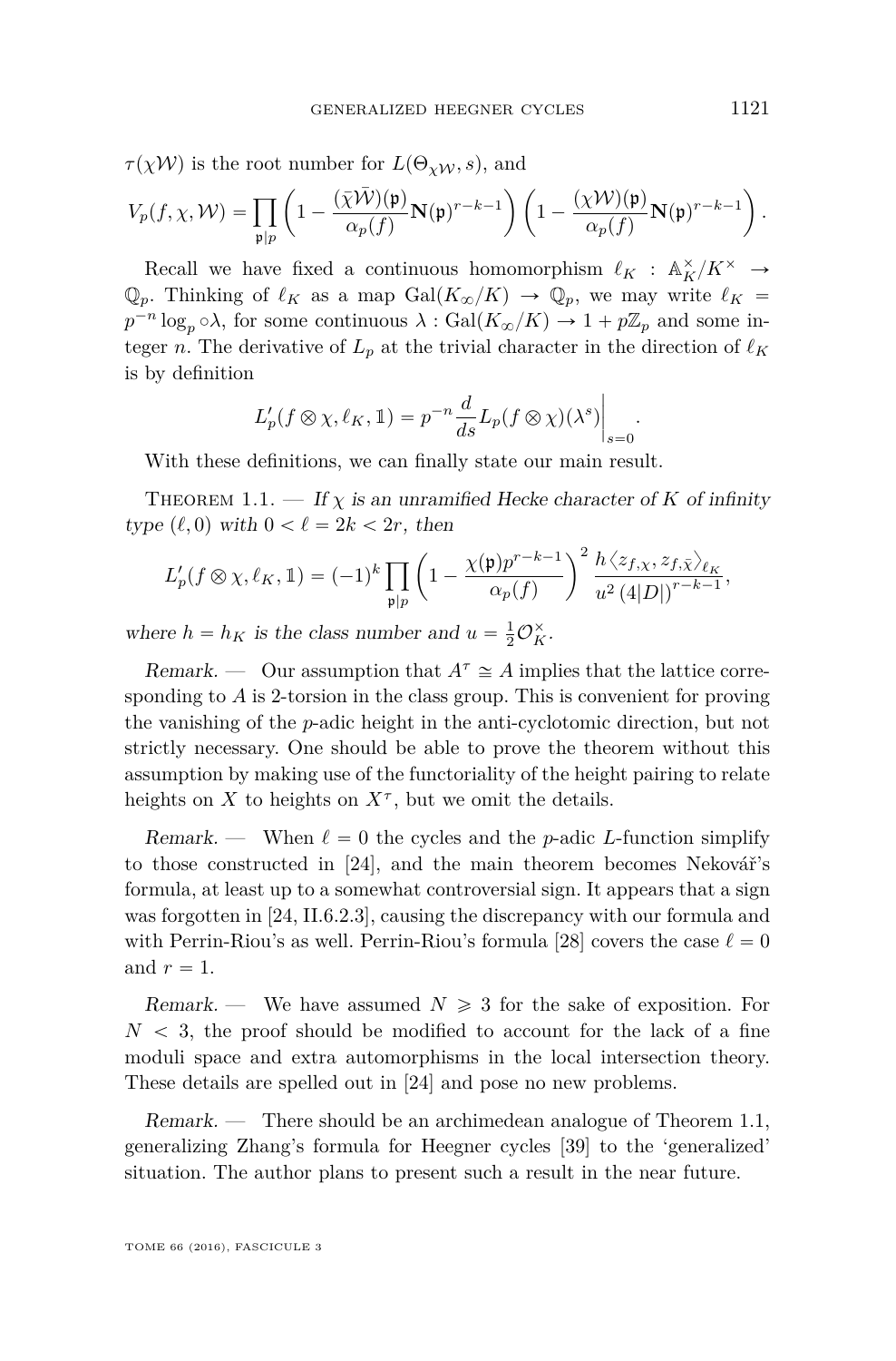#### <span id="page-6-1"></span>1122 Ariel SHNIDMAN

#### **1.3. Applications**

Theorem [1.1](#page-5-0) implies special cases of Perrin-Riou's *p*-adic Bloch-Kato conjecture. The assumption that *A* is isogenous to all its  $Gal(H/K)$ -conjugates implies that the Hecke character

$$
\psi_H : \mathbb{A}_H^{\times} \to \mathbb{C}^{\times},
$$

which is attached to *A* by the theory of complex multiplication, factors as  $\psi_H = \psi \circ \text{Nm}_{H/K}$ , where  $\psi$  is a (1,0)-Hecke character of *K*. Assume for simplicity that  $\chi = \psi^{\ell}$ , and set  $\chi_H = \psi_H^{\ell}$  and  $G_H := \text{Gal}(\overline{H}/H)$ . Then the  $G_H$ -representation  $V_{f,A,\ell}$  is the *p*-adic realization of a Chow motive  $M(f)$ <sub>*H*</sub> $\otimes$ *M*( $\chi$ <sub>*H*</sub>). Here, *M*(*f*) is the motive over Q attached to *f* by Deligne, and  $M(\chi_H)$  is a motive over *H* (with coefficients in *K*) cutting out a two dimensional piece of the middle degree cohomology of  $A^{\ell}$ . In fact, the motive  $M(\chi_H)$  descends to a motive  $M(\chi)$  over *K* with coefficients in  $\mathbb{Q}(\chi)$ (see Remark [4.1\)](#page-21-0). We write  $V_{f,x}$  for the *p*-adic realization of  $M(f)_K \otimes M(\chi)$ , so that  $V_{f,x}$  is a  $G_K$ -representation whose restriction to  $G_H$  is isomorphic to  $V_{f,A,\ell}$ . In fact, the *p*-adic realization of  $M(\chi)$  is isomorphic to  $\chi \oplus \overline{\chi}$ , where we now think of  $\chi$  as a  $\mathbb{Q}(\chi)\otimes\mathbb{Q}_p$ -valued character of  $G_K$ . It follows that

$$
L(V_{f,\chi},s) = L(f,\chi,s)L(f,\bar{\chi},s) = L(f,\chi,s)^{2}.
$$

The Bloch-Kato conjecture for the motive  $M(f)_K \otimes M(\chi)$  over *K* reads

<span id="page-6-0"></span>
$$
\dim H^1_f(K, V_{f,\chi}) = 2 \cdot \text{ord}_{s=r+k} L(f, \chi, s).
$$

Similarly, Perrin-Riou's *p*-adic conjecture [\[6,](#page-57-2) Conj. 2.7] [\[30,](#page-58-4) 4.2.2] reads

(1.1) 
$$
\dim H^1_f(K, V_{f,\chi}) = 2 \cdot \text{ord}_{\lambda=1} L(f, \chi, \ell_K, \lambda),
$$

where  $\ell_K$  is the cyclotomic logarithm and the derivatives are taken in the cyclotomic direction. In Section [7,](#page-42-0) we deduce the "analytic rank 1" case of Perrin-Riou's conjecture by combining our main formula with the forthcoming results of Elias [\[11\]](#page-57-7) on Euler systems for generalized Heegner cycles:

<span id="page-6-2"></span>THEOREM 1.2. — If  $L'_p(f \otimes \chi, \ell_K, 1) \neq 0$ , then [\(1.1\)](#page-6-0) is true, i.e. Perrin-Riou's *p*-adic Bloch-Kato conjecture holds for the motive  $M(f)_K \otimes M(\chi)$ .

Remark. — Alternatively, we can think of  $z_{f,x}$  (resp.  $z_{f,\bar{x}}$ ) as giving a class in  $H^1_f(K, V_f \otimes \chi)$  (resp.  $H^1_f(K, V_f \otimes \bar{\chi})$ ), and note that  $L(V_f \otimes \chi, s)$  $L(f, \chi, s) = L(V_f \otimes \bar{\chi}, s)$ . The Bloch-Kato conjecture for the motive  $f \otimes \chi$ over *K* then reads

$$
\dim H^1_f(K, V_f \otimes \chi) = \text{ord}_{s=r+k} L(f, \chi, s),
$$

and similarly for  $\bar{\chi}$  and the *p*-adic *L*-functions.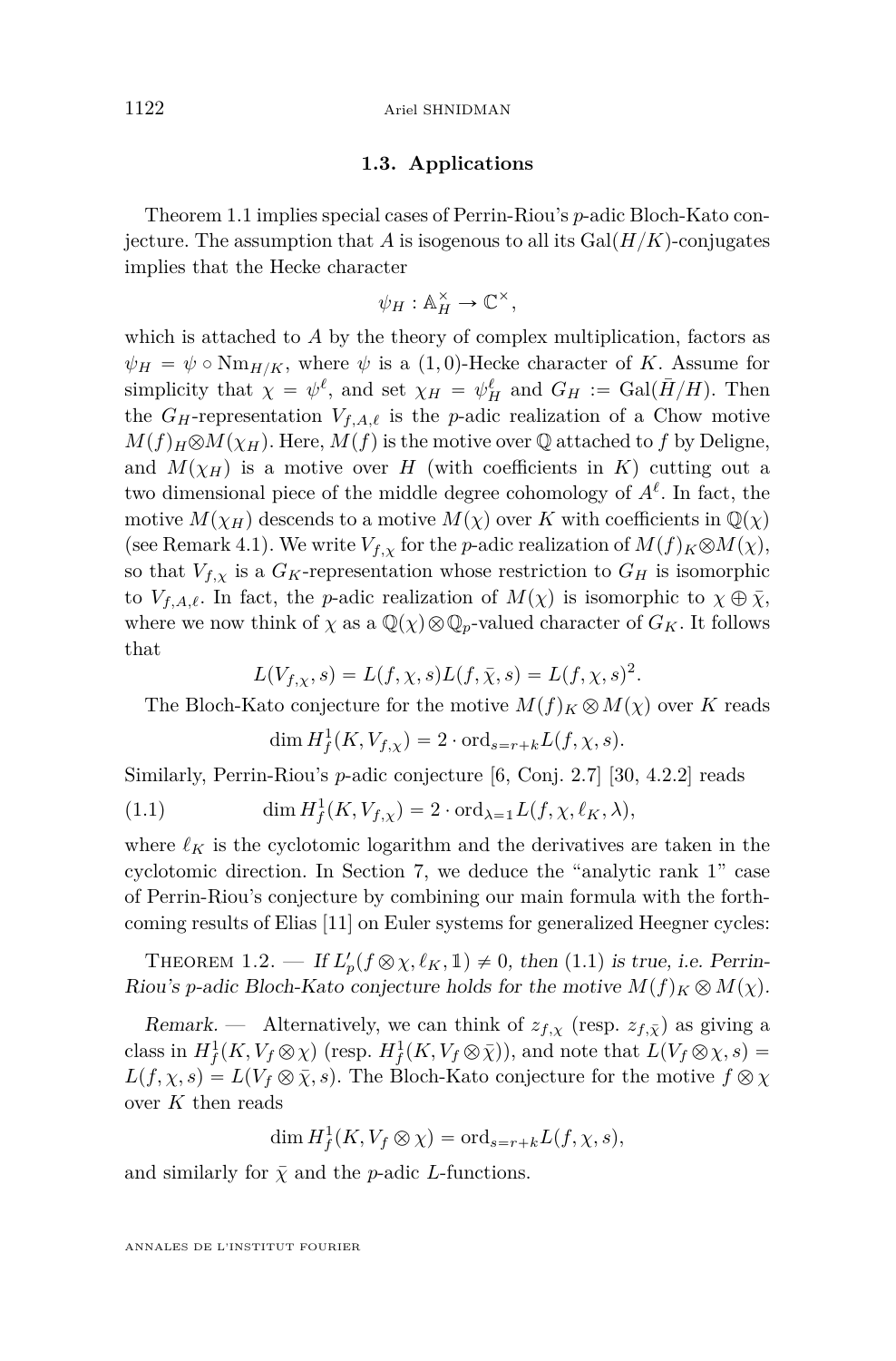We anticipate that Theorem [1.1](#page-5-0) can also be used to study the variation of generalized Heegner cycles in *p*-adic families, in the spirit of [\[5\]](#page-57-8) and [\[16\]](#page-57-9). Theorem [1.1](#page-5-0) allows for variation in not just the weight of the modular form *f*, but in the weight of the Hecke character  $\chi$  as well.

#### **1.4. Related work**

There has been much recent work on the connections between Heegner cycles and *p*-adic *L*-functions. Generalized Heegner cycles were first studied in [\[1\]](#page-57-3), where their Abel-Jacobi classes were related to the special *value* (not the derivative) of a different Rankin-Selberg *p*-adic *L*-function. Brooks extended these results to Shimura curves over  $\mathbb Q$  [\[17\]](#page-57-10) and recently Liu, Zhang, and Zhang proved a general formula for arbitrary totally real fields [\[20\]](#page-57-11). In [\[10\]](#page-57-12), Disegni computes *p*-adic heights of Heegner points on Shimura curves, generalizing the weight 2 formula of Perrin-Riou for modular curves. Kobayashi [\[19\]](#page-57-13) extended Perrin-Riou's height formula to the supersingular case. Our work is the first (as far as we know) to study *p*-adic heights of generalized Heegner cycles.

#### **1.5. Proof outline**

The proof of Theorem [1.1](#page-5-0) follows [\[24\]](#page-58-1) and [\[28\]](#page-58-0) rather closely. For this reason, we have chosen to retain much of Nekovář's notation and not to dwell long on computations easily adapted to our situation.

We define the *p*-adic *L*-function  $L_p(f \otimes \chi, \lambda)$  in Section [2](#page-8-0) and show that it vanishes in the anticyclotomic direction. In Section [3,](#page-14-0) we integrate the *p*-adic logarithm against the *p*-adic Rankin-Selberg measure to compute what is essentially the derivative of  $L_p(f \otimes \chi)$  at the trivial character in the cyclotomic direction. In Section [4,](#page-19-0) we define the generalized Heegner cycles and describe Hecke operators and *p*-adic Abel-Jacobi maps attached to the variety *X*. After proving some properties of generalized Heegner cycles, we show that the RHS of Theorem [1.1](#page-5-0) vanishes when  $\ell_K$  is anticyclotomic. In Section [5](#page-32-0) we compute the local cyclotomic heights of  $z_f$  at places *v* which are prime to p. In Section [6,](#page-39-0) we prove that  $V_{f,A,\ell}$  is an ordinary representation. We complete the proof of the main theorem in Section [7,](#page-42-0) modulo the results from the final section.

In the final section, we fix the proof in [\[24,](#page-58-1) II.5], to complete a proof of the vanishing of the contribution coming from local heights at primes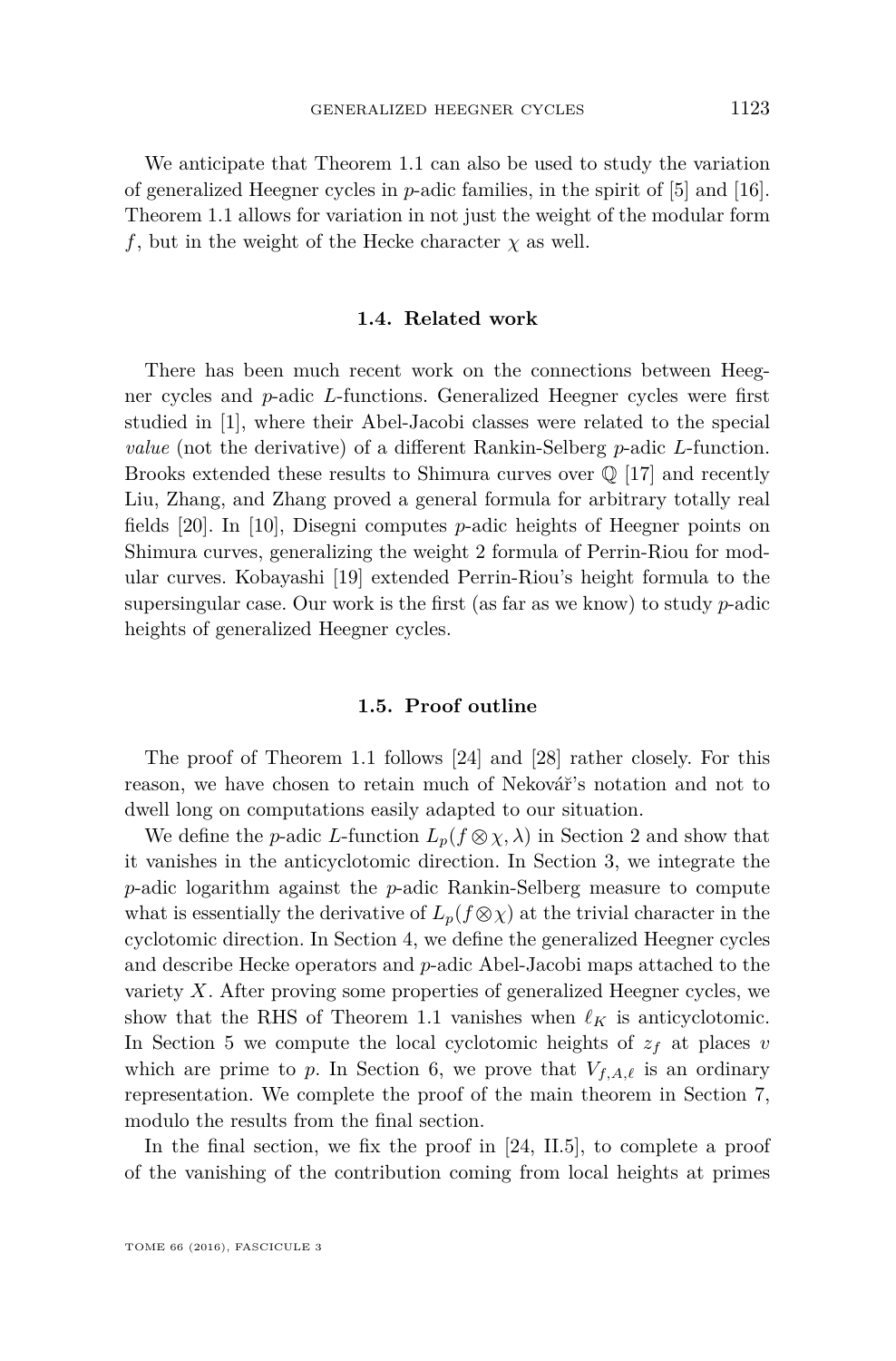above *p*. The key ingredient is the theory of relative Lubin-Tate groups and Theorem [8.7.](#page-53-0) The latter is a result in *p*-adic Hodge theory which relies on Faltings' proof of Fontaine's C<sub>cris</sub> conjecture. This theorem (or rather, its proof) is quite general and should be useful for computing *p*-adic heights of algebraic cycles sitting on varieties fibered over curves.

#### **2. Constructing the** *p***-adic** *L***-functions**

<span id="page-8-0"></span>Recall  $f \in S_{2r}(\Gamma_0(N))$  is an ordinary newform with trivial nebentypus. As in the introduction,  $\chi : \mathbb{A}_K^\times/K^\times \to \mathbb{C}^\times$  is an unramified Hecke character of infinity type  $(2k, 0)$  with  $0 < 2k < 2r$ . For conventions regarding Hecke characters, see [\[1,](#page-57-3) §4.1]. All that follows will apply to  $\chi$  of infinity type  $(0, 2k)$  with suitable modifications. In this section, we follow [\[24\]](#page-58-1) and define a *p*-adic *L*-function attached to the pair  $(f, \chi)$  which interpolates special values of certain Rankin-Selberg convolutions.

#### **2.1.** *p***-adic measures**

We use the notation of [\[24\]](#page-58-1) unless stated otherwise. We construct the *p*adic *L*-function only in the setting needed for Theorem [1.1;](#page-5-0) in the notation of [\[24\]](#page-58-1), this means that  $\Omega = 1, N_1 = N_2 = c_1 = c_2 = c = 1, N_3 = N'_3 =$  $N, \Delta = \Delta_1 = \Delta_2 = |D|, \Delta_3 = 1, \text{ and } \gamma = \gamma_3 = 0.$  We begin by defining theta measures.

Fix an integer  $m \geq 1$  and let  $\mathcal{O}_m$  be the order of conductor *m* in *K*. Let a be proper  $\mathcal{O}_m$ -ideal whose class in Pic $(\mathcal{O}_m)$  is denoted by A. The quadratic form

$$
Q_{\mathfrak{a}}(x) = \mathbf{N}(x)/\mathbf{N}(\mathfrak{a}),
$$

*.*

takes integer values on **a**. Define the measure  $\Theta_{\mathcal{A}}$  on  $\mathbb{Z}_p^{\times}$  by

(2.1) 
$$
\Theta_{\mathcal{A}}(a(\text{mod } p^{\nu})) = \chi(\bar{\mathfrak{a}})^{-1} \sum_{\substack{x \in \mathfrak{a} \\ Q_{\mathfrak{a}}(x) \equiv a \pmod{p^{\nu}}} } \bar{x}^{\ell} q^{Q_{\mathfrak{a}}(x)}
$$

To keep things from getting unwieldy we have omitted  $\chi$  from the notation of the measure. If  $\phi$  is a function on  $\mathbb{Z}/p^{\nu}\mathbb{Z}$  with values in a *p*-adic ring *A*, then

(2.2) 
$$
\Theta_{\mathcal{A}}(\phi) = \chi(\bar{\mathfrak{a}})^{-1} \sum_{x \in \mathfrak{a}} \phi(Q_{\mathfrak{a}}(x)) \bar{x}^{\ell} q^{Q_{\mathfrak{a}}(x)} = \chi(\bar{\mathfrak{a}})^{-1} \sum_{n \geq 1} \phi(n) \rho_{\mathfrak{a}}(n, \ell) q^n,
$$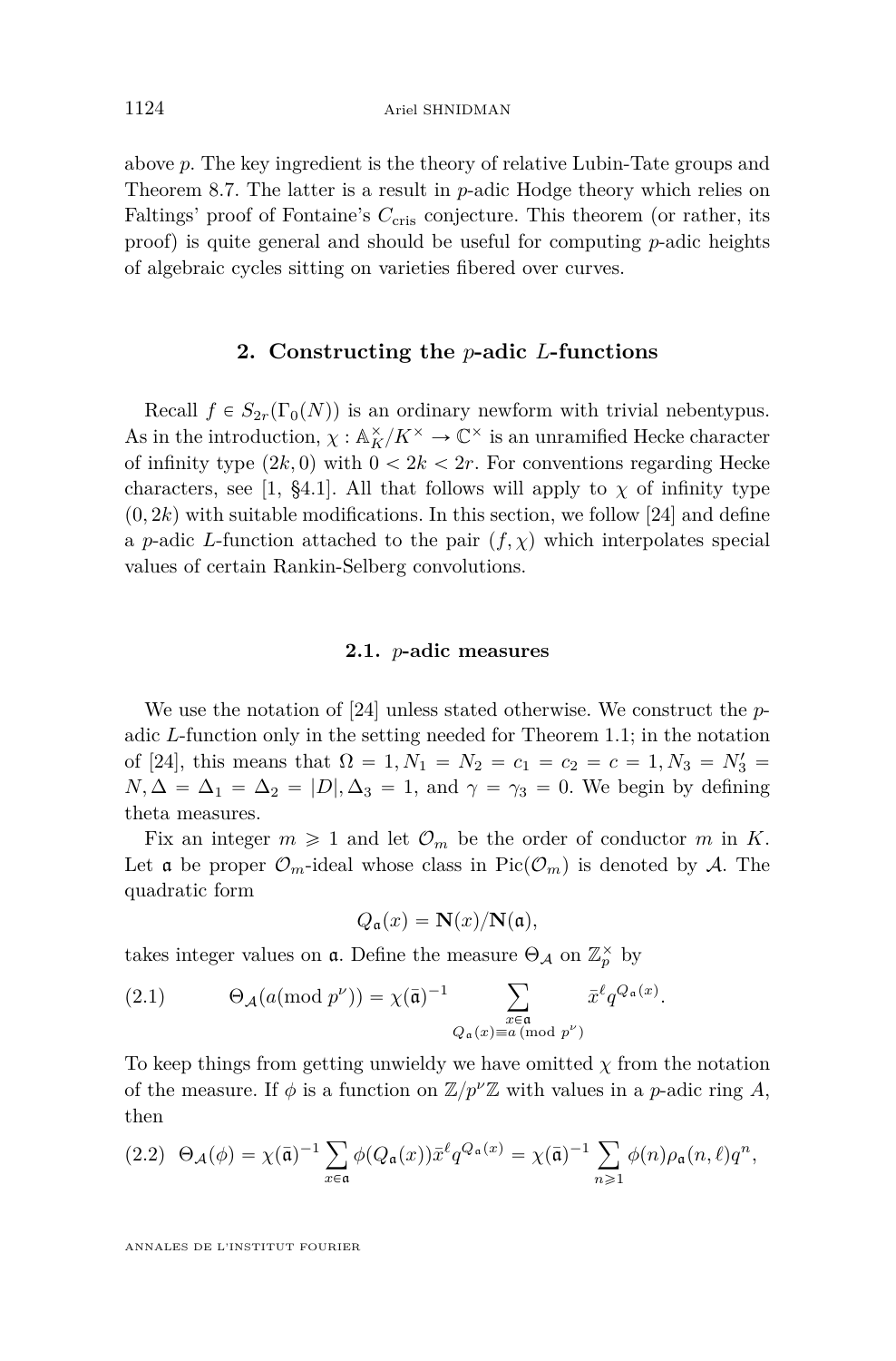where  $\rho_{\mathfrak{a}}(n,\ell)$  is the sum  $\sum \bar{x}^{\ell}$  over all  $x \in \mathfrak{a}$  with  $Q_{\mathfrak{a}}(x) = n$ . We have  $\rho_{\mathfrak{a}(\gamma)}(n,\ell) = \bar{\gamma}^{\ell} \rho_{\mathfrak{a}}(n,\ell),$ 

for all  $\gamma \in K^{\times}$ , so that  $\Theta_{\mathcal{A}}$  is independent of the choice of representative  $\mathfrak{a}$ 

for the class 
$$
\mathcal{A}
$$
. For  $\mathfrak{a} \in \mathcal{A}$ ,  
\n(2.3)  $\chi(\bar{\mathfrak{a}})^{-1} \sum_{x \in \mathfrak{a}} \bar{x}^{\ell} q^{Q_{\mathfrak{a}}(x)} = w_m \sum_{\substack{\mathfrak{a}' \in \mathcal{A} \\ \mathfrak{a}' \subset \mathcal{O}_m}} \chi(\mathfrak{a}') q^{\mathbf{N}(\mathfrak{a}')} = w_m \sum_{n \geq 1} r_{\mathcal{A},\chi}(n) q^n$ ,

since  $\ell$  is a multiple of  $w_m$ . The coefficients  $r_{\mathcal{A},\chi}(n)$  play the role of (and generalize) the numbers  $r_A(m)$  that appear in [\[14\]](#page-57-0) and [\[24\]](#page-58-1).

PROPOSITION 2.1. —  $\Theta_{\mathcal{A}}(\phi)$  is a cusp form in  $M_{\ell+1}(\Gamma_1(M), A)$ , with  $M = \text{lcm}(|D|m^2, p^{2\nu}).$ 

Proof. — It is classical [\[26\]](#page-58-5) that  $\sum_{x \in \mathfrak{a}} \bar{x}^{\ell} q^{Q_{\mathfrak{a}}(x)}$  is a cusp form in  $M_{\ell+1}(\Gamma_1(|D|m^2))$ . It follows from [\[15,](#page-57-14) Proposition 1.1] that weighting this form by  $\phi$  gives a modular form of the desired level.  $\Box$ 

For a fixed integer *C*, define the Eisenstein measures

$$
E_1(\alpha(\text{mod }p^{\nu}))(z) = E_1(z, \phi_{\alpha, p^{\nu}})
$$

and

 $E_1^C(\alpha(\text{mod } p^{\nu}))(z) = E_1(\alpha(\text{mod } p^{\nu}))(z) - CE_1(C^{-1}\alpha(\text{mod } p^{\nu}))(z),$ as in [\[24,](#page-58-1) I.3.6]. Similarly, we define the following convolution measure on  $\mathbb{Z}_p^{\times}$ 

$$
\Phi_{\mathcal{A}}^{C}(a(\text{mod } p^{\nu})) =
$$
\n
$$
H\left[\sum_{\alpha\in(\mathbb{Z}/|D|p^{\nu}\mathbb{Z})^{\times}}\xi(\alpha)\Theta_{\mathcal{A}}(\alpha^{2}a(\text{mod } p^{\nu}))(z)\delta_{1}^{r-1-k}(E_{1}^{C}(\alpha(\text{mod }|D|p^{\nu}))(Nz))\right],
$$

which takes values in  $\overline{M}_{2r}(\Gamma_0(N|D|p^{\infty}); \chi(\overline{\mathfrak{a}})^{-1}p^{-\delta}\mathbb{Z}_p)$ , for some  $\delta$  depending only on  $r$  and  $k$  [\[15,](#page-57-14) Lem. 5.1]. Here,  $H$  is holomorphic projection, ing only on *r* and *k* [15, Lem. 5.1]. Here, *H* is holomorphic projection,<br>  $\delta_1^{r-1-k}$  is Shimura's differential operator, and  $\xi = \left(\frac{D}{r}\right)$ . We are implicitly identifying  $\mathbb{Z}_p$  with the ring of integers of  $K_{\mathfrak{p}}$  for a prime  $\mathfrak{p}$  above p (which is split in *K*), so that  $x^{\ell} \in \mathbb{Z}_p$  for all  $x \in \mathfrak{a}$ . The measure  $\Psi_{\mathcal{A}}^C$  is defined by

$$
\Psi^C_{\mathcal{A}} = \frac{1}{2w_m} \Phi^C_{\mathcal{A}} \bigg|_{2r} \mathcal{F}(|D|)_{N|D|p^{\infty}/Np^{\infty}},
$$

where

$$
\mathcal{T}: M_{2r}(\Gamma_0(N|D|p^{\infty}), \cdot) \to M_{2r}(\Gamma_0(Np^{\infty}), \cdot)
$$
  
ace map, i.e. the adjoint to the operator  $g \mapsto |D|^{r-1}g \begin{pmatrix} |D| & 0 \\ 0 & 1 \end{pmatrix}$ 

is the trace map, i.e. the adjoint to the operator  $g \mapsto |D|$  $r-1g$ 2*r*  $\begin{bmatrix} D & 0 \\ 0 & 1 \end{bmatrix}$ .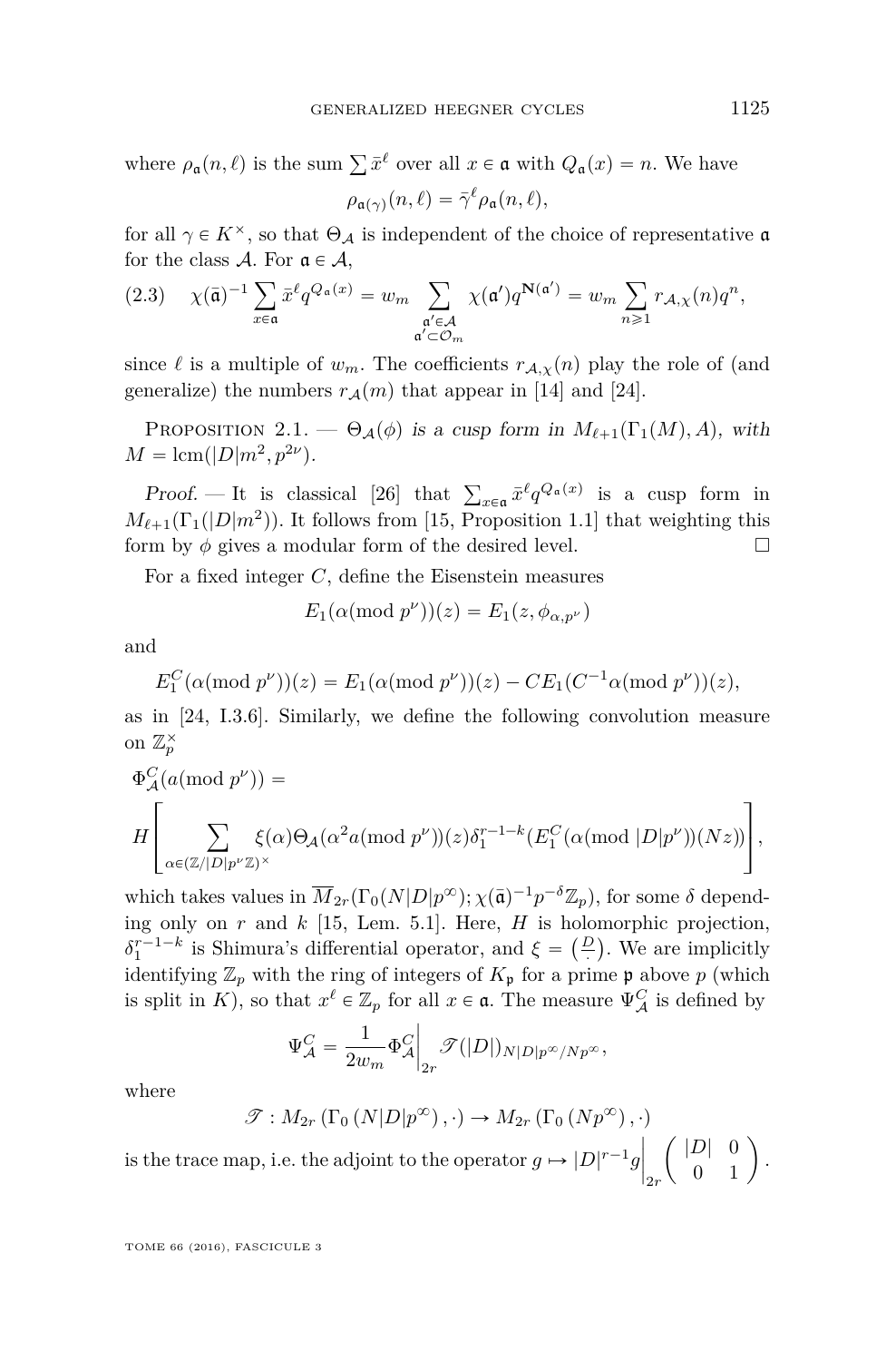For ring class field characters  $\rho: G(H_m/K) \to \overline{\mathbb{Q}}^{\times}$ , define

$$
\Phi_{\rho}^C = \sum_{[\mathcal{A}] \in \text{Pic}(\mathcal{O}_m)} \rho([\mathcal{A}])^{-1} \Phi_{\mathcal{A}}^C,
$$

and similarly for  $\Psi_{\rho}^C$ . We define  $\Psi_{f,\rho}^C = L_{f_0}(\Psi_{\rho}^C)$ , where  $L_{f_0}$  is the Hida projector attached to the *p*-stabilization

$$
f_0 = f(z) - \frac{p^{2r-1}}{\alpha_p(f)} f(pz)
$$

of *f* (see [\[24,](#page-58-1) I.2] for its definition and properties). Explicitly, if  $g \in$  $M_j(\Gamma_0(Np^{\mu}); \overline{\mathbb{Q}})$  with  $\mu \geq 1$ , then

(2.4) 
$$
L_{f_0(g)} = \left(\frac{p^{j/2-1}}{\alpha_p(f)}\right)^{\mu-1} \frac{\left\langle f_0^{\pi} \middle|_j \left( \begin{array}{cc} 0 & -1 \\ Np^{\mu} & 0 \end{array} \right), g \right\rangle_{Np^{\mu}}}{\left\langle f_0^{\pi} \middle|_j \left( \begin{array}{cc} 0 & -1 \\ Np & 0 \end{array} \right), f_0 \right\rangle_{Np}}.
$$

We also define a measure  $\Psi_f^C$  on  $Gal(H_{p^{\infty}}/K) \times Gal(K(\mu_{p^{\infty}})/K)$  by

$$
\Psi_f^C(\sigma \, (\text{mod } p^n), \tau \, (\text{mod } p^m)) = L_{f_0}(\Psi_{\mathcal{A}}^C(a \, (\text{mod } p^m))),
$$

where  $\sigma$  corresponds to  $\mathcal A$  and  $\tau$  corresponds to  $a \in (\mathbb Z/p^m\mathbb Z)^*$  under the Artin map. Finally, as in [\[24\]](#page-58-1), we define modified measures  $\tilde{\Psi}^C_{\mathcal{A}}, \tilde{\Psi}^C_{\rho}$ , etc., by replacing  $\mathscr{T}(|D|)$  with  $\mathscr{T}(1)$  in the definition of  $\Psi_{\mathcal{A}}^C$ .

#### **2.2. Integrating characters against the Rankin-Selberg measure**

In this subsection, we integrate finite order characters of the  $\mathbb{Z}_p^2$ -extension of *K* against the measures constructed in the previous section and show that they recover special values of Rankin-Selberg *L*-functions. This allows us to prove a functional equation for the (soon to be defined) *p*-adic *L*-function. We follow the computations in [\[24,](#page-58-1) I.5] and [\[29,](#page-58-6) §4]. Let  $\eta$  denote a character  $(\mathbb{Z}/p^{\nu}\mathbb{Z})^{\times} \to \bar{\mathbb{Q}}^{\times}$ . Exactly as in [\[29,](#page-58-6) Lemma 7], we compute:

(2.5) 
$$
\int_{\mathbb{Z}_p^{\times}} \eta \, d\Phi_{\mathcal{A}}^C = (1 - C\xi(C)\bar{\eta}^2(C)) H[\Theta_{\mathcal{A}}(\eta)(z)\delta_1^{r-k-1} (E_1(Nz,\phi))].
$$

Similarly, if  $\rho$  is a ring class character with conductor a power of  $p$ ,

(2.6) 
$$
\int_{\mathbb{Z}_p^{\times}} \eta \, d\Phi_{\rho}^C = w_m \big( 1 - C \xi(C) \overline{\eta}^2(C) \big) H[\Theta_{\chi}(\mathcal{W}'')(z) \delta_1^{r-k-1}(E_1(Nz,\phi))],
$$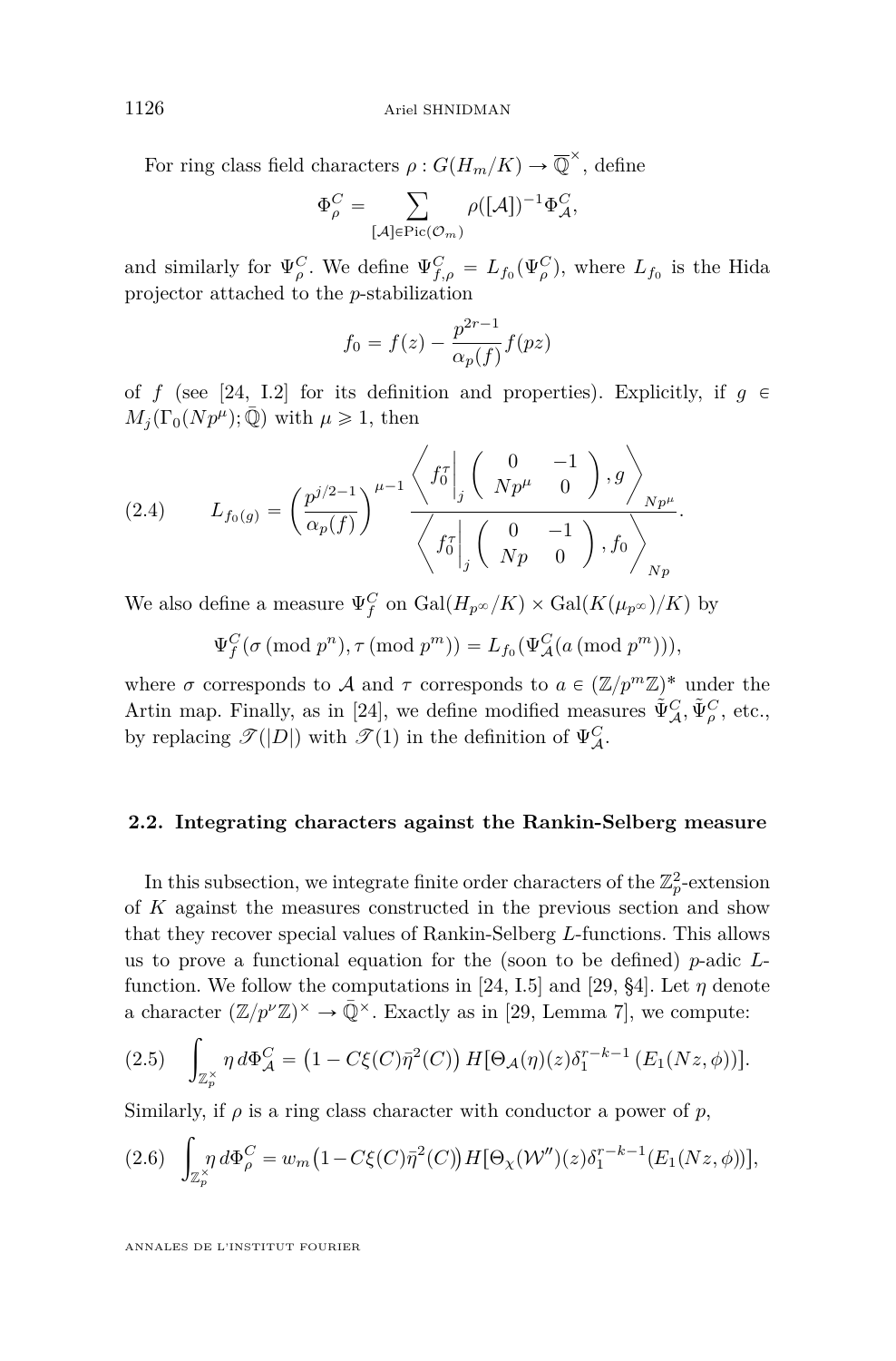where  $W'' = \rho \cdot (\eta \circ \mathbf{N})$ , the latter being thought of as a character modulo the ideal  $f = \text{lcm}(\text{cond } \rho, \text{ cond } \eta, p)$ . We denote by W the primitive character associated to  $\mathcal{W}''$ . By definition,

$$
\Theta_{\chi}(\mathcal{W}'')(z) = \sum_{\substack{\mathfrak{a} \subset \mathcal{O} \\ (\mathfrak{a}, \mathfrak{f}) = 1}} \mathcal{W}''(\mathfrak{a}) \chi(\mathfrak{a}) q^{\mathbf{N}(\mathfrak{a})}.
$$

This is a cusp form in  $S_{\ell+1}$  $|D|\mathbf{N}_{\mathbb{Q}}^{K}(\mathfrak{f}_{\mathcal{W}''})$  ,  $\left(\frac{D}{D}\right)$ *η* 2 , since  $\chi$  is unramified (see [\[26\]](#page-58-5) for a more general result). The computations of [\[24,](#page-58-1) I.5.3-4] carry over to our situation, except the theta series transformation law now reads

$$
(2.7) \qquad \Theta_{\chi}(\mathcal{W}'')(z)\bigg|_{\ell+1} \mathscr{F} = \left(\frac{D}{w}\right)\bar{\eta}^{2}(w)\Theta_{\chi}(W'')\bigg|_{\ell+1}\left(\begin{array}{cc} 0 & -1\\ |D|p^{\mu} & 0 \end{array}\right),
$$

where  $\mathscr F$  is the involution

$$
\begin{pmatrix}\n0 & -1 \\
N|D|p^{\mu} & 0\n\end{pmatrix}\n\begin{pmatrix}\nN & y \\
N|D|p^{\mu}t & N\n\end{pmatrix}
$$

with  $Nxw - |D|p^{\mu}ty = 1$ . We then obtain

$$
\int_{\mathbb{Z}_p^{\times}} \eta \, d\Psi_{f,\rho}^C =
$$
\n
$$
\left(1 - C\xi(C)\bar{\eta}^2(C)\right) \frac{\left((\frac{D}{r})\eta^2\right)(N)\lambda_N(f)|D|^{r-1/2}}{(4\pi i)\alpha_p(f)^{-1}p^{r-1}} \frac{\Lambda_\mu(\mathcal{W}'')}{\left\langle f_0^{\tau} \bigg|_{2r} \begin{pmatrix} 0 & -1 \\ Np & 0 \end{pmatrix}, f_0 \right\rangle_{Np}},
$$

where

$$
\Lambda_{\mu}(\mathcal{W}'') =
$$
\n
$$
\frac{p^{\mu(r-1/2)}}{\alpha_p(f)^{\mu}} \left\langle f_0^{\tau}, \Theta_{\chi}(\mathcal{W}'') \Big|_{\ell+1} \left( \begin{array}{cc} 0 & -1 \\ |D|p^{\mu} & 0 \end{array} \right) \delta^{r-k-1} (E_1(z, \xi \bar{\eta}^2)) \right\rangle_{N|D|p^{\mu}}.
$$

We define  $\tau(\chi\mathcal{W})$  by the relation

(2.8) 
$$
\Theta_{\chi}(\mathcal{W})|_{\ell+1} \begin{pmatrix} 0 & -1 \\ |D|p^{\beta} & 0 \end{pmatrix} = (-1)^{k+1} i\tau(\chi \mathcal{W}) \Theta_{\bar{\chi}}(\bar{\mathcal{W}}),
$$

with  $|D|p^{\beta}$  being the level  $\Delta(W)$  of  $\Theta_{\chi}(W)$ . One knows ([\[21,](#page-57-15) Thm. 4.3.12]) that  $\tau(\chi W) \in \bar{\mathbb{Q}}^\times$ ,  $|\tau(\chi W)| = 1$ , and

$$
\Lambda(\chi W, s) = \tau(\chi W) \Lambda(\bar{\chi} \bar{W}, \ell + 1 - s),
$$

where

$$
\Lambda(\chi\mathcal{W},s) = (|D|p^{\beta})^{s/2} (2\pi)^{-s} \Gamma(s) L(\Theta_{\chi}(\mathcal{W}),s).
$$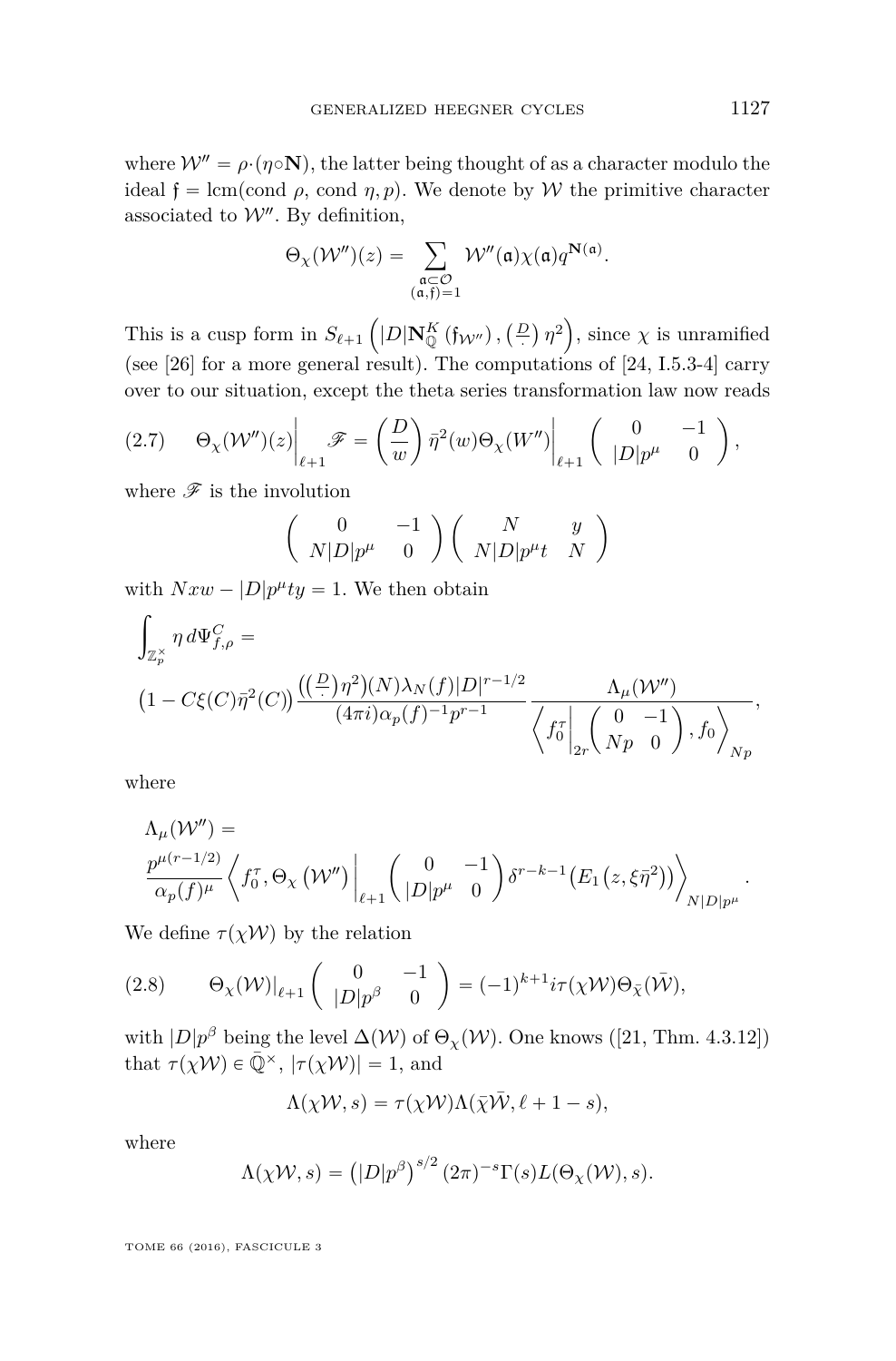Modifying the computations in [\[29,](#page-58-6) §4], we find that

(2.9) 
$$
\Lambda_{\mu}(\mathcal{W}'') = (-1)^{k+1} i \tau(\chi \mathcal{W}) \sum_{\substack{\mathfrak{a} \mid p \\ \mathbf{N}(\mathfrak{a}) = p^s}} \mu(\mathfrak{a}) \chi(\mathfrak{a}) \mathcal{W}(\mathfrak{a}) \Lambda_{\mu,s},
$$

with

$$
(2.10) \quad \Lambda_{\mu,s} = \frac{p^{\mu(r-\frac{1}{2}) - s(k+\frac{1}{2})}}{\alpha_p(f)^{\mu}} \left\langle f_0^{\tau}, \Theta_{\bar{\chi}}(\bar{W}) \Big|_{\ell+1} \begin{pmatrix} p^x & 0\\ 0 & 1 \end{pmatrix} \delta^{r-k-1}(E_1(z,\xi\bar{\eta}^2))Mk \right\rangle_{N|D|p^{\mu}}
$$

and  $x = \mu - \beta - s$ .

Following [\[29,](#page-58-6) §4.4], we compute:

$$
\Lambda_{\mu}(\mathcal{W}'') =
$$
\n
$$
(-1)^{r} i\tau(\chi \mathcal{W}) V_{p}(f, \chi, \mathcal{W}) \left(\frac{p^{r-1/2}}{\alpha_{p}(f)}\right)^{\beta} \frac{2(r+k-1)!(r-k-1)!}{(4\pi)^{2r-1}} L(f, \Theta_{\bar{\chi}}(\bar{\mathcal{W}}), r+k),
$$

where

$$
V_p(f,\chi,\mathcal{W})=\prod_{\mathfrak{p}\mid p}\left(1-\frac{(\bar{\chi}\bar{\mathcal{W}})(\mathfrak{p})}{\alpha_{\mathbf{N}(\mathfrak{p})}(f)}\mathbf{N}(\mathfrak{p})^{r-k-1}\right)\left(1-\frac{(\chi\mathcal{W})(\mathfrak{p})}{\alpha_{\mathbf{N}(\mathfrak{p})}(f)}\mathbf{N}(\mathfrak{p})^{r-k-1}\right).
$$

We have used the fact that

<span id="page-12-0"></span>
$$
(2.11)
$$
  

$$
\langle f^{\tau}, g \delta_1^{r-k-1}(E_1(z, \phi)) \rangle_M = \frac{(1 - \epsilon(-1))(r+k-1)!(r-k-1)!}{(-1)^{r-k-1}(4\pi)^{2r-1}} L(f, g, r+k)
$$

for any  $g \in S_{2k+1}(M', \epsilon)$ , and where  $M = M'N$ . Equation [\(2.11\)](#page-12-0) follows from the usual unfolding trick and the fact [\[24,](#page-58-1) I.1.5.3] that

$$
\delta_1^{r-k-1}(E_1(z,\phi)) = \frac{(r-k-1)!}{(-4\pi)^{r-k-1}} E_{r-k}(z,\phi).
$$

We have also used the following generalization of [\[29,](#page-58-6) Lemma 23].

Lemma 2.2. — If *g* is a modular form whose *L*-function admits a Euler  $p$  LEMMA 2.2.  $\longrightarrow$  *If g is a modular i* product expansion  $\prod_p G_p(p^{-s})$ , then

$$
L(f_0, g, r + k) = G_p \left( p^{r-k-1} \alpha_p(f)^{-1} \right) L(f, g, r + k).
$$

Putting these calculations together, we obtain the following interpolation result.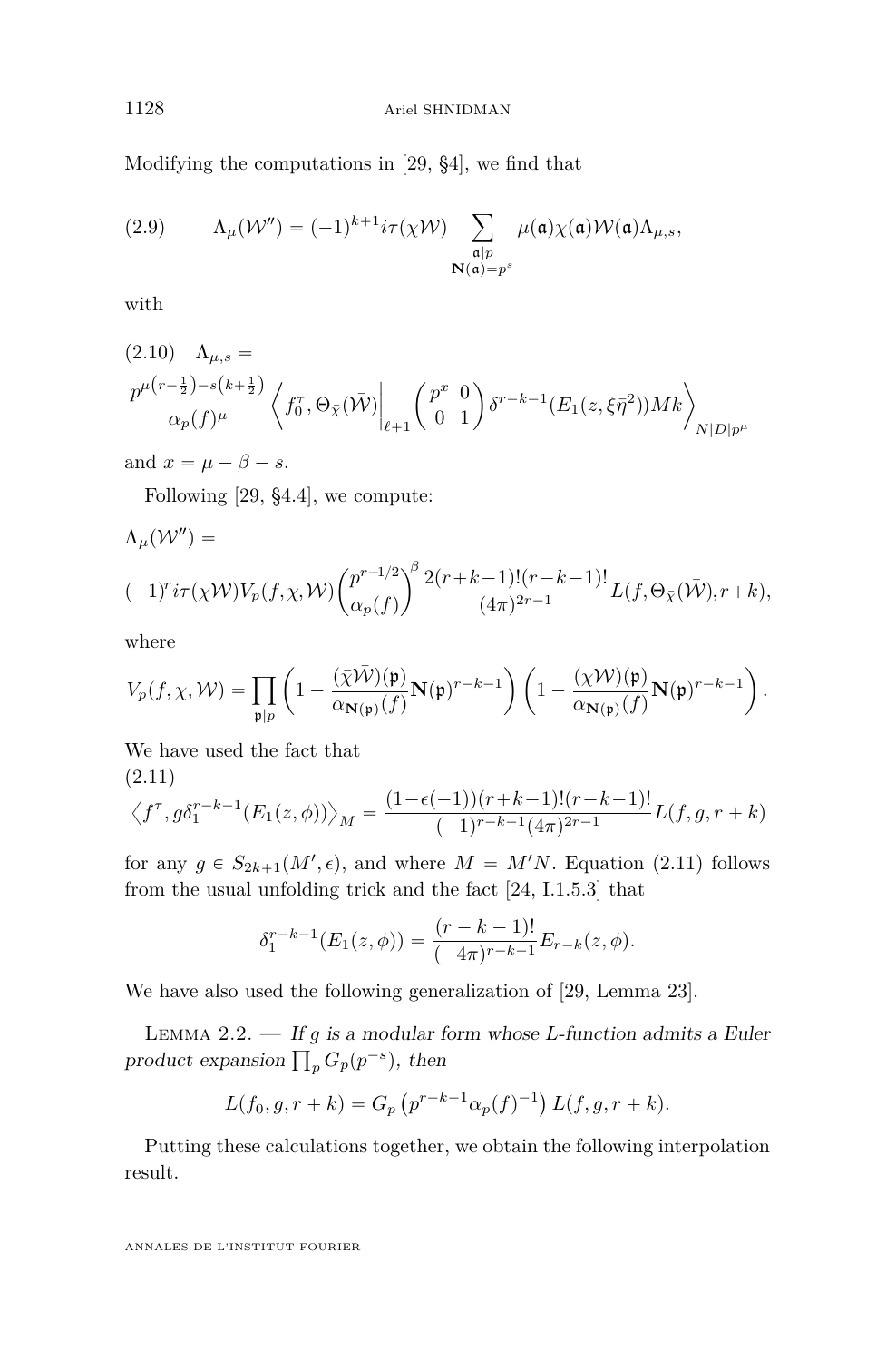where

$$
\mathcal{L}_p(f, \chi, \mathcal{W}) = \left(\frac{D}{-N}\right) \mathcal{W}(N)\tau(\chi \mathcal{W})C(r, k)\frac{L(f, \Theta_{\bar{\chi}}(\bar{\mathcal{W}}), r+k)}{\langle f, f \rangle_N}
$$

Here,

$$
C(r,k) = \frac{2(-1)^{r-1}(r-k-1)!(r+k-1)!}{(4\pi)^{2r}}
$$

and

$$
H_p(f) = \left(1 - \frac{p^{2r-2}}{\alpha_p(f)^2}\right) \left(1 - \frac{p^{2r-1}}{\alpha_p(f)^2}\right).
$$

The modified measures  $\tilde{\Psi}^C_{f,\rho}$  satisfy

$$
\int_{\mathbb{Z}_p^\times} \eta \, d\tilde{\Psi}_{f,\rho}^C = |D|^{1-r} \overline{(\chi \mathcal{W})}(\mathcal{D}) \int_{\mathbb{Z}_p^\times} \eta \, d\Psi_{f,\rho}^C,
$$

where  $\mathcal{D} =$  $(\sqrt{D}$ is the different of *K*.

Now to define the *p*-adic *L*-function. Recall we have fixed an integer *C* prime to  $N|D|p$ .

DEFINITION. — For any continuous character  $\phi : G(H_{p^{\infty}}(\mu_{p^{\infty}})/K) \rightarrow$  $\bar{\mathbb{Q}}_p^{\times}$  with conductor of *p*-power norm, we define

$$
L_p(f \otimes \chi, \phi) =
$$
  

$$
(-1)^{r-1} H_p(f) \left( \frac{D}{-N} \right) \left( 1 - C \left( \frac{D}{C} \right) \phi(C)^{-1} \right)^{-1} \int_{G(H_{p^{\infty}}(\mu_{p^{\infty}})/K)} \phi \, d\tilde{\Psi}_f^C.
$$

The *p*-adic *L*-function  $L_p(f \otimes \chi)(\lambda) := L_p(f \otimes \chi, \lambda)$  is a function of characters

$$
\lambda: G(H_{p^{\infty}}(\mu_{p^{\infty}})/K) \to (1+p\mathbb{Z}_p).
$$

 $L_p(f \otimes \chi)$  is an Iwasawa function with values in  $c^{-1}\mathcal{O}_{\widehat{\mathbb{Q}(f,\chi)}}$ , where  $\widehat{\mathbb{Q}(f,\chi)}$ is the *p*-adic closure (using our fixed embedding  $\overline{Q} \hookrightarrow \overline{Q}_p$ ) of the field generated by the coefficients of *f* and the values of  $\chi$ , and  $c \in \mathbb{Q}(f, \chi)$  is non-zero.

We can construct analogous measures and an analogous *p*-adic *L*-function for  $\bar{\chi}$ , which is a Hecke character of infinity type  $(0, \ell)$ . There is a functional equation relating  $L_p(f \otimes \chi)$  to  $L_p(f \otimes \overline{\chi})$ , which we now describe. First define

$$
\Lambda_p(f \otimes \chi)(\lambda) = \lambda(\mathcal{D}N^{-1})\lambda(N)^{1/2}L_p(f \otimes \chi)(\lambda).
$$

TOME 66 (2016), FASCICULE 3

*.*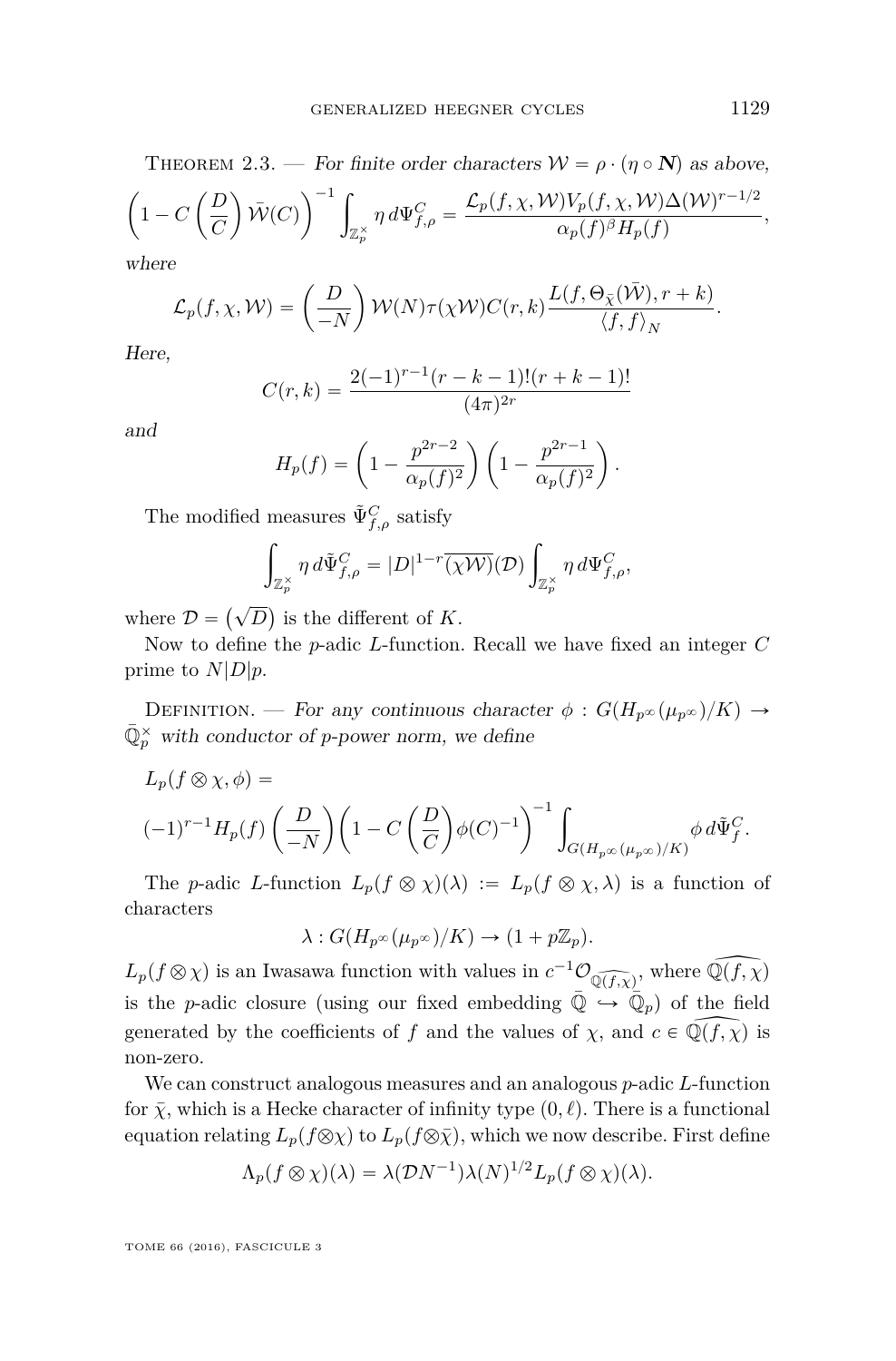PROPOSITION 2.4.  $-\Lambda_p$  satisfies the functional equation

$$
\Lambda_p(f \otimes \chi)(\lambda) = \left(\frac{D}{-N}\right) \Lambda_p(f \otimes \bar{\chi})(\lambda^{-1}).
$$

Proof. — It suffices to prove this for all finite order characters  $W$ . For such  $W$ , the functional equation for the Rankin-Selberg convolution reads

(2.12) 
$$
L(f, \Theta_{\bar{\chi}}(\bar{\mathcal{W}}), r + k) = \frac{\left(\frac{D}{-N}\right)\bar{\mathcal{W}}(N)}{\tau(\chi \mathcal{W})^2}L(f, \Theta_{\chi}(\mathcal{W}), r + k),
$$

so

$$
\frac{\mathcal{L}_p(f,\chi,\mathcal{W})}{\mathcal{L}_p(f,\bar{\chi},\bar{\mathcal{W}})} = \mathcal{W}(N)\left(\frac{D}{-N}\right).
$$

We also have  $V_p(f, \bar{\chi}, \bar{\mathcal{W}}) = V_p(f, \chi, \mathcal{W})$ , so that

$$
\frac{L_p(f \otimes \chi)(\mathcal{W})}{L_p(f \otimes \bar{\chi})(\bar{\mathcal{W}})} = \mathcal{W}(N) \left(\frac{D}{-N}\right) \bar{\mathcal{W}}(\mathcal{D})^2.
$$

The proposition now follows from a simple computation.  $\Box$ 

Recall the notation  $\lambda^{\tau}(\mathfrak{a}) = \lambda(\mathfrak{a}^{\tau}).$ 

<span id="page-14-1"></span>COROLLARY 2.5. — Suppose  $\left(\frac{D}{N}\right)$ Ï.  $= 1$  and  $\lambda$  is anticyclotomic, i.e.  $\lambda \lambda^{\tau} = 1$ . Then  $L_p(f \otimes \chi)(\lambda) = 0$ .

Proof. — From the functional equation and the fact that

$$
\Lambda_p(f \otimes \chi)(\lambda) = \Lambda_p(f \otimes \bar{\chi})(\lambda^{\tau}),
$$

we obtain

$$
\Lambda_p(f \otimes \chi)(\lambda) = -\Lambda_p(f \otimes \chi)(\lambda^{-\tau}).
$$

Since  $\lambda$  is anticyclotomic, this is equal to  $-\Lambda_p(f \otimes \chi)(\lambda)$ .

#### **3. Fourier expansion of the** *p***-adic** *L***-function**

<span id="page-14-0"></span>This section is devoted to computing the Fourier coefficients of  $\int_{\mathbb{Z}_p^{\times}} \lambda \, d\tilde{\Psi}_A$ , where  $\lambda$  is a continuous function  $\mathbb{Z}_p^{\times} \to \mathbb{Q}_p$ . These computations allow us to relate  $L'_p(f \otimes \chi, 1)$  to heights of generalized Heegner cycles. We follow the computations in [\[24,](#page-58-1) I.6], however the transformation laws for theta series attached to Hecke characters complicate things a bit. We have

$$
\Phi_{\mathcal{A}}^{C}(a(\text{mod } p^{\nu})) =
$$
\n
$$
H\left[\sum_{\alpha\in(\mathbb{Z}/|D|p^{\nu}\mathbb{Z})^{\times}}\xi(\alpha)\Theta_{\mathcal{A}}(\alpha^{2}a(\text{mod } p^{\nu}))(z)\delta_{1}^{r-1-k}(E_{1}^{C}(\alpha(\text{mod }|D|p^{\nu}))(Nz))\right],
$$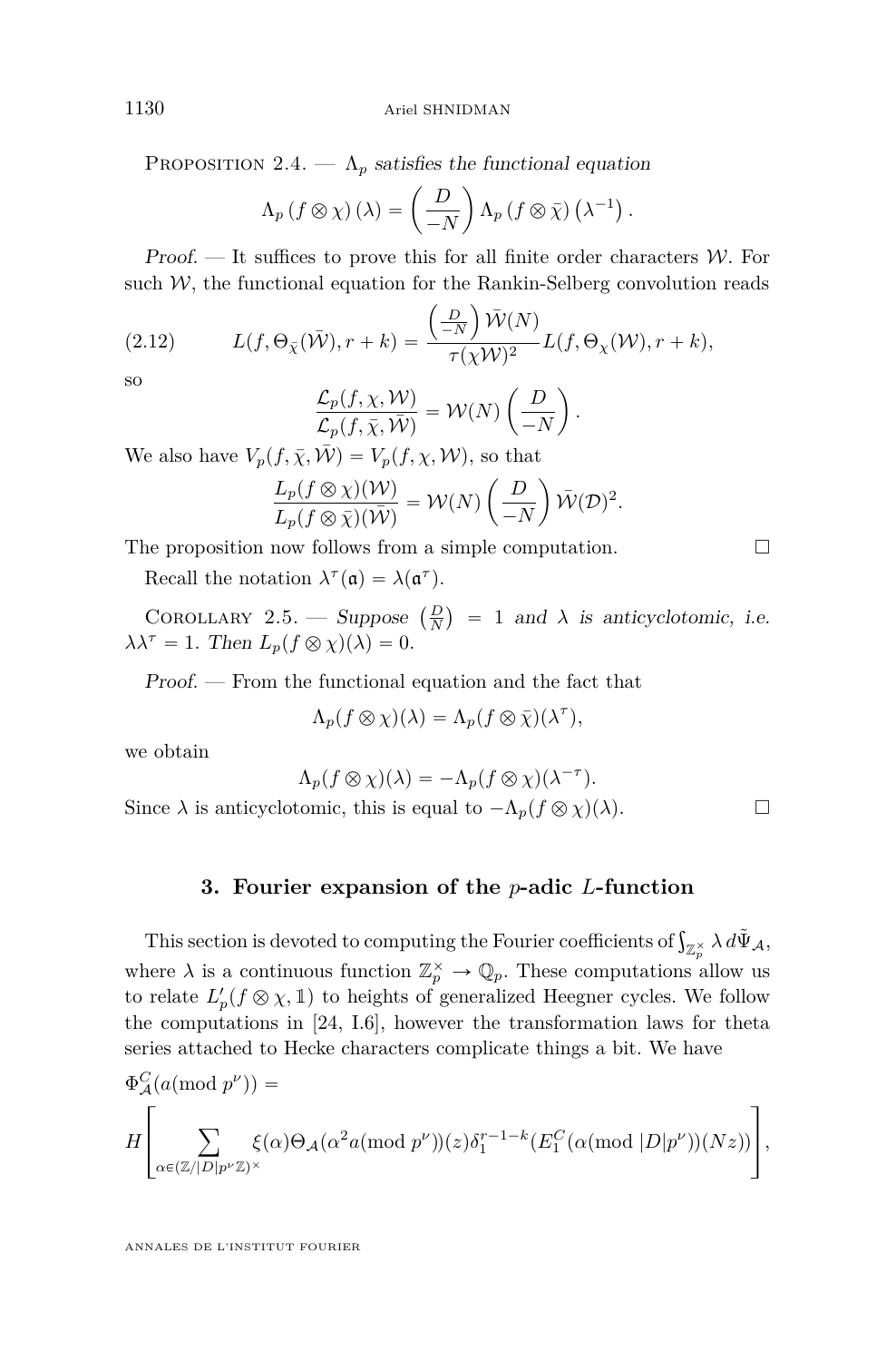For each factorization  $D = D_1 D_2$  (with the signs normalized so that  $D_1$ is a discriminant), we define ˆ ˙

$$
W_{D_1}^{(v)} = \left(\begin{array}{cc} |D_1|a & b \\ N|D|p^{\nu}c & |D_1|d \end{array}\right),\,
$$

of determinant |*D*1|.

<span id="page-15-0"></span>LEMMA 3.1. — For  $W_{D_1}^{(\nu)}$  $D_1^{(\nu)}$  as above and  $\alpha \in (\mathbb{Z}/|D|p^{\nu}\mathbb{Z})^{\times}$ ,

$$
\Theta_{\mathcal{A}}\left(\alpha(\text{mod }p^{\nu})\right)(z)\bigg|_{\ell+1}W_{D_1}^{(v)}=\frac{|D_1|^k}{\chi(\mathcal{D}_1)}\gamma\Theta_{\mathcal{A}\mathfrak{d}_1^{-1}}\left(|D_1|a^2\alpha(\text{mod }p^{\nu})\right)(z),
$$

where

$$
\gamma = \left(\frac{D_1}{cp^{\nu}N}\right)\left(\frac{D_2}{a\mathbf{N}(\mathfrak{a})}\right)\kappa(D_1)^{-1},
$$

and  $\mathcal{D}_1$  is the ideal of norm  $|D_1|$  in  $\mathcal{O}_K$  and  $\kappa(D_1)=1$  if  $D_1>0$ , otherwise  $\kappa(D_1) = i.$ 

Remark. — Note that the factor  $\frac{|D_1|^k}{\sqrt{D_1}}$  $\frac{|D_1|}{\chi(D_1)}$  is equal to  $\pm 1$ .

Proof. — The proof proceeds as in [\[28,](#page-58-0)  $\S 3.2$ ], but requires some extra Fourier analysis. We sketch the argument for the convenience of the reader. Fixing an ideal  $\mathfrak a$  in the class of  $\mathcal A$ , we set  $L = p^{\nu} \mathfrak a$  and let  $L^*$  be the dual lattice with the respect to the quadratic form  $Q_{\mathfrak{a}}$ . Denote by  $S = S_{\mathfrak{a}}$  the symmetric bilinear form corresponding to  $Q_{\mathfrak{a}}$ , so  $S_{\mathfrak{a}}(\alpha,\beta) = \frac{1}{N(\mathfrak{a})}\text{Tr}(\alpha\overline{\beta})$ . For  $u \in L^*$ , define

$$
\Theta_{\mathfrak{a},\chi}(u,L) = \chi(\bar{\mathfrak{a}})^{-1} \sum_{\substack{w-u \in L \\ w \in L^*}} \bar{w}^{\ell} q^{Q_{\mathfrak{a}}(w)}.
$$

For any  $c \in \mathbb{Z}$ , one checks the following relations:

(3.1) 
$$
\Theta_{\mathfrak{a},\chi}(u,L) = \sum_{\substack{w-u \in L \\ w \in L^*/cL}} \Theta_{\mathfrak{a},\chi}(w, cL),
$$

(3.2) 
$$
\Theta_{\mathfrak{a},\chi}(u,cL)(c^2z) = c^{-\ell} \Theta_{\mathfrak{a},\chi}(cu,c^2L)(z),
$$

and for all  $a \in \mathbb{Z}$  and  $w \in L^*$ ,

(3.3) 
$$
\Theta_{\mathfrak{a},\chi}(w, cL) \left(z + \frac{a}{c}\right) = e\left(\frac{a}{c}Q_{\mathfrak{a}}(w)\right) \Theta_{\mathfrak{a},\chi}(w, cL).
$$

We also have

(3.4) 
$$
z^{-(\ell+1)}\Theta_{\mathfrak{a},\chi}(w, cL) \left(\frac{-1}{z}\right) =
$$
  
-  $ic^{-2}[L^*:L]^{-1/2} \sum_{y \in (cL)^*/cL} e(S_{\mathfrak{a}}(w, y)) \Theta_{\mathfrak{a},\chi}(y, cL).$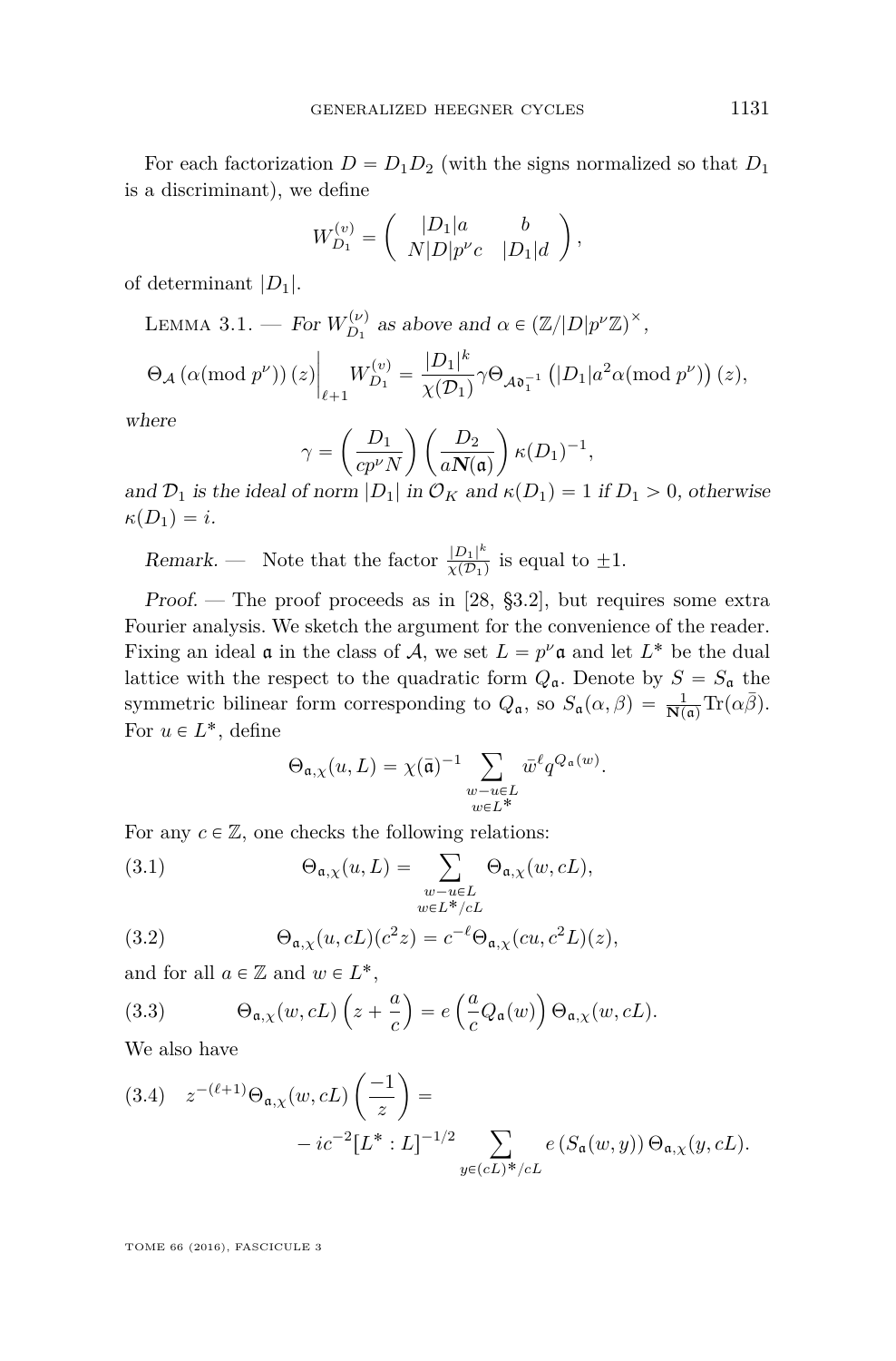This follows from the identity

(3.5) 
$$
z^{\ell+1} \sum_{x \in L} P(x+u) e (Q_a(x+y)z) =
$$
  
 $i[L^*:L]^{-1/2} \sum_{y \in L^*} P(y) e\left(\frac{-Q_a(y)}{z}\right) e (S_a(y,u)),$ 

valid for any rank two integral quadratic space  $(L, Q_a, S_a)$  and any polynomial *P* of degree  $\ell$  which is spherical for  $Q_a$ . See [\[37\]](#page-58-7) for a proof of this version of Poisson summation.

Now write

$$
W_{D_1}^{(\nu)} = H \left( \begin{array}{cc} |D_1| & 0 \\ 0 & 1 \end{array} \right)
$$

with  $H \in SL_2(\mathbb{Z})$ . Exactly as in [\[28\]](#page-58-0), we use the relations above to compute

$$
\Theta_{\mathfrak{a}, \chi}(\alpha (\text{mod } p^{\nu})) \bigg|_{\ell + 1} H \ = \ \gamma |D_1|^{-1/2} \sum_{\substack{u \in \mathfrak{a}/L \\ Q_{\mathfrak{a}}(u) \equiv \alpha (\text{mod } p^{\nu})}} \ \sum_{\substack{w \in L^{\ast}/L \\ w + au \in \mathcal{D}_1^{-1} p^r \mathfrak{a}}} \Theta_{\mathfrak{a}, \chi}(w, L)
$$

so that

$$
\Theta_{\mathfrak{a},\chi}(\alpha (\textrm{mod } p^{\nu}))\Big|_{\ell+1}W_{D_1}^{(\nu)} = \gamma |D_1|^k \chi(\bar{\mathfrak{a}})^{-1} \sum_{\substack{w \in \mathcal{D}_1^{-1}\mathfrak{a} \\ Q_{\mathfrak{a}\mathcal{D}_1^{-1}}(w) \equiv |D_1|a^2\alpha (\textrm{mod } p^r) \\ = \frac{|D_1|^k}{\chi(\mathcal{D}_1)}\gamma \Theta_{\mathfrak{a}\mathcal{D}_1^{-1},\chi} \left(|D_1|a^2\alpha (\textrm{mod } p^{\nu})\right)(z),
$$
as desired.

For any function  $\lambda$  on  $(Z/p^{\nu}\mathbb{Z})^{\times}$ , we define  $h_{D_1}(\lambda)$  as in [\[24,](#page-58-1) I.6.3], so that za za politika za politika za politika za politika za politika za politika za politika za politika za politika<br>Za politika za politika za politika za politika za politika za politika za politika za politika za politika za

$$
\int_{\mathbb{Z}_p^\times} \lambda\,d\tilde{\Psi}_{\mathcal{A}} = \frac{1}{2w} \sum_{D = D_1 \cdot D_2} \sum_{j \in \mathbb{Z}/|D_1|\mathbb{Z}} h_{D_1}(\lambda) \bigg|_{2r} \left( \begin{array}{cc} 1 & j \\ 0 & |D_1| \end{array} \right).
$$

The Fourier coefficient computation in [\[24,](#page-58-1) I.6.5] remains valid, except one needs to use the following proposition in place of [\[24,](#page-58-1) I.1.9]:

<span id="page-16-0"></span>Proposition 3.2. — Let  $f = \sum$ *-* Let  $f = \sum_{n\geq 1} a(n)q^n$  be a cusp form of weight  $\ell + 1 = 2k + 1$ , and  $g = \sum_{n \geq 0} b(n)q^n$  a holomorphic modular form of weight  $\alpha + 1 = 2\kappa + 1$ , and  $g = \sum_{n\geq 0} o(n)q^n$  a holomorphic modular form,<br>one, both on  $\Gamma_0(N)$ . Then  $H(f\delta_1^{r-k-1}(g)) = \sum_{n\geq 1} c(n)q^n$  with

$$
c(n) = \frac{(-1)^{r-k-1}}{\binom{2r-2}{r-k-1}} n^{r-k-1} \sum_{i+j=n} a(i)b(j)H_{r-k-1,k}\left(\frac{i-j}{i+j}\right),
$$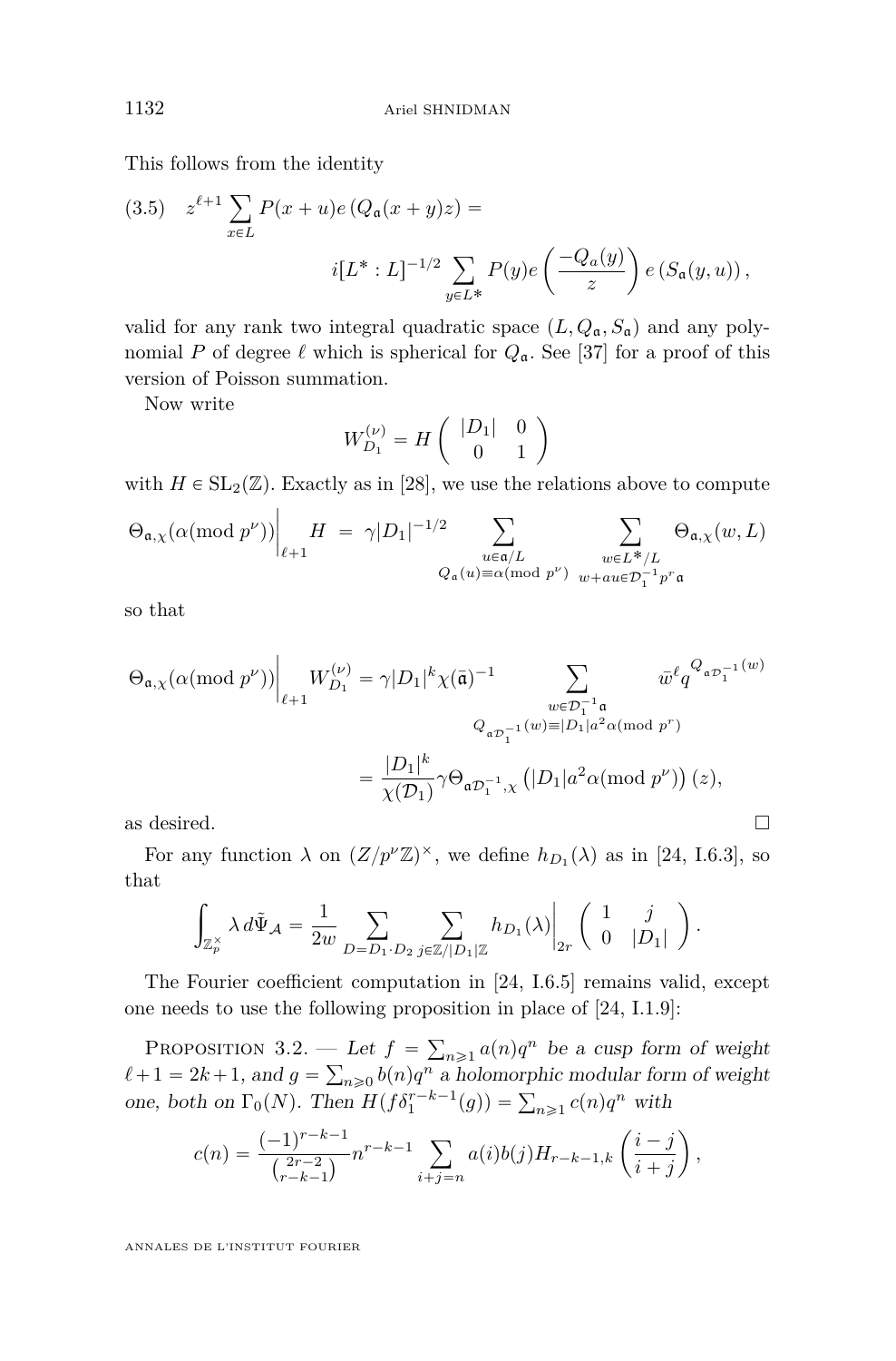where

$$
H_{m,k}(t) = \frac{1}{2^m \cdot (m+2k)!} \left(\frac{d}{dt}\right)^{m+2k} \left[ (t^2 - 1)^m (t-1)^{2k} \right]
$$

*Proof.* — From [\[24,](#page-58-1) I.1.2.4, I.1.3.2], we have

$$
c(n) = \frac{(r-k-1)!}{(-4\pi)^{r-k-1}} \cdot \frac{(4\pi n)^{2r-1}}{(2r-2)!}
$$
  
\$\times \sum\_{i+j=n} a(i)b(j) \int\_0^\infty p\_{r-k-1}(4\pi jy) e^{-4\pi ny} y^{r+k-1} dy,

where

$$
p_m(x) = \sum_{a=0}^m {m \choose a} \frac{(-x)^a}{a!}.
$$

The integral is evaluated using the following lemma.

LEMMA 3.3. — Let  $m, k \geq 0$ . Then

$$
\int_0^\infty p_m(4\pi jy) e^{-4\pi(i+j)y} y^{m+2k} dy = \frac{(m+2k)!}{(4\pi(i+j))^{m+2k+1}} H_{m,k}\left(\frac{i-j}{i+j}\right)
$$

Proof. — Evaluating the elementary integrals, we find that the left hand side is equal to

$$
\frac{m!}{(4\pi(i+j))^{m+2k+1}}G_{m,k}\left(\frac{j}{i+j}\right).
$$

where

<span id="page-17-0"></span>
$$
G_{m,k}(t) = \sum_{a=0}^{m} (-1)^a \frac{(m+2k+a)!}{(a!)^2 (m-a)!} t^a.
$$

It therefore suffices to prove the identity

(3.6) 
$$
G_{m,k}(t) = \frac{(m+2k)!}{m!} H_{m,k}(1-2t).
$$

This is proved by showing that both sides satisfy the same defining recurrence relation (and base cases). Indeed, one can check directly that for  $m \geqslant 1$ :

<span id="page-17-1"></span>
$$
(3.7) \quad (m+1)^2(m+k)G_{m+1,k}(t) =
$$
  

$$
(2m+2k+1)[m^2+m+2km+k-(m+k)(2m+2k+2)t]G_{m,k}(t)
$$
  

$$
-(m+k+1)(m+2k)^2G_{m-1,k}(t)
$$

That the right hand side of [\(3.6\)](#page-17-0) satisfies the same recurrence relation amounts to the well known recurrence relation for the Jacobi polynomials

$$
P_n^{(\alpha,\beta)}(t) = \frac{(-1)^n}{2^n n!} (1-t)^{-\alpha} (1+t)^{-\beta} \frac{d^n}{dt^n} \left[ (1-t)^{\alpha} (1+t)^{\beta} (1-t^2)^n \right].
$$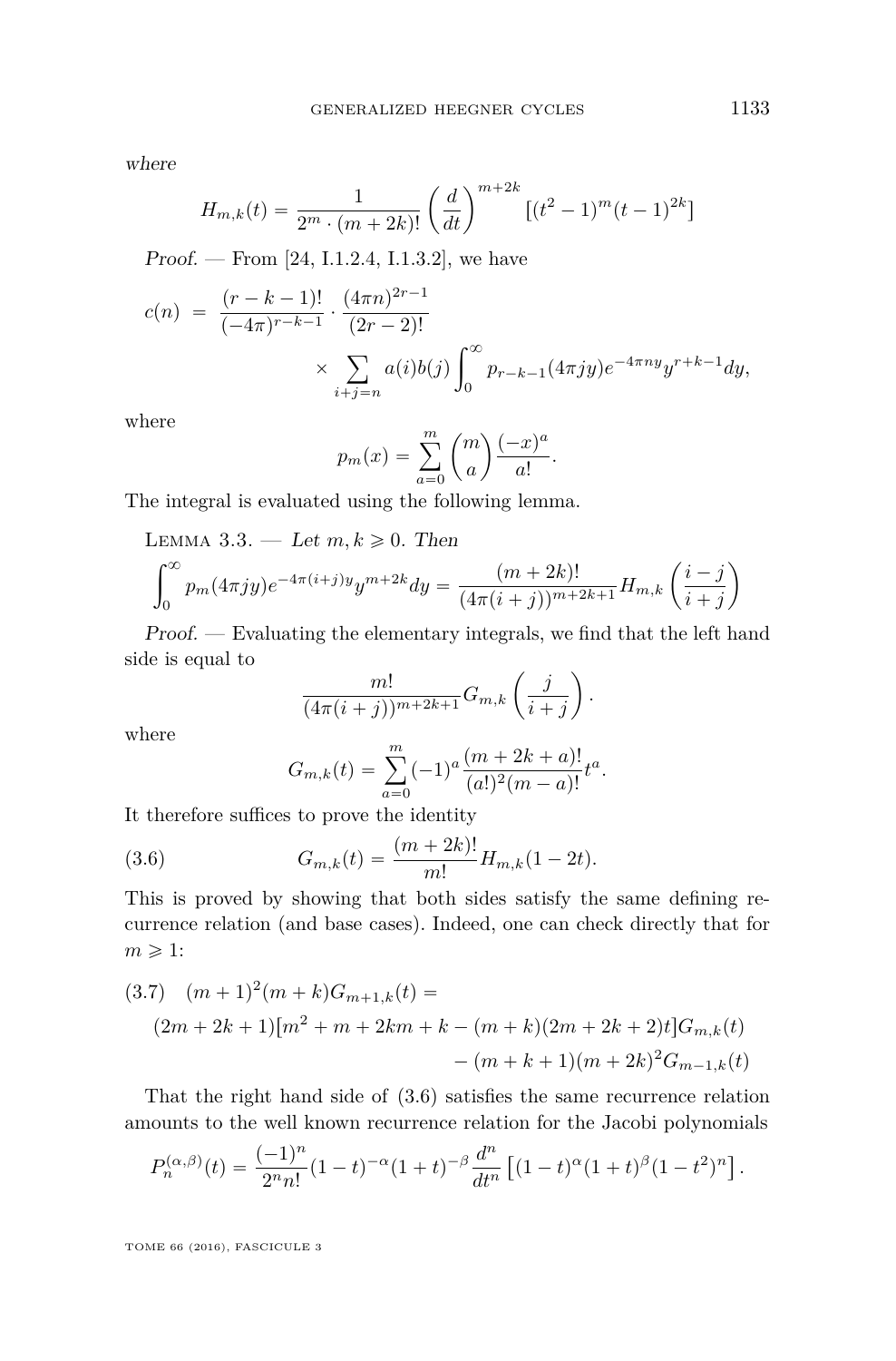Indeed, we have

$$
H_{m,k}(t) = 2^{2k} \cdot P_{m+2k}^{(0,-2k)}(t)(1+t)^{-2k},
$$

and one checks that the recurrence relation

$$
2(n+1)(n+\beta+1)(2n+\beta)P_{n+1}^{(0,\beta)}(t) =
$$
  

$$
(2n+\beta+1)[(2n+\beta+2)(2n+\beta)t-\beta^{2}]P_{n}^{(0,\beta)}(t)
$$
  

$$
-2n(n+\beta)(2n+\beta+2)P_{n-1}^{(0,\beta)}(t)
$$

translates (using  $n = m + 2k$  and  $\beta = -2k$ ) into the recurrence [\(3.7\)](#page-17-1) for the polynomials  $\frac{(m+2k)!}{m!}H_{m,k}(1-2t)$ .

Finally, to prove the proposition, we simply plug in  $m = r - k - 1$  into the previous lemma and simplify our above expression for  $c(n)$ .

Recall that for any ideal class  $A$ , we have defined

$$
r_{\mathcal{A},\chi}(j) = \sum_{\substack{\mathfrak{a} \in \mathcal{A} \\ \mathfrak{a} \subset \mathcal{O} \\ \mathbf{N}(\mathfrak{a}) = j}} \chi(\mathfrak{a}).
$$

Putting together Lemma [3.1,](#page-15-0) Proposition [3.2,](#page-16-0) and the manipulation of symbols in [\[24,](#page-58-1) I.6.5], we obtain

$$
a_m \left( \int_{\mathbb{Z}_p^{\times}} \lambda d\tilde{\Psi}_A \right) = \frac{(-1)^{r-k-1}}{\binom{2r-2}{r-k-1}} m^{r-k-1} \left( \frac{D}{-N} \right) \sum_{D = D_1 D_2} \left( \frac{D_2}{N \mathfrak{a}} \right) \chi(\mathcal{D}_1)^{-1}
$$

$$
\times \sum_{\substack{j+nN=|D_1|m\\(p,j)=1}} \sum_{\substack{d|n\\(p,d)=1}} r_{A \mathcal{D}_1^{-1},\chi}(j) \left( \frac{D_2}{-dN} \right) \left( \frac{D_1}{|D_2|n/d} \right)
$$

$$
\times \lambda \left( \frac{m|D_1| - nN}{|D_1|d^2} \right) \times H_{r-k-1,k} \left( 1 - \frac{2nN}{m|D_1|} \right).
$$

Lemma 3.4.

$$
r_{\mathcal{AD}_1^{-1},\chi}(j) = \chi(\mathcal{D}_2)^{-1} r_{\mathcal{A},\chi}(j|D_2|).
$$

Proof. — Since  $\mathcal{D}_1$  is 2-torsion in the class group, the left hand side equals  $r_{AD_1,\chi}(j)$ . The lemma now follows from the definitions once one notes that  $\mathfrak{b} \mapsto \mathfrak{b}D_2$  is a bijection from integral ideals of norm *j* in  $AD_1$  to integral ideals of norm  $j|D_2|$  in  $AD$ .

Using the lemma and also the change of variables employed in [\[24\]](#page-58-1), we obtain our version of [\[24,](#page-58-1) Proposition 6.6].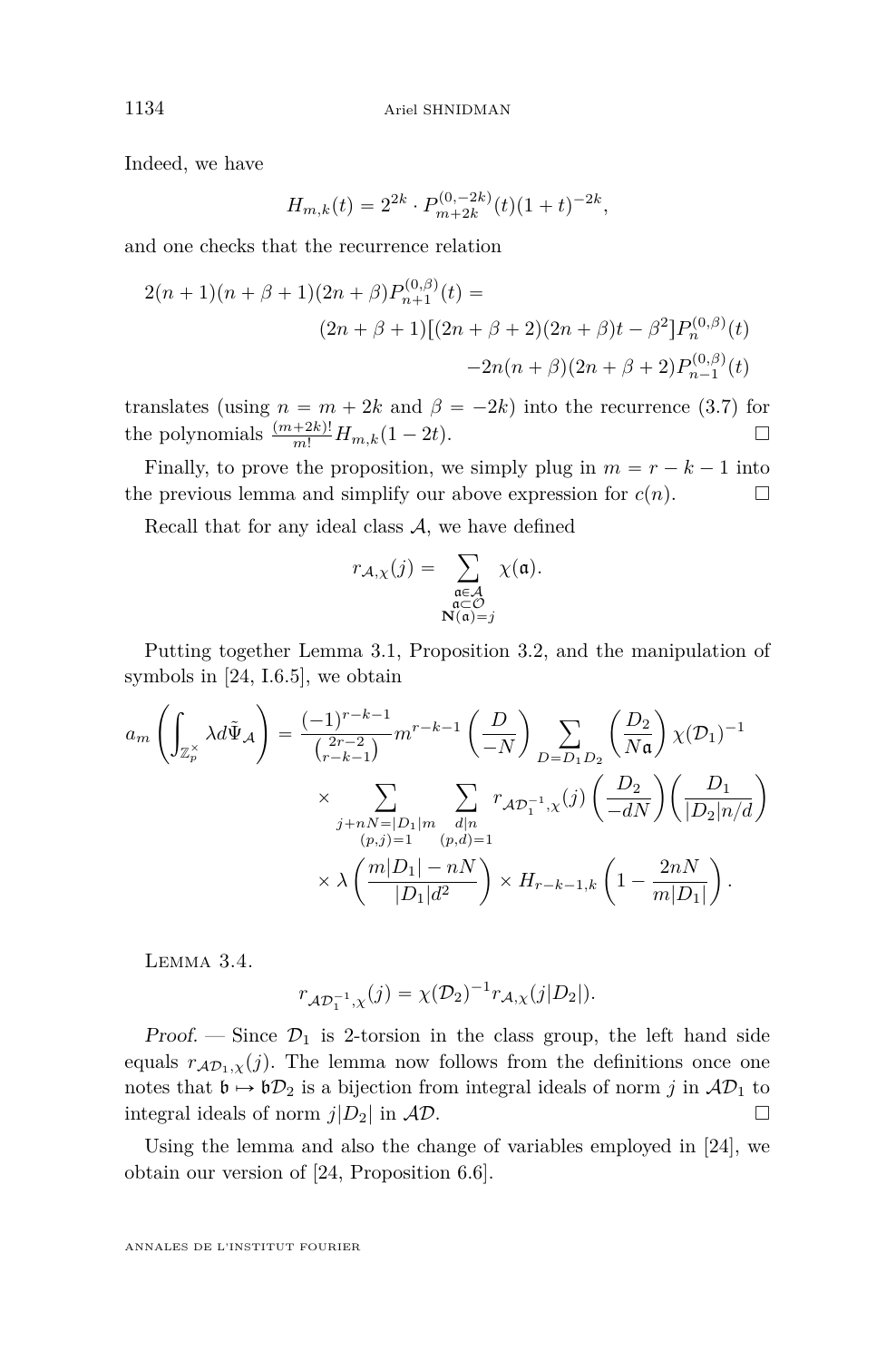PROPOSITION 3.5. — If  $p|m$ , then  $\left( \begin{array}{cc} 1 & 1 \\ 1 & 1 \end{array} \right)$ 

$$
a_m\left(\int_{\mathbb{Z}_p^\times} \lambda d\tilde{\Psi}_\mathcal{A}\right) = \frac{(-1)^{r-1}}{\binom{2r-2}{r-k-1}} m^{r-k-1} \left(\frac{D}{-N}\right) |D|^{-k} \sum_{\substack{1 \le n \le \frac{m|D|}{\sqrt{n}} \\ (p,n)=1}} r_{\mathcal{A},\chi}(m|D| - nN)
$$
  
 
$$
\times H_{r-k-1,k} \left(1 - \frac{2nN}{m|D|}\right) \sum_{d|n} \epsilon_{\mathcal{A}}(n,d) \lambda \left(\frac{m|D| - nN}{|D|} \cdot \frac{d^2}{n^2}\right).
$$

Here,  $\epsilon_A(n, d) = 0$  if  $(d, n/d, |D|) > 1$ , and otherwise<br> $\epsilon_A(n, d) = \left(\begin{array}{cc} D_1 \\ D_2 \end{array}\right) \left(\begin{array}{cc} D_2 \\ D_3 \end{array}\right)$ 

$$
\epsilon_{\mathcal{A}}(n,d) = \left(\frac{D_1}{d}\right) \left(\frac{D_2}{-nN/d}\right) \left(\frac{D_2}{N(\mathcal{A})}\right),
$$

where  $(d, |D|) = |D_2|$  and  $D = D_1 D_2$ .

Proof. — The proof is as in [\[24\]](#page-58-1). We have also used the fact that  $\chi(\mathcal{D}) =$  $D^k$  to get the extra factor of  $|D|^{-k}$  and the correct sign (recall that *D* is negative!). Ï.

<span id="page-19-1"></span>COROLLARY 3.6. — If  $\left( \frac{D}{N} \right)$  $= 1$  and  $p|m$ , then

$$
a_m \left( \int_{\mathbb{Z}_p^{\times}} \log_p d\tilde{\Psi}_A \right) = \frac{(-1)^r}{\binom{2r-2}{r-k-1}} m^{r-k-1} |D|^{-k}
$$
  
 
$$
\times \sum_{\substack{1 \le n \le \frac{m|D|}{N} \\ (p,n)=1}} r_{A,\chi}(m|D|-nN) \sigma_A(n) H_{r-k-1,k} \left(1 - \frac{2nN}{m|D|}\right),
$$

with

$$
\sigma_{\mathcal{A}}(n) = \sum_{d|n} \epsilon_{\mathcal{A}}(n, d) \log_p \left(\frac{n}{d^2}\right).
$$

 $Proof. - As in [28].$  $Proof. - As in [28].$  $Proof. - As in [28].$ 

#### **4. Generalized Heegner cycles**

<span id="page-19-0"></span>In the previous section we computed Fourier coefficients of *p*-adic modular forms closely related to the derivative of  $L_p(f, \chi)$  at the trivial character and in the cyclotomic direction. We expect similar looking Fourier coefficients to appear as the sum of local heights of certain cycles, with the sum varying over the finite places of *H* which are prime to *p*.

These cycles should come from the motive attached to  $f \otimes \Theta_{\chi}$ . Since  $\Theta_{\chi}$ has weight  $2k + 1$ , work of Deligne and Scholl provides a motive inside the cohomology of a Kuga-Sato variety which is the fiber product of  $2k - 1$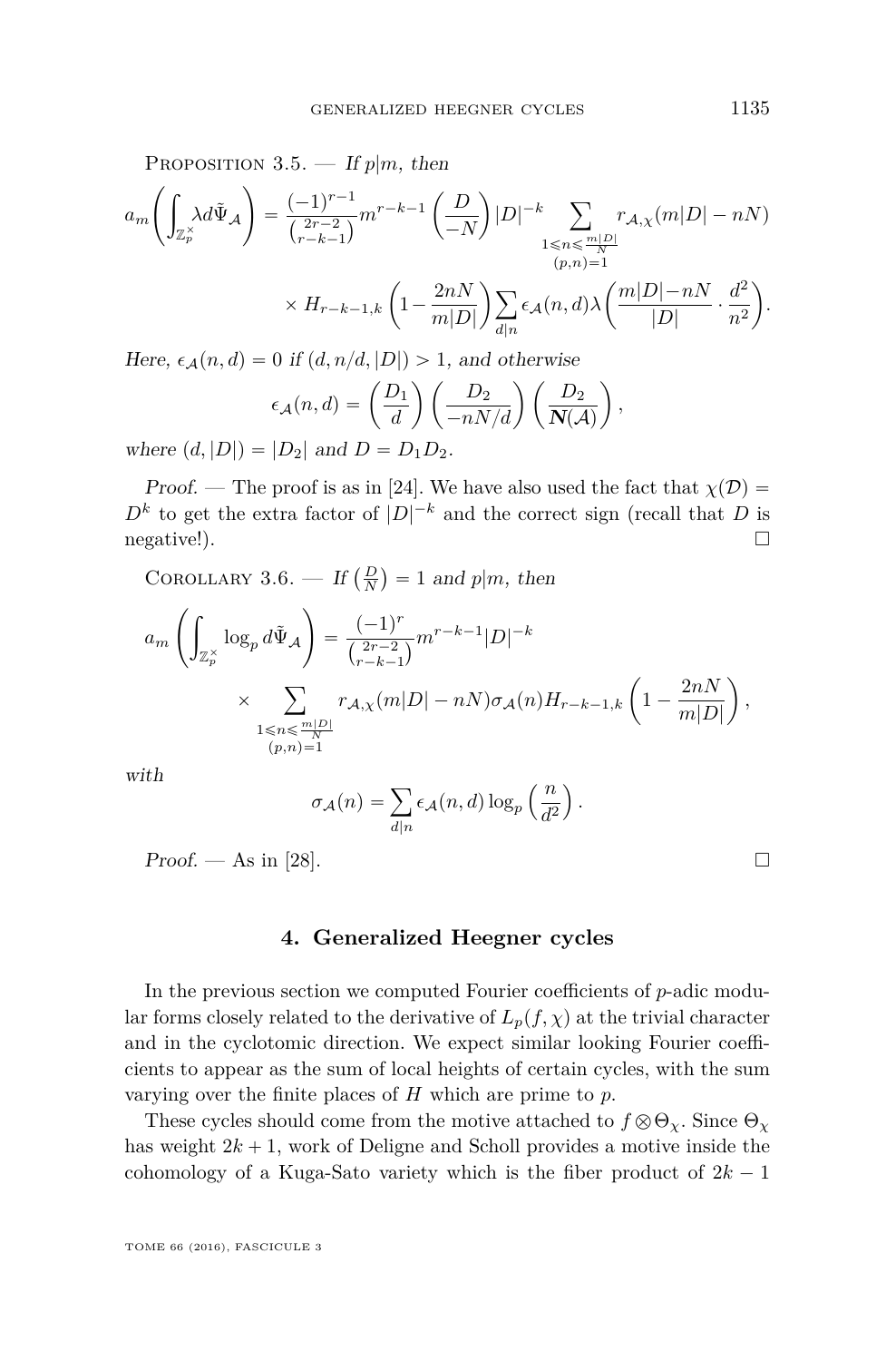copies of the universal elliptic curve over  $X_1(|D|)$ . We work with a closely related motive, which we describe now.

We fix an elliptic curve  $A/H$  with the following properties:

- $(1)$  End<sub>*H*</sub> $(A) = \mathcal{O}_K$ .
- (2) *A* has good reduction at primes above *p*.
- (3) *A* is isogenous to each of its  $Gal(H/K)$ -conjugates.
- (4)  $A^{\tau} \cong A$ , where  $\tau$  is complex conjugation.

Remark. — Since *D* is odd, we may even choose such an *A* with the added feature that  $\psi_A^2$  is an unramified Hecke character of type  $(2,0)$ (see [\[32\]](#page-58-8)). In that case,  $\psi_A^{2k}$  differs from  $\chi$  by a character of Gal $(H/K)$ , so this is a natural choice of *A*, given  $\chi$ . In general,  $\psi_A^{2k} \chi^{-1}$  is a finite order Hecke character.

We will use a two-dimensional submotive of  $A^{2k}$  whose  $\ell$ -adic realizations are isomorphic to those of the Deligne-Scholl motive for  $\Theta_{\psi_A^{2k}}$  (see [\[2\]](#page-57-5)).

From Property (3), *A* is isogenous to  $A^{\sigma}$  over *H* for each  $\sigma \in \text{Gal}(H/K)$ . If  $\sigma$  corresponds to an ideal class  $\lceil \mathfrak{a} \rceil \in Pic(\mathcal{O}_K)$  via the Artin map, then one such isogeny  $\phi_{\mathfrak{a}} : A \to A^{\sigma}$  is given by  $A \to A/A[\mathfrak{a}]$ , at least if  $\mathfrak{a}$  is integral. A different choice of integral ideal  $\mathfrak{a}' \in [\mathfrak{a}]$  gives an isomorphic elliptic curve over *H*, and the maps  $\phi_{\mathfrak{a}}$  and  $\phi_{\mathfrak{a}'}$  will differ by endomorphisms of *A* and *A<sup>σ</sup>* .

As in the introduction, let  $Y(N)/\mathbb{Q}$  be the modular curve parametrizing elliptic curves with full level *N* structure, and let  $\mathcal{E} \to Y(N)$  be the universal elliptic curve with level *N* structure. The canonical non-singular compactification of the  $(2r - 2)$ -fold fiber product

$$
\mathcal{E} \times_{Y(N)} \cdots \times_{Y(N)} \mathcal{E},
$$

will be denoted by  $W = W_{2r-2}$  [\[33\]](#page-58-2); *W* is a variety over Q. The map  $W \rightarrow X(N)$  to the compactified modular curve has fibers (over noncuspidal points) of the form  $E^{2r-2}$ , for some elliptic curve *E*. We set

$$
X = X_{r,N,k} = W_H \times A^{2k},
$$

where  $W_H$  is the base change to *H*. Recall the curve  $X_0(N)/\mathbb{Q}$ , the coarse moduli space of generalized elliptic curves with a cyclic subgroup of order *N*.  $X_0(N)$  is the quotient of  $X(N)$  by the action of the standard Borel subgroup  $B \subset GL_2(\mathbb{Z}/N\mathbb{Z})/\{\pm 1\}.$ 

The computations of the Fourier coefficients in the previous section suggest that we consider the following generalized Heegner cycle on *X*. Fix a Heegner point  $y \in Y_0(N)(H)$  represented by a cyclic *N*-isogeny  $A \to A'$ , for some elliptic curve  $A'/H$  with CM by  $\mathcal{O}_K$ . Such an isogeny exists since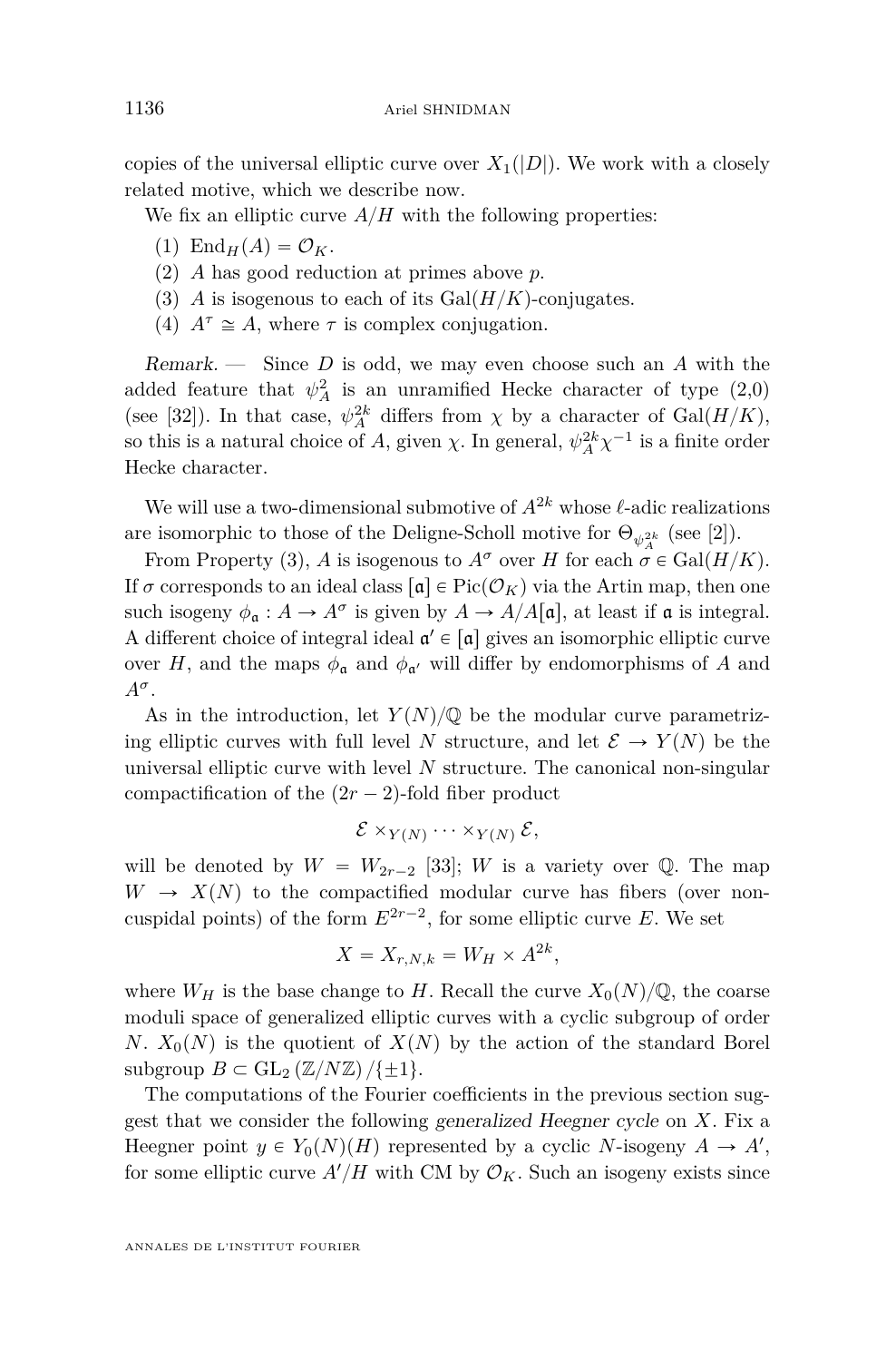each prime dividing *N* splits in *K*. Also let  $\tilde{y}$  be a point of  $Y(N)_H$  over *y*. The fiber  $E_{\tilde{y}}$  of the universal elliptic curve  $\mathcal{E} \to Y(N)$  above the point  $\tilde{y}$  is isomorphic to  $A_F$ , where  $F \supset H$  is the residue field of  $\tilde{y}$ . Let

$$
\Delta \subset E_{\tilde{y}} \times A_F \cong A_F \times A_F
$$

be the diagonal, and we write  $\Gamma_{\sqrt{D}} \subset E_{\tilde{y}} \times E_{\tilde{y}}$  for the graph of  $\sqrt{D}$   $\in$  $\text{End}(E_{\tilde{y}}) \cong \mathcal{O}_K$ . We define

$$
Y = \Gamma_{\sqrt{D}}^{r-1-k} \times \Delta^{2k} \subset X_{\tilde{y}} \cong A_F^{2r-2} \times A_F^{2k},
$$

so that  $Y \in \mathrm{CH}^{k+r}(X_F)$ . Here  $X_{\tilde{y}}$  is the fiber of the natural projection  $X \to X(N)$  above the point  $\tilde{y}$ .

Since  $X$  is not defined over  $\mathbb Q$ , we need to find cycles to play the role of Gal $(H/K)$ -conjugates of *Y*. For each  $\sigma \in \text{Gal}(H/K)$  we have a corresponding ideal class A. For each integral ideal  $\mathfrak{a} \in A$ , define the cycle  $Y^{\mathfrak{a}}$ as follows:

$$
Y^{\mathfrak{a}} = \Gamma_{\sqrt{D}}^{r-k-1} \times \left(\Gamma_{\phi_{\mathfrak{a}}}^t\right)^{2k} \subset \left(A_{F}^{\mathfrak{a}} \times A_{F}^{\mathfrak{a}}\right)^{r-k-1} \times \left(A_{F}^{\mathfrak{a}} \times A_{F}\right)^{2k} = X_{\tilde{y}^{\sigma}} \subset X_{F}.
$$

Here,  $\Gamma_{\phi_{\mathfrak{a}}}^{t}$  is the transpose of  $\Gamma_{\phi_{\mathfrak{a}}}$ , the graph of  $\phi_{\mathfrak{a}}: A \to A^{\mathfrak{a}}$ . The cycle  $Y^{\mathfrak{a}} \in CH^{k+r}(X_F)$  is not independent of the class of  $\mathfrak{a}$  in Pic $(\mathcal{O}_K)$ , but certain expressions involving  $Y^{\mathfrak{a}}$  will be independent of the class of  $\mathfrak{a}$ . Note that  $Y = Y^{\mathcal{O}_K}$ .

#### **4.1. Projectors**

<span id="page-21-0"></span>Next we define a projector  $\epsilon \in \text{Corr}^0(X,X)_K$  so that  $\epsilon Y^{\mathfrak{a}}$  lies in the group  $CH^{r+k}(X_F)_{0,K}$  of homologically trivial  $(r+k)$ -cycles with coefficients in *K*. Here,  $\mathrm{Corr}^0(X,X)_K$  is the ring of degree  $0$  correspondences with coefficients in *K*. For definitions and conventions concerning motives, correspondences, and projectors see [\[2,](#page-57-5) §2].

The projector is defined as  $\epsilon = \epsilon_X = \epsilon_W \epsilon_\ell$ . Here,  $\epsilon_W$  is the pullback to *X* of the Deligne-Scholl projector  $\tilde{\epsilon}_W \in \mathbb{Q}[\text{Aut}(W)]$  which projects onto the subspace of  $H^{2r-1}(W)$  coming from modular forms of weight 2*r* (see e.g. [\[1,](#page-57-3) §2]). The second factor  $\epsilon_{\ell}$  is the pullback to *X* of the projector

$$
\epsilon_{\ell} = \left(\frac{\sqrt{D} + [\sqrt{D}]}{2\sqrt{D}}\right)^{\otimes \ell} \circ \left(\frac{1 - [-1]}{2}\right)^{\otimes \ell} \in \operatorname{Corr}^{0}(A^{\ell}, A^{\ell})_{K},
$$

denoted by the same symbol. On the *p*-adic realization of the motive  $M_{A^{\ell},K}$ ,  $\epsilon_{\ell}$  projects onto the 1-dimensional  $\mathbb{Q}_p$ -subspace  $V_{\mathfrak{p}}^{\otimes 2k}A$  of

$$
\text{Sym}^{2k} H^1_{\text{et}}(\bar{A}, \mathbb{Q}_p)(k) \subset H^{2k}_{\text{et}}(\bar{A}^{2k}, \mathbb{Q}_p(k)).
$$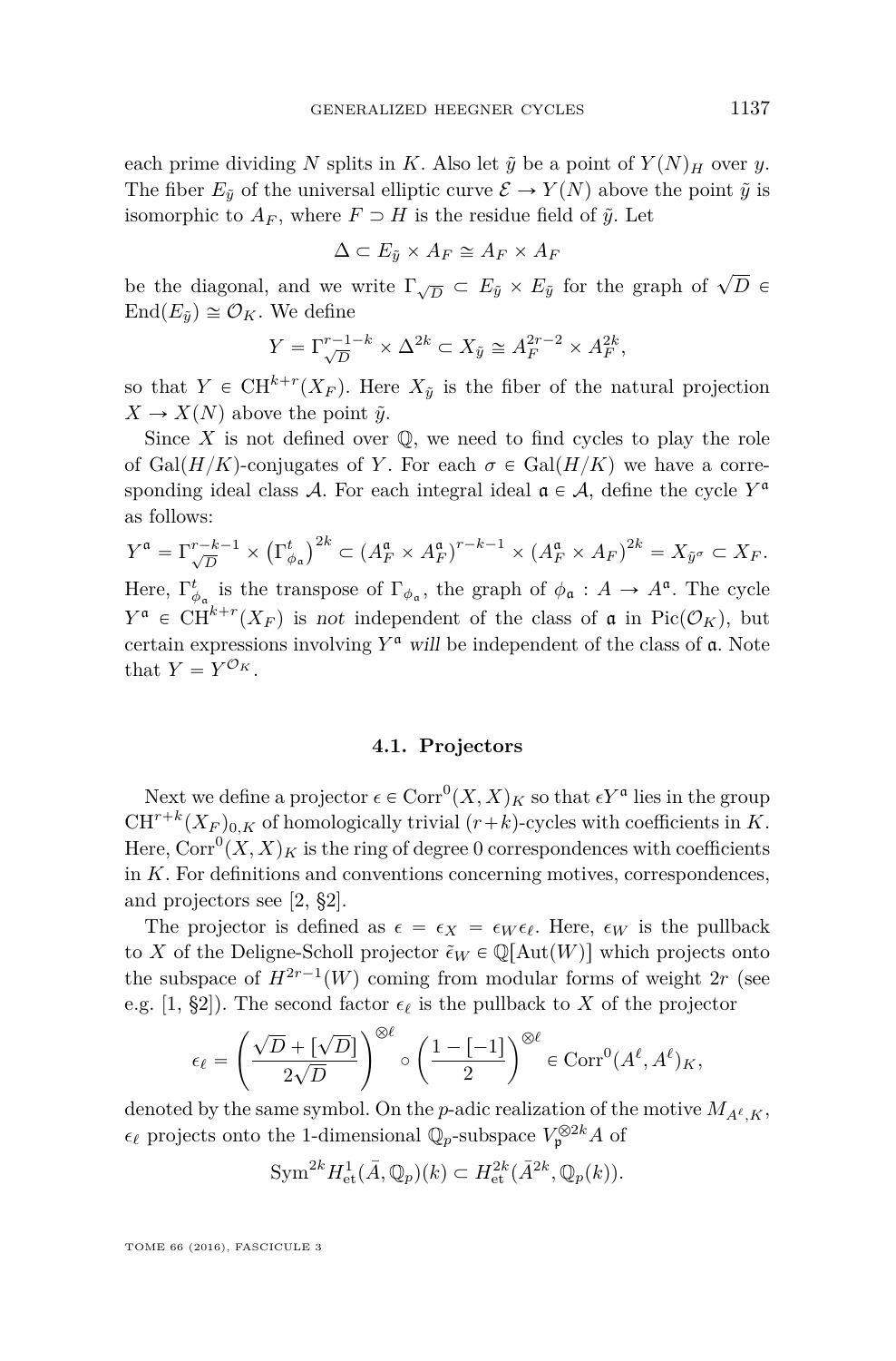Here,  $\mathfrak p$  is the prime of  $K$  above  $p$  which is determined by our chosen embedding  $K \hookrightarrow \bar{\mathbb{Q}}_p$  and  $V_p A = \lim_{n \to \infty} A[p^n] \otimes \mathbb{Q}_p$  is the p-adic Tate module of *A*. See Section [6](#page-39-0) and [\[2,](#page-57-5) §1.2] for more details.

We also make use of the projectors

$$
\bar{\epsilon}_{\ell} = \left(\frac{\sqrt{D} - [\sqrt{D}]}{2\sqrt{D}}\right)^{\otimes \ell} \circ \left(\frac{1 - [-1]}{2}\right)^{\otimes \ell} \in \operatorname{Corr}^{0}(A^{\ell}, A^{\ell})_{K}
$$

and  $\kappa_{\ell} = \epsilon_{\ell} + \bar{\epsilon}_{\ell}$ . The first projects onto  $V_{\bar{\mathfrak{p}}} A^{\otimes \ell}$  and the latter onto  $V_{\mathfrak{p}} A^{\otimes \ell} \oplus$  $V_{\bar{\mathbf{p}}} A^{\otimes \ell}$ . Set  $\bar{\epsilon} = \epsilon_W \bar{\epsilon}_{\ell}$  and  $\epsilon' = \epsilon_W \kappa_{\ell}$ .

Remark. — For this remark, suppose that  $\chi = \psi^{\ell}$ , where  $\psi$  is the  $(1,0)$ -Hecke character attached to *A* by the theory of complex multiplication. This means the  $G_H$ -action on  $H^1(\bar{A}, \mathbb{Q}_p)(1)$  is given by the  $(K \otimes \mathbb{Q}_p)$ <sup>×</sup>-values Galois character  $\psi_H = \psi \circ \text{Nm}_{H/K}$ . If we write  $\chi_H = \psi_H^{\ell}$ , then the motive  $M(\chi_H)$  over *H* (with coefficients in *K*) from Section [1.3](#page-6-1) is defined by the triple  $(A^{2k}, \kappa_{\ell}, k)$ .

We explain how to descend this to a motive over *K* with coefficients in  $\mathbb{Q}(\chi)$  (this a modification of a construction from an earlier draft of [\[2\]](#page-57-5)). Let  $e_K$  and  $\bar{e}_K$  be the idempotents in  $K \otimes K$  corresponding to the first and second projections  $K \otimes K \cong K \times K \to K$ . For each  $\sigma \in \text{Gal}(H/K)$  choose an ideal  $\mathfrak{a} \subset \mathcal{O}_K$  corresponding to  $\sigma$  under the Artin map and define

$$
\Gamma(\sigma) := e_K \cdot (\phi_{\mathfrak{a}} \times \cdots \times \phi_{\mathfrak{a}}) \otimes \chi(\mathfrak{a})^{-1} \in \text{Hom}\left(A^{\ell}, (A^{\ell})^{\sigma}\right) \otimes_{\mathbb{Q}} \mathbb{Q}(\chi)
$$
\n
$$
\bar{\Gamma}(\sigma) := \bar{e}_K \cdot (\phi_{\mathfrak{a}} \times \cdots \times \phi_{\mathfrak{a}}) \otimes \bar{\chi}(\mathfrak{a})^{-1} \in \text{Hom}\left(A^{\ell}, (A^{\ell})^{\sigma}\right) \otimes_{\mathbb{Q}} \mathbb{Q}(\chi).
$$

Since  $\chi(\gamma \mathfrak{a}) = \gamma^{\ell} \chi(\mathfrak{a})$  and  $\phi_{\gamma \mathfrak{a}} = \gamma \phi_{\mathfrak{a}}$ , these definitions are independent of the choice of a. Moreover,

$$
\Gamma(\sigma\tau)=\Gamma(\sigma)^\tau\circ\Gamma(\tau)
$$

and similarly for  $\overline{\Gamma}$ . We set

$$
\Lambda(\sigma)=\kappa_{\ell}\circ (\Gamma(\sigma)+\bar{\Gamma}(\sigma))\circ \kappa_{\ell}^{\sigma}\in \text{Corr}^{0}(A^{\ell},(A^{\sigma})^{\ell})_{\mathbb{Q}}\otimes_{\mathbb{Q}}\mathbb{Q}(\chi).
$$

Then the collection  $\{\Lambda(\sigma)\}_\sigma$  gives descent data for the motive  $M(\chi_H)$   $\otimes$  $\mathbb{Q}(\chi)$ , hence determines a motive  $M(\chi)$  over *K* with coefficients in  $\mathbb{Q}(\chi)$ . The *p*-adic realization of  $M(\chi)$  is  $\chi \oplus \overline{\chi}$  where  $\chi$  is now thought of as a  $\mathbb{Q}(\chi) \otimes \mathbb{Q}_p$ -valued character of  $G_K$ .

Define the following sheaf on  $X(N)$ :

$$
\mathcal{L} = j_* \text{Sym}^w(R^1 f_* \mathbb{Q}_p) \otimes \kappa_{\ell} H_{\text{et}}^{2k}(\bar{A}^{2k}, \mathbb{Q}_p(k)),
$$

where  $w = 2r - 2$ , and  $j : Y(N) \hookrightarrow X(N)$  and  $f : \mathcal{E} \to Y(N)$  are the natural maps.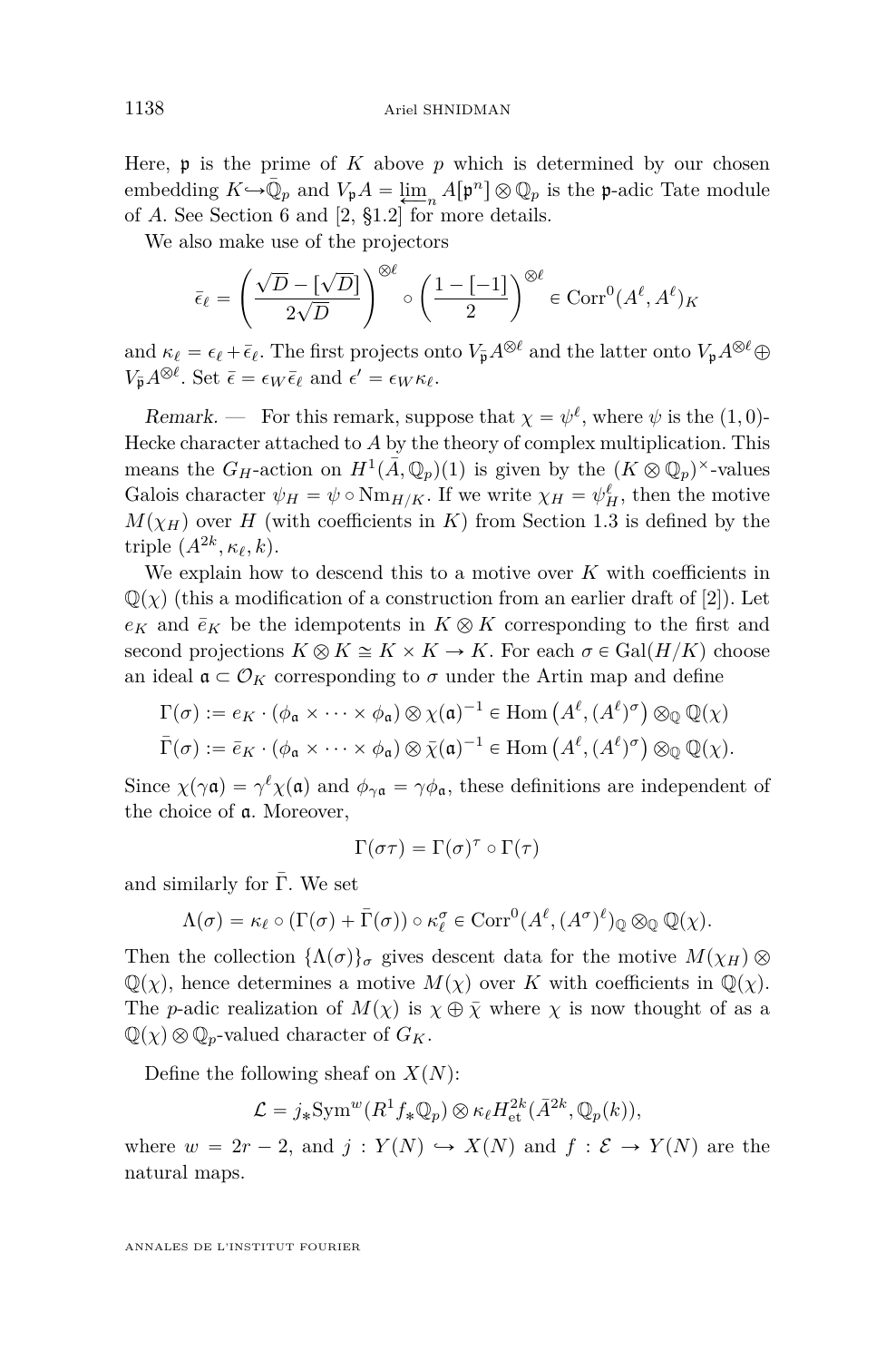From now on we drop the subscript 'et' from all cohomology groups and set  $\bar{Z} = Z \times_{\text{Spec } k}$  Spec  $\bar{k}$  for any variety defined over a field k. We also use the notation  $V_K = V \otimes K$ , for any abelian group *V*.

THEOREM  $4.1.$  — There is a canonical isomorphism

$$
H^1(\bar{X}(N), \mathcal{L}) \xrightarrow{\sim} \epsilon' H^{2r+2k-1}(\bar{X}, \mathbb{Q}_p) = \epsilon' H^*(\bar{X}, \mathbb{Q}_p).
$$

**Proof.** — See [\[24,](#page-58-1) II.2.4] and [\[1,](#page-57-3) Prop. 2.4].

<span id="page-23-0"></span>COROLLARY 4.2. — The cycles  $\epsilon Y^{\mathfrak{a}}$  and  $\bar{\epsilon} Y^{\mathfrak{a}}$  are homologically trivial on  $X_F$ , i.e. they lie in the domain of the *p*-adic Abel-Jacobi map

$$
\Phi: \mathrm{CH}^{r+k}(X_F)_{0,K} \to H^1(F, H^{2r+2k-1}(\bar{X}, \mathbb{Q}_p(r+k))).
$$

Proof. — By the theorem,  $\epsilon' Y^{\mathfrak{a}}$  is in the kernel of the map

$$
CH^{r+k}(X_F)_K \to H^{2r+2k}(\bar{X}_F, \mathbb{Q}_p(r+k)),
$$

i.e. it is homologically trivial. Moreover,  $\epsilon = \epsilon \epsilon'$  and  $\bar{\epsilon} = \bar{\epsilon} \epsilon'$ . Since Abel-Jacobi maps commute with algebraic correspondences, it follows that  $\epsilon Y^{\mathfrak{a}}$ and  $\bar{\epsilon} Y^{\mathfrak{a}}$  are homologically trivial as well.

#### **4.2. Bloch-Kato Selmer groups**

Let F be a finite extension of  $\mathbb{O}_{\ell}$  ( $\ell$  a prime, possibly equal to p) and let *V* be a continuous *p*-adic representation of  $Gal(\overline{F}/F)$ . Then there is a Bloch-Kato subgroup  $H^1_f(F, V) \subset H^1(F, V)$ , defined for example in [\[3\]](#page-57-16) or [\[23,](#page-57-6) 1.12 and 2.1.4]. If  $\ell \neq p$  (resp.  $\ell = p$ ) and *V* is unramified (resp. crystalline), then  $H^1_f(F, V) = \text{Ext}^1(\mathbb{Q}_p, V)$  in the category of unramified (resp. crystalline) representations of  $Gal(\overline{F}/F)$ . If instead *F* is a number field, then  $H^1_f(F, V)$  is defined to be the set of classes in  $H^1(F, V)$  which restrict to classes in  $H_f^1(F_v, V)$  for all finite primes *v* of *F*.

The Bloch-Kato Selmer group plays an important role in the general theory of *p*-adic heights of homologically trivial algebraic cycles on a smooth projective variety  $X/F$  defined over a number field  $F$ . Indeed, Nekovář's *p*-adic height pairing is only defined on  $H_f^1(F, V)$ , and not on the Chow group  $CH^{j}(X)_{0}$  of homologically trivial cycles of codimension *j*. Here  $V =$  $H^{2j-1}(\bar{X}, \mathbb{Q}_p(j))$ . This is compatible with the Bloch-Kato conjecture [\[3\]](#page-57-16), which asserts (among other, much deeper statements) that the image of the Abel-Jacobi map

$$
\Phi: \mathrm{CH}^j(X)_0 \to H^1(F, V)
$$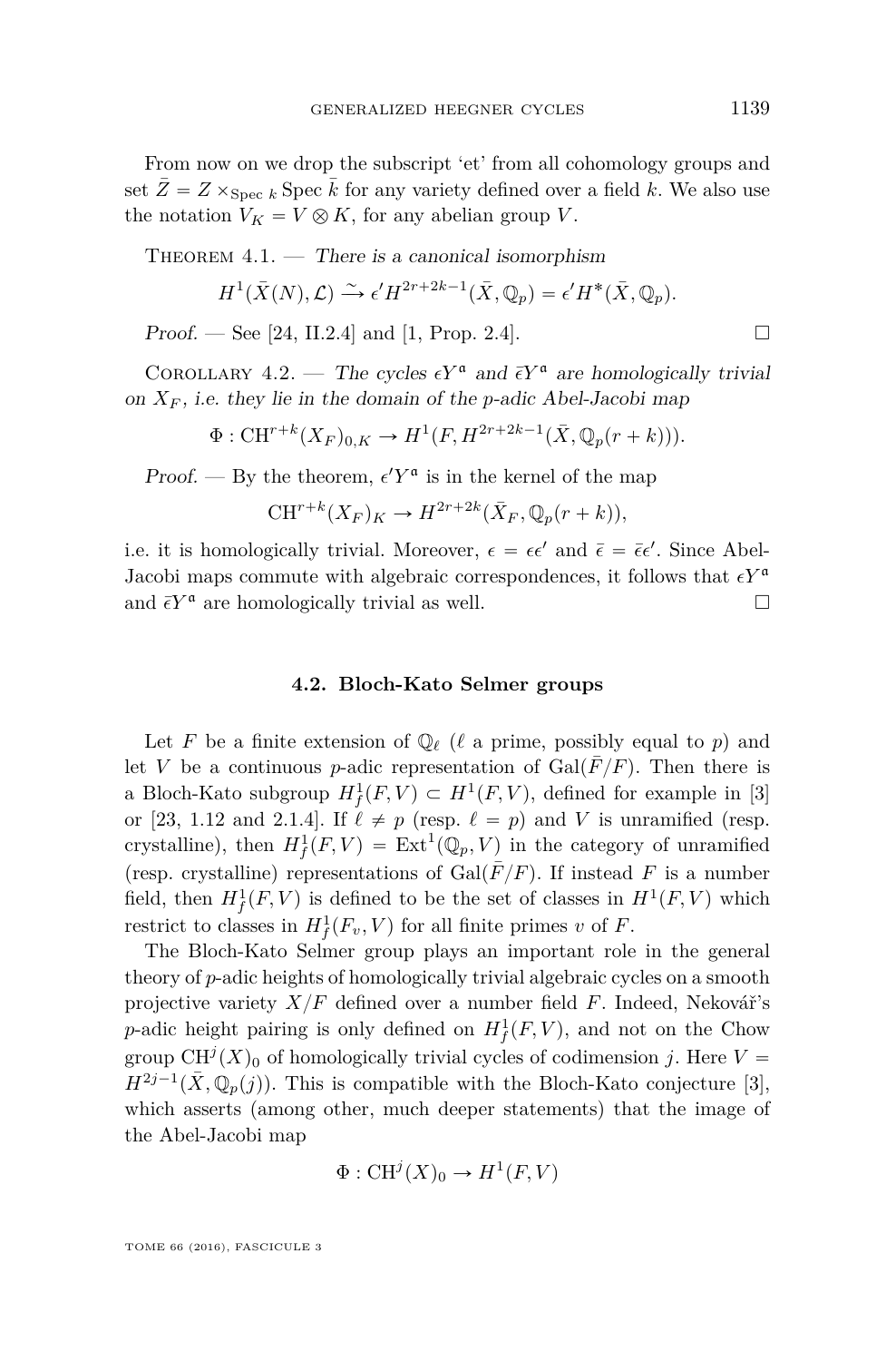is contained in  $H_f^1(F, V)$ . The next couple of results follow [\[24,](#page-58-1) II.2] and verify this aspect of the Bloch-Kato conjecture in our situation, allowing us to consider *p*-adic heights of generalized Heegner cycles. We also give a more concrete description of the Abel-Jacobi images of generalized Heegner cycles in terms of local systems on the modular curve.

Denote by  $b(Y^{\mathfrak{a}})$  the cohomology class of  $\epsilon(\bar{Y}^{\mathfrak{a}})$  in the fiber  $\bar{X}_{\tilde{y}}$ , so that  $b(Y^{\mathfrak{a}})$  lies in

$$
\epsilon'H^{2r+2k-2}(\bar{X}_{\tilde{y}^{\sigma}},\mathbb{Q}_p(r+k-1))\bigg)^{G(\bar{F}/F)} \xrightarrow{\sim} H^0(\overline{\tilde{y}^{\sigma}},\mathscr{B})^{G(\bar{F}/F)},
$$

where

$$
\mathscr{B}=\text{Sym}^{2r-2}(R^1f_*\mathbb{Q}_p)(r-1)\otimes \kappa_{\ell}H^{2k}(\bar{A}^{2k},\mathbb{Q}_p(k)),
$$

the sheaf on  $Y(N)$ . The isomorphism above follows from proper base change, Lemma 1.8 of [\[1\]](#page-57-3), and the Kunneth formula. Similarly, let  $\bar{b}(Y^{\mathfrak{a}})$ be the class of  $\bar{\epsilon} \bar{Y}^{\mathfrak{a}}$ . For the next proposition, let  $j: Y(N) \to X(N)$  be the inclusion.

<span id="page-24-0"></span>THEOREM  $4.3.$  — Set  $V = H^{2r+2k-1}(\bar{X}, \mathbb{Q}_p(r+k)).$ 

- (1) *V* is a crystalline representation of  $Gal(\bar{H}_v/H_v)$  for all  $v|p$ .
- (2) The Abel-Jacobi images  $z^{\mathfrak{a}} = \Phi(\epsilon Y^{\mathfrak{a}}), \bar{z}^{\mathfrak{a}} = \Phi(\bar{\epsilon} Y^{\mathfrak{a}}) \in H^1(F, V)$  lie in the subspace  $H_f^1(F, V)$ .
- (3) The element  $z^{\mathfrak{a}}$ , thought of as an extension of *p*-adic Galois representations, can be obtained as the pull back of

$$
0 \to H^1(\overline{X(N)}, j_*\mathscr{B})(1) \to H^1(\overline{X(N)} - \overline{\tilde{y}^\sigma}, j_*\mathscr{B})(1) \to H^0(\overline{\tilde{y}^\sigma}, \mathscr{B}) \to 0
$$
  
by the map  $\mathbb{Q}_p \to H^0(\overline{\tilde{y}^\sigma}, \mathscr{B})$  sending 1 to  $b(Y^{\mathfrak{a}})$ , and similarly  
for  $\overline{z}^{\mathfrak{a}}$ . In particular,  $z^{\mathfrak{a}}$  and  $\overline{z}^{\mathfrak{a}}$  only depend on  $b(Y^{\mathfrak{a}})$  and  $\overline{b}(Y^{\mathfrak{a}})$   
respectively.

Proof.  $-$  (1) follows from Faltings' theorem [\[12\]](#page-57-17) and the fact that *X* has good reduction at primes above *p*. (2) is a general result due to Nekovář, see [\[25,](#page-58-9) Theorem 3.1]. To apply the result one needs to know the purity conjecture for the monodromy filtration for *X*. But this is known for *W* and  $A^{\ell}$ , so it holds for *X* as well [\[25,](#page-58-9) 3.2]. We note that (2) is ultimately a local statement at each place  $v$  of  $H$ , and for  $v|p$ , the approach taken in the proof of Theorem [8.7](#page-53-0) below gives an alternate proof of this local statement. Statement (3) can be proved exactly as in [\[24,](#page-58-1) II.2.4].

DEFINITION. — If  $F/H$  is a field extension, then a Tate vector is an element in  $H^0(\bar{y}_0, \mathscr{B})^{\text{Gal}(\bar{F}/F)}$  for some  $y_0 \in Y(N)(F)$ . A Tate cycle is a formal finite sum of Tate vectors over *F*. The group of Tate cycles is denoted  $Z(Y(N), F)$ .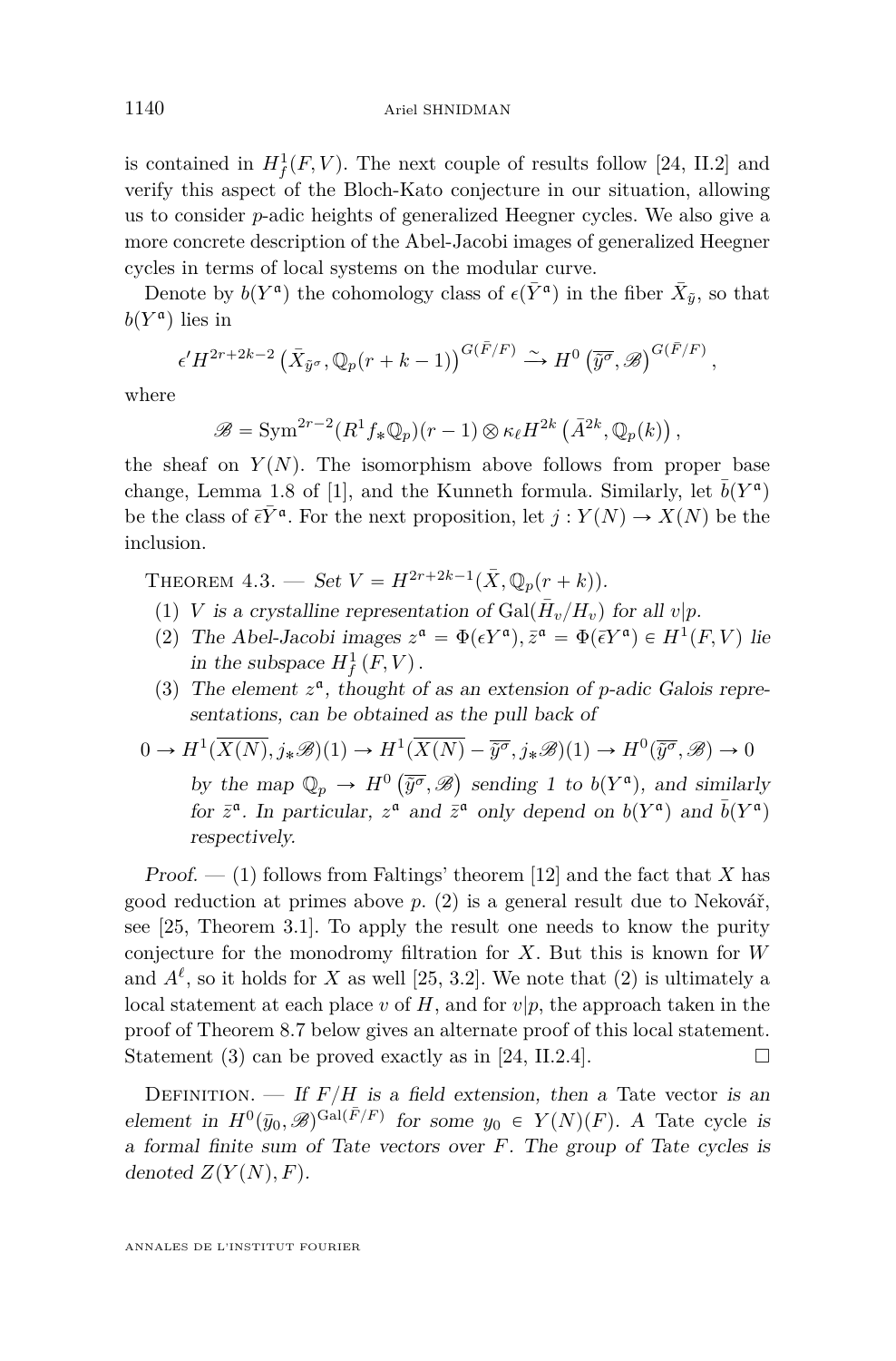Let  $\pi$  :  $X(N) \rightarrow X_0(N) = X(N)/B$  be the quotient map, and as in [\[24\]](#page-58-1), Let  $\pi$ :  $\Lambda(N) \to \Lambda_0(N) = \Lambda(N)/B$  be the quotient map, and as in [24],<br>define  $\epsilon_B = (\#B)^{-1} \sum_{g \in B} g$ , which acts on  $X(N)$  and its cohomology. Set  $\mathscr{A} = (\pi_*\mathscr{B})^B$ ,  $a(Y^{\mathfrak{a}}) = \epsilon_B b(Y^{\mathfrak{a}})$ , and  $\bar{a}(Y^{\mathfrak{a}}) = \epsilon_B \bar{b}(Y^{\mathfrak{a}})$ . We define the group  $Z(Y_0(N), F)$  of Tate cycles on  $Y_0(N)$  exactly as for  $Y(N)$ , but with  $\mathscr{B}$  replaced by  $\mathscr{A}$ . Let  $j_0: Y_0(N) \to X_0(N)$  be the inclusion. Note that  $a(Y^{\mathfrak{a}})$  is an element of  $Z(Y(N), H)$ , not just  $Z(Y(N), F)$ .

PROPOSITION 4.4. — The element

$$
\Phi(\epsilon_B \epsilon Y^{\mathfrak{a}}) \in H^1\left(H, H^1\left(\overline{X_0(N)}, (j_0)_* \mathscr{A}\right)(1)\right),
$$

thought of as an extension of *p*-adic Galois representations, can be obtained as the pull back of

$$
0 \to H^1\left(\overline{X_0(N)}, j_*\mathscr{A}\right)(1) \to H^1\left(\overline{X_0(N)} - \bar{y}^\sigma, j_*\mathscr{A}\right)(1) \to H^0(\bar{y}^\sigma, \mathscr{A}) \to 0
$$

by the map  $\mathbb{Q}_p \to H^0(\overline{y^\sigma}, \mathscr{A})$  sending 1 to  $a(Y^{\mathfrak{a}})$ . In particular,  $\Phi(\epsilon_B \epsilon Y^{\mathfrak{a}})$ only depends on  $a(Y^{\mathfrak{a}})$ . Similarly,  $\Phi(\epsilon_B \bar{\epsilon} Y^{\mathfrak{a}})$  depends only on  $\bar{a}(Y^{\mathfrak{a}})$ .

In fact, for any field  $F/H$  one can define a map  $\Phi_T : Z(Y_0(N), F) \to$  $H^1(F, H^1(\bar{X}_0(N), j_{0*}{\mathscr A})(1))$ , by pulling back the appropriate exact sequence as above. We then have  $\Phi(\epsilon_B \epsilon Y^{\mathfrak{a}}) = \Phi_T(a(Y^{\mathfrak{a}}))$  and  $\Phi(\epsilon_B \bar{\epsilon} Y^{\mathfrak{a}}) =$  $\Phi_T(\bar{a}Y^{\mathfrak{a}})$ . For more detail, see [\[24,](#page-58-1) II.2.6].

#### **4.3. Hecke operators**

The Hecke operators on  $W_{2r-2}$  from [\[24\]](#page-58-1) pull back to give Hecke operators  $T_m$  on *X*. The  $T_m$  are correspondences on *X*; they act on Chow groups and cohomology groups and commute with Abel-Jacobi maps. To describe the action of the Hecke algebra T on Tate vectors, we need to say what  $T_m$  does to an element of  $H^0(\bar{y}_0, \mathscr{A})^{G(\bar{F}/F)}$  for an arbitrary point  $y_0 \in X_0(N)(F)$ , *F* an extension of *H*. Such an element is represented by a triple  $(E, C, b)$  where *E* is an elliptic curve, *C* is a subgroup of order *N*, and

$$
b \in \operatorname{Sym}^w(H^1(\bar{E}, \mathbb{Q}_p))(r-1) \otimes \kappa_{\ell} \operatorname{Sym}^{2k}(H^1(\bar{A}, \mathbb{Q}_p))(k).
$$

As the Hecke operators are defined via base change from those on  $W_{2r-2}$ , we have:

$$
T_m(E, C, b) = \sum_{\substack{\lambda: E \to E' \\ \deg(\lambda) = m}} (E', \lambda(C), (\lambda^w \times id)_*(b)),
$$

where we are using the map  $\lambda^w \times id : E^w \times A^{\ell} \to E'^w \times A^{\ell}$ .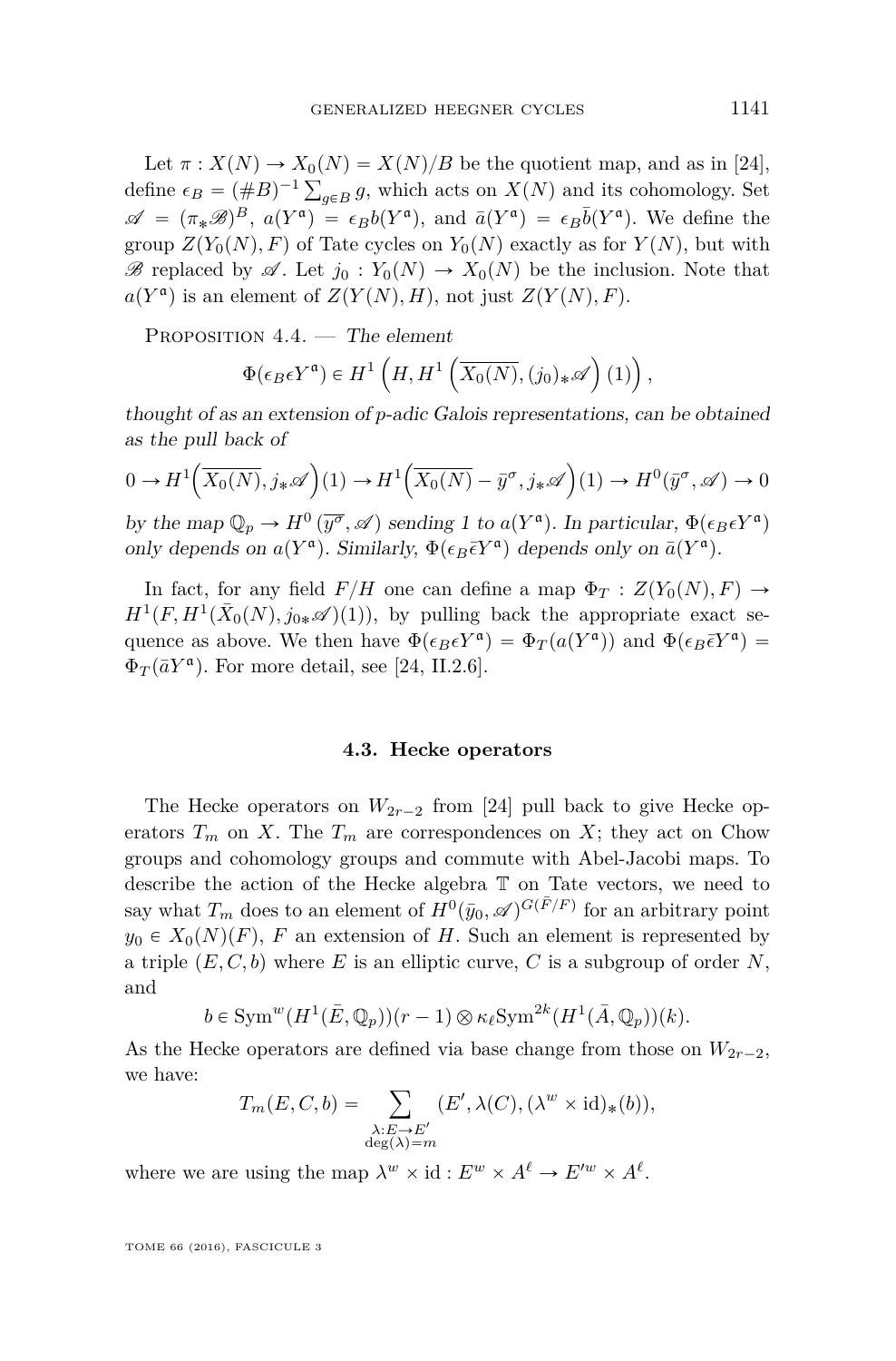Now set  $V_{r,A,\ell} = \epsilon_B \epsilon' V = H^1(X_0(N), (j_0)_* \mathscr{A})(1)$ , a subrepresentation of *V*. Then  $z^{\mathfrak{a}} := \Phi(\epsilon_B \epsilon Y^{\mathfrak{a}})$  lands in the Bloch-Kato subspace  $H^1_f(H, V_{r,A,\ell}) \subset$  $H^1(H, V_{r,A,\ell})$ , by Proposition [4.3.](#page-24-0) For any newform  $f \in S_{2r}(\Gamma_0(N))$ , we let  $V_{f,A,\ell}$  be the *f*-isotypic component of  $V_{r,A,\ell}$  with respect to the action of T. Consider the *f*-isotypic Abel-Jacobi map

$$
\Phi_f: \mathrm{CH}^{r+k}(X)_{0,K} \to H^1_f(H, V_{f,A,\ell}),
$$

and set  $z_f^{\mathfrak{a}} = \Phi_f(\epsilon_B \epsilon Y^{\mathfrak{a}})$  and  $\bar{z}_f^{\mathfrak{a}} = \Phi_f(\epsilon_B \bar{\epsilon} Y^{\mathfrak{a}})$ .

As is shown in Section [6,](#page-39-0) the *p*-adic representation  $V_{f,A,\ell}$  is ordinary and satisfies  $V_{f,A,\ell} \cong V_{f,A,\ell}^*(1)$ . The results of [\[23\]](#page-57-6) therefore give a symmetric pairing

$$
\langle , \rangle_{\ell_K} : H^1_f(H, V_{f,A,\ell}) \times H^1_f(H, V_{f,A,\ell}) \to \mathbb{Q}_p(f),
$$

depending on a choice of logarithm  $\ell_K : \mathbb{A}_K^{\times}/K^{\times} \to \mathbb{Q}_p$  and the canonical splitting of the local Hodge filtrations at places *v* of *H* above *p*. We will sometimes omit the dependence on  $\ell_K$  in the notation for the heights if a choice has been fixed. If  $a, b \in Z(Y_0(N), F)$  are two Tate cycles, then we will write  $\langle a, b \rangle_{\ell_K}$  for  $\langle \Phi_T(a), \Phi_T(b) \rangle_{\ell_K}$ .

#### **4.4. Intersection theory**

<span id="page-26-0"></span>Here we collect some facts about generalized Heegner cycles and their corresponding cohomology classes. We first recall the intersection theory on products of elliptic curves; see [\[24,](#page-58-1) II.3] for proofs.

Let  $E, E', E''$  be elliptic curves over an algoraically closed field  $k$  of characteristic not *p*, and set

$$
H^{i}(Y) = H_{\text{et}}^{i}(Y, \mathbb{Q}_{p}) = \left(\lim_{n} H_{\text{et}}^{i}(Y, \mathbb{Z}/p^{n}\mathbb{Z})\right) \otimes \mathbb{Q}_{p}
$$

for any variety *Y*/ $k$ . A pair  $(\alpha, \beta)$  of isogenies  $\alpha \in \text{Hom}(E'', E)$  and  $\beta \in$  $Hom(E'', E'),$  determines a cycle

$$
\Gamma_{\alpha,\beta} = (\alpha,\beta)_*(1) \in \mathrm{CH}^1(E \times E'),
$$

where  $(\alpha, \beta)_* : \mathrm{CH}^0(E'') \to \mathrm{CH}^1(E \times E')$  is the push forward. The image of  $\Gamma_{\alpha,\beta}$  under the cycle class map  $\text{CH}^1(E \times E') \to H^2(E \times E')(1)$  will be denoted by  $[\Gamma_{\alpha,\beta}]$ . Also let  $X_{\alpha,\beta}$  be the projection of  $[\Gamma_{\alpha,\beta}]$  to  $H^1(E)$   $\otimes$  $H^1(E')(1)$ , i.e.

$$
X_{\alpha,\beta} = [\Gamma_{\alpha,\beta}] - \deg(\alpha)h - \deg(\beta)v,
$$

where *h* is the horizontal class  $[\Gamma_{1,0}]$  and *v* is the vertical class  $[\Gamma_{0,1}]$ . If  $\alpha \in \text{Hom}(E, E')$ , we write  $\Gamma_{\alpha}$  and  $X_{\alpha}$  for  $\Gamma_{1,\alpha}$  and  $X_{1,\alpha}$ , respectively. If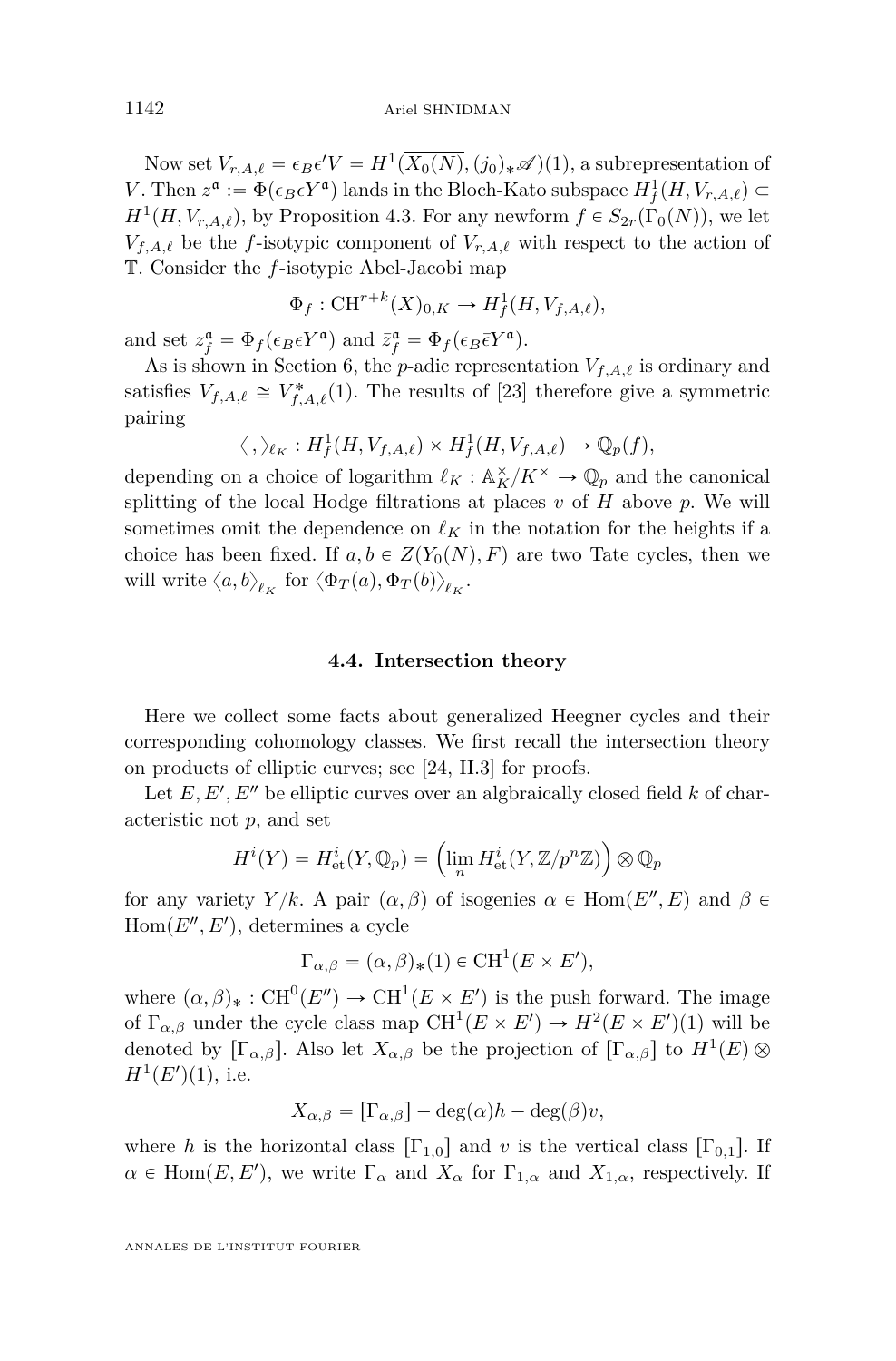$\beta \in \text{Hom}(E', E)$  we write  $\Gamma_{\beta}^t$  and  $X_{\beta}^t$  for  $\Gamma_{\beta,1}$  and  $X_{\beta,1}$ , respectively. Finally, let

$$
(\,,):H^2(E\times E')(1)\times H^2(E\times E')(1)\to \mathbb{Q}_p,
$$

be the non-degenerate cup product pairing.

PROPOSITION  $4.5.$  — With notation as above,

(1) The map

$$
Hom(E'', E) \times Hom(E'', E') \to H^1(E) \otimes H^1(E')(1)
$$

given by  $(\alpha, \beta) \mapsto X_{\alpha, \beta}$  is biadditive.

- (2) The map  $\text{Hom}(E, E') \to H^1(E) \times H^1(E')(1)$  given by  $\alpha \mapsto X_\alpha$  is an injective group homomorphism.
- (3) If  $E = E'$ , then  $X_{\alpha,\beta} = X_{\beta\hat{\alpha}}$  and  $(X_{\alpha},X_{\beta}) = -\text{Tr}(\alpha\hat{\beta})$  for all  $\alpha, \beta \in \text{End}(E)$ .

Here, Tr : End $(E) \rightarrow \mathbb{Z}$  is the map  $\alpha \mapsto \alpha + \hat{\alpha}$ .

It is convenient to think of  $H^1(E)$  as  $V_p E^* = \text{Hom}(V_p E, \mathbb{Q}_p)$ , where  $V_p E = T_p E \otimes \mathbb{Q}_p$  is the *p*-adic Tate module. The Weil pairing

$$
V_p E \times V_p E \to \mathbb{Q}_p(1)
$$

gives identifications  $V_p E^*(1) \cong V_p E$  and  $\bigwedge^2 V_p E \cong \mathbb{Q}_p(1)$ . We then have the following diagram of isomorphisms

$$
(V_p E \otimes V_p E)(-1) \rightarrow \left(\text{Sym}^2 V_p E \oplus \bigwedge^2 V_p E\right)(-1) \rightarrow \text{Sym}^2 V_p E(-1) \oplus \mathbb{Q}_p
$$
  
\n
$$
\downarrow \qquad \qquad \downarrow \qquad \qquad \downarrow
$$
  
\n
$$
V_p E^* \otimes V_p E \rightarrow \text{End}(V_p E) \rightarrow \text{End}(V_p E) \oplus \mathbb{Q}_p
$$

One checks that  $\delta$  identifies  $\text{Sym}^2 V_p E(-1)$  with the space  $\text{End}_0(V_p E)$  of traceless endomorphisms of  $V_pE$ . Now suppose that *E* has complex multiplication by  $\mathcal{O}_K$  and that  $p = \mathfrak{p}\bar{\mathfrak{p}}$  splits in *K*. Then

$$
V_p E = V_p E \oplus V_{\bar{\mathfrak{p}}} E,
$$

where  $V_p = \lim_{n \to \infty} E[p^n] \otimes \mathbb{Q}_p$  and  $V_{\bar{p}} = \lim_{n \to \infty} E[\bar{p}^n] \otimes \mathbb{Q}_p$ . Let  $x^*$  and  $y^*$  be a basis for  $V_pE$  and  $V_{\bar{p}}E$  respectively, and let *x*, *y* be the dual basis of  $H^1(E)$ arising from the Weil pairing. Since the Weil pairing is non-degenerate, we may assume that  $e(x^*, y^*) = 1 \in \mathbb{Q}_p$ .

If  $\alpha \in \text{End}(E)$ , then the class  $X_{\alpha} \in H^1(E) \otimes H^1(E)(1)$ , when thought of as an element of  $\text{End}(V_pE)$  via the isomorphisms above, is simply the map  $V \alpha : V_p E \to V_p E$  induced on Tate modules. Thus,  $X_1 = \lambda (x \otimes y - y \otimes x)$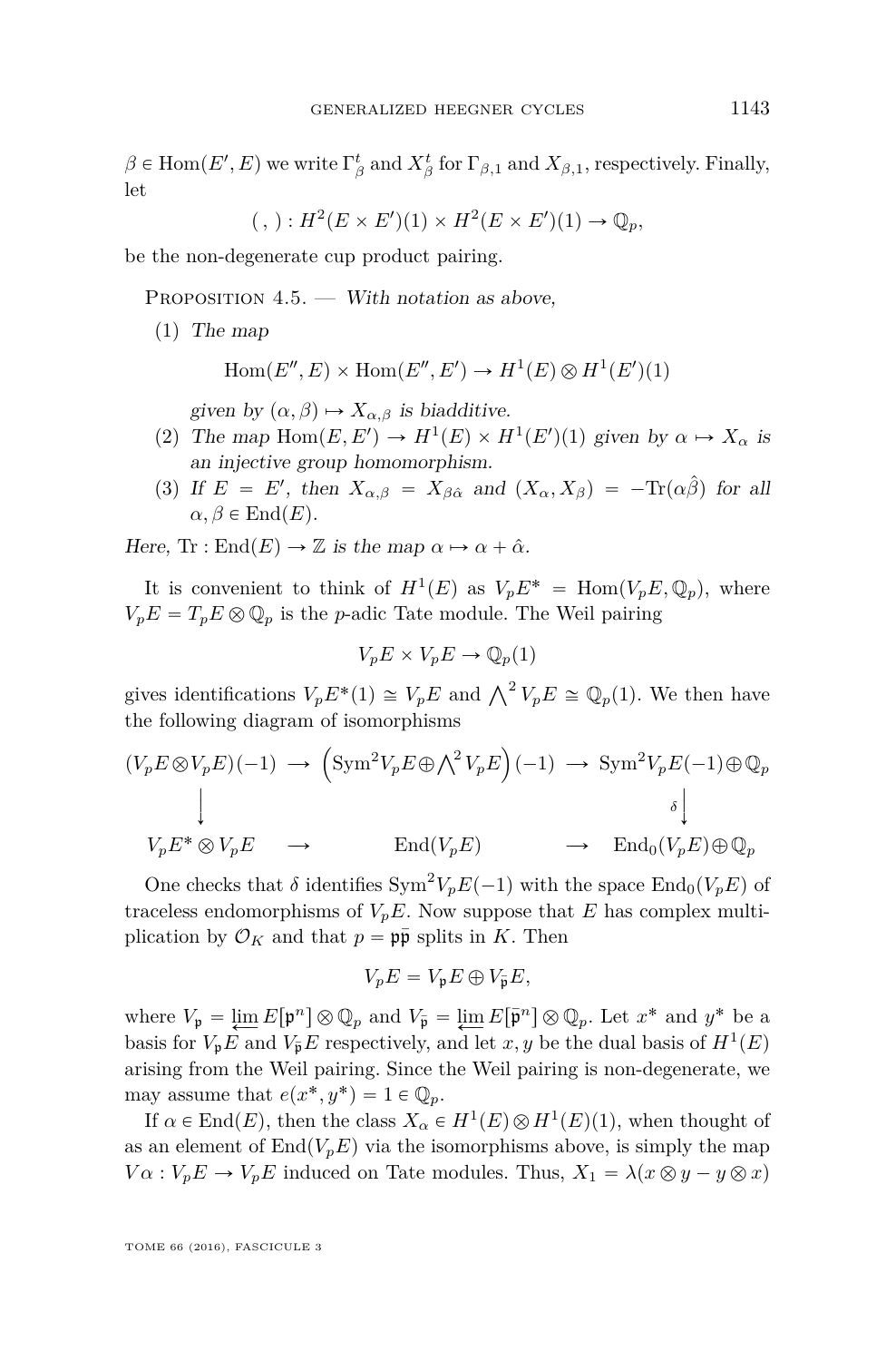for some  $\lambda \in \mathbb{Q}_p$ . Recall that one can compute the intersection pairing on  $H^1(E)^{\otimes 2}$  in terms of the cup product on  $H^1(E)$ :

<span id="page-28-0"></span>
$$
(a\otimes b, c\otimes d) = -(a\cup c)(b\cup d).
$$

Since  $(X_1, X_1) = -2$ , we conclude that  $\lambda = 1$ . Next we claim that

(4.1) 
$$
X_{\sqrt{D}} = \pm \sqrt{D}(x \otimes y + y \otimes x).
$$

To prove this, it suffices to show that  $V\sqrt{D}$  acts on  $V_{\mathfrak{p}}$  by  $\sqrt{D}$  and on  $V_{\bar{p}}$  by  $-\sqrt{D}$ . Indeed, under the identifications

$$
H^1(E) \otimes H^1(E)(1) \cong V_p E^* \otimes V_p E^*(1) \cong V_p E^* \otimes V_p E \cong \text{End}(V_p E),
$$

 $x \otimes y$  corresponds to the element  $f \in End(V_p)$  such that  $f(ax^* + by^*) = ax^*$ whereas  $y \otimes x$  corresponds to  $g \in \text{End}(V_p)$  such that  $g(ax^* + by^*) = -by^*$ .

To understand how  $V\sqrt{D}$  acts on  $V_p$ , write  $p^n = p^n\mathbb{Z} + \frac{b+\sqrt{D}}{2}\mathbb{Z}$  for some *b*,  $c \in \mathbb{Z}$  such that  $b^2 - 4p^n c = D$ , which is possible because *p* splits in *K*. For  $P \in E[p^n]$ , one has  $(b + \sqrt{D})(P) = 0$ , so  $\sqrt{D}(P) = -bP$ . Since  $b \equiv \pm \sqrt{D}$  $\mathcal{L} \subset L[\mathfrak{p}_p]$ , one has  $(\mathfrak{d} + \mathfrak{d} \mathcal{D})(\mathfrak{d}^p) = 0$ , so  $\mathfrak{d} \mathcal{D}(\mathfrak{d}^p) = 0$ . Since  $\mathfrak{d} = \pm \sqrt{D} \mathfrak{d}^p$ .<br>(mod  $\mathfrak{p}^n$ ), it follows upon taking a limit that  $(\mathfrak{d} \mathcal{D})(x^*) = \pm \sqrt{D} x^*$ . we can write  $\bar{\mathbf{p}}^n = p^n \mathbb{Z} + \frac{b - \sqrt{D}}{2} \mathbb{Z}$ , we also have  $(V\sqrt{D})(y^*) = \mp \sqrt{D}y^*$ , and this proves the claim. Hence

$$
X_{\gamma} = \gamma(x \otimes y) - \overline{\gamma}(y \otimes x) \in H^{1}(E) \otimes H^{1}(E)(1),
$$

for all  $\gamma \in \mathcal{O}_K \hookrightarrow \text{End}(E)$ .

Finally, note that the projector  $\epsilon_1 \in \text{Corr}^0(E, E)_K$  defined earlier acts on  $H^1(E)$  as projection onto  $V_p$ .

PROPOSITION 4.6. — Let  $\mathfrak{a} \subset \mathcal{O}_K$  be an ideal and  $\mathcal{A} \in \text{Pic}(\mathcal{O}_K)$  its ideal class. Then the elements

$$
z_{f,\chi}^A = \chi(\mathfrak{a})^{-1} z_f^{\mathfrak{a}}
$$
 and  $z_{f,\bar{\chi}}^A = \bar{\chi}(\mathfrak{a})^{-1} \bar{z}_f^{\mathfrak{a}}$ 

in  $H^1_f(H, V_{f, A, \ell})_{\overline{\mathbb{Q}}_p}$  depend only on  $A \in \text{Pic}(\mathcal{O}_K)$ .

Proof. — To prove the proposition for  $z_{f,\chi}^{\mathcal{A}},$  we wish to relate  $z_f^{\mathfrak{a}}$  to  $z_f^{\mathfrak{a}(\gamma)}$ for some  $\gamma \in \mathcal{O}_K$  and some integral ideal  $\mathfrak{a}$ . The contribution to  $z_f^{\mathfrak{a}}$  from one of the "generalized" components  $\Gamma^t_{\phi_{\mathfrak{a}}} \subset A^{\mathfrak{a}} \times A$  is  $\epsilon X_{\phi_{\mathfrak{a}},1}$ , where  $X_{\phi_{\mathfrak{a}},1} \in$  $H^1(\bar{A}^{\mathfrak{a}}, \mathbb{Q}_p) \otimes H^1(\bar{A}, \mathbb{Q}_p)$  is the class of

$$
\Gamma_{\phi_{\mathfrak{a}}}^t - \deg(\phi_{\mathfrak{a}})h - v \in \mathrm{CH}^1(A^{\mathfrak{a}} \times A),
$$

as above. Let  $x, y$  be a basis of  $H^1(\overline{A}, \mathbb{Q}_p)$  such that

$$
X_{\gamma,1} = \overline{\gamma}(x \otimes y) - \gamma(y \otimes x) \in H^1(\overline{A}, \mathbb{Q}_p) \otimes H^1(\overline{A}, \mathbb{Q}_p),
$$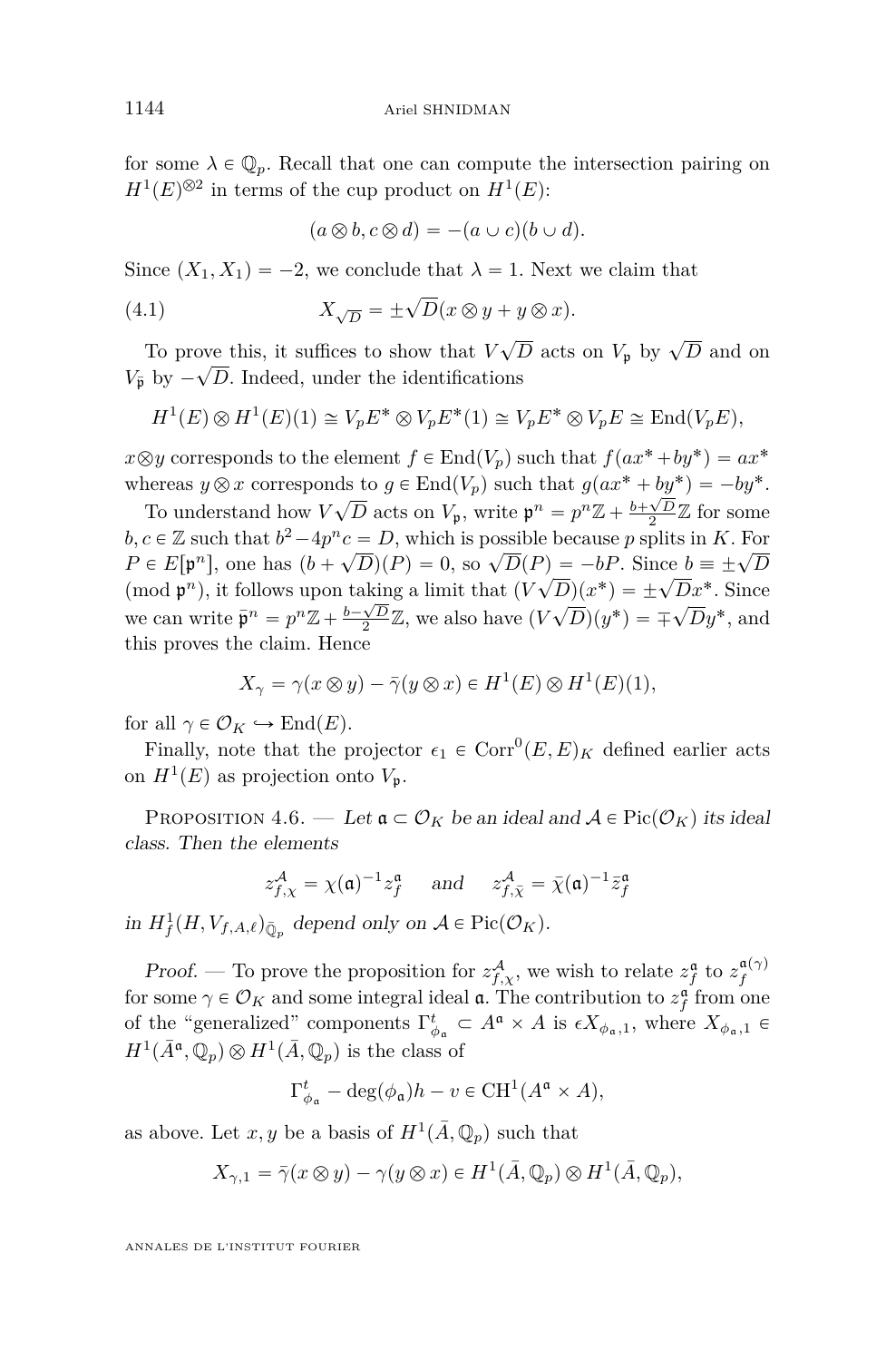for all  $\gamma \in \mathcal{O}_K$ . Let  $x_{\mathfrak{a}}, y_{\mathfrak{a}}$  be the basis of  $H^1(\bar{A}^{\mathfrak{a}}, \mathbb{Q}_p)$  corresponding to  $x, y$ under the isomorphism  $\phi_{\mathfrak{a}}^*: H^1(\bar{A}^{\mathfrak{a}}, \mathbb{Q}_p) \to H^1(\bar{A}, \mathbb{Q}_p)$ . One checks that

$$
(\phi_{\mathfrak{a}} \times id)^*(X_{\phi_{\mathfrak{a}},1}) = \deg(\phi_{\mathfrak{a}})X_{1,1}
$$

and so

$$
X_{\phi_{\mathfrak{a}},1} = \deg(\phi_{\mathfrak{a}}) (x_{\mathfrak{a}} \otimes y - y_{\mathfrak{a}} \otimes x).
$$

Similarly,

$$
X_{\phi_{\mathfrak{a}(\gamma)},1}=X_{\gamma\phi_{\mathfrak{a}},1}=\deg(\phi_{\mathfrak{a}})\left(\bar{\gamma}(x_{\mathfrak{a}}\otimes y)-\gamma(y_{\mathfrak{a}}\otimes x)\right).
$$

Since the projector  $\epsilon$  kills *y*, we find that  $\epsilon X_{\gamma \phi_{a},1} = \gamma \epsilon X_{\phi_{a},1}$ . In the components which come purely from the Kuga-Sato variety  $W_{2r-2}$ , the two cycles  $Y^{\mathfrak{a}}$  and  $Y^{\mathfrak{a}(\gamma)}$  are identical – they both have the form  $\epsilon \Gamma_{\sqrt{D}}^{r-k-1}$ . Taking the tensor product of the  $\ell$  "generalized" components and the  $r - k - 1$ Kuga-Sato components, we conclude that

$$
z_f^{\mathfrak{a}(\gamma)}=\gamma^{\ell}z_f^{\mathfrak{a}},
$$

as desired. The proof for  $z_{f,\bar{\chi}}^{\mathcal{A}}$  is similar: since  $\bar{z}_f^{\mathfrak{a}}$  is defined using  $\bar{\epsilon}$  instead of  $\epsilon$ , the extra factor of  $\bar{\gamma}^{\ell}$  which pops out is accounted for by the factor  $\bar{\chi}(\mathfrak{a})^{-1}$ .

<span id="page-29-1"></span>LEMMA 4.7. — For any ideal classes  $\mathcal{A}, \mathcal{B}, \mathcal{C} \in \text{Pic}(\mathcal{O}_K)$ , we have

<span id="page-29-0"></span>
$$
\left\langle z_{f,\chi}^{\mathcal{A}}, z_{f,\bar{\chi}}^{\mathcal{B}} \right\rangle = \left\langle z_{f,\chi}^{\mathcal{AC}}, z_{f,\bar{\chi}}^{\mathcal{BC}} \right\rangle
$$

Proof. — It suffices to prove  $\left\langle z_{f,\chi}^{\text{id}}, z_{f,\bar{\chi}}^{\mathcal{B}}\right\rangle$  $=$  $z_{f,\chi}^{\mathcal{A}}, z_{f,\bar{\chi}}^{\mathcal{BA}}$ for all  $\mathcal{A}, \mathcal{B} \in$  $Pic(\mathcal{O}_K)$ . Equivalently, we must show

(4.2) 
$$
\text{Nm}(\mathfrak{a})^{\ell} \left\langle z_f^{\mathcal{O}_K}, \bar{z}_f^{\mathfrak{b}} \right\rangle = \left\langle z_f^{\mathfrak{a}}, \bar{z}_f^{\mathfrak{b}\mathfrak{a}} \right\rangle,
$$

for all integral ideals **a** and **b**. Let  $\sigma \in \text{Gal}(\overline{K}/K)$  restrict to an element of  $Gal(H/K)$  which corresponds to a under the Artin map. Consider the morphisms of Chow groups

$$
\sigma: \mathrm{CH}^*(\overline{W \times A^{\ell}})_K \to \mathrm{CH}^*(\overline{W \times (A^{\sigma})^{\ell}})_K
$$

and

$$
\xi = (\mathrm{id} \times \phi_{\mathfrak{a}}^{\ell})^* : \mathrm{CH}^*(\overline{W \times (A^{\sigma})^{\ell}})_K \to \mathrm{CH}^*(\overline{W \times A^{\ell}})_K.
$$

After identifying  $A^{\sigma}$  with  $A^{\mathfrak{a}}$ , one checks that  $({\xi} \circ {\sigma})(Y^{\mathfrak{b}}) = Y^{\mathfrak{ab}}$ . Indeed, since **a** and **b** are integral, the graph of  $\phi_{\mathfrak{b}}^{\sigma} : A^{\sigma} \to (A^{\mathfrak{b}})^{\sigma}$  can be identified with the graph of the projection map  $\phi : A/A[\mathfrak{a}] \rightarrow A/A[\mathfrak{a}\mathfrak{b}]$  (first note the two isogenies have the same kernel and then use the main theorem of complex multiplication). The latter is pulled back to  $\Gamma_{\phi_{\mathfrak{a}\mathfrak{b}}}$  by  $(\mathrm{id} \times \phi_{\mathfrak{a}})^*$ . It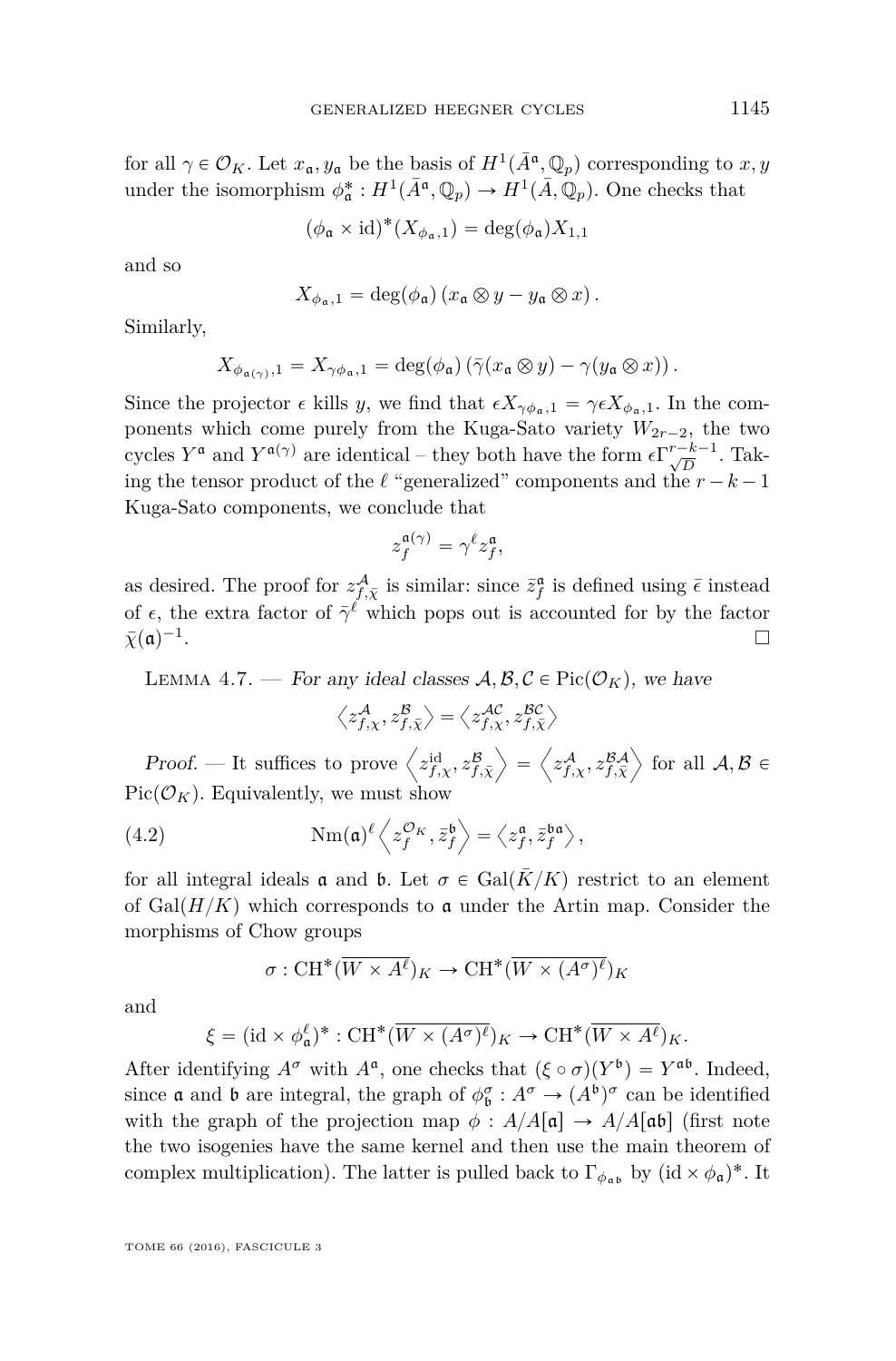follows that  $({\xi} \circ {\sigma})(Y^{\mathfrak{b}}) = Y^{\mathfrak{ab}}$ , and the identity therefore holds for the corresponding cohomology classes. On cohomology,  $\sigma$  and  $\xi$  are isomorphisms, so [\(4.2\)](#page-29-0) follows from the functoriality of *p*-adic heights [\[23,](#page-57-6) Theorem 4.11]. so (4.2) follows from the functor<br>We are using the fact that  $(\hat{\phi}^{\ell}_{\mathfrak{a}})$ valuative of *p*-adic neights [23, 1 neorem 4.11].<br> $\int^*$  is adjoint to  $(\phi^{\ell}_a)^*$  under the pairing given by Poincaré duality, and that deg  $\phi_{\mathfrak{a}} = \text{Nm}(\mathfrak{a})$ .

The goal now is to compute  $\langle z_{f,x}, z_{f,\bar{X}} \rangle$ , where

$$
z_{f,\chi} = \frac{1}{h} \sum_{\mathcal{A} \in \text{Pic}(\mathcal{O}_K)} z_{f,\chi}^{\mathcal{A}} \quad \text{and} \quad z_{f,\bar{\chi}} = \frac{1}{h} \sum_{\mathcal{A} \in \text{Pic}(\mathcal{O}_K)} z_{f,\bar{\chi}}^{\mathcal{A}}.
$$

Here, we have extended the *p*-adic height  $\overline{\mathbb{Q}}_p$ -linearly.

Let  $\tau \in \text{Gal}(H/\mathbb{Q})$  be a lift of the generator of  $\text{Gal}(K/\mathbb{Q})$ . As *A* and *W* are defined over  $\mathbb{R}$ ,  $\tau$  acts on  $X = W \times A^{\ell}$  and its cohomology.

LEMMA 4.8. — Let  $\mathfrak{n} \subset \mathcal{O}_K$  be the ideal of norm *N* corresponding to the Heegner point  $y \in X_0(N)$ , and let  $(-1)^r \epsilon_f$  be the sign of the functional equation for  $L(f, s)$ . Then

$$
\tau(z_{f,\chi}^{\mathcal{A}}) = (-1)^{r-k-1} \epsilon_f \chi(\mathfrak{n}) N^{-k} z_{f,\bar{\chi}}^{\mathcal{A}^{-1}[\bar{\mathfrak{n}}]}
$$

and

$$
\tau(z_{f,\bar{\chi}}^{\mathcal{A}}) = (-1)^{r-k-1} \epsilon_f \bar{\chi}(\mathfrak{n}) N^{-k} z_{f,\chi}^{\mathcal{A}^{-1}[\bar{\mathfrak{n}}]}.
$$

Proof. — Let  $W_j^0(N)$  be the Kuga-Sato variety over  $X_0(N)$ , i.e. the quotient of  $W_j$  by the action of the Borel subgroup *B*. Recall the map  $W_N: W_j^0 \to W_j^0$  which sends a point  $P \in \overline{E}^j$  in the fiber above a diagram  $\phi: E \to E/E[\mathfrak{n}]$  to the point  $\phi^j(P)$  in the fiber above the diagram  $\hat{\phi}: E/E[\mathfrak{n}] \to E/E[N]$ . Meanwhile, complex conjugation sends the Heegner point  $A^{\mathfrak{a}} \to A^{\mathfrak{a}}/A^{\mathfrak{a}}[\mathfrak{n}]$  to the Heegner point  $A^{\bar{\mathfrak{a}}} \to A^{\bar{\mathfrak{a}}}/A^{\bar{\mathfrak{a}}}[\bar{\mathfrak{n}}]$ . Thus on a generalized component of our cycle, we have

$$
(W_N \times id)^* (X_{\phi_{\bar{\mathfrak{a}}},1}) = N X_{\phi_{\bar{\mathfrak{a}}},1} = N \tau(X_{\phi_{\mathfrak{a}},1}),
$$

where these objects are thought of as Chow cycles on *X* which are supported on the fiber of *X* above  $(\tilde{y})^{\sigma\tau}$ . Since  $\tau$  takes  $V_pA$  to  $V_{\bar{p}}A$ , we even have

$$
(W_N \times id)^*(\bar{\epsilon}_1 X_{\phi_{\bar{\mathfrak{a}}},1}) = N \bar{\epsilon}_1 X_{\phi_{\bar{\mathfrak{a}}},1} = N \tau(\epsilon_1 X_{\phi_{\bar{\mathfrak{a}}},1}).
$$

On the purely Kuga-Sato components, one computes [\[22,](#page-57-1) 6.2]

$$
W_N^*(X_{\sqrt{D}}) = N X_{\sqrt{D}} = -N \tau(X_{\sqrt{D}}),
$$

where the  $X_{\sqrt{D}}$  in the equation above are supported on  $\tilde{y}^{\text{Frob}(\bar{a}\bar{n})}$ ,  $\tilde{y}^{\text{Frob}(\bar{a})}$ , and  $\tilde{y}^{\text{Frob}(\mathfrak{a})}$  respectively.

On the other hand,  $(W_N \times id)^2 = [N] \times id$ , where  $[N] : W^0_{2r-2} \to W^0_{2r-2}$ is multiplication by *N* in each fiber. On cycles and cohomology,  $[N] \times$ id acts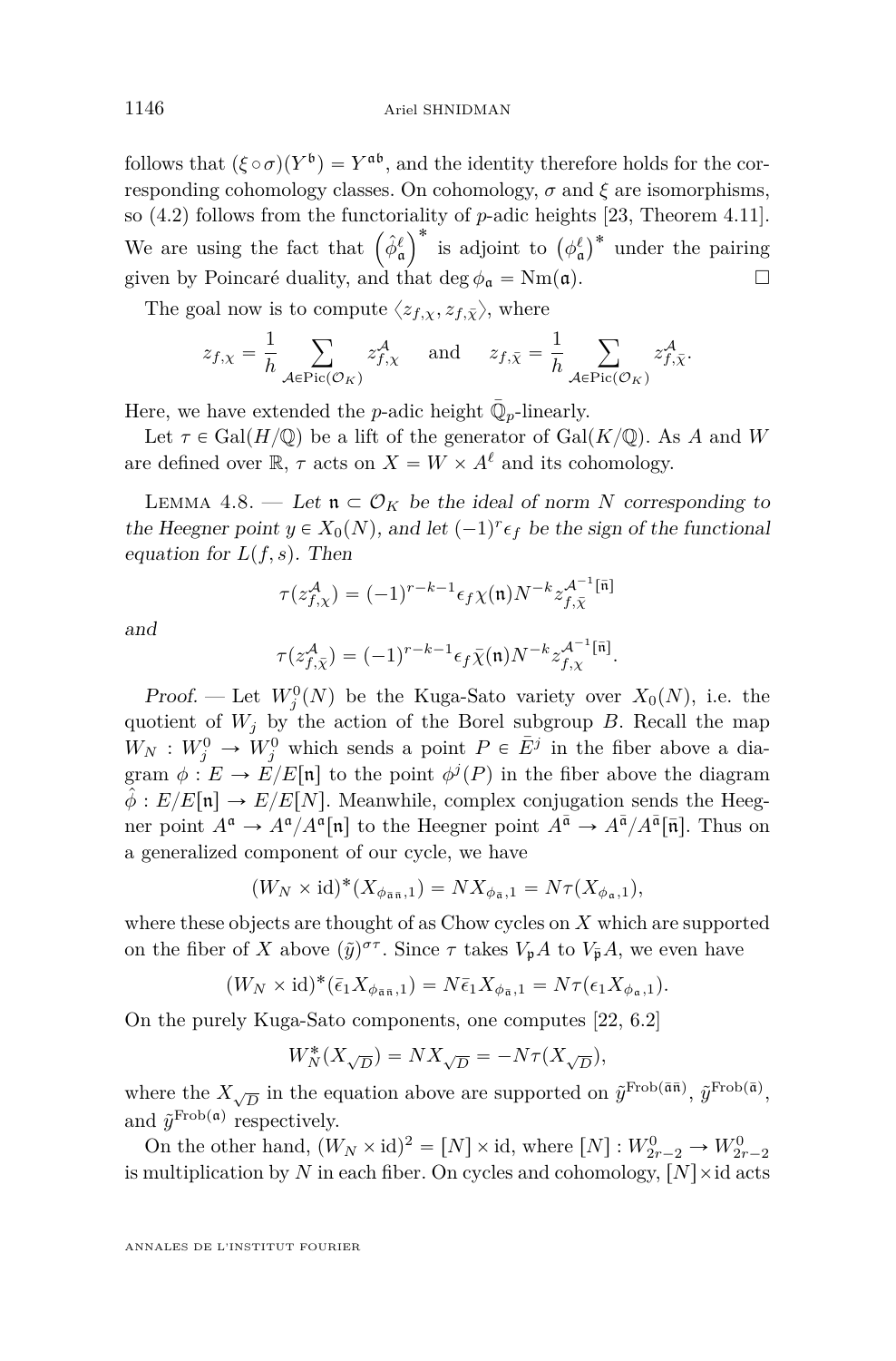as multiplication by  $N^{2r-2}$ . Since  $W_N$  commutes with the Hecke operators, we see that  $(W_N \times id)$  acts as multiplication by  $\pm N^{r-1}$  on the *f*-isotypic part of cohomology, and this sign is well known to equal  $\epsilon_f$ . Putting things together, we obtain

$$
\tau(z_f^{\mathfrak{a}}) = \frac{(-1)^{r-k-1}(W_N \times \mathrm{id})^*(\bar{z}_f^{\bar{\mathfrak{a}}\bar{\mathfrak{n}}})}{N^{2k+r-k-1}} = \frac{(-1)^{r-k-1}\epsilon_f \bar{z}_f^{\bar{\mathfrak{a}}\bar{\mathfrak{n}}}}{N^k},
$$

from which the first identity in the lemma follows. The proof of the second identity is entirely analogous.

<span id="page-31-0"></span>THEOREM 4.9. — If  $\ell_K : \mathbb{A}_K^{\times}/K^{\times} \to \mathbb{Q}_p$  is anticyclotomic, i.e.  $\ell_K \circ \tau|_K =$  $-\ell_K$ , then

$$
\langle z_{f,\chi}, z_{f,\bar{\chi}}\rangle_{\ell_K}=0.
$$

In particular, Theorem [1.1](#page-5-0) holds for such  $\ell_K$ .

Proof. — From the previous lemma we have

$$
\tau(z_{f,\chi}) = (-1)^{r-k-1} \epsilon_f \chi(\mathfrak{n}) N^{-k} z_{f,\bar{\chi}}
$$

and

$$
\tau(z_{f,\bar{\chi}}) = (-1)^{r-k-1} \epsilon_f \bar{\chi}(\mathfrak{n}) N^{-k} z_{f,\chi}.
$$

Thus

$$
\langle z_{f,\chi}, z_{f,\bar{\chi}} \rangle_{\ell_K} = \langle \tau(z_{f,\chi}), \tau(z_{f,\bar{\chi}}) \rangle_{\ell_K \circ \tau} = \langle z_{f,\bar{\chi}}, z_{f,\chi} \rangle_{-\ell_K} = -\langle z_{f,\chi}, z_{f,\bar{\chi}} \rangle_{\ell_K},
$$

which proves the vanishing. Theorem [1.1](#page-5-0) now follows from Corollary [2.5.](#page-14-1)  $\Box$ 

Since any logarithm  $\ell_K$  can be decomposed into a sum of a cyclotomic and an anticyclotomic logarithm, it now suffices to prove Theorem [1.1](#page-5-0) for cyclotomic  $\ell_K$ , i.e. we may assume  $\ell_K = \ell_K \circ \tau|_K$ . By Lemma [4.7](#page-29-1) we have

<span id="page-31-1"></span>(4.3) 
$$
\langle z_{f,\chi}, z_{f,\bar{\chi}} \rangle = \frac{1}{h} \left\langle z_{f,\chi}^{\mathcal{O}_K}, z_{f,\bar{\chi}} \right\rangle = \frac{1}{h} \sum_{\mathcal{A} \in \text{Pic}(\mathcal{O}_K)} \left\langle z_f, z_{f,\bar{\chi}}^{\mathcal{A}} \right\rangle.
$$

The height  $\langle , \rangle$  can be written as a sum of local heights:

$$
\langle x, y \rangle = \sum_{v} \langle x, y \rangle_{v},
$$

where  $v$  varies over the finite places of  $H$ . These local heights are defined in general in [\[23\]](#page-57-6) and computed explicitly for cyclotomic  $\ell_K$  in [\[24,](#page-58-1) Proposition II.2.16] in a situation similar to ours. In the next section we compute the local heights  $\langle z_f, z_{f,\bar{\chi}}^{\mathcal{A}} \rangle_v$  for finite places *v* of *H* not dividing *p*. The contribution from local heights at places *v*|*p* will be treated separately.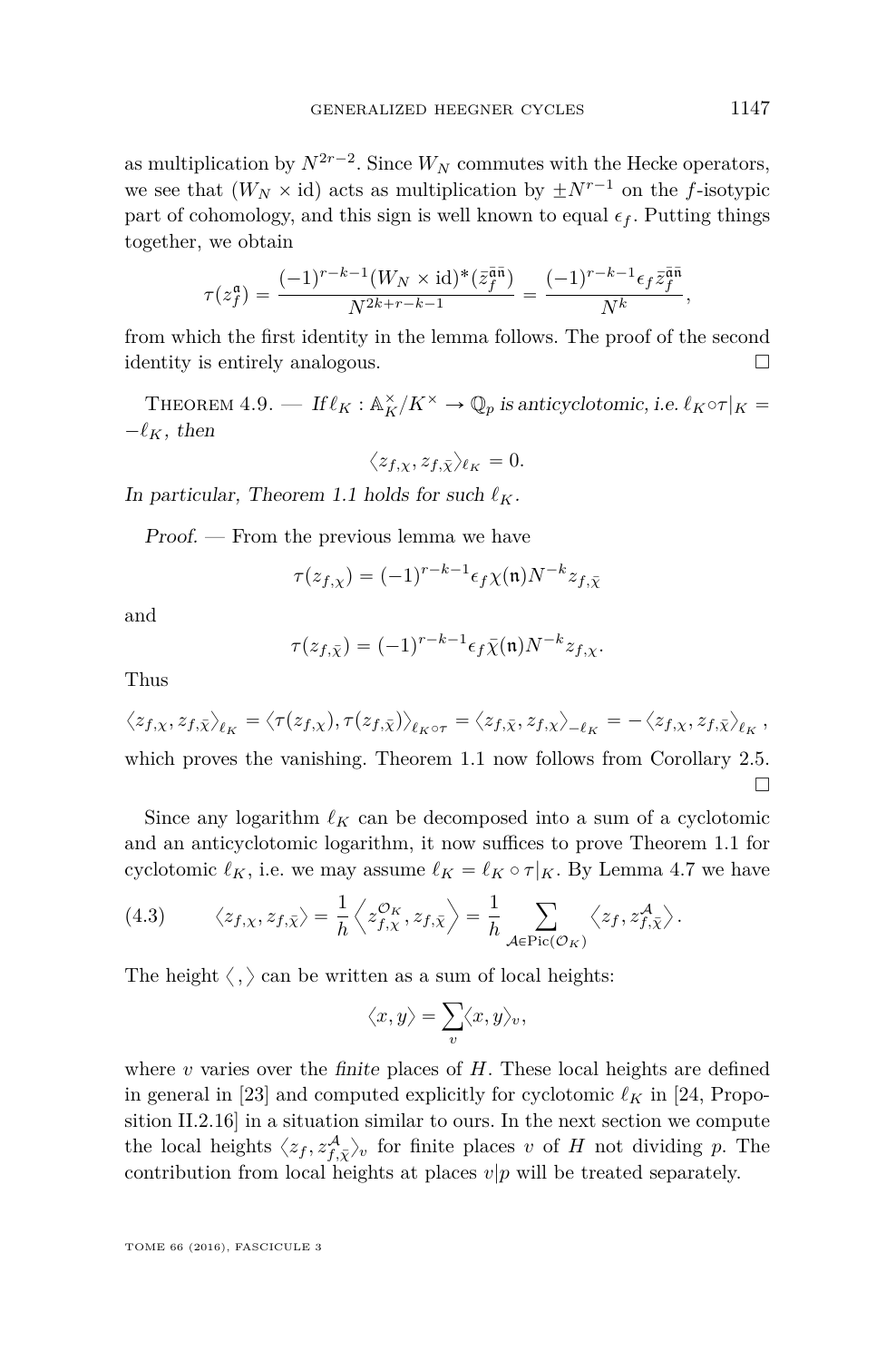#### **5. Local** *p***-adic heights at primes away from** *p*

<span id="page-32-0"></span>Our goal is to compute  $\left\langle z_f, z_{f,\bar{\chi}}^{\mathcal{A}} \right\rangle$ E when  $\ell_K$  is cyclotomic. Since such a homomorphism is unique up to scaling, we may assume that  $\ell_K = \log_p \circ \lambda$ , where  $\lambda: G(K_{\infty}/K) \to 1 + p\mathbb{Z}_p$  is the cyclotomic character and log<sub>p</sub> is Iwasawa's *p*-adic logarithm. We may write  $\lambda = \tilde{\lambda} \circ \mathbf{N}$ , where  $\tilde{\lambda} : \mathbb{Z}_p^{\times} \to$  $1 + p\mathbb{Z}_p$  is given by  $\tilde{\lambda}(x) = \langle x \rangle^{-1}$ . Here,  $\langle x \rangle = x\omega^{-1}(x)$ , where  $\omega$  is the Teichmuller character.

We maintain the following notations and assumptions for the rest of this section. Fix an ideal class A and an integer  $m \geq 1$ , and suppose that there are no integral ideals in A of norm m, i.e.  $r_A(m) = 0$ . Choose an integral representative  $\mathfrak{a} \in \mathcal{A}$  and let  $\sigma \in \text{Gal}(H/K)$  correspond to A under the Artin map. Write  $x = b(Y)$  and  $\bar{x}^{\mathfrak{a}} = \bar{b}(Y^{\mathfrak{a}})$  for the two Tate vectors supported at the points *y* and  $y^{\sigma}$  in  $X_0(N)(H)$ . Let *v* be a finite place of *H* not dividing *p* and set  $F = H_v$ . Write  $\Lambda$  for the ring of integers in  $F^{\text{ur}}$ , the maximal unramified extension of  $F$ , and let  $\mathbb{F} = \overline{\mathbb{F}}_{\ell}$  be the residue field of  $\Lambda$ . Write  $\underline{X}_0(N) \to \text{Spec } \mathbb{Z}$  for the integral model of  $X_0(N)$ constructed in [\[18\]](#page-57-18), and let  $\underline{X}_0(N)$ <sub>Λ</sub> be the base change to Spec Λ. Finally, write  $i: Y_0(N) \times_{\mathbb{Q}} F^{\text{ur}} \hookrightarrow \underline{X}_0(N)$  for the inclusion.

Now suppose *a*, *b* are elements of  $Z(Y_0(N), F^{\text{ur}})$  supported at points  $y_a \neq$  $y_b$  of  $X_0(N)(F^{\text{ur}})$  of good reduction. Let  $\underline{y}_a$  and  $\underline{y}_b$  be the Zariski closure of the points  $y_a$  and  $y_b$  in  $\underline{X}_0(N)$ <sub>Λ</sub> and let <u>*a*</u> and <u>*b*</u> be extensions of *a* and *b* to  $H^0(\underline{y}_a, i_*\mathscr{A})$  and  $H^0(\underline{y}_b, i_*\mathscr{A})$  respectively. If  $\underline{y}_a$  and  $\underline{y}_b$  have common special fiber *z* (so *z* corresponds to an elliptic curve  $E/\overline{F}$ ), then define

$$
(a,b)_v = (\underline{y}_a \cdot \underline{y}_b)_z \cdot (\underline{a}_z, \underline{b}_z),
$$

where  $(\underline{y}_a \cdot \underline{y}_b)$ <sub>z</sub> is the usual local intersection number on the arithmetic surface  $\underline{X}_0(N)$ <sub>Λ</sub> and  $(\underline{a}_z, \underline{b}_z)$  is the intersection pairing on the cohomology of  $E^{2r-2} \times A_{\mathbb{F}}^{\ell}$ , where  $A_{\mathbb{F}}$  is the reduction of  $A_{\bar{F}}$ .

Remark. — Note that while *A* may not have good reduction at *v*, it has potential good reduction. We can therefore identify  $H^i_{\text{et}}(A_{\bar{F}}, \mathbb{Q}_p)$  and  $H^i_{\text{et}}(A_{\mathbb{F}}, \mathbb{Q}_p)$  as vector spaces, but not as  $\text{Gal}(\bar{F}/F)$ -representations. Since the ensuing intersection theoretic computations can be performed over an algebraic closure, this is enough for our purposes.

Our assumption that  $r_A(m) = 0$  implies that the Tate vectors x and  $T_m \bar{x}^{\mathfrak{a}}$  have disjoint support. By [\[34\]](#page-58-10), we may assume that they are supported at points of  $\mathcal{X}_0(N)$ <sub>Λ</sub> which are represented by elliptic curves with good reduction. The following proposition gives a way to compute the local heights purely in terms of Tate vectors. This technique of computing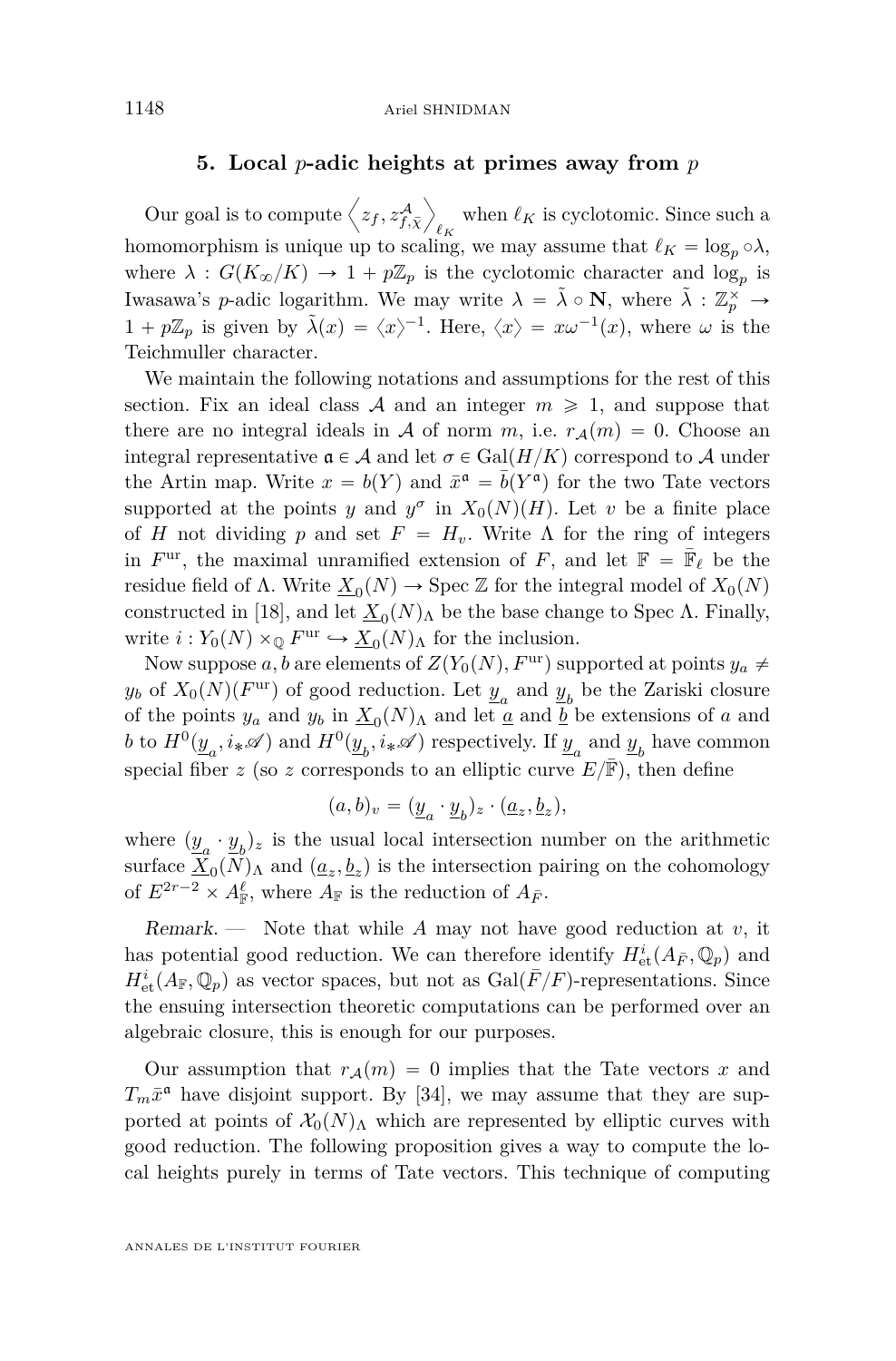heights of cycles on higher dimensional motives coming from local systems on curves is the key to the entire computation. The idea goes back to work of Deligne, Beilinson, Brylinski, and Scholl, among others.

PROPOSITION  $5.1.$  — With notation and assumptions as above, we have

(5.1) 
$$
\langle x, T_m \bar{x}^{\mathfrak{a}} \rangle_v = -(x, T_m \bar{x}^{\mathfrak{a}})_v \log_p(\mathbf{N} v),
$$

Proof. — The proof is exactly as in [\[24,](#page-58-1) II.2.16 and II.4.5]. In our case, one uses that  $H^2(\underline{X}_0(N), i_*\mathscr{A}(1)) = 0$ . This follows from the fact that if  $\mathscr{A}' = \left( \pi_* \mathrm{Sym}^{2r-2} (R^1 f_* \mathbb{Q}_p)(r-1) \right)$  $\left(\begin{array}{c} 0. & \text{This follows from the fact that} \\ 0. & \text{if } h \neq 0 \end{array}\right)$ , then  $\mathscr{A} = \mathscr{A}' \otimes W$ , where *W* is a trivial two-dimensional local system, and  $H^2(\underline{X}_0(N), i_*\mathscr{A}') = 0$  [\[18,](#page-57-18)  $14.5.5.1$ .

Recall that over  $\Lambda$ , the sections *y* and  $y^{\sigma}$  correspond to cyclic isogenies of degree *N*. We will confuse the two notions, so that the notation  $\text{Hom}_{\Lambda}(\underline{y}^{\sigma}, \underline{y})$  makes sense. See [\[24\]](#page-58-1) and [\[8\]](#page-57-19) for details.

<span id="page-33-0"></span>PROPOSITION  $5.2.$  — Suppose *v* is a finite prime of *H* not divisible by *p*. If  $m \ge 1$  is prime to *N* and satisfies  $r_A(m) = 0$ , then

$$
(x,T_m\bar{x}^{\mathfrak{a}})_v=\frac{1}{2}m^{r-k-1}\sum_{n\geqslant 1}\sum_{g}\left(\bar{\epsilon}\left(X_{g\sqrt{D}g^{-1}}^{\otimes r-k-1}\otimes X_{\overline{g\phi_{\mathfrak{a}}}}^{\otimes \ell}\right),\epsilon\left(X_{\sqrt{D}}^{\otimes r-k-1}\otimes X_{1}^{\otimes \ell}\right)\right),
$$

where the sum is over  $g \in \text{Hom}_{\Lambda/\pi^n}(\underline{y}^{\sigma}, \underline{y})$  of degree *m*. The intersection pairing on the right takes place in the cohomology of  $E^{2r-2} \times A_{\mathbb{F}}^{\ell}$ , where  $E \cong A_{\mathbb{F}}$  is the elliptic curve over  $\mathbb{F}$  corresponding to the special fiber  $\underline{y}_s$ of *y*.

Proof. — The proof builds on that of [\[24,](#page-58-1) II.4.12], so we only mention what is new to our setting. We write  $m$  as  $m = m_0 q^t$  where  $q$  is the rational prime below *v* (this is what Nekovář calls  $\ell$ ). In the notation of [\[24\]](#page-58-1), we need to compute the special fiber of  $x_g^{\mathfrak{a}}(j)$ , where  $g \in \text{Hom}_{\Lambda}(\underline{y}^{\sigma}, \underline{y}^{\sigma}_g)$  is an isogeny of degree  $m_0$ . There is no harm in assuming  $r = k + 1$ , because the description of the purely Kuga-Sato components of  $\underline{x}_g^{\mathfrak{a}}(j)$  (i.e. coming from factors of the cycle  $Y^{\mathfrak{a}}$  of the form  $\Gamma_{\sqrt{D}} \subset E^{\mathfrak{a}} \times E^{\mathfrak{a}}$  is handled in [\[24\]](#page-58-1).

Assume now that *q* is inert in *K* and *t* is even. In this case the special fiber  $(y)_s$  is supersingular, and the special fiber  $(\underline{x}_g^{\mathfrak{a}})_s$  of the Tate vector is represented by the pair

$$
\left((\underline{y}_{g}^{\sigma})_{s},\bar{\epsilon}\left(X_{g\phi_{\mathfrak{a}},1}^{\otimes \ell}\right)\right).
$$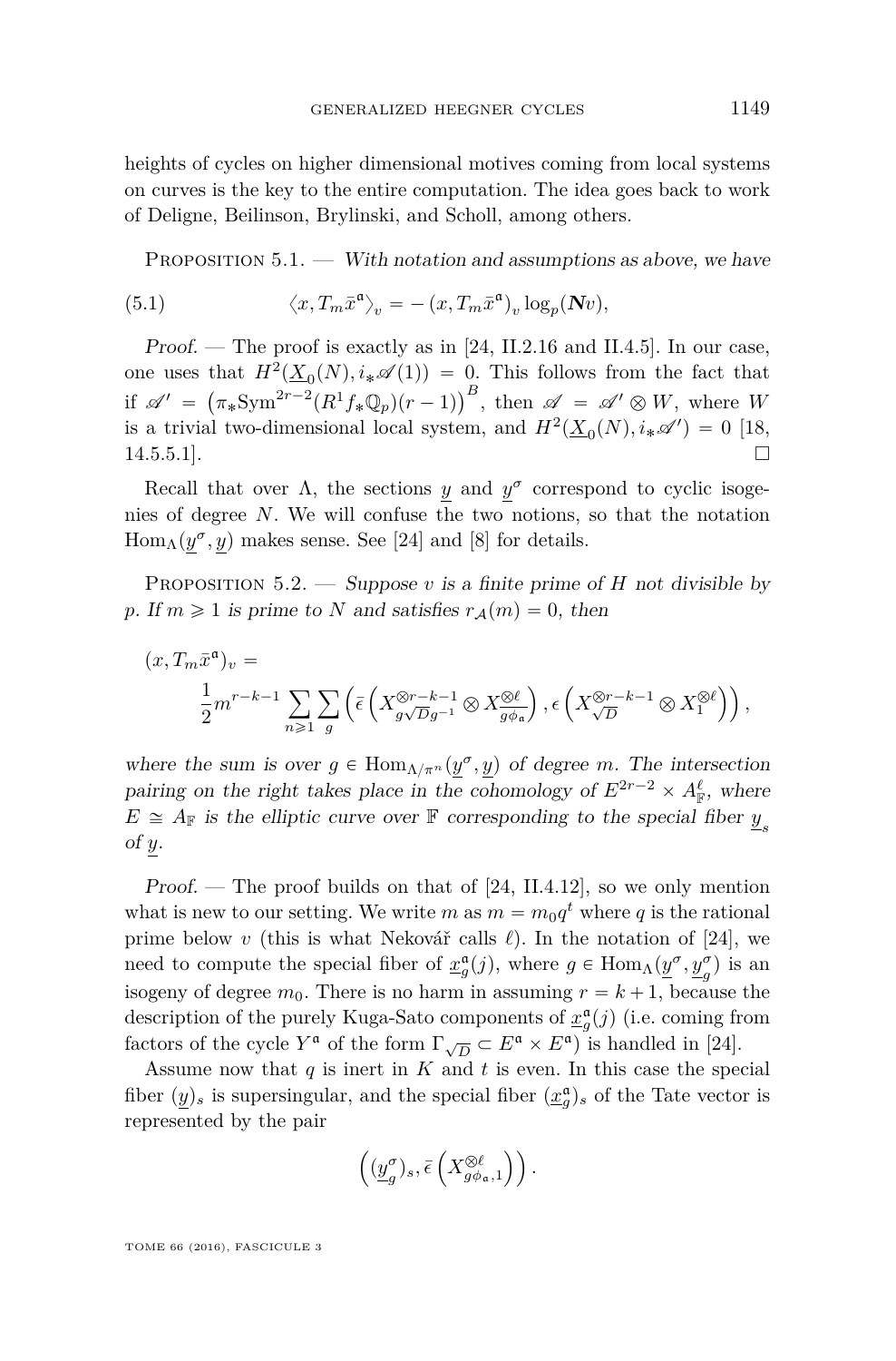This follows from the definition of the Hecke operators and the following fact: if  $g : E \to E'$  is an isogeny and  $\phi : A \to E$  is an isogeny, then

$$
(g \times id)_* (\Gamma^t_{\phi}) = \Gamma^t_{g\phi} \in \text{CH}^1(E' \times A).
$$

Since any isogeny  $h \in \text{Hom}_{\Lambda/\pi^n}(\underline{y}_q^{\sigma})$  $(g, g)$  of degree  $q^t$  on the special fiber  $\underline{y}_s \cong (\underline{y}_g^{\sigma})$  $g_{s}^{\sigma}$  is of the form  $q^{t/2}h_0$ , with  $h_0$  of degree 1, we find that, assuming *y* and  $y^{\sigma}$ <sub>*c*</sub>  $g^{\sigma}(j)$  intersect,  $(\underline{x}^{\mathfrak{a}}_g(j))_s$  is represented by

$$
\begin{split} \Big( (\underline{y}^\sigma_g)_s, \bar{\epsilon} \left( X^{\otimes \ell}_{q^{t/2} g \phi_{\mathfrak{a}},1} \right) \Big) &= \Big( \underline{y}_s, \bar{\epsilon} \left( X^{\otimes \ell}_{h_0 q^{t/2} g \phi_{\mathfrak{a}},1} \right) \Big) \\ &= \Big( \underline{y}_s, \bar{\epsilon} \left( X^{\otimes \ell}_{h g \phi_{\mathfrak{a}},1} \right) \Big) \\ &= \Big( \underline{y}_s, \bar{\epsilon} \left( X^{\otimes \ell}_{\overline{h g \phi_{\mathfrak{a}}}} \right) \Big) \,, \end{split}
$$

as desired. The proof when *t* is odd or when *q* is ramified is similar. If *q* is split in  $K$ , then both sides of the equation are 0, as is shown in [\[14\]](#page-57-0).

When *v* lies over a non-split prime,  $\text{End}_{\Lambda/\pi}(y) = \text{End}(E)$  is an order *R* in a quaternion algebra *B* and we can make the double sum on the right hand side more explicit. To do this, we follow [\[14\]](#page-57-0) and identify  $\text{Hom}_{\Lambda/\pi}(\underline{y}^{\sigma}, \underline{y})$ with Ra by sending a map *g* to  $b = g\phi_a$ . The reduction of endomorphisms induces an embedding  $K \hookrightarrow B$ , which in turn determines a canonical decomposition  $B = K \oplus Kj$ . Thus every  $b \in B$  can be written as  $b = \alpha + \beta j$ with  $\alpha, \beta \in K$ . Recall also that the reduced norm on *B* is additive with respect to this decomposition, i.e.  $N(b) = N(\alpha) + N(\beta j)$ .

PROPOSITION 5.3. — If  $g\phi_a = b = \alpha + \beta j \in \text{End}(E)$ , then

$$
\left(\bar{\epsilon}(X_{g\sqrt{D}g^{-1}}^{r-k-1} \otimes X_{\bar{b}}^{\otimes \ell}), \ \epsilon(X_{\sqrt{D}}^{\otimes r-k-1} \otimes X_1^{\otimes \ell})\right) = \frac{(4D)^{r-k-1}}{\binom{2r-2}{r-k-1}} \bar{\alpha}^{2k} H_{r-k-1,k} \left(1 - \frac{2\mathbf{N}(\beta j)}{\mathbf{N}(b)}\right),
$$

where

$$
H_{m,k}(t) = \frac{1}{2^m \cdot (m+2k)!} \left(\frac{d}{dt}\right)^{m+2k} \left[ (t^2 - 1)^m (t-1)^{2k} \right]
$$

Proof. — Recall from Section [4.4](#page-26-0) that we have chosen a basis  $x^*, y^*$  of  $V_pE$ , and a dual basis *x*, *y* of  $H^1(E)$  such that  $x^* \in V_pE$ ,  $y^* \in V_pE$ , and  $(x^*, y^*) = 1$ . We have already seen that  $X_\alpha = \alpha x \otimes y - \overline{\alpha} y \otimes x$ . Since  $\gamma j = j\bar{\gamma}$  for all  $\gamma \in K$ , *V j* swaps  $V_p E$  and  $V_{\bar{p}} E$ . So we can write ˙

$$
Vj = \left(\begin{array}{cc} 0 & u \\ v & 0 \end{array}\right)
$$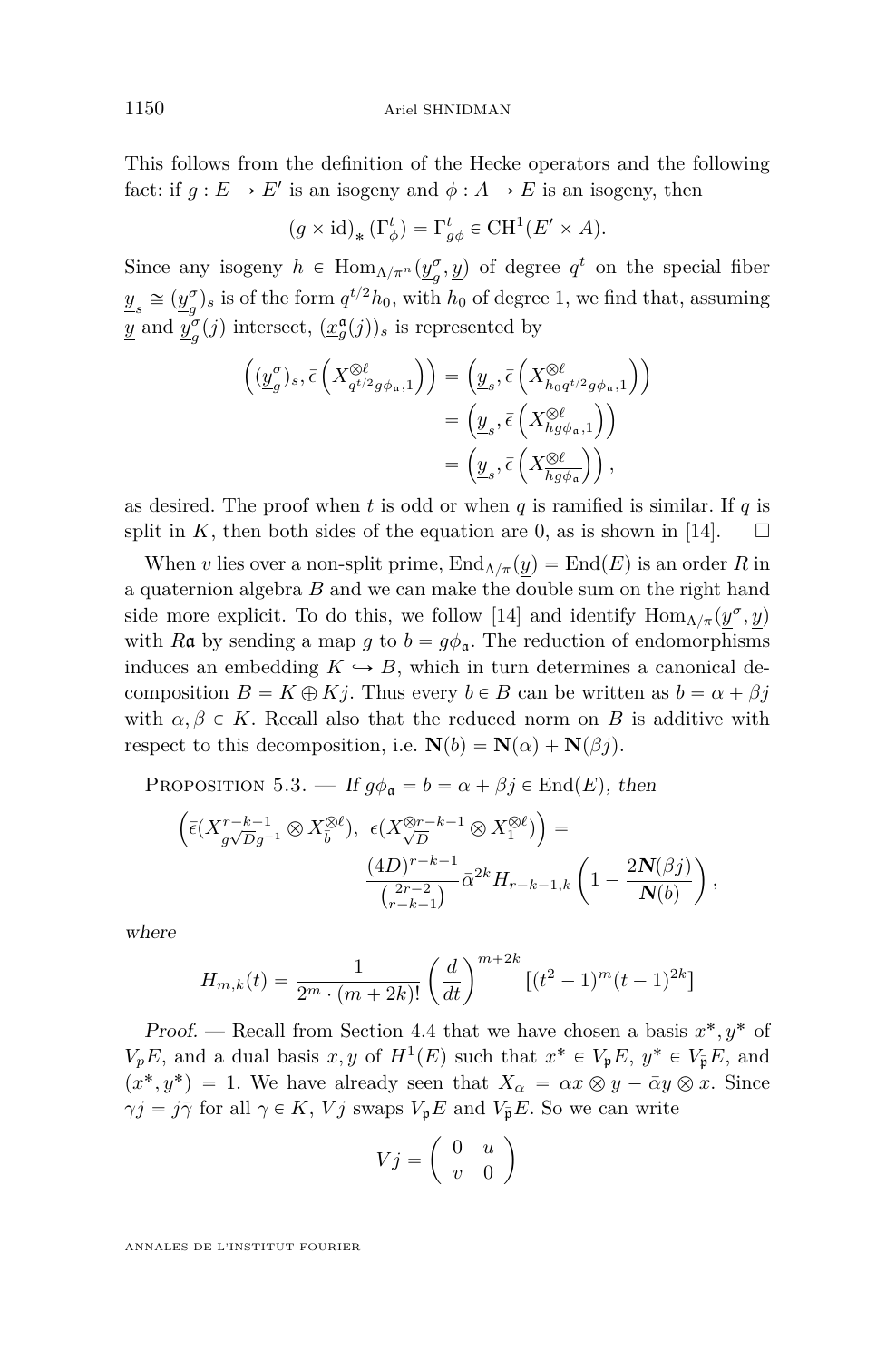for some  $u, v \in \mathbb{Q}_p$  such that  $uv = \mathbf{N}(j) = -j^2$ . It follows that

$$
X_b = \alpha x \otimes y - \bar{\alpha}y \otimes x + \beta uy \otimes y - \bar{\beta}vx \otimes x.
$$

Next note that  $g\sqrt{D}g^{-1} = b\sqrt{D}b^{-1}$ . We write  $b\sqrt{D}b^{-1} = \gamma + \delta j$ , so that  $\gamma = \frac{\sqrt{D}}{N(b)}(N(\alpha) - N(\beta j))$  and  $\delta = \frac{-2\sqrt{D}}{N(b)}\alpha\beta$ . Thus  $X_{g\sqrt{D}g^{-1}}$  already lies in  $Sym<sup>2</sup>H<sup>1</sup>(E)$ , and hence (working now in the symmetric algebra)

$$
\bar{\epsilon}X_{g\sqrt{D}g^{-1}} = 2\gamma xy + \delta uy^2 - \bar{\delta}vx^2 = \frac{2\sqrt{D}}{\mathbf{N}(b)}(\bar{\alpha}x - \beta uy)(\alpha y + \bar{\beta}vx),
$$

since  $\bar{\epsilon}$  acts as Scholl's projector  $\epsilon_W$  on the purely Kuga-Sato components.

The cohomology classes  $X_{\bar{b}}$  in the statement of the proposition are on 'mixed' components, i.e. they live in  $H^1(E) \otimes H^1(E)$ , where *E* comes from a Kuga-Sato component and *E*<sup>1</sup> (which is abstractly isomorphic to E) comes from the factor  $A^{\ell}$ . Thus

$$
X_{\bar{b}} = \bar{\alpha}x \otimes y' - \alpha y \otimes x' - \beta uy \otimes y' + \bar{\beta}x \otimes x',
$$

and  $\bar{\epsilon}X_{\bar{b}} = (\bar{\alpha}x - \beta uy)y'$ , since  $\bar{\epsilon}$  acts trivially on  $H^1(E)$  and kills the basis vector  $x'$  in  $H^1(E')$ . Using these observations together with the compatibility of the projectors with the multiplication in the appropriate symmetric algebras, we compute  $\mathbb{R}^2$ ¯

$$
\begin{split}\n&\left(\bar{\epsilon}(X_{g\sqrt{D}g^{-1}}^{r-k-1}\otimes X_{\bar{b}}^{\otimes \ell}),\epsilon(X_{\sqrt{D}}^{\otimes r-k-1}\otimes X_{1}^{\otimes \ell})\right) \\
&=\left((2\gamma xy+\delta uy^{2}-\bar{\delta}x^{2})^{r-k-1}(\bar{\alpha}x-\beta uy)^{2k}\otimes y'^{2k},(2\sqrt{D}xy)^{r-k-1}y^{2k}\otimes x'^{2k}\right) \\
&=\left(\frac{4D}{\mathbf{N}(b)}\right)^{r-k-1}(y'^{2k},x'^{2k})\left((\bar{\alpha}x-\beta uy)^{r+k-1}(\alpha y+\bar{\beta}vx)^{r-k-1},x^{r-k-1}y^{r+k-1}\right) \\
&=\left(\frac{4D}{\mathbf{N}(b)}\right)^{r-k-1}(y'^{2k},x'^{2k})(y^{r-k-1}x^{r+k-1},x^{r-k-1}y^{r+k-1})\cdot C \\
&=\frac{(4D)^{r-k-1}}{\mathbf{N}(b)^{r-k-1}\binom{2r-2}{r-k-1}}\cdot C\,,\n\end{split}
$$

where *C* is the coefficient of the monomial  $y^{r-k-1}x^{r+k-1}$ in  $(\bar{\alpha}x - \beta uy)^{r+k-1}(\alpha y + \bar{\beta}vx)^{r-k-1}$ . The pairings in the second to last line are the natural ones on  $Sym^{2k} H^1(E')$  and  $Sym^{2r-2} H^1(E)$  induced from the pairings on the full tensor algebras. For example,  $Sym^{2r-2}H^1(E)$  has a natural pairing coming from the cup product  $($ ,  $)$  on  $H<sup>1</sup>(E)$ :

$$
(v_1 \otimes \cdots \otimes v_{2r-2}) \times (w_1 \otimes \cdots \otimes w_{2r-2}) \mapsto \frac{1}{(2r-2)!} \sum_{\sigma \in S_{2r-2}} \prod_{i=1}^{2r-2} (v_i, w_{\sigma(i)}).
$$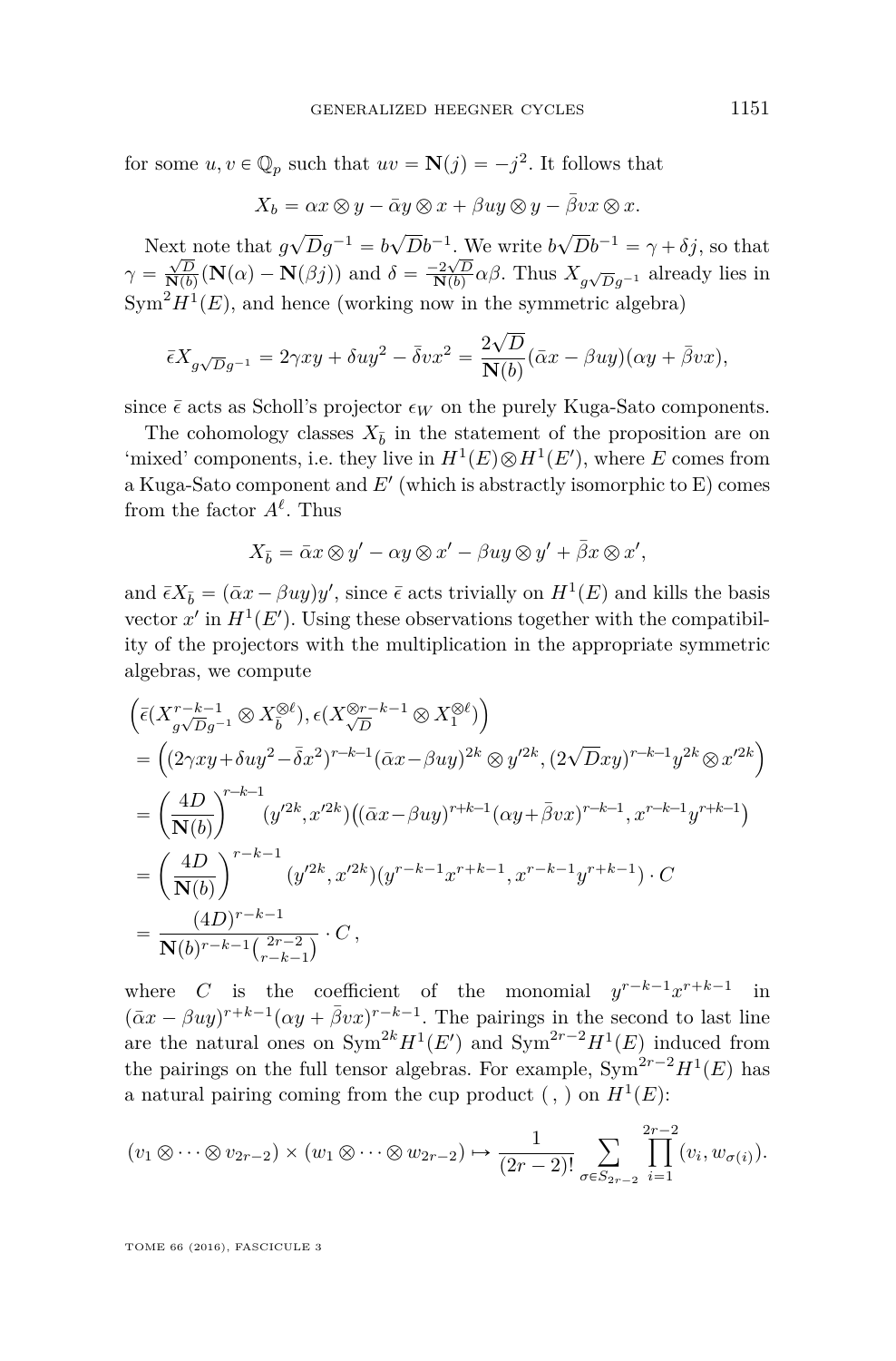In particular,  $(x^a y^b, x^c y^d) = 0$  unless  $a = d$  and  $b = c$ , and

$$
(x^{a}y^{b}, y^{a}x^{b}) = \frac{a!b!}{(a+b)!} = {a+b \choose a}^{-1}.
$$

We have also used that on  $Sym^{2r-2}H^1(E) \otimes Sym^{2k}H^1(E')$  we have  $(u \otimes v, w \otimes z) = (u, w)(v, z).$ 

To compute the value of *C*, note that in general, the coefficient of  $x^{m+2k}$ in

$$
(ax+b)^{m+2k}(cx+d)^m
$$

is equal to  $a^{2k}(ad - bc)^m H_{m,k}\left(\frac{ad + bc}{ad - bc}\right)$ . This is proved using the method of [\[39,](#page-58-3) 3.3.3]. Applying this to the situation at hand, we find that

$$
C = \bar{\alpha}^{2k} \mathbf{N}(b)^{r-k-1} H_{r-k-1,k} \left( 1 - \frac{2\mathbf{N}(\beta j)}{\mathbf{N}(b)} \right).
$$

Plugging this in, we obtain the desired expression for the pairing on the special fiber.  $\Box$ 

For each prime q, define  $\langle x, T_m \bar{x}^{\mathfrak{a}} \rangle_q =$ ř  $v|q} \langle x, T_m \bar{x}^{\mathfrak{a}} \rangle_v.$ 

<span id="page-36-0"></span>PROPOSITION 5.4. — Assume that  $(m, N) = 1$ ,  $r_A(m) = 0$  and that  $N > 1$ . Then

$$
\chi(\bar{\mathfrak{a}})^{-1} \sum_{q \neq p} \langle x, T_m \bar{x}^{\mathfrak{a}} \rangle_q = -u^2 \frac{(4|D|m)^{r-k-1}}{D^k \cdot {2r-2 \choose r-k-1}} \times \sum_{0 < n < \frac{m|D|}{N}} \sigma_{\mathcal{A}}(n) r_{\mathcal{A},\chi}(m|D| - nN) H_{r-k-1,k} \left(1 - \frac{2nN}{m|D|}\right),
$$

with  $\sigma_A(n)$  defined as in Corollary [3](#page-19-1).6.

Proof. — This type of sum arises from Proposition [5.2](#page-33-0) exactly as in [\[24,](#page-58-1) II.4.17] and [\[14\]](#page-57-0), so we omit the details. The main new feature here is that each  $b = \alpha + \beta j \in R$ **a** of degree *m* is weighted by  $\bar{\alpha}^{\ell}$ , by the previous proposition. Thus the numbers  $r_A(j)$ , with  $j = m|D| - nN$ , and which in [\[24,](#page-58-1) II.4.17] are simply counting the number of such *b*, become nontrivial sums of the form

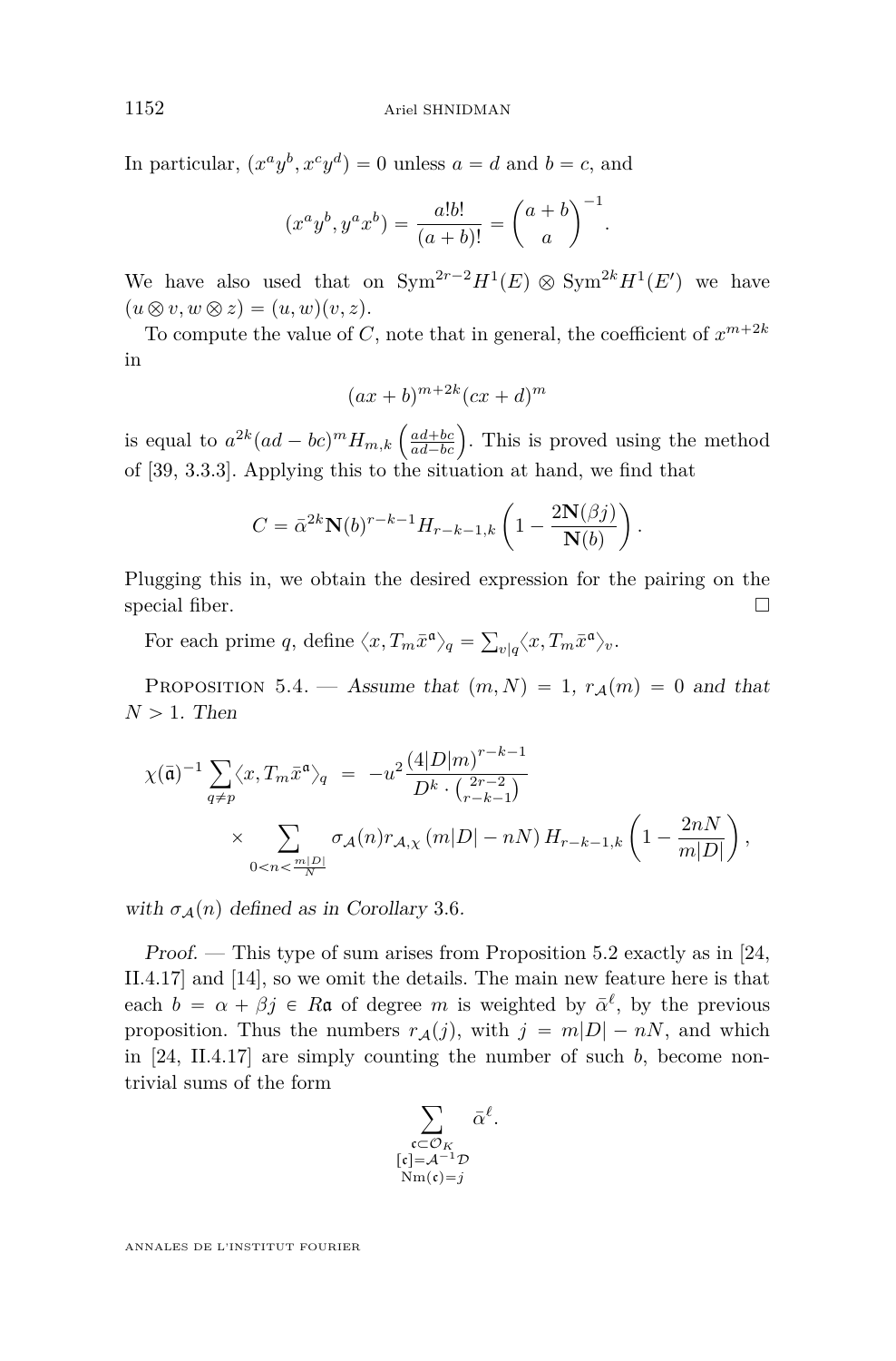Here,  $\alpha \in \mathfrak{d}^{-1}\mathfrak{a}$  and  $\mathfrak{c} = (\alpha)\mathfrak{d}\mathfrak{a}^{-1}$  (see [\[14,](#page-57-0) p. 265]). Rewriting this sum, we obtain

$$
\sum_{\substack{\mathfrak{c}\subset\mathcal{O}_K\\ [\mathfrak{c}]=\mathcal{A}^{-1}\mathcal{D}\\ \mathrm{Nm}(\mathfrak{c})=j}}\bar{\chi}(\mathfrak{c}\mathfrak{a}\mathfrak{d}^{-1})\;=\;\frac{\chi(\bar{\mathfrak{a}})}{\chi(\mathfrak{d})}\cdot\sum_{\substack{\mathfrak{c}\subset\mathcal{O}_K\\ [\mathfrak{c}]=\mathcal{A}^{-1}\mathcal{D}\\ \mathrm{Nm}(\mathfrak{c})=j}}\chi(\bar{\mathfrak{c}})\;=\;\frac{\chi(\bar{\mathfrak{a}})}{D^k}\cdot\sum_{\substack{\mathfrak{c}\subset\mathcal{O}_K\\ [\mathfrak{c}]=\mathcal{A}\\ \mathrm{Nm}(\mathfrak{c})=j}}\chi(\mathfrak{c})\;=\;\frac{\chi(\bar{\mathfrak{a}})}{D^k}r_{\mathcal{A},\chi}(j).
$$

Multiplying by  $\chi(\bar{\mathfrak{a}})^{-1}$ , we get the desired result.

We define

$$
B_m^{\sigma} = m^{r-k-1} \sum_{\substack{n=1 \ (p,n)=1}}^{\frac{m|D|}{N}} r_{A,\chi}(m|D| - nN)\sigma_A(n)H_{r-k-1,k} \left(1 - \frac{2nN}{m|D|}\right)
$$
  

$$
C_m^{\sigma} = m^{r-k-1} \sum_{n=1}^{\frac{m|D|}{N}} r_{A,\chi}(m|D| - nN)\sigma_A(n)H_{r-k-1,k} \left(1 - \frac{2nN}{m|D|}\right)
$$

Up to a constant, the  $B_m^{\sigma}$  appear as coefficients of the derivative of the *p*-adic *L*-function defined earlier and  $C_m^{\sigma}$  contributes to the height of our generalized Heegner cycle. Just as in [\[24,](#page-58-1) I.6.7], we wish to relate the  $B_m^{\sigma}$ to the  $C_m^{\sigma}$ .

Let  $U_p$  be the operator defined by  $C_m^{\sigma} \to C_{mp}^{\sigma}$  and similarly for  $B_m^{\sigma}$ . For a prime  $\mathfrak p$  of *K* above *p*, we write  $\sigma_{\mathfrak p}$  for Frob $(\mathfrak p) \in \text{Gal}(H/K)$ . We will also let  $\sigma_{\mathfrak{p}}$  be the operator  $C_m^{\sigma} \mapsto C_m^{\sigma \sigma_{\mathfrak{p}}}.$ 

<span id="page-37-0"></span>PROPOSITION 5.5. — Suppose  $p > 2$  is a prime which splits in *K* and that  $\chi$  is an unramified Hecke character of K of infinity type  $(\ell, 0)$  with  $\ell = 2k$ . Then

$$
\prod_{\mathfrak{p}|p} \left( U_p - p^{r-k-1} \chi(\bar{\mathfrak{p}}) \sigma_{\mathfrak{p}} \right)^2 C_m^{\sigma} = \left( U_p^4 - p^{2r-2} U_p^2 \right) B_m^{\sigma}.
$$

Proof. — The proof follows [\[28,](#page-58-0) Proposition 3.20], which is the case  $r = 1$ and  $\ell = k = 0$ . We first generalize [\[28,](#page-58-0) Lemma 3.11] and write down relations between the various  $r_{A,\chi}(-)$ .

LEMMA 5.6. — Set  $r_{A,\chi}(t) = 0$  if  $t \in \mathbb{Q} \backslash \mathbb{N}$ . For all integers  $m > 0$ , we have

(1) 
$$
r_{\mathcal{A},\chi}(mp) + p^{\ell} r_{\mathcal{A},\chi}(m/p) = \chi(\bar{\mathfrak{p}}) r_{\mathcal{A}\mathfrak{p},\chi}(m) + \chi(\mathfrak{p}) r_{\mathcal{A}\bar{\mathfrak{p}},\chi}(m).
$$
  
(2) 
$$
r_{\mathcal{A},\chi}(mp^2) + p^{2\ell} r_{\mathcal{A},\chi}(m/p^2) = \chi(\bar{\mathfrak{p}}^2) r_{\mathcal{A}\mathfrak{p}^2,\chi}(m) + \chi(\mathfrak{p}^2) r_{\mathcal{A}\bar{\mathfrak{p}}^2,\chi}(m)
$$
 if 
$$
p|m.
$$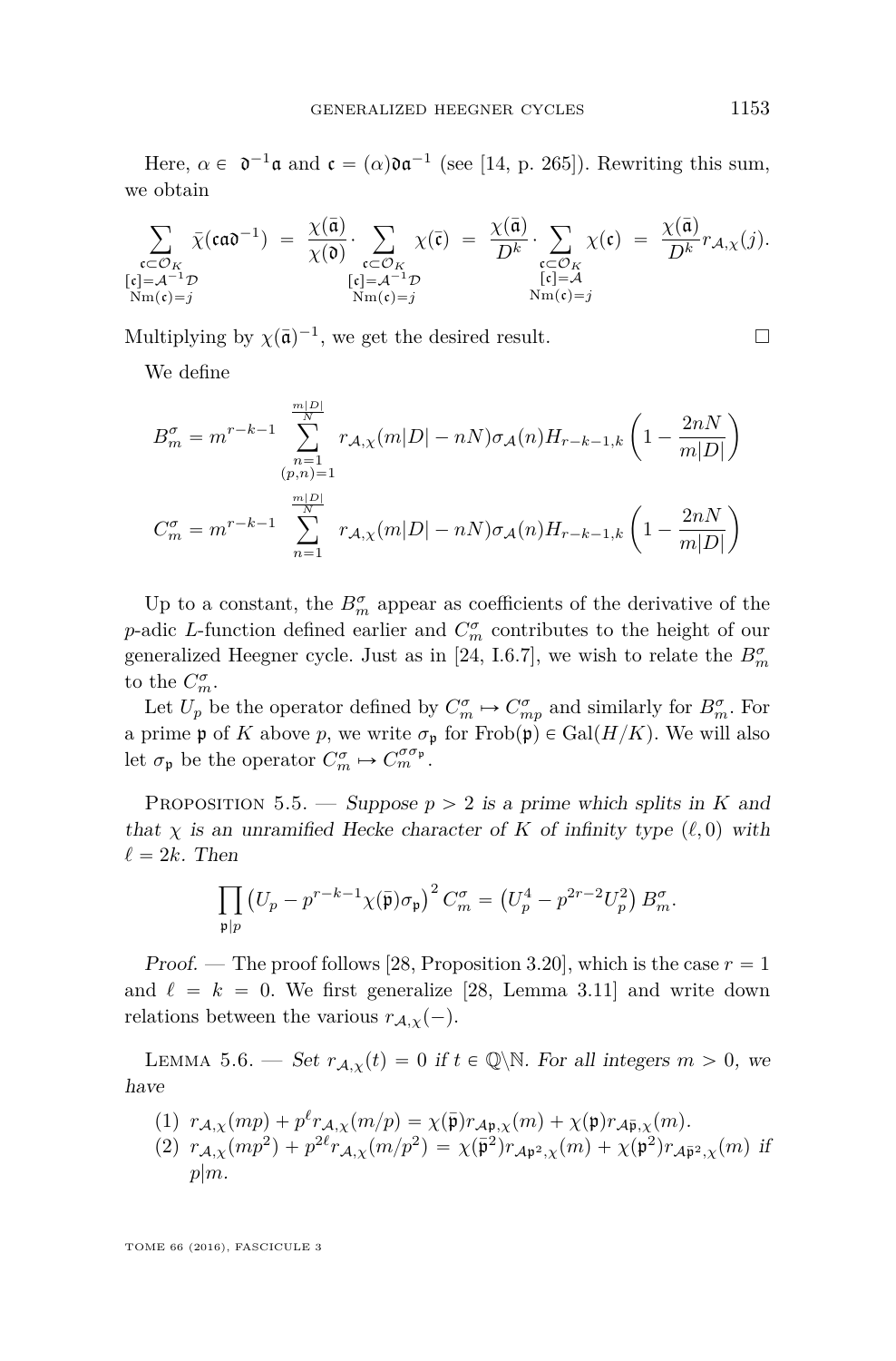1154 Ariel SHNIDMAN

\n- (3) 
$$
r_{\mathcal{A},\chi}(mp^2) - p^{\ell}r_{\mathcal{A},\chi}(m) = \chi(\bar{\mathfrak{p}}^2)r_{\mathcal{A}\mathfrak{p}^2,\chi}(m) + \chi(\mathfrak{p}^2)r_{\mathcal{A}\bar{\mathfrak{p}}^2,\chi}(m)
$$
 if  $p \nmid m$ .
\n- (4) If  $n = n_0p^t$  with  $p \nmid n_0$ , then  $\sigma_{\mathcal{A}}(n) = (t + 1)\sigma_{\mathcal{A},t}(n_0)$ , where  $\sigma_{\mathcal{A},t} = \sigma_{\mathcal{A}\mathfrak{p}^t} = \sigma_{\mathcal{A}\bar{\mathfrak{p}}^t}$ .
\n- (5)  $\sigma_{\mathcal{A}\mathfrak{b}^2}(n) = \sigma_{\mathcal{A}}(n)$  for any ideal  $\mathfrak{b}$ .
\n

Proof. — Note that every integral ideal a in A of norm *mp* is either of the form  $\mathfrak{a}'\mathfrak{p}$  with  $\mathfrak{a}' \in \mathcal{A}\bar{\mathfrak{p}}$  of norm  $m$  or it is of the form  $\mathfrak{a}'\bar{\mathfrak{p}}$  with  $\mathfrak{a}' \in \mathcal{A}\mathfrak{p}$ of norm *m*. Moreover, an ideal of norm *mp* which can be written as such a product in two ways is necessarily the product of an integral ideal in A of norm  $m/p$  with  $(p)$ . The first claim now follows from the fact that

$$
r_{\mathcal{A},\chi}(t) = \sum_{\substack{\mathfrak{a} \subset \mathcal{O} \\ \mathfrak{a} \in \mathcal{A} \\ \mathbf{N}(\mathfrak{a}) = t}} \chi(\mathfrak{a}),
$$

and that  $\chi(p) = p^{\ell}$ . Parts (2) and (3) follow formally from (1). (4) is proven in [\[28\]](#page-58-0) and (5) is clear from the definition.  $\square$ 

Going back to the proof of Proposition [5.5,](#page-37-0) the LHS is equal to

$$
\begin{aligned} C_{mp^4}^{\sigma} -2p^{r-k-1}\left(\chi(\bar{\mathfrak{p}})C_{mp^3}^{\sigma\sigma_{\mathfrak{p}}} +\chi(\mathfrak{p})C_{mp^3}^{\sigma\sigma_{\bar{\mathfrak{p}}}}\right) \\ &+p^{2(r-k-1)}\left(\chi(\bar{\mathfrak{p}})^2C_{mp^2}^{\sigma\sigma_{\mathfrak{p}}2}+4p^\ell C_{mp^2}^{\sigma}+\chi(\mathfrak{p})C_{mp^2}^{\sigma\sigma_{\bar{\mathfrak{p}}2}}\right) \\ &-2p^{3(r-k-1)+\ell}\left(\chi(\bar{\mathfrak{p}})C_{mp}^{\sigma\sigma_{\mathfrak{p}}}+\chi(\mathfrak{p})C_{mp}^{\sigma\sigma_{\bar{\mathfrak{p}}}}\right)+p^{4(r-1)}C_{m}^{\sigma}. \end{aligned}
$$

In the following we write  $v(p)$  for the *p*-adic valuation of an integer *n*, and  $n = n_0 p^{v(p)}$ . For the sake of brevity we also set  $r_A(u, v) = r_{A, \chi}(u|D| - vN)$ for integers *u* and *v* and  $H(x) = H_{r-k-1,k}(x)$ . Then by the lemma, the LHS above is equal to

$$
\sum_{n=1}^{m|D|/N} (v(n) + 1)(mp^4)^{r-k-1}M(n),
$$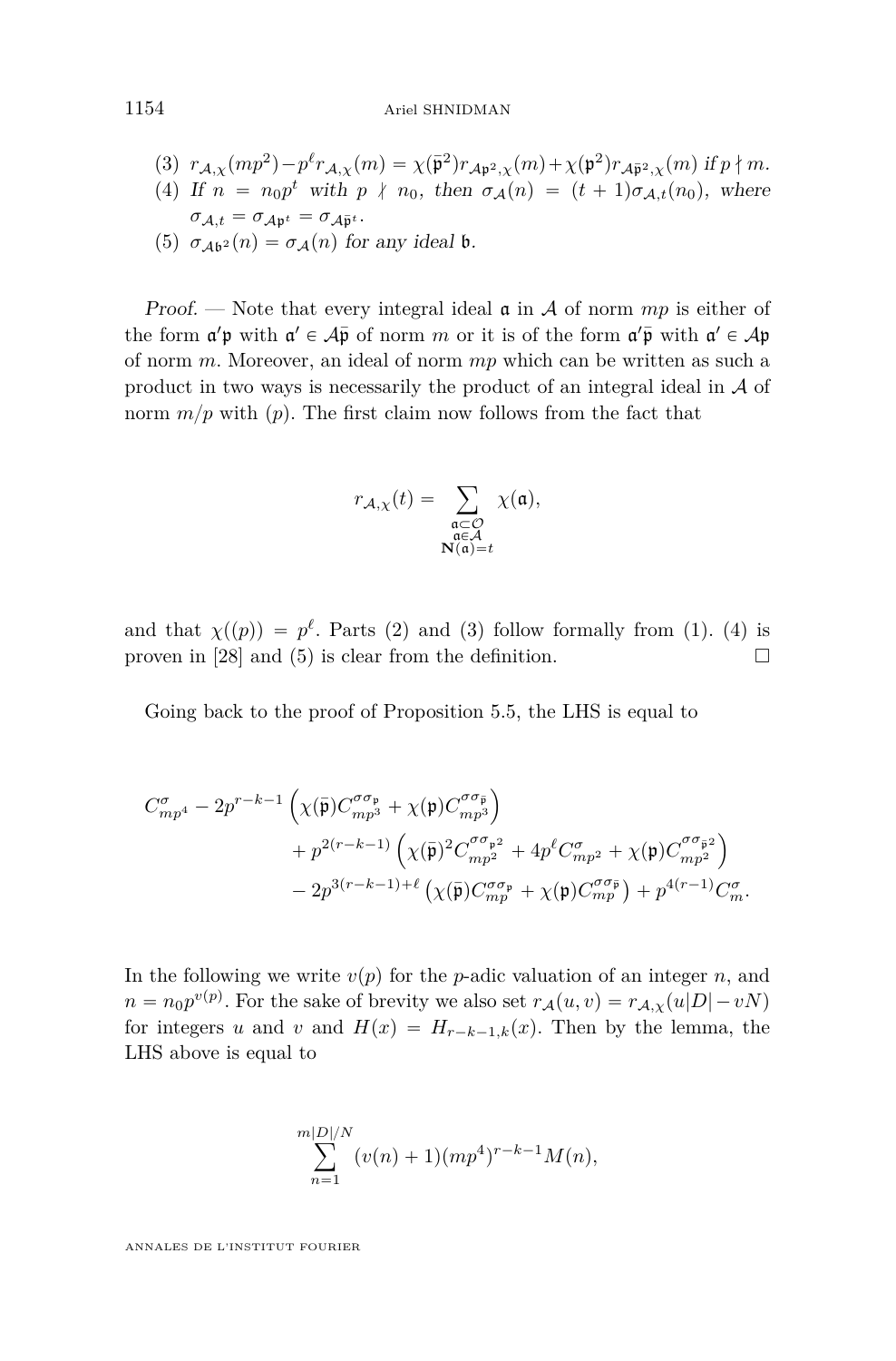where  $M(n)$  equals

$$
r_{A}(mp^{4}, n)\sigma_{A,v(n)}(n_{0})H\left(1-\frac{2nN}{mp^{4}|D|}\right)
$$
  
\n
$$
-2\left[r_{A}(mp^{4}, pn) + p^{\ell}r_{A}(mp^{2}, n/p)\right]\sigma_{A,v(n)+1}(n_{0})H\left(1-\frac{2nN}{mp^{3}|D|}\right)
$$
  
\n
$$
+\left[r_{A}(mp^{4}, p^{2}n) + \begin{cases}p^{2\ell}r_{A}(m, n/p^{2}) + 4p^{\ell}r_{A}(mp^{2}, n) & \text{if } p|n\\3p^{\ell}r_{A}(mp^{2}, n) & \text{if } p \nmid n\end{cases}\right]
$$
  
\n
$$
\times \sigma_{A,v(n)}(n_{0})H\left(1-\frac{2nN}{mp^{2}|D|}\right)
$$
  
\n
$$
-2p^{\ell}\left[r_{A}(mp^{2}, pn) + p^{\ell}r_{A}(m, n/p)\right]\sigma_{A,v(n)+1}(n_{0})H\left(1-\frac{2nN}{mp|D|}\right)
$$
  
\n
$$
+p^{2\ell}r_{A}(m, n)\sigma_{A,v(n)}(n_{0})H\left(1-\frac{2nN}{m|D|}\right).
$$

Grouping in terms of the  $n_0$  which arise in this sum, we find that the LHS is equal to  $\equiv$  $\equiv$ 

$$
\sum_{(n_0,p)=1} \sum_t \sigma_{\mathcal{A},t}(n_0) A_t
$$

where  $A_t$  equals

$$
(mp4)r-k-1rA(mp4, ptn0)\left[t+1-2t+\begin{cases}t-1 & \text{if } t \geq 1\\0 & \text{if } t=0\end{cases}\right]H\left(1-\frac{2n_0p^tN}{mp^4|D|}\right)
$$

$$
+(mp2)r-k-1p2r-2rA(mp2, ptn0)\left[-2(t+2)+\begin{cases}4(t+1)-2t & \text{if } t \geq 1\\3 & \text{if } t=0\end{cases}\right]
$$

$$
\times H\left(1-\frac{2n_0p^tN}{mp^2|D|}\right)
$$

$$
+mr-k-1p4r-4rA(m, ptn0)[t+3-2(t+2)+t+1]H\left(1-\frac{2n_0p^tN}{m|D|}\right).
$$

So  $A_t = 0$  unless  $t = 0$ , and we conclude that the LHS is equal to  $(U_p^4$  $p^{2r-2}U_p^2$ , *p*<sub>*m*</sub>, as desired.

#### **6. Ordinary representations**

<span id="page-39-0"></span>The contributions to the *p*-adic height  $\langle z_f, z_{f,\bar{\chi}}^{\mathcal{A}} \rangle$  coming from places  $v|p$ will eventually be shown to vanish. The proof is as in [\[24\]](#page-58-1) (though see Section [8\)](#page-47-0), where the key fact is that the local *p*-adic Galois representation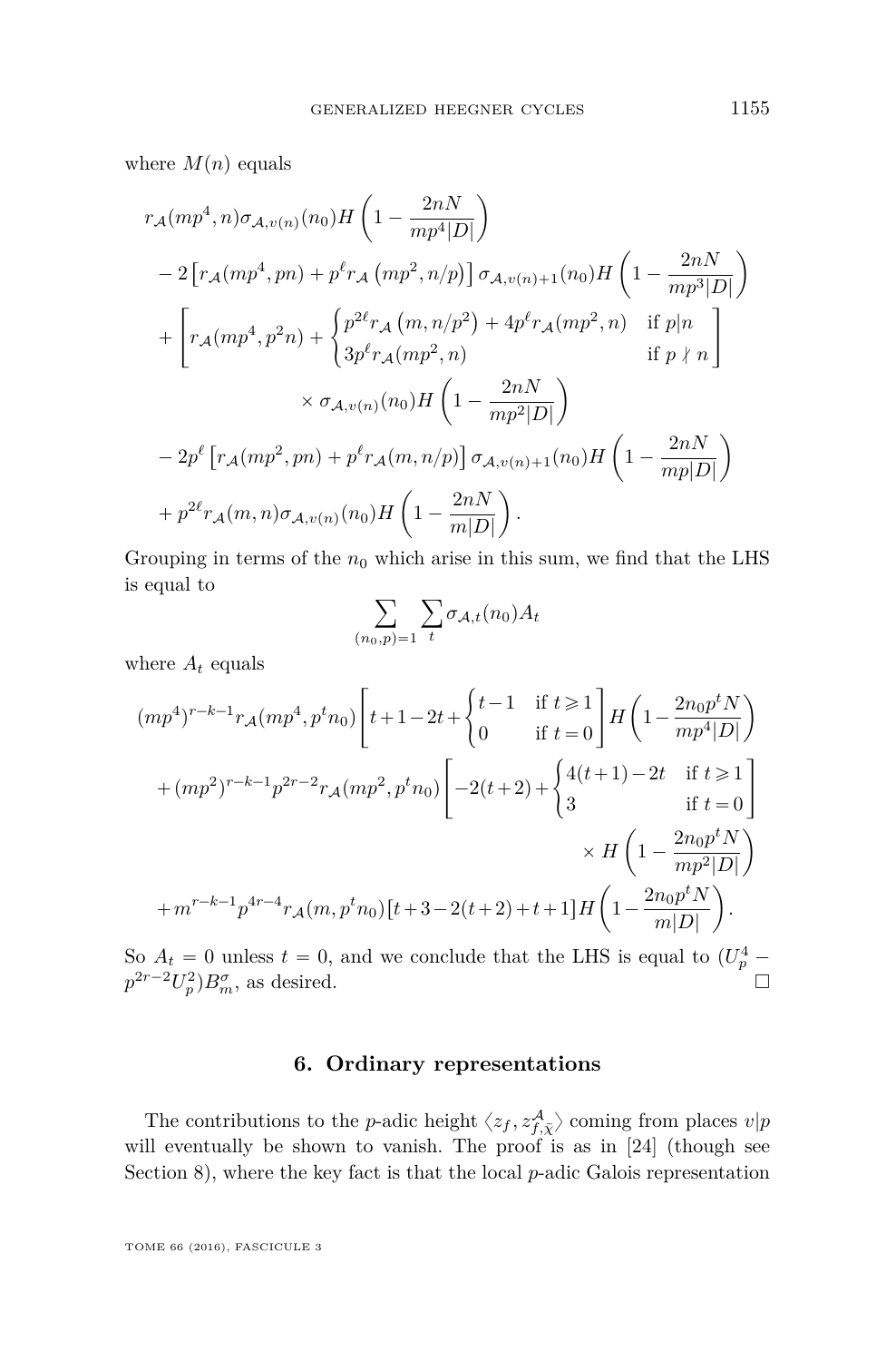$V_f$  attached to  $f$  is ordinary. We recall this notion and prove that the Galois representation  $V_{f,A,\ell} = V_f \otimes \kappa_{\ell} H^{\ell}(\bar{A}^{\ell}, \mathbb{Q}_p)(k)$  is ordinary as well.

DEFINITION. — Let F be a finite extension of  $\mathbb{Q}_n$ . A *p*-adic Galois representation *V* of  $G_F = \text{Gal}(F/F)$  is ordinary if it admits a decreasing filtration by subrepresentations

$$
\cdots F^i V \supset F^{i+1} V \supset \cdots
$$

such that  $\bigcup F^i V = V$ ,  $\mathbf{r}$  $F^{i}V = 0$ , and for each *i*,  $F^{i}V/F^{i+1}V = A_{i}(i)$ , with  $A_i$  unramified.

Recall we have defined  $\epsilon' = \epsilon_W \kappa_{\ell}$  with

$$
\kappa_{\ell} = \left[ \left( \frac{\sqrt{D} + [\sqrt{D}]}{2\sqrt{D}} \right)^{\otimes \ell} + \left( \frac{\sqrt{D} - [\sqrt{D}]}{2\sqrt{D}} \right)^{\otimes \ell} \right] \circ \left( \frac{1 - [-1]}{2} \right)^{\otimes \ell}.
$$

<span id="page-40-0"></span>THEOREM 6.1. — Let  $f \in S_{2r}(\Gamma_0(N))$  be an ordinary newform and let  $V_f$  be the 2-dimensional *p*-adic Galois representation associated to  $f$  by Deligne. Let  $A/H$  be an elliptic curve with CM by  $\mathcal{O}_K$  and assume p splits in *K* and *A* has good reduction at primes above *p*. For any  $\ell = 2k \geq 0$ , set  $W = \kappa_{\ell} H^{\ell}(\bar{A}^{\ell}, \mathbb{Q}_p)(k)$ . Then for any place *v* of *H* above *p*,  $V_{f, A, \ell} = V_f \otimes W$ is an ordinary *p*-adic Galois representations of  $Gal(\bar{H}_v/H_v)$ .

**Proof.** — First we recall that  $V_f$  is ordinary. Indeed, Wiles [\[38\]](#page-58-11) proves that the action of the decomposition group  $D_p$  on  $V_f$  is given by

$$
\left(\begin{array}{cc} \epsilon_1 & * \\ 0 & \epsilon_2 \end{array}\right)
$$

with  $\epsilon_2$  unramified. Since, det  $V_f$  is  $\chi_{\text{cyc}}^{2r-1}$ , we have  $\epsilon_1 = \epsilon_2^{-1} \chi_{\text{cyc}}^{2r-1}$ . Thus, the filtration

$$
F^{0}V_{f} = V_{f} \supset F^{1}V_{f} = F^{2r-1}V_{f} = \epsilon_{1} \supset F^{2r}V_{f} = 0,
$$

shows that  $V_f$  is an ordinary  $Gal(\bar{\mathbb{Q}}_p/\mathbb{Q}_p)$ -representation and hence an ordinary  $Gal(\bar{H}_v/H_v)$ -representation as well. Next we describe the ordinary filtration on (a Tate twist of) *W*.

PROPOSITION 6.2. — Write  $(p) = p\bar{p}$  as ideals in *K*. Then the *p*-adic representation  $M = \kappa_{\ell} H_{\text{et}}^{\ell}(\bar{A}^{\ell}, \mathbb{Q}_p)(\ell)$  of  $\text{Gal}(\bar{H}_v/H_v)$  has an ordinary filtration

$$
F^0M = M \supset F^1M = F^{\ell}M \supset F^{\ell+1}M = 0.
$$

Proof. — The theory of complex multiplication associates to *A* an algebraic Hecke character  $\psi : \mathbb{A}^{\times}_H \to K^{\times}$  of type  $Nm : H^{\times} \to K^{\times}$  such that for any uniformizer  $\pi_v$  at a place *v* not dividing *p* or the conductor of *A*,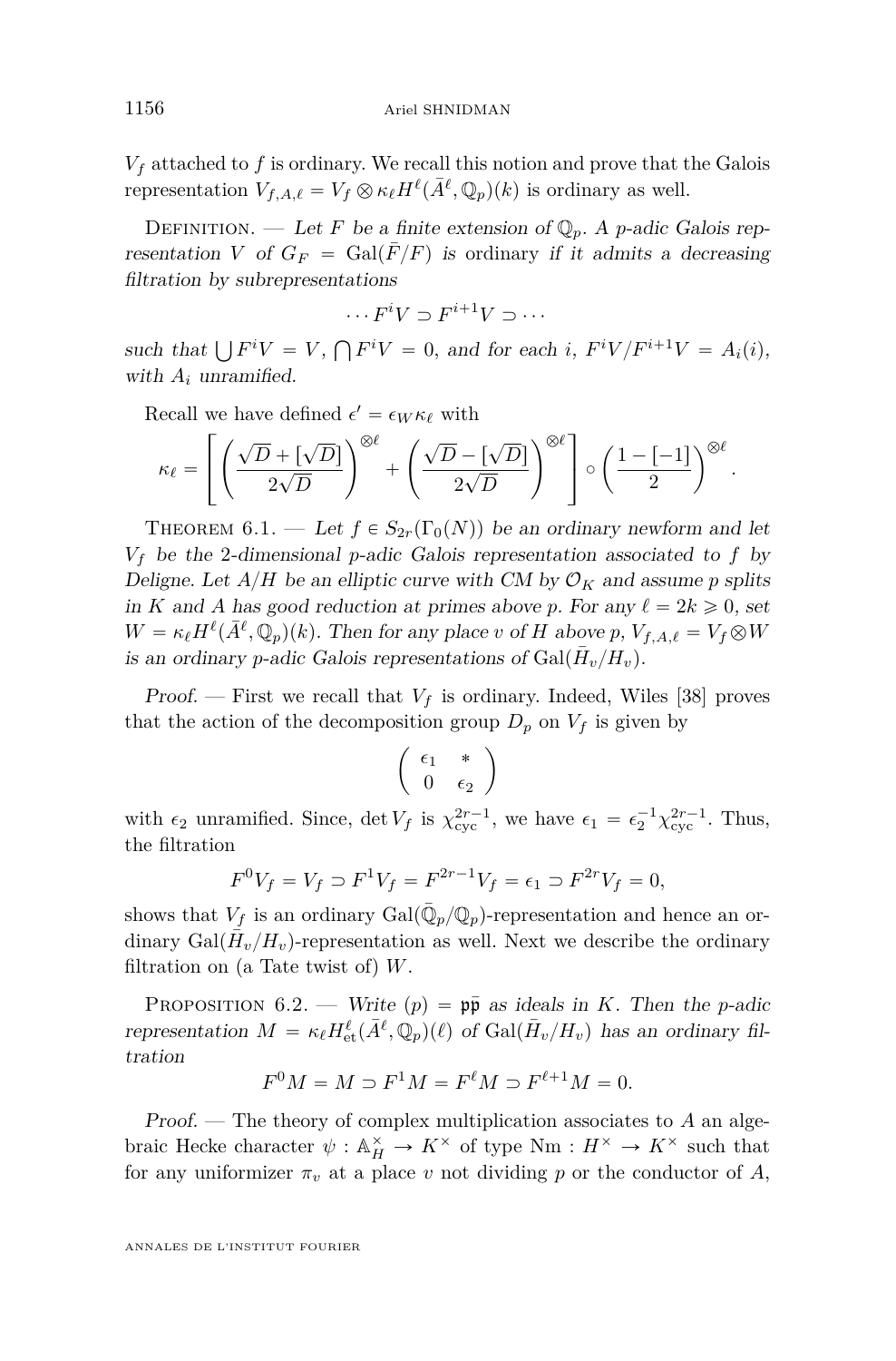$\psi(\pi_v) \in K \cong \text{End}(A)$  is a lift of the Frobenius morphism of the reduction *A<sup>v</sup>* at *v*. The composition

$$
t_p: \mathbb{A}_H^{\times} \xrightarrow{\text{Nm}} \mathbb{A}_K^{\times} \to (K \otimes \mathbb{Q}_p)^{\times}
$$

agrees with  $\psi$  on  $H^{\times}$ , giving a continuous map

$$
\rho' = \psi t_p^{-1} : \mathbb{A}_H^\times / H^\times \to (K \otimes \mathbb{Q}_p)^\times.
$$

Since the target is totally disconnected, this factors through a map

$$
\rho: G_H^{\mathrm{ab}} \to (K \otimes \mathbb{Q}_p)^{\times}.
$$

By construction of the Hecke character (and the Chebotarev density theorem), the action of Gal $(\overline{H}/H)$  on the rank 1  $(K \otimes \mathbb{Q}_p)$ -module  $T_pA \otimes \mathbb{Q}_p$ is given by the character  $\rho$ . Since  $p$  splits in  $K$ , we have

$$
(K \otimes \mathbb{Q}_p)^{\times} \cong K_{\mathfrak{p}}^{\times} \oplus K_{\overline{\mathfrak{p}}}^{\times} = \mathbb{Q}_p^{\times} \oplus \mathbb{Q}_p^{\times}.
$$

Now write  $\rho = \rho_{\rm p} \oplus \rho_{\bar{\rm p}}$ , where  $\rho_{\rm p}$  and  $\rho_{\bar{\rm p}}$  are the characters obtained by projecting  $\rho$  onto  $K_{\mathfrak{p}}^{\times}$  and  $K_{\overline{\mathfrak{p}}}^{\times}$ .

LEMMA 6.3. — Let  $\chi_{\text{cyc}}$ : Gal $(\bar{H}_v/H_v) \rightarrow \mathbb{Q}_p^{\times}$  denote the cyclotomic character and consider  $\rho_{\rm p}$  and  $\rho_{\bar{\rm p}}$  as representations of Gal $(\bar{H}_v/H_v)$ . Then  $\rho_{\mathfrak{p}} \rho_{\bar{\mathfrak{p}}} = \chi_{\text{cyc}}$  and  $\rho_{\bar{\mathfrak{p}}}$  is unramified.

*Proof.* — The non-degeneracy of the Weil pairing shows that  $\bigwedge^2 T_p A \cong$  $\mathbb{Z}_p(1)$ . It then follows from the previous discussion that  $\rho_{\mathfrak{p}} \rho_{\overline{\mathfrak{p}}} = \chi_{\text{cyc}}$ . That  $\rho_{\bar{p}}$  is unramified follows from the fact that  $t_{\bar{p}}(H_v) = 1$  and *v* is prime to the conductor of  $\psi$ . Indeed, the conductor of *A* is the square of the conductor of  $\psi$  [\[13\]](#page-57-4), and *A* has good reduction at *p*.

Remark. — Let  $A/O_H$  be the Néron model of  $A/H$ . Since  $A[\bar{p}^n]$  is étale, it follows that the  $\bar{p}$ -adic Tate module  $V_{\bar{p}}A$  is unramified at *v*. We can therefore identify  $\rho_{\mathfrak{p}} \cong V_{\mathfrak{p}}A$  and  $\rho_{\overline{\mathfrak{p}}} = V_{\overline{\mathfrak{p}}}A$ . One can also see this from the computation in equation [4.1.](#page-28-0)

LEMMA 6.4. — As Gal(
$$
\bar{H}_v/H_v
$$
)-representations,  

$$
H_{\text{et}}^1(\bar{A}, \mathbb{Q}_p)(1) \cong \rho_{\mathfrak{p}} \oplus \rho_{\bar{\mathfrak{p}}}
$$

and

$$
M = \kappa_{\ell} H_{\text{et}}^{\ell}(\bar{A}^{\ell}, \mathbb{Q}_p)(\ell) \cong \rho_{\mathfrak{p}}^{\ell} \oplus \rho_{\overline{\mathfrak{p}}}^{\ell}.
$$

Proof. — The first claim follows from the fact that

$$
T_p A \otimes \mathbb{Q}_p \cong H^1_{\text{et}}(\bar{A}, \mathbb{Q}_p)(1).
$$

Fix an embedding  $\iota : \text{End}(A) \rightarrow K$ , which by our choices, induces an embedding  $\text{End}(A) \rightarrow \mathbb{Q}_p$ . By the definition of  $\rho$ ,  $\rho_{\mathfrak{p}}$  is the subspace of  $H^1_{\text{et}}(\bar{A}, \mathbb{Q}_p)(1)$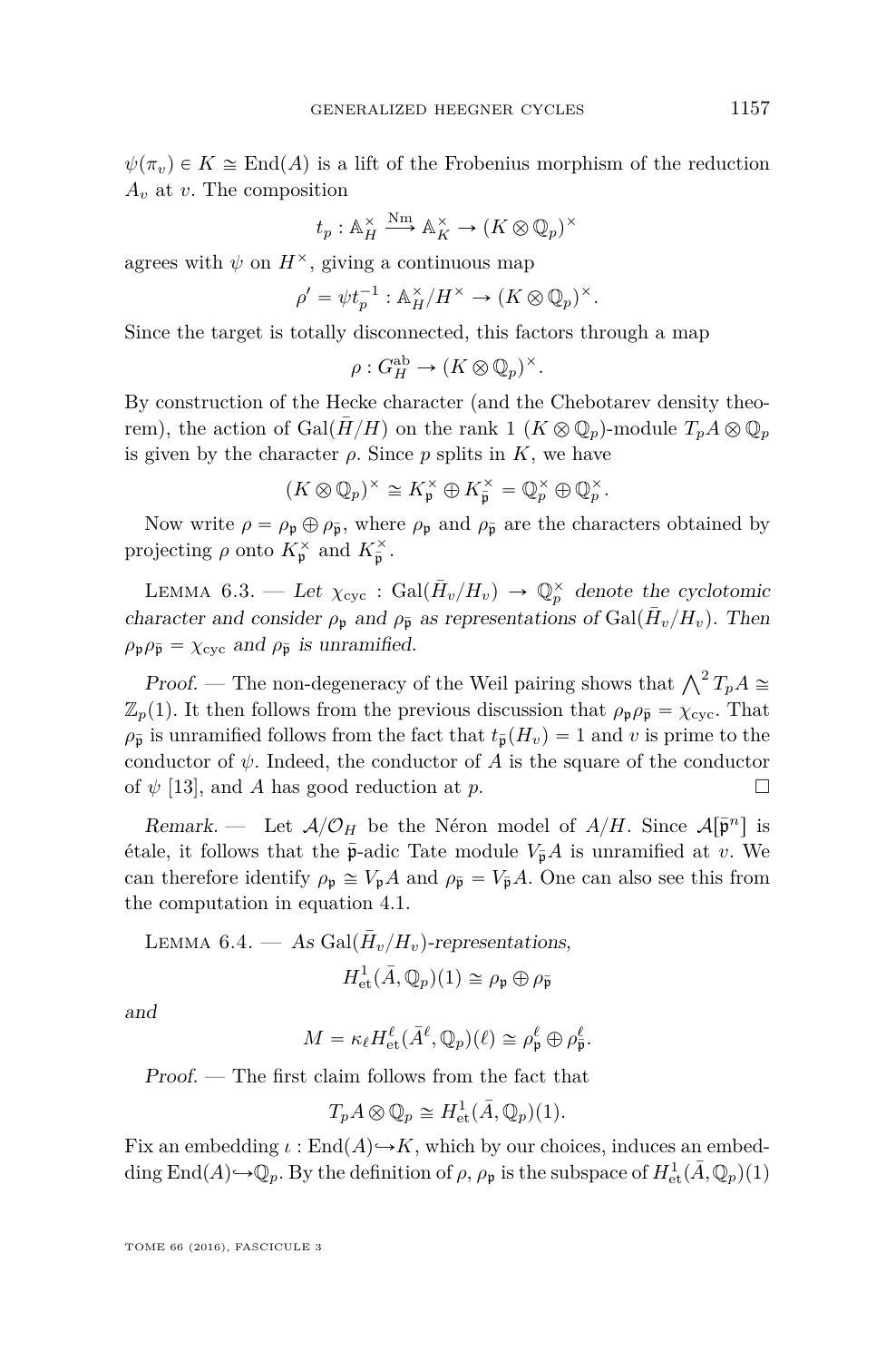on which  $\alpha \in \text{End}(A)$  acts by  $\iota(\alpha)$ , whereas on  $\rho_{\bar{\mathbf{p}}}, \alpha$  acts as  $\bar{\iota}(\alpha)$ . The second statement now follows from the Kunneth formula and the definition of  $\kappa_\ell$ .

Now set  $F^0M = M$ ,  $F^1M = F^{\ell}M = \psi^{\ell}$ , and  $F^{\ell+1}M = 0$ . By the lemmas above, this gives an ordinary filtration of *M* and proves the proposition.  $\Box$ 

Now to prove the theorem. We have specified ordinary filtrations  $F^iV_f$ and  $F^iM$  above. A simple check shows that<br> $F^i(V_f \otimes M) = \sum F^p$ 

$$
F^i(V_f \otimes M) = \sum_{p+q=i} F^p V_f \otimes F^q M
$$

is an ordinary filtration on  $V_f \otimes M$ . Since  $V_{f,A,\ell} = V_f \otimes W = (V_f \otimes M)(-k)$ and Tate twisting preserves ordinarity, this proves  $V_{f,A,\ell}$  is ordinary.  $\square$ 

Remark. — Another way to obtain the ordinary filtration on *M* is to use the fact that *M* is isomorphic to the *p*-adic realization of the motive  $M_{\theta_{\psi^\ell}}$  attached to the modular form  $\theta_{\psi^\ell}$  of weight  $\ell+1$ . Since *A* has ordinary reduction at *p*,  $\theta_{\psi}$  is an ordinary modular form, and it follows that  $\theta_{\psi^{\ell}}$  is ordinary as well. We may therefore apply Wiles' theorem again to obtain an ordinary filtration on *W*.

PROPOSITION 6.5. — The Gal $(H/H)$  representation  $V_{f,A,\ell} = V_f \otimes W$ satisfies  $V_{f,A,\ell}^*(1) \cong V_{f,A,\ell}$ .

Proof. — Recall that  $V_f^*(1) \cong V_f$ , so we need to show that  $W^* \cong W$ . This follows from the two lemmas above.

#### **7. Proof of Theorem [1.1](#page-5-0)**

<span id="page-42-0"></span>In what follows, normalized primitive forms  $f_\beta \in S_{2r}(\Gamma_0(N))$  will be indexed by the corresponding Q-algebra homomorphisms  $\beta : \mathbb{T} \to \overline{\mathbb{Q}}$ . We let  $\beta_0$  be the homomorphism corresponding to our chosen newform *f*. If  $\mathcal{A} \in Pic(\mathcal{O}_K)$ , then

$$
F_{\mathcal{A}}:=\sum_{\beta}\langle z_{\beta,\chi},z_{\beta,\bar\chi}^{\mathcal{A}}\rangle f_{\beta}
$$

is a cusp form in  $S_{2r}(\Gamma_0(N); \mathbb{Q}_p(\chi))$ . Indeed, for  $(m, N) = 1$ , we have

$$
\chi(\bar{\mathfrak{a}})a_m(F_{\mathcal{A}}) = \sum_{\beta} \langle z_{\beta}, \bar{z}_{\beta}^{\mathfrak{a}} \rangle \beta(T_m) = \langle z, T_m \bar{z}^{\mathfrak{a}} \rangle = \langle x, T_m \bar{x}^{\mathfrak{a}} \rangle \in \mathbb{Q}_p,
$$

because the Hecke operators are self-adjoint with respect to the height pairing. If  $r_A(m) = 0$ , then we have the decomposition

$$
a_m(F_{\mathcal{A}}) = c_m^{\sigma} + d_m^{\sigma}
$$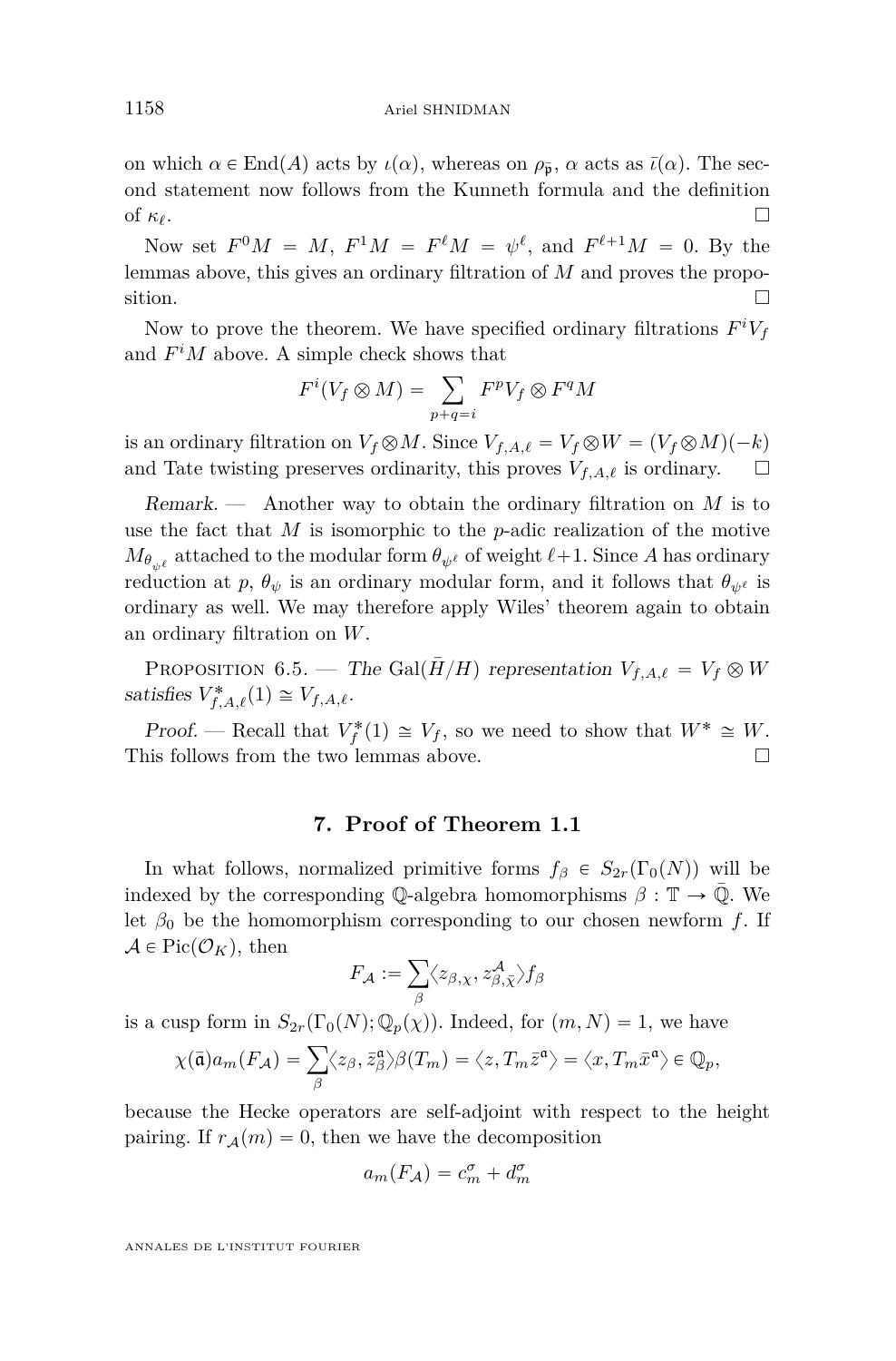where

$$
c_m^{\sigma} = \chi(\bar{\mathfrak{a}})^{-1} \sum_{v \nmid p} \langle x, T_m \bar{x}^{\mathfrak{a}} \rangle_v, \quad d_m^{\sigma} = \chi(\bar{\mathfrak{a}})^{-1} \sum_{v \mid p} \langle x, T_m \bar{x}^{\mathfrak{a}} \rangle_v,
$$

and the sums are over finite places of *H*.

Both sides of the equation in Theorem [1.1](#page-5-0) depend linearly on a choice of arithmetic logarithm  $\ell_K : \mathbb{A}^\times_K/K^\times \to \mathbb{Q}_p$ . By Theorem [4.9,](#page-31-0) it suffices to proves the main theorem for cyclotomic  $\ell_K$ , i.e.  $\ell_K = \ell_K \circ \tau$ . As cyclotomic logarithms are unique up to scalar we only need to consider the case  $\ell_K$  =  $\ell_{\mathbb{Q}} \circ \mathbf{N}$ . Thus,  $\ell_K = \log_p \circ \lambda$ , where  $\lambda : G(K_{\infty}/K) \to 1+p\mathbb{Z}_p$  is the cyclotomic character. As before, we write  $\lambda = \tilde{\lambda} \circ \mathbf{N}$ , where  $\tilde{\lambda} : \mathbb{Z}_p^{\times} \to 1 + p\mathbb{Z}_p$  is given by  $\tilde{\lambda}(x) = \langle x \rangle^{-1}$ .

By definition,

$$
L'_p(f \otimes \chi, \mathbb{1}) = \frac{d}{ds} L_p(f \otimes \chi, \lambda^s) \Big|_{s=0}.
$$

Also by definition,

$$
L_p(f \otimes \chi, \lambda^s) = (-1)^{r-1} H_p(f) \left(\frac{D}{-N}\right) \left(1 - C\left(\frac{D}{C}\right) \lambda^s(C)^{-1}\right)^{-1}
$$
  

$$
\times \int_{G(H_p \otimes (\mu_p \otimes)/K)} \lambda^s d\tilde{\Psi}_{f,1,1}^C
$$
  

$$
= (-1)^r H_p(f) \left(1 - C\left(\frac{D}{C}\right) \tilde{\lambda}^{-2s}(C)\right)^{-1}
$$
  

$$
\times \int_{G(H_p \otimes (\mu_p \otimes)/K)} \lambda^s d\tilde{\Psi}_{f,1,1}^C,
$$

where *C* is an arbitrary integer prime to  $N|D|p$ . The measure  $\tilde{\Psi}_{f,1,1}^C$  is given by:

$$
\tilde{\Psi}_{f,1,1}^C(\sigma(\textrm{mod}~p^n),\tau(\textrm{mod}~p^m))=L_{f_0}(\tilde{\Psi}_{\mathcal{A},1}^C(a(\textrm{mod}~p^m)))
$$

where *a* corresponds to the restriction of  $\tau$  under the Artin map and  $\sigma$ corresponds to  $[\mathcal{A}] \in Pic(\mathcal{O}_{p^n})$ . We have

$$
L_p(f \otimes \chi)(\lambda^s) =
$$
  

$$
(-1)^r H_p(f) \left(1 - C\left(\frac{D}{C}\right) \langle C \rangle^{2s}\right)^{-1} L_{f_0} \left[\sum_{\mathcal{A} \in \text{Pic}(\mathcal{O}_K)} \int_{\mathbb{Z}_p^{\times}} \langle x \rangle^{-s} d\tilde{\Psi}_{\mathcal{A},1}^C\right].
$$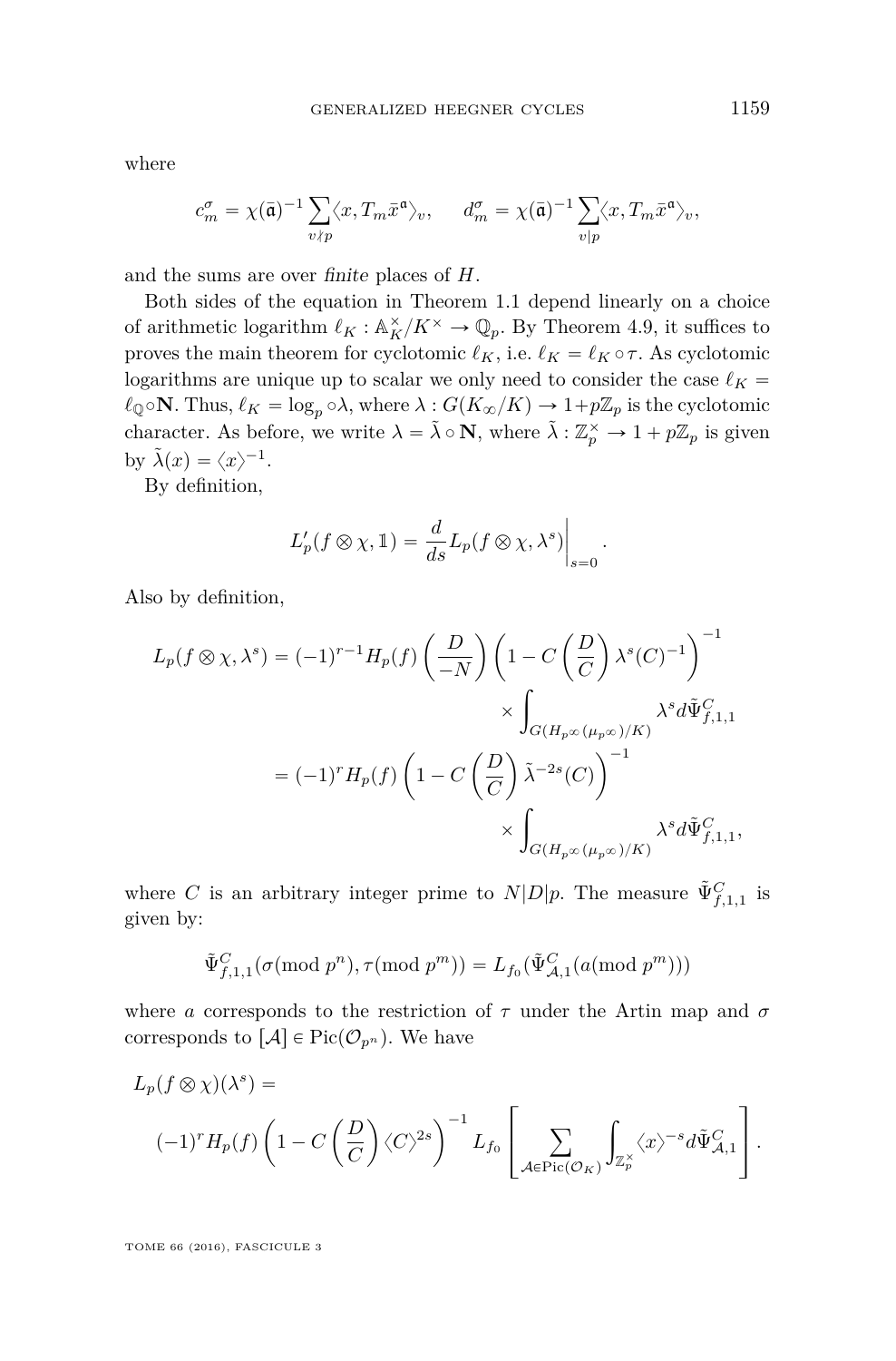$\mathbf{z}$ 

Using  $\log \langle x \rangle = \log x$ , we compute

$$
\frac{d}{ds}\Big|_{s=0} \left( \left(1 - C\left(\frac{D}{C}\right) \langle C \rangle^{2s}\right)^{-1} \int_{\mathbb{Z}_p^{\times}} \langle x \rangle^{-s} d\tilde{\Psi}_{\mathcal{A}}^C \right)
$$
  
\n
$$
= \left(1 - C\left(\frac{D}{C}\right)\right)^{-1} \int_{\mathbb{Z}_p^{\times}} \log x \, d\tilde{\Psi}_{\mathcal{A}}^C + (*) \int_{\mathbb{Z}_p^{\times}} d\tilde{\Psi}_{\mathcal{A}}^C
$$
  
\n
$$
= \left(1 - C\left(\frac{D}{C}\right)\right)^{-1} \int_{\mathbb{Z}_p^{\times}} \log x \, d\tilde{\Psi}_{\mathcal{A}}^C
$$

The integral  $\int_{\mathbb{Z}_p^{\times}} d\tilde{\Psi}_{\mathcal{A}}^C$  vanishes because by Corollary [2.5,](#page-14-1)  $L_p(f \otimes \chi)(\lambda) = 0$ for all anticyclotomic  $\lambda$ , in particular for  $\lambda = 1$ .

If we set

$$
G_{\sigma} = (-1)^r \int_{\mathbb{Z}_p^{\times}} \log_p d\tilde{\Psi}_{\mathcal{A}} \in \bar{M}_{2r}(\Gamma_0(Np^{\infty}); \mathbb{Q}_p(\chi)),
$$

then using the identity ż

$$
\int_{\mathbb{Z}_p^\times} \lambda(\beta) d\tilde{\Psi}_{\mathcal{A}}^C = \int_{\mathbb{Z}_p^\times} \lambda(\beta) - C \left(\frac{D}{C}\right) \lambda(C^{-2}\beta) d\tilde{\Psi}_{\mathcal{A}},
$$

we obtain

$$
L'_p(f \otimes \chi, 1) = -H_p(f) \sum_{\sigma \in G(H/K)} L_{f_0}(G_{\sigma}).
$$

Define the operator

$$
\mathcal{F} = \prod_{\mathfrak{p}|p} \left( U_p - p^{r-k-1} \chi(\mathfrak{p}) \sigma_{\overline{\mathfrak{p}}} \right)^2.
$$

Putting together Corollary [3.6](#page-19-1) and Propositions [5.4](#page-36-0) and [5.5,](#page-37-0) we obtain

PROPOSITION 7.1. — If  $p|m, (m, N) = 1$  and  $r_A(m) = 0$ , then

$$
c_m^{\sigma}|\mathcal{F} = (-1)^{k+1} (4|D|)^{r-k-1} u^2 a_m(G_{\sigma}) | (U_p^4 - p^{2r-2} U_p^2).
$$

We define the *p*-adic modular form

$$
H_{\sigma} = F_{\mathcal{A}} |\mathcal{F} + (-1)^k (4|D|)^{r-k-1} u^2 G_{\sigma} \left( (U_p^4 - p^{2r-2} U_p^2) \right).
$$

By construction, when  $p|m, (m, N) = 1$  and  $r_A(m) = 0$ , we have

$$
a_m(H_{\sigma}) = d_m^{\sigma}|\mathcal{F} = \chi(\bar{\mathfrak{a}})^{-1} \sum_{v|p} \langle x, T_m \bar{x}^{\mathfrak{a}} \rangle_v |\mathcal{F}.
$$

<span id="page-44-0"></span>PROPOSITION 7.2. — Define the operator

$$
\mathcal{F}' = (U_p - \sigma_{\mathfrak{p}})(U_p \sigma_{\mathfrak{p}} - p^{2r-2})(U_p - \sigma_{\overline{\mathfrak{p}}})(U_p \sigma_{\overline{\mathfrak{p}}} - p^{2r-2}).
$$

Then  $L_{f_0}(H_{\sigma}|\mathcal{F}')=0$ .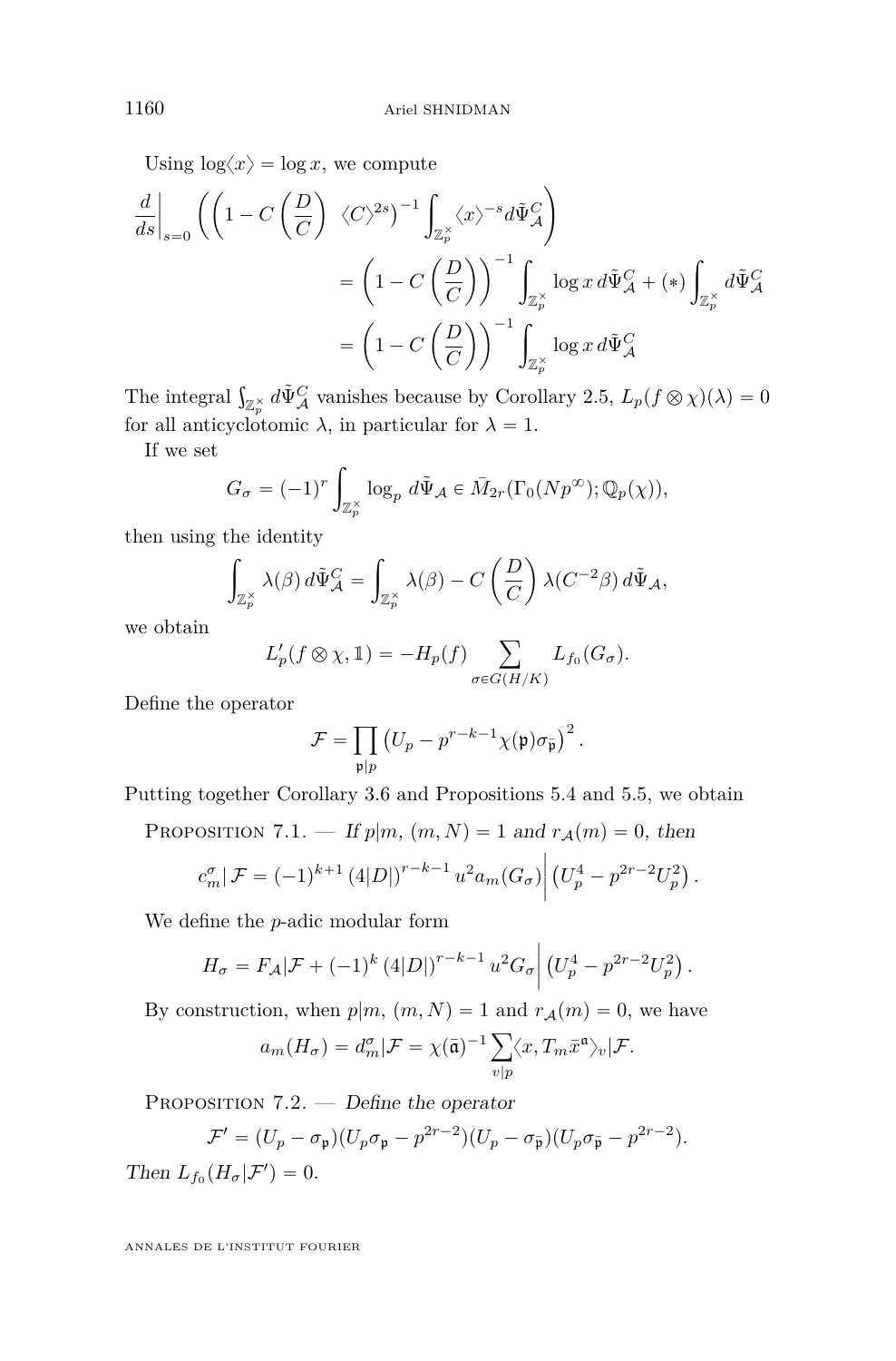Proof. — The proof should be exactly as in [\[24,](#page-58-1) II.5.10], however the proof given there is not correct. In the next section we explain how to modify Nekovář's argument to prove the desired vanishing. For our purposes in this section, the important point is that this modified proof goes through if we replace the representation  $V_{f,A,0} = V_f$  (i.e. the  $\ell = 0$  case which Nekovář considers) with our representation  $V_{f,A,\ell} = V_f \otimes W$ , where *W* corresponds to a trivial local system. Indeed, the proof works "on the curve" and essentially ignores the local system. The only inputs specific to the local system are two representation-theoretic conditions: it suffices to know that the representation  $V_{f,A,\ell}$  is ordinary and crystalline. These follow from Theorems [6.1](#page-40-0) and [4.3,](#page-24-0) respectively.  $\Box$ 

It follows that

$$
L_{f_0}\left(F_{\mathcal{A}}|\mathcal{F}\mathcal{F}'\right) = (-1)^{k+1} \left(4|D|\right)^{r-k-1} u^2 L_{f_0}\left(G_{\sigma} \middle| \left(U_p^4 - p^{2r-2} U_p^2\right) \mathcal{F}'\right).
$$

Since  $L_{f_0} \circ U_p = \alpha_p(f) L_{f_0}$ , we can remove  $\mathcal{F}'$  from the equation above; we may divide out the extra factors that arise as they are non-zero by the Weil conjectures. Summing this formula over  $\sigma \in \text{Gal}(H/K)$ , we obtain

$$
L_{f_0}(f) \prod_{\mathfrak{p} \mid p} \left(1 - \frac{\chi(\mathfrak{p})p^{r-k-1}}{\alpha_p(f)}\right)^2 \sum_{\sigma \in \text{Gal}(H/K)} \langle z_f, z_{f,\bar{\chi}}^{\mathcal{A}} \rangle
$$
  
=  $(-1)^k (4|D|)^{r-k-1} u^2 H_p(f)^{-1} \left(1 - \frac{p^{2r-2}}{\alpha_p(f)^2}\right) L'_p(f \otimes \chi, \mathbb{1}).$ 

Note that the operators  $\sigma_{\mathfrak{p}}$  and  $\sigma_{\bar{\mathfrak{p}}}$  (in the definition of F) permute the various  $\langle z_f, z_{f,\bar{\chi}}^{\mathcal{A}} \rangle$  as  $\mathcal{A}$  ranges through the class group. So after summing over  $Gal(H/K)$ , these operators have no effect and therefore do not show up in the Euler product in the left hand side.<sup>(1)</sup> By Hida's computation [\[24,](#page-58-1) I.2.4.2]:

$$
\left(1 - \frac{p^{2r-2}}{\alpha_p(f)^2}\right) = H_p(f)L_{f_0}(f),
$$

so we obtain

$$
L'_p(f \otimes \chi, 1) = (-1)^k \prod_{\mathfrak{p} \mid p} \left(1 - \frac{\chi(\mathfrak{p})p^{r-k-1}}{\alpha_p(f)}\right)^2 \frac{\sum_{\mathcal{A} \in \text{Pic}(\mathcal{O}_K)} \langle z_f, z_{f, \bar{\chi}}^{\mathcal{A}} \rangle}{(4|D|)^{r-k-1} u^2}.
$$

 $(1)$  This is unlike what happens in [\[24\]](#page-58-1). The difference stems from the fact that we inserted the Hecke character into the definition of the measures defining the *p*-adic *L*function.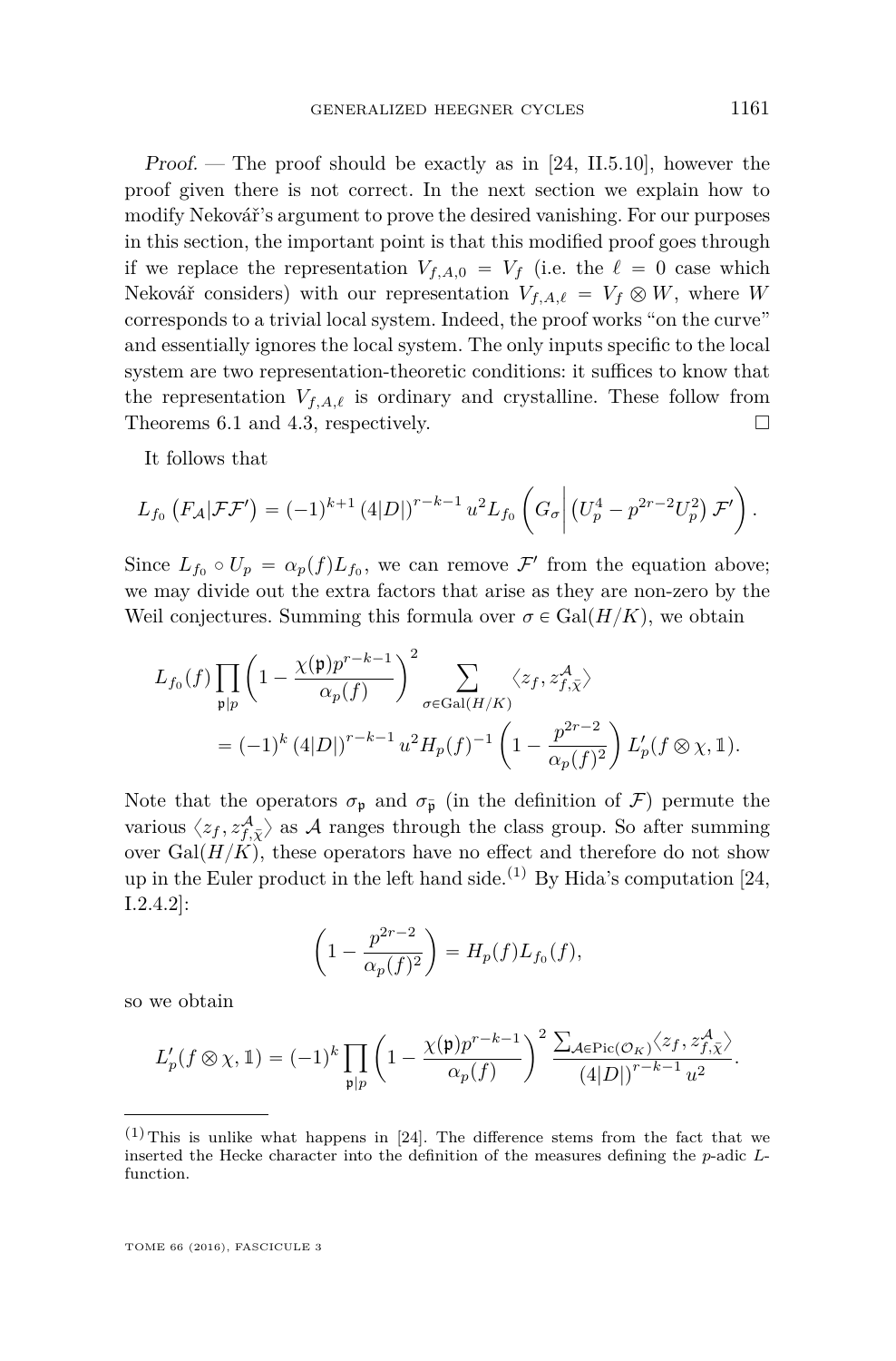By equation [\(4.3\)](#page-31-1), this equals

$$
(-1)^k \prod_{\mathfrak{p}\mid p}\left(1-\frac{\chi(\mathfrak{p})p^{r-k-1}}{\alpha_p(f)}\right)^2\frac{h\langle z_{f,\chi}z_{f,\bar\chi}^{\mathcal{A}}\rangle}{\left(4|D|\right)^{r-k-1}u^2}
$$

proves Theorem [1.1.](#page-5-0)

Proof of Theorem [1](#page-6-2).2. — We now assume  $\chi = \psi^{\ell}$  as in Section [1.3.](#page-6-1) Recall that the cohomology classes  $z_f$  and  $\bar{z}_f$  live in  $H^1_f(H, V_{f,A,\ell})$ . Recall also *V*<sub>*f*</sub>,*A*<sub>*t*</sub> is the 4-dimensional *p*-adic realization of the motive  $M(f)$ <sub>*H*</sub> $\otimes$ *M*( $\chi$ <sub>*H*</sub>)</sub> over *H* with coefficients in  $\mathbb{Q}(f)$ . Using Remark [4.1,](#page-21-0) we have a motive  $M(f)_K \otimes M(\chi)$  over *K* with coefficients in  $\mathbb{Q}(f,\chi)$  descending  $M(f)_H \otimes$  $M(\chi_H) \otimes \mathbb{Q}(\chi)$ . The *p*-adic realization of this motive over *K* is what we called  $V_{f,\chi}$ .

Thus we may think of the classes  $z_f$  and  $\bar{z}_f$  in  $H^1_f(H, V_{f,A,\ell}) \cong H^1(H, V_{f,\chi}).$ Define

$$
z_f^K = \text{cor}_{H/K}(z_f)
$$
 and  $\bar{z}_f^K = \text{cor}_{H/K}(\bar{z}_f)$ 

in  $H^1_f(K, V_{f,\chi})$ .

<span id="page-46-0"></span>Lemma 7.3.

 $r \operatorname{res}_{H/K}(z_f^K) = h z_{f,\chi}$  and  $r \operatorname{res}_{H/K}(\bar{z}_f^K) = h z_{f,\bar{\chi}}$ .

Proof. — Note that there is a natural action of  $Gal(H/K)$  on  $H^1(H, V_{f,\chi})$ , since  $V_{f,x}$  is a  $G_K$ -representation. Since res  $\circ$  cor = Nm, it suffices to show that for each  $\sigma \in \text{Gal}(H/K)$ ,  $z_f^{\sigma} = z_{f,\chi}^{\mathcal{A}}$  and  $\bar{z}_f^{\sigma} = z_{f,\bar{\chi}}^{\mathcal{A}}$ , where A corresponds to  $\sigma$  under the Artin map. Recall that

$$
z_{f,\chi}^{\mathcal{A}} = \chi(\mathfrak{a})^{-1} \Phi_f(\epsilon_B \epsilon Y^{\mathfrak{a}})
$$
 and  $z_{f,\bar{\chi}}^{\mathcal{A}} = \chi(\bar{\mathfrak{a}})^{-1} \Phi_f(\epsilon_B \bar{\epsilon} Y^{\mathfrak{a}})$ ,

for any ideal  $\alpha$  in the class of  $\mathcal{A}$ .

To prove  $z_f^{\sigma} = z_{f,\chi}^{\mathcal{A}}$ , we first describe explicitly the action of  $Gal(\bar{K}/K)$ on the subspace  $\epsilon V_{f,A,\ell} \subset V_{f,A,\ell}$ , after identifying the spaces  $V_{f,A,\ell}$  and *V*<sub>*f*,*x*</sub>. For each  $\sigma \in \text{Gal}(K/K)$ , we have maps

$$
\epsilon_{\ell} H^{\ell}(\bar{A}^{\ell}, \mathbb{Q}_p) \xrightarrow{\sigma^*} \epsilon_{\ell}^{\sigma} H^{\ell}(\overline{A^{\sigma}}^{\ell}, \mathbb{Q}_p) \xrightarrow{\chi(\mathfrak{a})^{-1} \phi_{\mathfrak{a}}^{\ell *}} \epsilon_{\ell} H^{\ell}(\bar{A}^{\ell}, \mathbb{Q}_p),
$$

which induces an action of  $G_K$  on  $\epsilon V_{f,A,\ell} = V_f \otimes \epsilon H^{\ell}(\bar{A}^{\ell}, \mathbb{Q}_p(k))$ . By definition of  $M(\chi)$ , this agrees with the action of  $G_K$  on  $V_{f,\chi}$ . Now the argument in the proof of Lemma [4.7](#page-29-1) shows that  $z_f^{\sigma} = z_{f,\chi}^{\mathcal{A}}$ . A similar argument works for  $\bar{z}_f^{\sigma}$ .

By Lemma [7.3,](#page-46-0)  $res_{H/K}(z_{f,\chi}^K) = hz_{f,\chi}$  and  $res_{H/K}(\bar{z}_f^K) = hz_{f,\bar{\chi}}$ . It follows that

<span id="page-46-1"></span>(7.1) 
$$
\left\langle z_f^K, \bar{z}_f^K \right\rangle_K = h \left\langle z_{f,\chi}, z_{f,\bar{\chi}} \right\rangle_H.
$$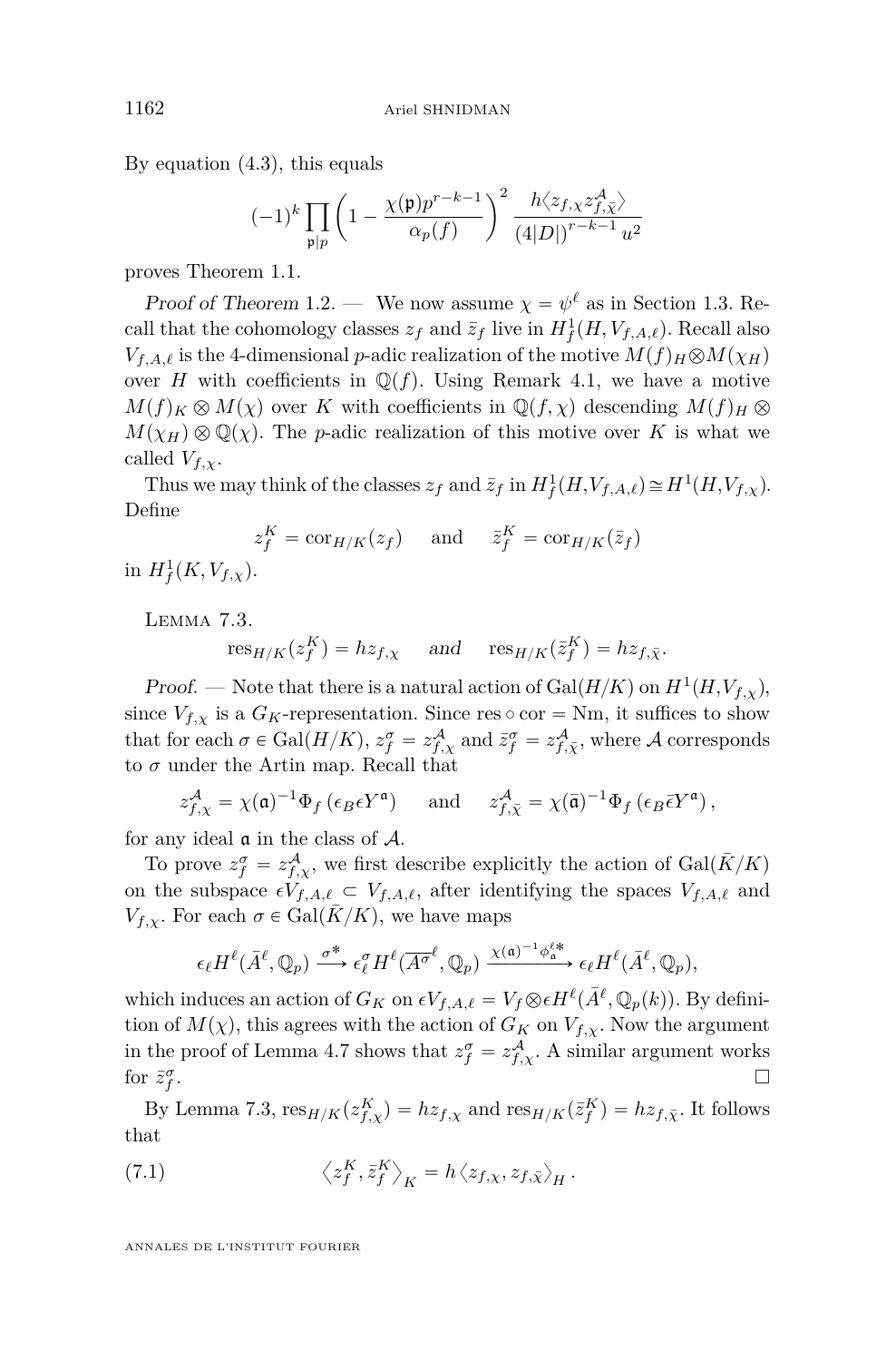Now assume that  $L'_p(f \otimes \chi, \ell_K, \mathbb{1}) \neq 0$ . By Theorem [1.1](#page-5-0) and [\(7.1\)](#page-46-1), the cohomology classes  $z_f^K$  and  $\bar{z}_f^K$  are non-zero, giving two independent elements of  $H^1_f(K, V_{f,\chi})$ . This proves one inequality in Perrin-Riou's conjecture [\(1.1\)](#page-6-0).

The other inequality follows from forthcoming work of Elias [\[11\]](#page-57-7) constructing an Euler system of generalized Heegner classes and extending the methods of Kolyvagin and Nekovář in [\[22\]](#page-57-1) to our setting (see also [\[4,](#page-57-20) Theorem B $).$ 

#### **8. Local** *p***-adic heights at primes above** *p*

<span id="page-47-0"></span>The purpose of this last section is to fix the proof of [\[24,](#page-58-1) II.5.10] on which both Nekovář's Theorem A and our main theorem rely. In the first two subsections we gather some facts about relative Lubin-Tate groups and ring class field towers, and in [8.3](#page-50-0) we explain how to modify the proof in [\[24\]](#page-58-1). We have isolated and fixed only the two parts of [\[24,](#page-58-1) II.5] with a mistake, instead of rewriting the entire argument of that section.

#### **8.1. Relative Lubin-Tate groups**

The reference for this material is [\[35,](#page-58-12) §1].

Let  $F/\mathbb{Q}_p$  be a finite extension and let *L* be the unramified extension of *K* of degree  $\delta \geq 1$ . Write  $\mathfrak{m}_F$  and  $\mathfrak{m}_L$  for the maximal ideals in  $\mathcal{O}_F$  and  $\mathcal{O}_L$  and write *q* for the cardinality of  $\mathcal{O}_F/\mathfrak{m}_F$ . We let  $\phi: L \to L$  be the Frobenius automorphism lifting  $x \to x^q$  and normalize the valuation on *F* so that a uniformizer has valuation 1. Let  $\xi \in F$  be an element of valuation *δ* and let  $f \in \mathcal{O}_L[[X]]$  be such that

$$
f(X) = \varpi X + O(X^2)
$$
 and  $f(X) \equiv X^q \bmod \mathfrak{m}_L$ ,

where  $\varpi \in \mathcal{O}_L$  satisfies  $\text{Nm}_{L/F}(\varpi) = \xi$ . Note that  $\varpi$  exists and is a uniformizer, since  $\text{Nm}_{L/F}(L^{\times})$  is the set of elements in  $F^{\times}$  with valuation in *δ*Z.

THEOREM  $8.1.$  — There is a unique one dimensional formal group law  $F_f \in \mathcal{O}_L[[X, Y]]$  for which *f* is a lift of Frobenius, i.e. for which  $f \in$  $Hom(F_f, F_f^{\phi})$ .  $F_f$  comes equipped with an isomorphism  $\mathcal{O}_F \cong End(F_f)$ denoted  $a \mapsto [a]_f$ , and the isomorphism class of  $F_f/\mathcal{O}_L$  depends only on  $\xi$ and not on the choice of *f*.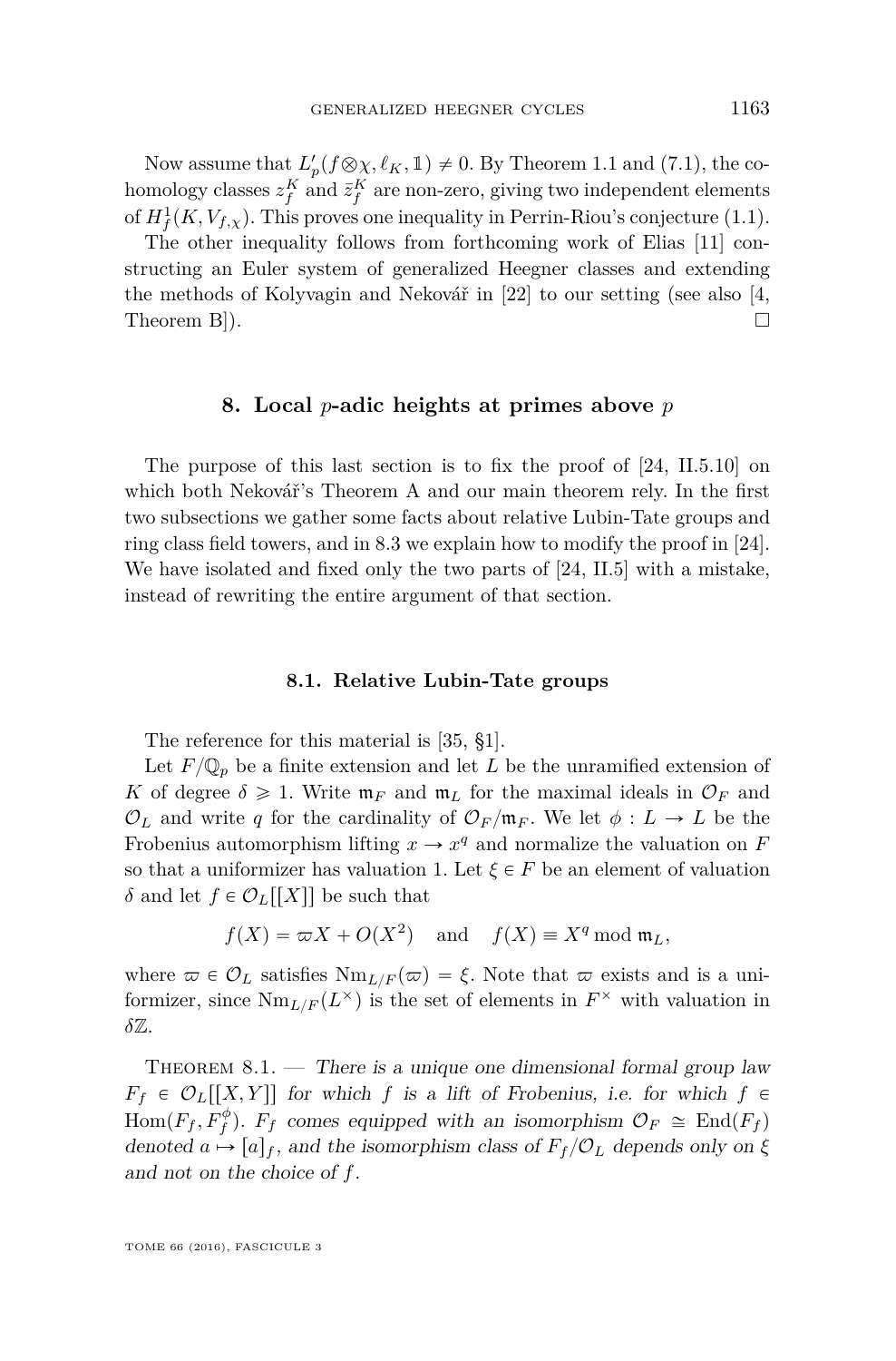Now let *M* be the valuation ideal of  $\mathbb{C}_p$  and let  $M_f$  the *M*-valued points of  $F_f$ . For each  $n \ge 0$ , the  $\mathfrak{m}_F^n$ -torsion points of  $F_f$  are by definition

$$
W_f^n = \{ \omega \in M_f : [a]_f(\omega) = 0 \text{ for all } a \in \mathfrak{m}_F^n \}
$$

<span id="page-48-0"></span>PROPOSITION 8.2. — For each  $n \ge 1$ , set  $L_{\xi}^{n} = L(W_{f}^{n})$ . Then

- (1)  $L_{\xi}^{n}$  is a totally ramified extension of *L* of degree  $(q-1)q^{n-1}$  and is abelian over *F*.
- (2) There is a canonical isomorphism  $({\mathcal O}_F/{\mathfrak m}_F^n)^\times \cong \text{Gal}(L_\xi^n/L)$  given by  $u \mapsto \sigma_u$ , where  $\sigma_u(\omega) = [u^{-1}]_f(\omega)$  for  $\omega \in W_f^n$ .
- (3) Both the field  $L_{\xi}^{n}$  and the isomorphism above are independent of the choice of *f*.
- (4) The map  $u \mapsto \sigma_u$  is compatible with the local Artin map  $r_F : F^\times \to$  $Gal(F^{ab}/F)$ .
- (5) The field  $L_{\xi}^{n}$  corresponds to the subgroup  $\xi^{\mathbb{Z}} \cdot (1 + \mathfrak{m}_{F}^{n}) \subset F^{\times}$  via local class field theory.

Writing  $L_{\xi}$  =  $\mathbb{R}^2$  $n L_{\xi}^{n}$ , we see that  $Gal(L_{\xi}/L) \cong \mathcal{O}_{F}^{\times}$  and the group of universal norms in  $F^{\times}$  coming from  $L_{\xi}$  is  $\xi^{\mathbb{Z}}$ . Moreover, we have an isomorphism  $Gal(L_{\xi}/L) \rightarrow \mathcal{O}_F^{\times}$  who's inverse is  $r_F|_{\mathcal{O}_F^{\times}}$  composed with the restriction Gal $(F^{ab}/F) \to \text{Gal}(L_{\xi}/F)$ .

#### **8.2. Relative Lubin-Tate groups and ring class field towers**

Now let *v* be a place of *H* above *p* and above the prime p of *K*. For each  $j \geq 1$ , write  $H_{j,w}$  for the completion of the ring class field  $H_{p^j}$  of conductor  $p^j$  at the unique place  $w = w(j)$  above *v*. In particular,  $H_{0,v} = H_v$ . If *δ* is the order of **p** in Pic( $\mathcal{O}_K$ ), then  $H_v$  is the unramified extension of  $K_p \cong \mathbb{Q}_p$  of degree  $\delta$ . Since *p* splits in *K*,  $H_{j,w}/H_v$  is totally ramified of degree  $(p-1)p^{j-1}/u$ , where recall  $u = #\mathcal{O}_K^{\times}/2$ . Moreover,  $Gal(H_{j,w}/H_v)$ is cyclic and  $H_{j,w}$  is abelian over  $\mathbb{Q}_p$ . We call  $H_{\infty} = \bigcup_j H_{j,w}$  the local ring class field tower; it contains the anticyclotomic  $\mathbb{Z}_p$ -extension of  $K_{\mathfrak{p}}$ . To ease notation and to recall the notation of the previous section, we write  $L = H_v$ .

<span id="page-48-1"></span>PROPOSITION 8.3. — Write  $\mathfrak{p}^{\delta} = (\pi)$  for some  $\pi \in \mathcal{O}_K$ . Then  $H_{\infty}$  is contained in the field  $L_{\xi}$  attached to the Lubin-Tate group relative to the extension  $L/\mathbb{Q}_p$  with parameter  $\xi = \pi/\bar{\pi}$  in  $K_p \cong \mathbb{Q}_p$ . If  $\mathcal{O}_K^{\times} = {\pm 1}$ , then  $H_{\infty} = L_{\xi}$ .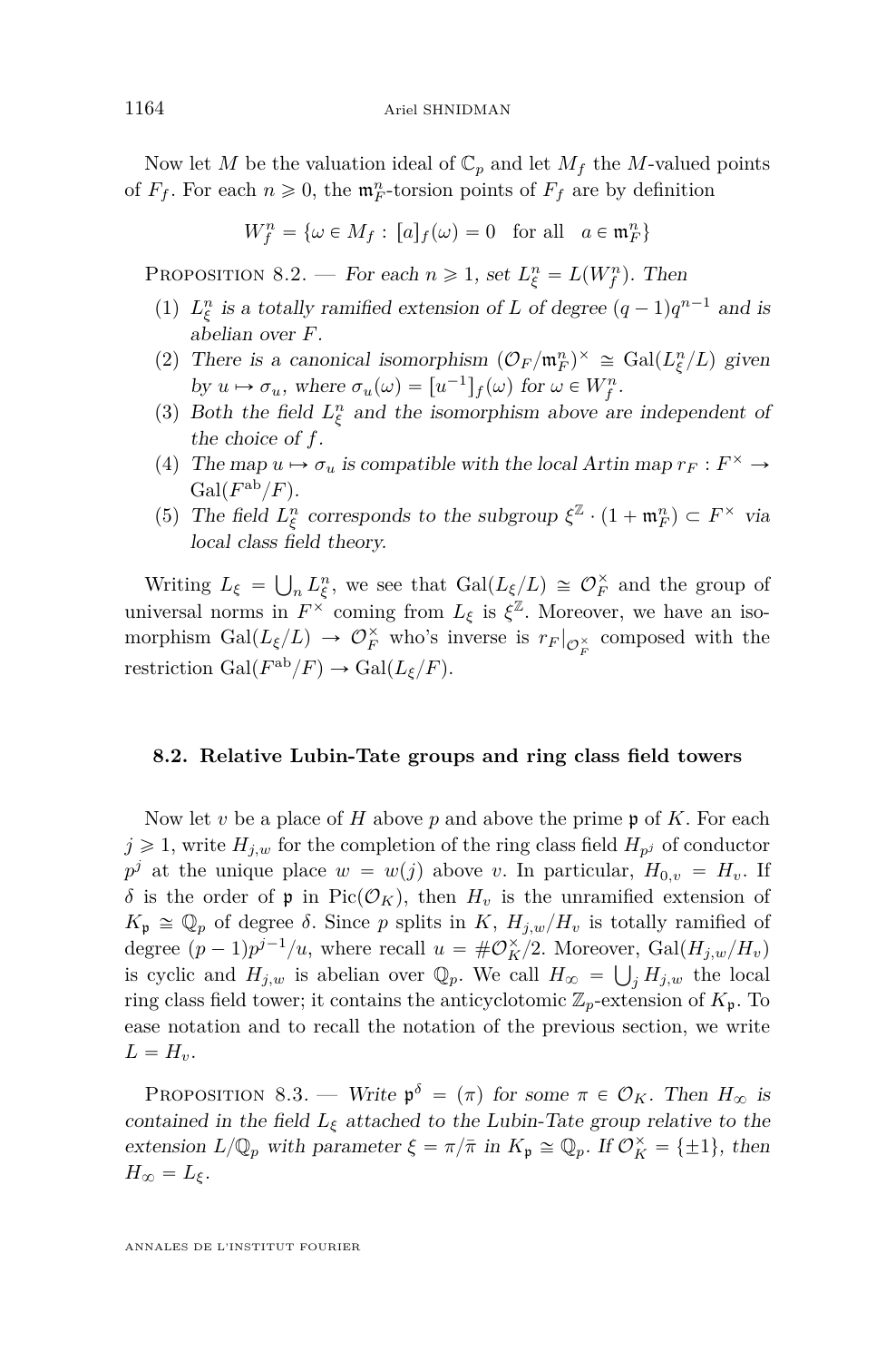Remark. — Note that there are other natural Lubin-Tate groups relative to  $L/\mathbb{Q}_p$  coming from the class field theory of *K*, namely the formal groups of elliptic curves with complex multiplication by  $\mathcal{O}_K$ . These formal groups will have different parameters however, as can be seen from the discussion in [\[35,](#page-58-12) II.1.10].

Proof. — By (5) of Proposition [8.2,](#page-48-0) it is enough to prove that  $H_{\infty}$  is the subfield of  $\mathbb{Q}_p^{\text{ab}}$  corresponding to the subgroup  $({\pi}/{\bar{\pi}})^{\mathbb{Z}} \cdot \mu_K^2$  under local class field theory. First we show that  $(\pi/\bar{\pi})$  is norm from every  $H_{i,w}$ . Using the compatibility between local and global reciprocity maps, this will follow if the idele (with non-trivial entry in the p slot)

$$
(\ldots 1, 1, \pi/\bar{\pi}, 1, 1, \ldots) \in \mathbb{A}_K^\times
$$

is in the kernel of the reciprocity map

$$
r_j: \mathbb{A}_K^{\times}/K^{\times} \to \text{Gal}(K^{\text{ab}}/K) \to \text{Gal}(H_{p^j}/K),
$$

for each *j*. Since the kernel of  $r_j$  is  $K^{\times} \mathbb{A}_{K,\infty}^{\times} \hat{\mathcal{O}}_{p^j}^{\times}$ , it is enough to show that

$$
(\ldots 1/\pi\,,1/\pi\,,1/\bar{\pi}\,,1/\pi\,,1/\pi\,,\ldots)\in\hat{\mathcal{O}}_{p^j}^\times.
$$

This is clear at all primes away from *p* since *π* is a unit at those places. At *p*, it amounts to showing that  $(1/\overline{\pi}, 1/\pi) \in K_p \times K_{\overline{p}}$  lands in the diagonal copy of  $\mathbb{Z}_p$  under the identification  $K_{\mathfrak{p}} \times K_{\overline{\mathfrak{p}}} \cong \mathbb{Q}_p \times \mathbb{Q}_p$ , and this is also clear.

Since  $L/\mathbb{Q}_p$  is unramified of degree *δ* and  $\xi = \pi/\bar{\pi}$  has valuation *δ*, it remains to prove that the only units in  $\mathbb{Q}_p$  which are universal norms for the tower  $H_{\infty}/\mathbb{Q}_p$  are those in  $\mu_K^2$ . But by the same argument as above, the only way  $\alpha \in \mathbb{Z}_p^{\times}$  can be a norm from every  $H_{j,w}$  is if  $\alpha \zeta = \overline{\zeta}$  for some global unit  $\zeta \in K$ . But then  $\zeta$  is a root of unity and  $\alpha = \zeta^{-1} \overline{\zeta} = \zeta^{-2}$ , so  $\alpha$ is in  $\mu_K^2$ . Conversely, it's clear that each  $\zeta \in \mu_K^2$  is a universal norm.  $\square$ 

Remark. — Since we are assuming *K* has odd discriminant, the equality  $H_{\infty} = L_{\xi}$  holds unless  $K = \mathbb{Q}(\mu_3)$ . For ease of exposition we will assume  $K \neq \mathbb{Q}(\mu_3)$  for the rest of this section; the modifications needed for the case  $K = \mathbb{Q}(\mu_3)$  are easy enough.

We will need one more technical fact about the relative Lubin-Tate group  $F_f$  cutting out  $H_{\infty}$ . Let  $\chi_{\xi}$  :  $Gal(\overline{L}/L) \rightarrow \mathbb{Z}_p^{\times}$ , be the character giving the Galois action on the torsion points of  $F_f$ . We let  $\mathbb{Q}_p(\chi_{\xi})$  denote the 1-dimensional  $\mathbb{Q}_p$ -vector space endowed with the action of  $Gal(L/L)$ determined by  $\chi_{\xi}$ , and we denote by  $D_{\text{cris}}(\mathbb{Q}_p(\chi_{\xi}))$  the usual filtered  $\phi$ module contravariantly attached to the Gal $(\overline{L}/L)$ -representation  $\mathbb{Q}_p(\chi_{\xi})$ by Fontaine.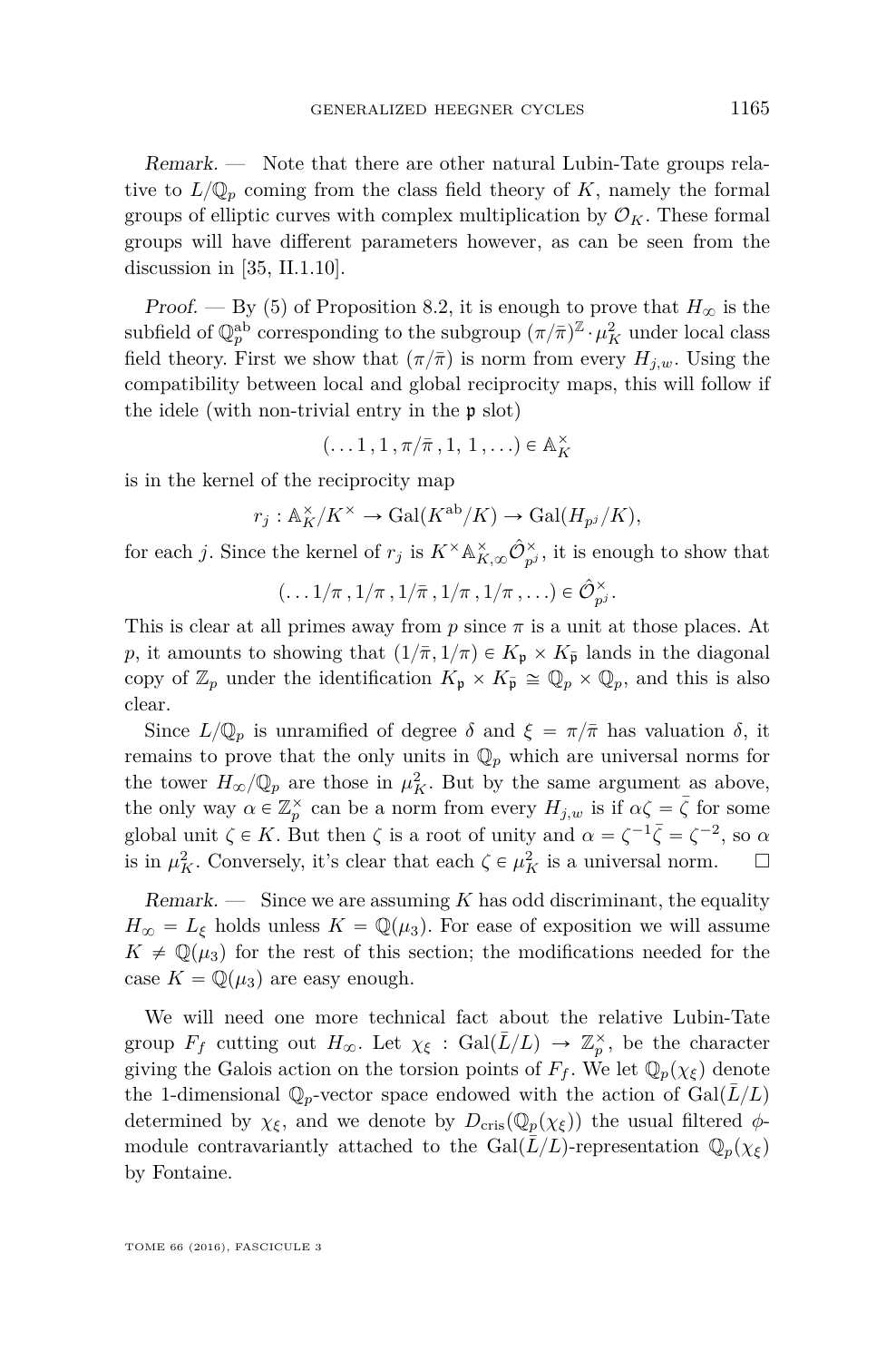<span id="page-50-1"></span>PROPOSITION 8.4. — The representation  $\mathbb{Q}_p(\chi_{\xi})$  is crystalline and the frobenius map on the 1-dimensional *L*-vector space  $D_{\text{cris}}(\mathbb{Q}_p(\chi_{\xi}))$  is given by multiplication by *ξ*.

Proof. — This is presumably well known, but with a lack of reference we will verify this fact using [\[7,](#page-57-21) Prop. B.4]. There it is shown that  $\mathbb{Q}_p(\chi_{\xi})$  is crystalline if and only if there exists a homomorphism of tori  $\chi': L^{\times} \to \mathbb{Q}_p^{\times}$ which agrees with the restriction of  $\chi_{\xi} \circ r_L$  to  $\mathcal{O}_L^{\times}$ . In that case, frobenius on  $D_{\text{cris}}(\mathbb{Q}_p(\chi_{\xi}))$  is given by multiplication by  $\chi_{\xi}(r_L(\varpi)) \cdot \chi'(\varpi)^{-1}$ , where  $\varpi$  is any uniformizer of  $L^{(2)}$  Combining (2) and (4) of Proposition [8.2](#page-48-0) with the commutativity of the following diagram

$$
L^{\times} \xrightarrow{r_L} \text{Gal}(L^{\text{ab}}/L)
$$
  
\n
$$
\text{Nm} \downarrow \text{res}
$$
  
\n
$$
\text{Q}_{p}^{\times} \xrightarrow{r_{\mathbb{Q}_p}} \text{Gal}(\text{Q}_{p}^{\text{ab}}/\text{Q}_p),
$$

we see that  $\chi' = Nm^{-1}$  gives such a homomorphism, so the crystallinity follows. Note that by construction  $\chi_{\xi} : \text{Gal}(L^{\text{ab}}/L) \to \mathbb{Z}_p^{\times}$  factors through a character  $\tilde{\chi}_{\xi}$  : Gal $(\mathbb{Q}_p^{\text{ab}}/L) \to \mathbb{Z}_p^{\times}$ . So if we choose  $\sigma$  to be such that  $\text{Nm}_{L/\mathbb{Q}_p}(\varpi) = \xi$ , then

$$
\chi_{\xi}(r_L(\varpi)) = \tilde{\chi}_{\xi}(r_{\mathbb{Q}_p}(\text{Nm}(\varpi)))
$$
  
=  $\tilde{\chi}_{\xi}(r_{\mathbb{Q}_p}(\xi)) = 1.$ 

Thus, the frobenius is given by multiplication by

$$
\chi'(\varpi)^{-1} = \mathrm{Nm}_{L/\mathbb{Q}_p}(\varpi) = \xi.
$$

 $\Box$ 

#### **8.3. Local heights at** *p* **in ring class field towers**

<span id="page-50-0"></span>The proofs of both [\[24,](#page-58-1) II.5.6] and [\[24,](#page-58-1) II.5.10] mistakenly assert that *Hj,w* contains the *j*-th layer of the cyclotomic  $\mathbb{Z}_p$ -extension of  $\mathbb{Q}_p$  (as opposed to the anticyclotomic  $\mathbb{Z}_p$ -extension). This issue first arises in the proofs of [\[24,](#page-58-1) II.5.9] and [\[24,](#page-58-1) II.5.10]. We explain now how to adjust the proof of [\[24,](#page-58-1) II.5.10]; similar adjustments may be used to fix the proof of [\[24,](#page-58-1) II.5.9]. Our approach is in the spirit of Nekovář's original argument, but uses extra results from *p*-adic Hodge theory to carry the argument through.

 $(2)$  Note that we are using the contravariant  $D_{\text{cris}}$ , whereas [\[7\]](#page-57-21) uses the covariant version.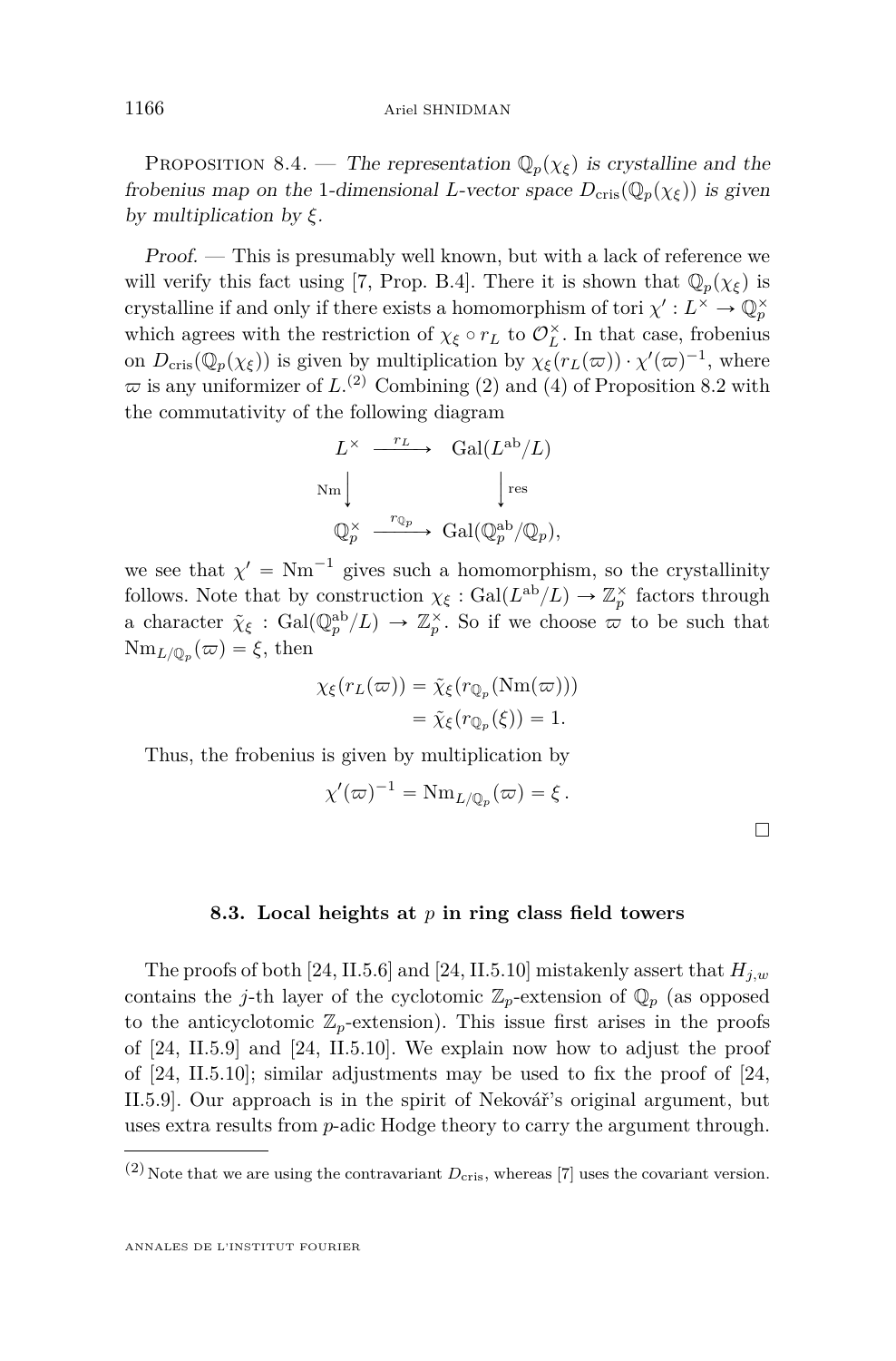Recall the setting of  $[24, II.5.10]: x$  $[24, II.5.10]: x$  is the Tate vector corresponding to our (generalized) Heegner cycle  $\epsilon_B \epsilon Y$ , and  $V = H^1_{\text{et}}(\bar{X}_0(N), j_{0*}A)(1)$ . We have the Tate cycle

$$
x_f = \sum_{m \in S} c_{f,m} T_m x \in Z(Y_0(N), H) \otimes_{\mathbb{Q}_p} L,
$$

a certain linear combination (with coefficients  $c_{f,m}$  living in a large enough field *L*) of  $T_m x$  such that

$$
\Phi_T(x_f) = z_f \in H^1_f(H, V) \otimes_{\mathbb{Q}_p} L.
$$

Moreover, each  $m \in S$  satisfies  $(m, pN) = 1$  and  $r(m) = 0$ , where  $r(m)$ is the number of ideals in  $K$  of norm  $m$ . To fix the proof of  $[24, H.5.10]$  $[24, H.5.10]$ , we prove the following vanishing result for local heights at primes *v* of *H* above *p*.

<span id="page-51-0"></span>THEOREM 8.5. — For each  $j \geq 1$ , let  $h_j^{\sigma} \in Z_f(Y_0(N), H_{j,w})$  be a Tate vector supported on a point  $y_i \in Y_0(N)$  corresponding to an elliptic curve  $E_j$  such that  $\text{End}(E_j)$  is the order in  $\mathcal{O}_K$  of index  $p^j$ . Then

$$
\lim_{j \to \infty} \langle x_f, N_{H_{j,w}/H_v}(h_j^{\sigma}) \rangle_v = 0.
$$

Proof. — Recall that  $E_j$  is a quotient of an elliptic curve  $E$  with CM by  $\mathcal{O}_K$  by a (cyclic) subgroup of order  $p^j$  which does not contain either the canonical subgroup  $E[\mathfrak{p}]$  or its dual  $E[\bar{\mathfrak{p}}]$ . By the compatibility of local heights with norms [\[24,](#page-58-1) II.1.9.1], we have

(8.1) 
$$
\left\langle x_f, N_{H_{j,w}/H_v}(h_j^{\sigma})\right\rangle_{v,\ell_v} = \left\langle x_f, h_j^{\sigma}\right\rangle_{w,\ell_w},
$$

where  $\ell_w = \ell_v \circ N_{H_{j,w}/H_v}$ . Recall that we are assuming now that  $\ell_K =$  $\log_p \circ \lambda$ , where  $\lambda : \text{Gal}(K_\infty/K) \to 1 + p\mathbb{Z}_p$  is the cyclotomic character. Thus the local component  $\ell_v : H_v^{\times} \to \mathbb{Q}_p$  of  $\ell_K$  is  $\ell_v = \log_p \circ N_{H_v/\mathbb{Q}_p}$ , and

$$
\ell_w = \log_p \circ N_{H_{j,w}/\mathbb{Q}_p}.
$$

We have seen that the ring class field tower  $H_{\infty}$  is cut out by a relative Lubin-Tate group. In fact, it follows from the results in the previous sections that  $H_{j,w} = L_{\xi}^{j}$ , where  $L = H_{v}$  and  $\xi = \pi/\bar{\pi}$  as before. Let *E* be the mixed extension used to compute the height pairing of  $x_f$  and  $h_j^{\sigma}$  (as in [\[24,](#page-58-1) II.1.7]), and let *E<sup>w</sup>* be its restriction to the decomposition group at *w*. Assume that

 $E_w$  is a crystalline representation of  $Gal(\bar{H}_{j,w}/H_{j,w})$ .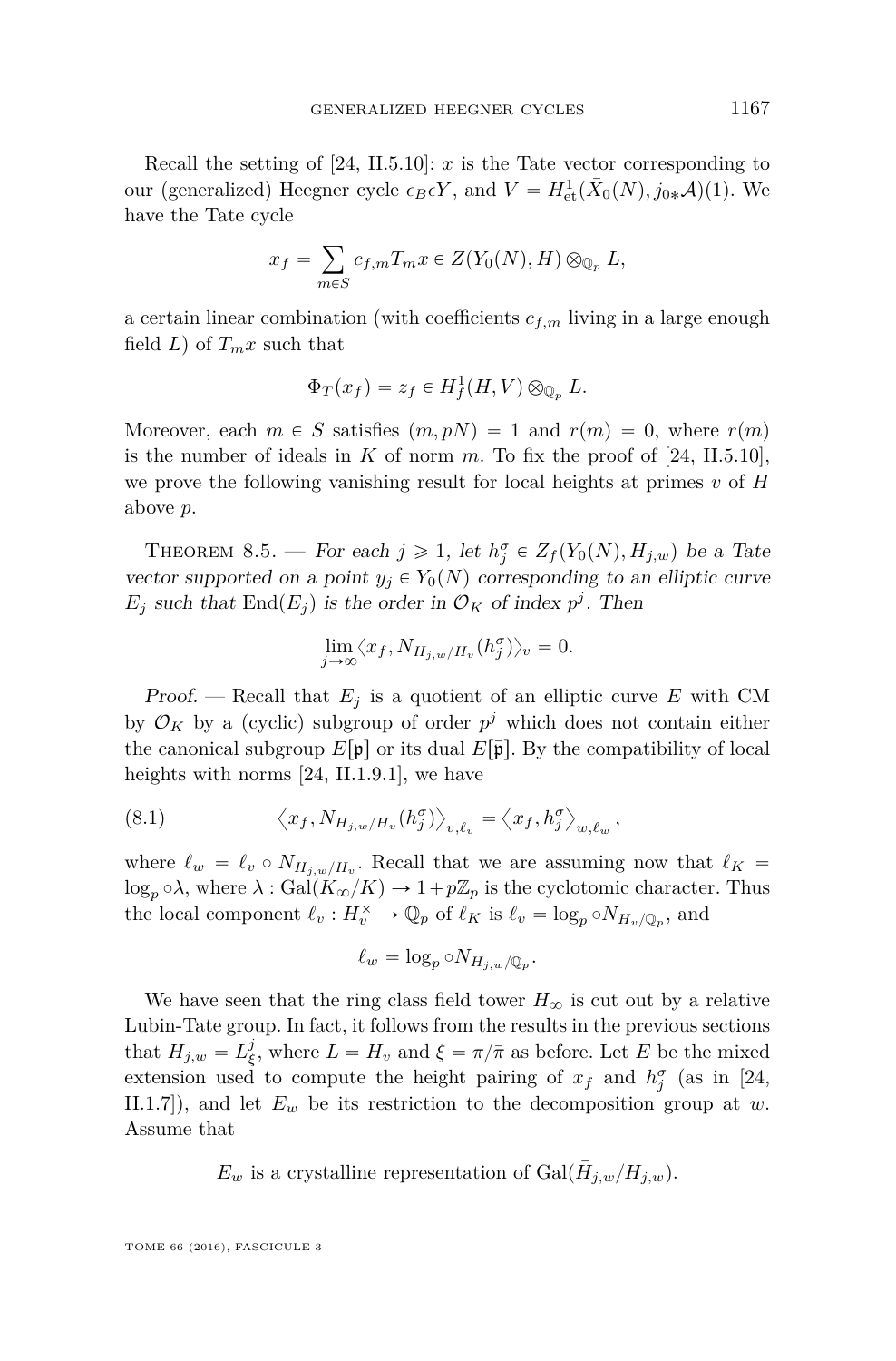Then by definition of the local height, we have

$$
\langle x_f, h_j^{\sigma} \rangle_{w, \ell_w} = \ell_w(r_w([E_w]))
$$
  
=  $\log_p (N_{H_{j,w}/\mathbb{Q}_p}(r_w([E_w])) )$ 

*.*

where  $r_w([E_w])$  is an element of  $\widehat{\mathcal{O}_{H_{j,w}}^{\times}} \otimes_{\mathbb{Z}_p} \mathbb{Q}_p$ . In fact, the ordinarity of  $f$ allows Nekovář to "bound denominators"; i.e. he shows

$$
p^{-d_j}\left\langle x_f, h^\sigma_j\right\rangle_{w,\ell_w}\in \log_p\left(N_{H_{j,w}/\mathbb{Q}_p}\left(\widetilde{\mathcal{O}_{H_{j,w}}^\times}\right)\right).
$$

for some integer  $d_i$ . Indeed, this follows from our assumption that  $E_w$  is crystalline and the proofs in [\[24,](#page-58-1) II.1.10, II.5.10]; note that  $H_f^1(H_{j,w}, \mathbb{Z}_p(1)) =$  $\widehat{\mathcal{O}_{H_{j,w}}^{\times}}$ . Moreover, the  $d_j$  are uniformly bounded as  $j$  varies. Nekovář's proof of this last fact does not quite work, but we fix this issue in Proposition [8.9](#page-55-0) below. Let us write  $d = \sup_j d_j$ . By Proposition [8.2,](#page-48-0) we have

$$
p^{-d}\left\langle x_f, h_j^{\sigma} \right\rangle_{w,\ell_w} \in \log_p(1+p^j\mathbb{Z}_p) \subset p^j\mathbb{Z}_p.
$$

The theorem would then follow upon taking the limit as  $j \to \infty$ .

It therefore remains to show that  $E_w$  is crystalline. First we need a lemma.

<span id="page-52-0"></span>LEMMA 8.6. — Let  $m \in S$  and  $j$  be as above. Then the supports of  $T_m x$ and  $b^{\sigma}_{p^j}$  are disjoint on the generic and special fibers of the integral model  $\mathcal X$  of  $X_0(N)$ .

Proof. — Let  $z \in Y_0(N)(\overline{\mathbb{Q}}_p)$  be in the support of  $T_m x$  and let *y* be the Heegner point supporting the Tate cycle *x*. Thinking of these points as elliptic curves via the moduli interpretation, there is an isogeny  $\phi : y \to z$ of degree prime to *p* since  $(p, m) = 1$ . Recall *p* splits in *K*, so that *y* has ordinary reduction  $y_s$  at *v*. Since End $(y) \cong \mathcal{O}_K \cong \text{End}(y_s)$ , *y* is a Serre-Tate canonical lift of  $y_s$ . As  $\phi$  induces an isomorphism of *p*-divisible groups, *z* is also a canonical lift of its reduction. On the other hand, the curve  $E_i$ supporting  $h_j^{\sigma}$  has CM by a non-maximal order of *p*-power index in  $\mathcal{O}_K$ and is therefore not a canonical lift of its reduction. Indeed, the reduction of  $E_i$  is an elliptic curve with CM by the full ring  $\mathcal{O}_K$  as it obtained by successive quotients of  $y_s$  by either the kernel of Frobenius or Verschiebung. This shows that  $T_m x$  and  $b^{\sigma}_{p^j}$  have disjoint support in the generic fiber.

By [\[14,](#page-57-0) III.4.3], the divisors  $T_{mn}y$  and  $y^{\tau}$  are disjoint in the generic fiber, for any  $\tau \in \text{Gal}(H/K)$ . Since all points in the support of these divisors are canonical lifts, the divisors must not intersect in the special fiber either. But we saw above that the special fiber of  $E_i$  is a Galois conjugate of the reduction of *y*, so  $E_j$  and  $T_m y$  are disjoint on the special fiber as well.  $\Box$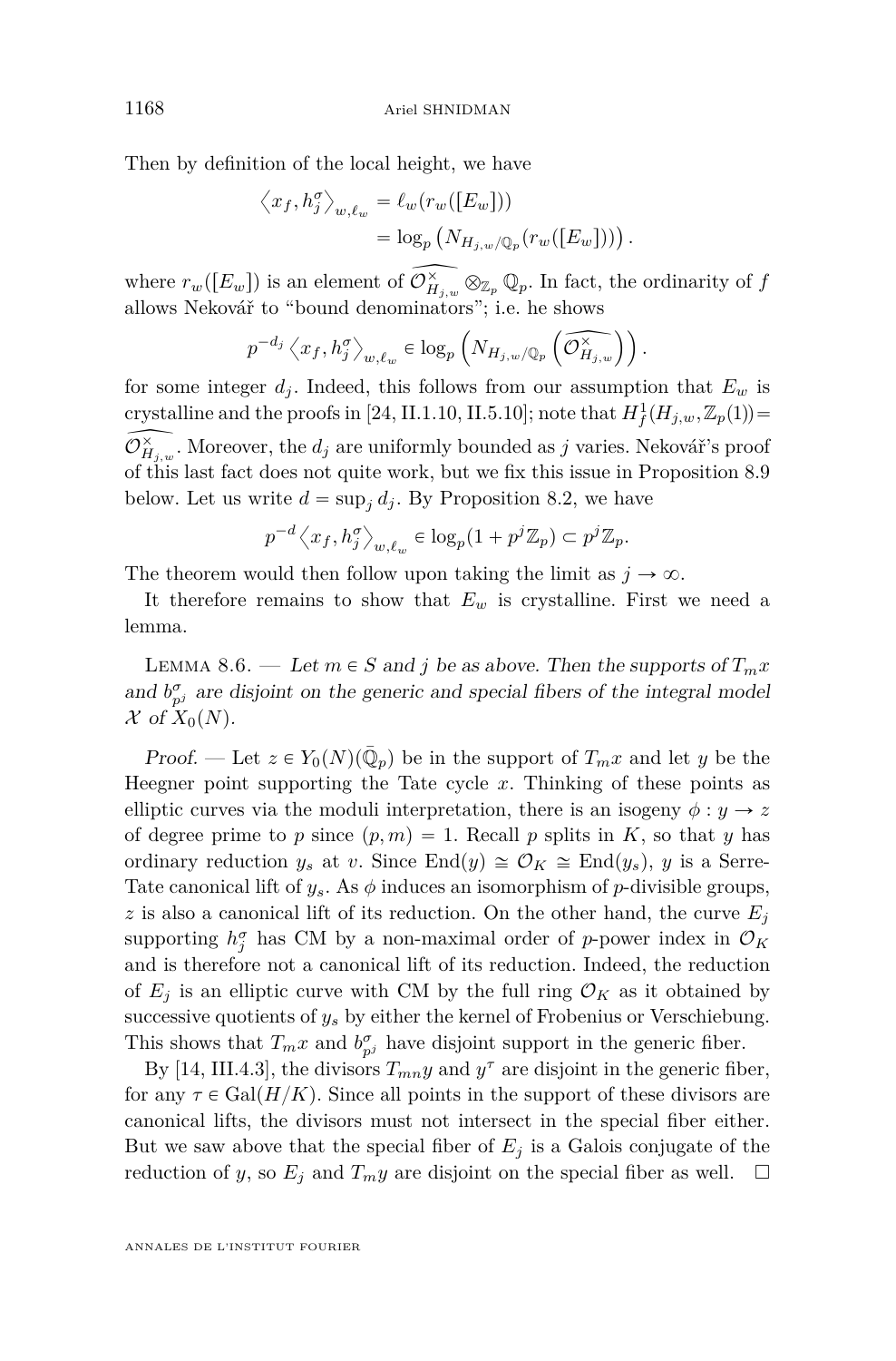Next we note that  $T_m x$  is a sum  $\sum d_i$ , where each  $d_i$  is supported on a single closed point *S* of  $Y_0(N)/H_{i,w}$ . Using norm compatibility once more and base changing to an extension  $\mathbb{F}/H_{i,w}$  which splits *S*, we may assume that  $S \in Y_0(N)(\mathbb{F})$ .

It then suffices to show that the mixed extension  $E'_{w}$  corresponding to  $d_i$  and  $h_j^{\sigma}$  is crystalline. Recall from [\[24,](#page-58-1) II.2.8] that this mixed extension is a subquotient of

$$
H^1(\bar{X}_0(N) - \bar{S} \text{ rel } \bar{T}, j_{0*}\mathcal{A})(1),
$$

where  $T = y_j$  is the point supporting  $h_j^{\sigma}$ . So it is enough to show that this cohomology group is itself crystalline. Finally, this follows from combining the previous lemma with the following result.  $\Box$ 

<span id="page-53-0"></span>THEOREM 8.7. — Suppose  $\mathbb F$  is a finite extension of  $\mathbb Q_p$  and let  $S, T \in$  $Y_0(N)(\mathbb{F})$  be points with non-cuspidal reduction and which do not intersect in the special fiber. Then  $H^1(\bar{X}_0(N) - \bar{S} \text{ rel } \bar{T}, j_{0*}A)(1)$  is a crystalline representation of  $G_{\mathbb{F}}$ .

Remark. — Suppose F is a *p*-adic field and  $X/\text{Spec } \mathcal{O}_F$  is a smooth projective variety of relative dimension  $2k - 1$ . If  $Y, Z \subset X$  are two (smooth) subvarieties of codimension *k* which do not intersect on the special fiber, then one expects that  $H^{2k-1}(\bar{X}_F - \bar{Y}_F \text{ rel } \bar{Z}_F, \mathbb{Q}_p(k))$  is a crystalline representation of  $G_F$ . The theorem above proves this for cycles sitting in fibers of a map  $X \to C$  to a curve. The general case should follow from the machinery developed in the recent preprint [\[9\]](#page-57-22).

Proof. — Write  $V = H^1(\bar{X}_0(N) - \bar{S} \text{ rel } T, j_{0*}A)(1)$ . The sketch of the proof is as follows. Faltings' comparison isomorphism [\[12\]](#page-57-17) identifies  $D_{\text{cris}}(\mathbb{V})$ with the crystalline analogue of V, which we will refer to (in this sketch) as  $H^1_{\text{cris}}(X - S \text{ rel } T, j_{0*}A)$ . The dimension of V is determined by the standard exact sequences

<span id="page-53-1"></span>
$$
(8.2) \qquad 0 \to H^0(\bar{T}, j_{0*}\mathcal{A})(1) \to \mathbb{V} \to H^1(\bar{X} - \bar{S}, j_{0*}\mathcal{A})(1) \to 0
$$

$$
0 \to H^1(\bar{X}, j_{0*}\mathcal{A})(1) \to H^1(\bar{X} - \bar{S}, j_{0*}\mathcal{A})(1) \to H^0(\bar{S}, j_{0*}\mathcal{A}) \to 0
$$

Similar exact sequences should hold in the crystalline theory (i.e. with  $H^1$  replaced by  $H_{\text{cris}}^1$  everywhere) since *S* and *T* reduce to distinct points on the special fiber. Using the known crystallinity of  $H^1(\bar{X}, j_{0*}\mathcal{A})(1)$ ,  $H^0(\bar{T}, j_{0*}\mathcal{A})(1)$ , and  $H^0(\bar{S}, j_{0*}\mathcal{A})$  (the latter two because the fibers of  $X \to X(N)$  above *S* and *T* have good reduction), we conclude that

$$
\dim_{\mathbb{Q}_p} V = \dim_{F_0} H^1_{\text{cris}}(X - S \text{ rel } T, j_{0*}A),
$$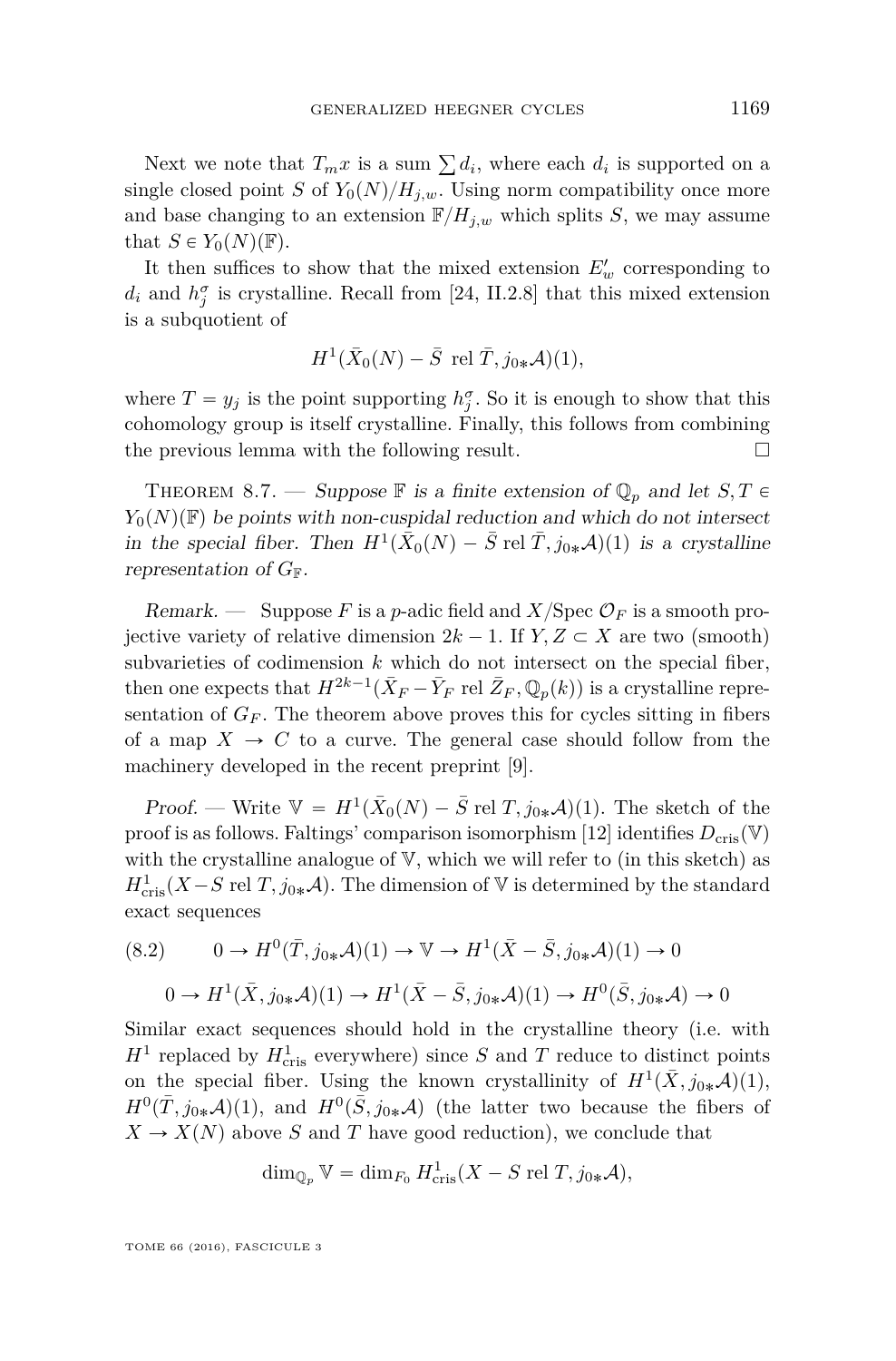i.e. that  $V$  is crystalline. To turn this sketch into a proof, we need to say explicitly what  $H_{\text{cris}}^1(X - S \text{ rel } T, j_{0*}A)$  is. Note that the usual crystalline cohomology is not a good candidate because it is not usually finite dimensional unless the variety is smooth and projective.

Let us describe in more detail the comparison isomorphism which we invoked above. The main result of [\[12\]](#page-57-17) concerns the cohomology of a smooth projective variety with trivial coefficients. In our setting, however, we deal with cohomology of an affine curve with partial support along the boundary and with non-trivial coefficients. The proof of the comparison isomorphism in this more complicated situation is sketched briefly in [\[12\]](#page-57-17) as well, but we follow the exposition [\[27\]](#page-58-13), where the modifications we need are explained explicitly and in detail.

Let *R* be the ring of integers of **F** and set  $V = \text{Spec } (R)$ . Let  $X/V$  be a smooth projective curve and let  $S, T \in X(V)$  be two rational sections which we think of as divisors on *X*. We assume that *S* and *T* do not intersect, even on the closed fiber. Set  $D = S \cup T$  and  $X^o = X - D$ . The divisor *D* defines a log structure  $M_X$  on X and we let  $(Y, M_Y)$  be the closed fiber of  $(X, M_X)$ . We use the log-convergent topos  $((Y, M_Y)/V)_{\text{conv}}$  to define the 'crystalline' analogue of V. There is an isocrystal  $J_S$  on  $((Y, M_Y)/V)_{\text{conv}}$ which is étale locally defined by the ideal sheaf of *S*; see [\[27,](#page-58-13) §13] for its precise definition and for more regarding the convergent topos.

THEOREM 8.8 (Faltings, Olsson). — Let L be a crystalline sheaf on  $X^o_{\mathbb{F}}$ associated to a filtered isocrystal  $(F, \varphi_F, Fil_F)$ . Then there is an isomorphism

(8.3) 
$$
B_{\text{cris}}(\bar{V}) \otimes_{\mathbb{F}} H^1(((Y, M_Y)/V)_{\text{conv}}, F \otimes J_S)
$$
  
 $\rightarrow B_{\text{cris}}(\bar{V}) \otimes_{\mathbb{Q}_p} H^1(\bar{X} - \bar{S} \text{ rel } \bar{T}, L).$ 

As  $L = j_{0*}A$  is crystalline [\[12,](#page-57-17) 6.3], we may apply this theorem in our situation. Taking Galois invariants, we conclude that

$$
D_{\mathrm{cris}}(\mathbb{V}) = H^1(((Y, M_Y)/V)_{\mathrm{conv}}, F \otimes J_S).
$$

To complete the proof of Theorem [8.7,](#page-53-0) it would be enough to know that the convergent cohomology group  $D_{\text{cris}}(\mathbb{V})$  sits in exact sequences analogous to the standard Gysin sequences [\(8.2\)](#page-53-1). These sequences hold in any cohomology theory satisfying the Bloch-Ogus axioms, but unfortunately convergent cohomology is not known to satisfy these axioms. On the other hand, rigid cohomology does satisfy the Bloch-Ogus axioms [\[31\]](#page-58-14). So we apply Shiho's log convergent-rigid comparison isomorphism [\[36,](#page-58-15) 2.4.4] to identify  $D_{\text{cris}}(\mathbb{V})$  with  $H_{\text{rig}}^1(Y - S_s \text{ rel } T_s, j^{\dagger} \mathcal{E})$ , for a certain overconvergent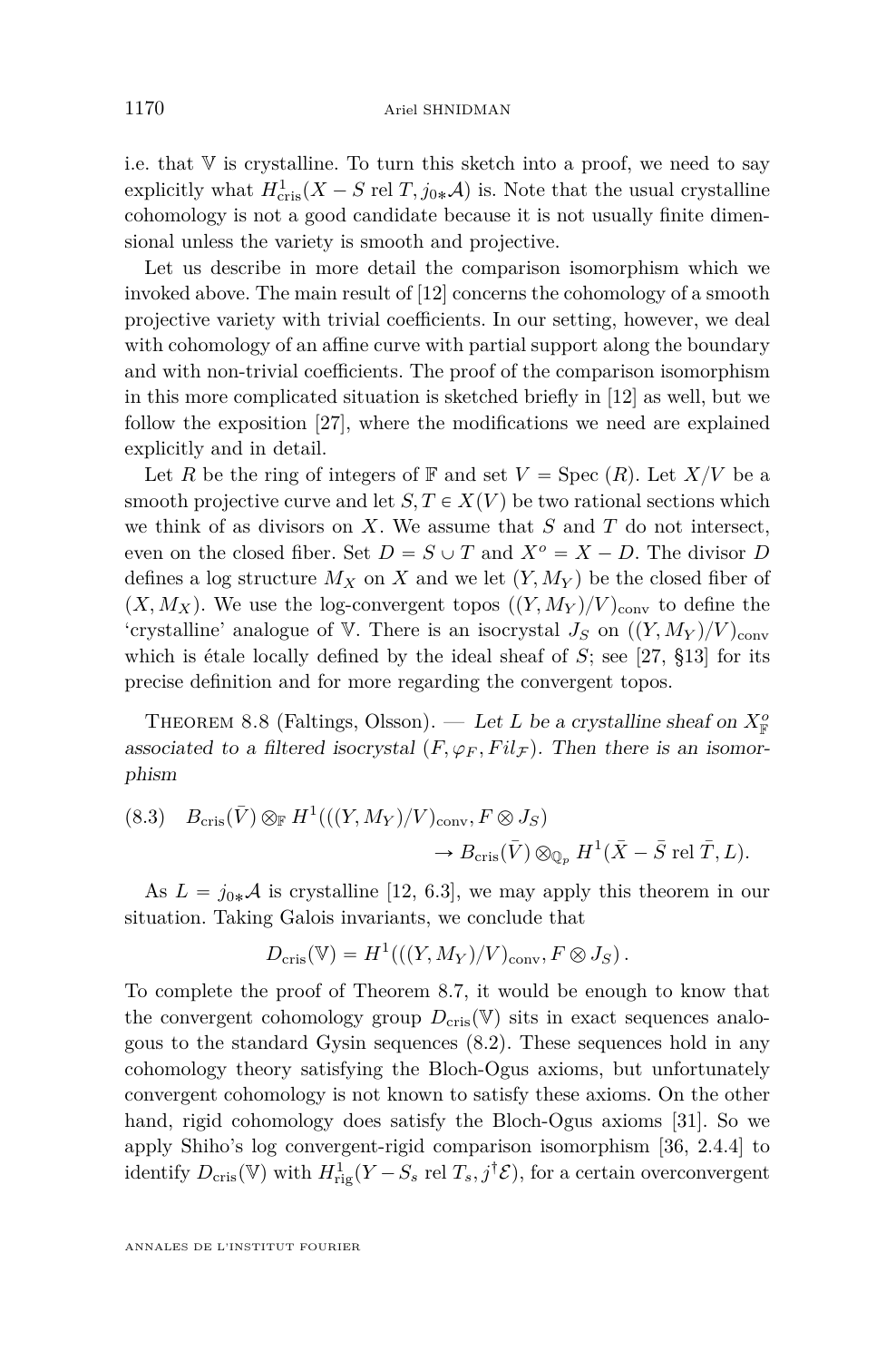isocrystal  $j^{\dagger}$ **E** which is the analogue of  $j_{0*}A$  on the special fiber. Here  $S_s$ and  $T_s$  are the points on the special fiber. We have similar identifications with rigid cohomology for each term appearing in the sequences [\(8.2\)](#page-53-1), and the corresponding short exact sequences of rigid cohomology groups are exact. The crystallinity of  $V$  now follows from dimension counting.  $\Box$ 

Remark. — Theorem [8.5](#page-51-0) has two components: first one must bound denominators and then one shows that the heights go to 0 *p*-adically. In the argument above, the ordinarity of *f* was the crucial input needed to bound denominators. We briefly explain the modifications need to fix the proof of [\[24,](#page-58-1) II.5.9], where one pairs Heegner cycles of *p*-power conductor with cycles in the kernel of the local Abel-Jacobi map (the higher weight analogue of principal divisors). The fact that these cycles are Abel-Jacobi trivial allows us to make a "bounded denominators" argument even without an ordinarity assumption; see [\[24,](#page-58-1) II.1.9]. To kill the *p*-adic height, we further note that the particular AJ-trivial cycles in the proof of II.5.9 are again linear combinations of various  $T_n x$ , with  $r(n) = 0$ . This lets us invoke Lemme [8.6](#page-52-0) and Theorem [8.7,](#page-53-0) as before.

As we alluded to in the proof of Theorem [8.5,](#page-51-0) the proof of [\[24,](#page-58-1) II.5.11] again assumes that  $H_{\infty}$  contains the cyclotomic  $\mathbb{Z}_p$ -extension of  $\mathbb{Q}_p$ . To fix the proof there, it is enough to prove the following proposition.

<span id="page-55-0"></span>PROPOSITION 8.9. — Let *V* be the Galois representation  $H^1_{\text{et}}(\bar{X}_0(N), j_{0*}A)(1)$  attached to weight 2*r* cusp forms. If we set  $H_{\infty}$  =  $\bigcup_i H_{j,w}$ , then

$$
H^0(H_\infty, V) = 0.
$$

Proof. — We follow Nekovář's approach, but instead of using the cyclotomic character we use the character  $\chi_{\xi}$  coming from the relative Lubin-Tate group attached to  $H_{\infty}$ , defined above. By Proposition [8.4,](#page-50-1) the  $G_{\mathbb{Q}_p}$ representation  $\mathbb{Q}_p(\chi_{\xi})$  is crystalline and the frobenius on  $D_{\text{cris}}(\mathbb{Q}_p(\chi_{\xi}))$  is given by multiplication by  $\xi$ , where  $\xi$  is defined in Proposition [8.3.](#page-48-1)

Since *V* is Hodge-Tate, there is an inclusion of  $Gal(H_{\infty}/H_v)$ -representations

$$
H^0(H_{\infty}, V) \subset \bigoplus_{j \in \mathbb{Z}} H^0(H_v, V(\chi_{\xi}^j))(\chi_{\xi}^{-j}).
$$

Indeed,  $H^0(H_\infty, V)$  has an action by  $Gal(H_\infty/H)$  which we can break up into isotypic parts indexed by characters  $\chi_{\xi}^s$ , with  $s \in \mathbb{Z}_p$ . But of these characters, the only ones which are Hodge-Tate are those with  $s \in \mathbb{Z}$ , so we obtain the inclusion above.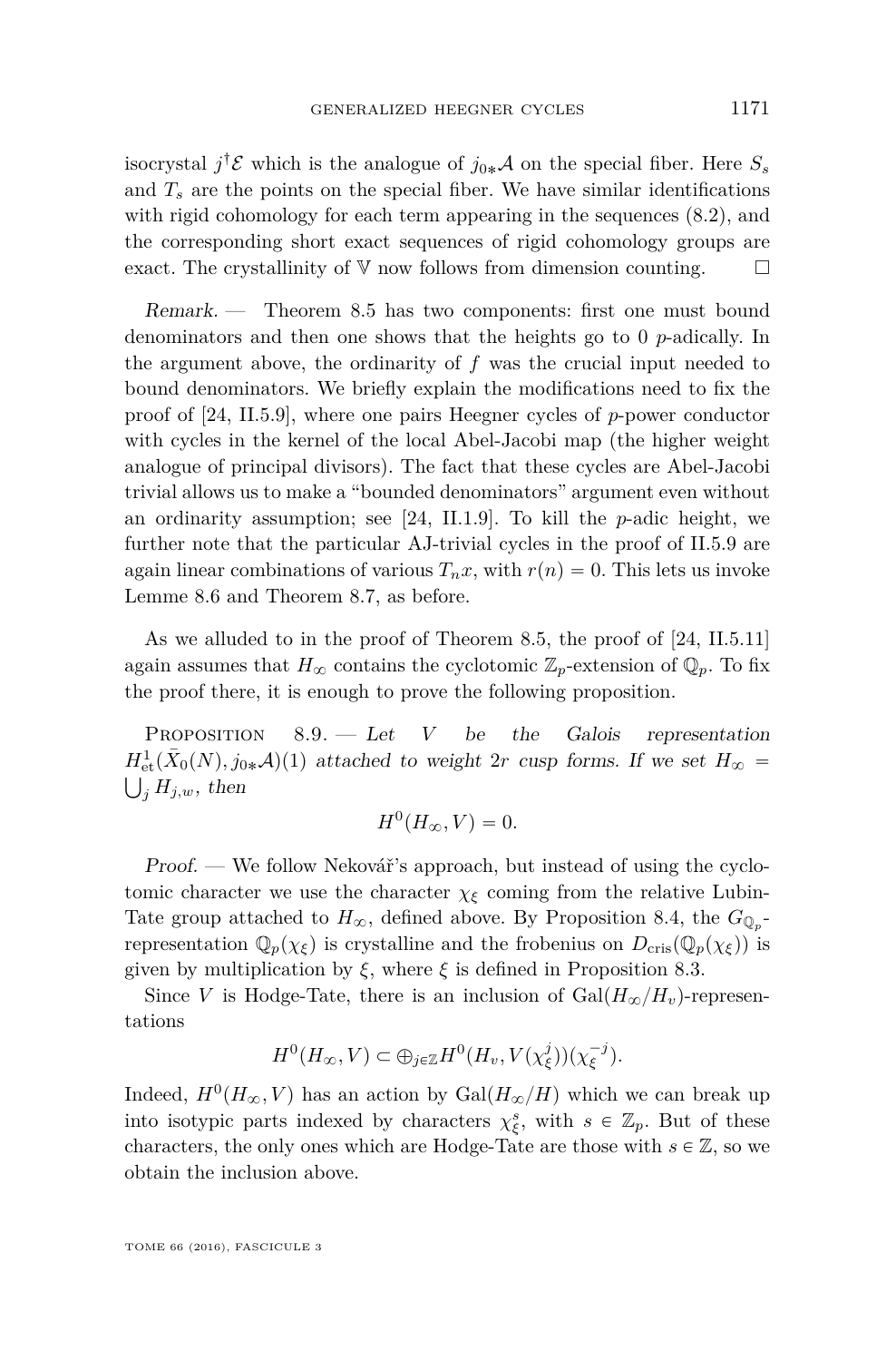So it suffices to show that for each *j*,  $H^0(H_v, V(\chi_{\xi}^j))(\chi_{\xi}^{-j}) = 0$ . Tensoring the inclusion  $\mathbb{Q}_p \to B_{\text{cris}}^{f=1}$  by  $V(\chi_{\xi}^j)$ , taking invariants, and then twisting the resulting filtered frobenius modules by  $\chi_{\xi}^{-j}$ , we obtain

$$
H^0(H_v, V(\chi_{\xi}^j))(\chi_{\xi}^{-j}) \subset D_{\mathrm{cris}}(V)^{f=\xi^{-j}}.
$$

As an element of  $\mathbb{C}, \xi$  has absolute value 1. Since *V* appears in the odd de-gree cohomology of the Kuga-Sato variety, [\[18\]](#page-57-18) implies that  $D_{\text{cris}}(V)^{f = \xi^{-j}}$ vanishes and the proposition follows.

Finally, for completeness, we explain how Proposition [8.9](#page-55-0) is used in the proof of Proposition [7.2.](#page-44-0) Let *X* be the (generalized) Kuga-Sato variety over  $H_v$  and let *T* be the image of the map

$$
H^{2r+2k-1}(\bar{X}, \mathbb{Z}_p(r+k)) \to V = H^{2r+2k-1}(\bar{X}, \mathbb{Q}_p(r+k)).
$$

Proposition [8.9](#page-55-0) is used to infer the following fact, whose proof was left to the reader in [\[24\]](#page-58-1).

PROPOSITION 8.10. — The numbers  $#H^1(H_{j,w},T)_{\text{tors}}$  are bounded as  $j \rightarrow \infty$ .

Proof. — From the short exact sequence

$$
0 \to T \to V \to V/T \to 0,
$$

we have

$$
(V/T)^{G_j} \to H^1(G_j, T) \to H^1(G_j, V) \to 0,
$$

where  $G_j = \text{Gal}(\bar{H}_{j,w}/H_{j,w})$ . As  $H^1(G_j, V)$  is torsion-free, we see that  $(V/T)^{G_j}$  maps surjectively onto  $H^1(G_j, T)_{\text{tors}}$ . An element of order  $p^a$  in  $(V/T)^{G_j}$  is of the form  $p^{-a}t$  for some  $t \in T$  not divisible by p in T. We then have  $\sigma t - t \in p^a T$  for all  $\sigma \in G_j$ . As  $V/T \cong (\mathbb{Q}_p/\mathbb{Z}_p)^n$  for some integer *n*, it suffices to show that *a* is bounded as we vary over all elements of  $(V/T)^{G_j}$ and all *j*.

Suppose these *a* are not bounded. Then we can find a sequence  $t_i \in T$  such that  $t_i \notin pT$  and such that  $\sigma t_i - t_i \in p^{a(i)}T$  for all  $\sigma \in G_\infty := \text{Gal}(\overline{H}/H_\infty)$ . Here,  $a(i)$  is a non-decreasing sequence going to infinity with *i*. Since  $T$ is compact we may replace  $t_i$  with a convergent subsequence, and define  $t = \lim t_i$ . We claim that  $t \in H^0(H_\infty, V)$ . Indeed, for any *i* we have

$$
\sigma t - t = \sigma(t - t_i) - (t - t_i) + \sigma t_i - t_i.
$$

For any  $n > 0$ , we can choose *i* large enough so that  $(t - t_i) \in p^n T$  and  $\sigma t_i - t_i \in p^n T$ , showing that  $\sigma t = t$ . By Proposition [8.9,](#page-55-0)  $t = 0$ , which contradicts the fact that  $t = \lim t_i$  and  $t_i \notin pT$ .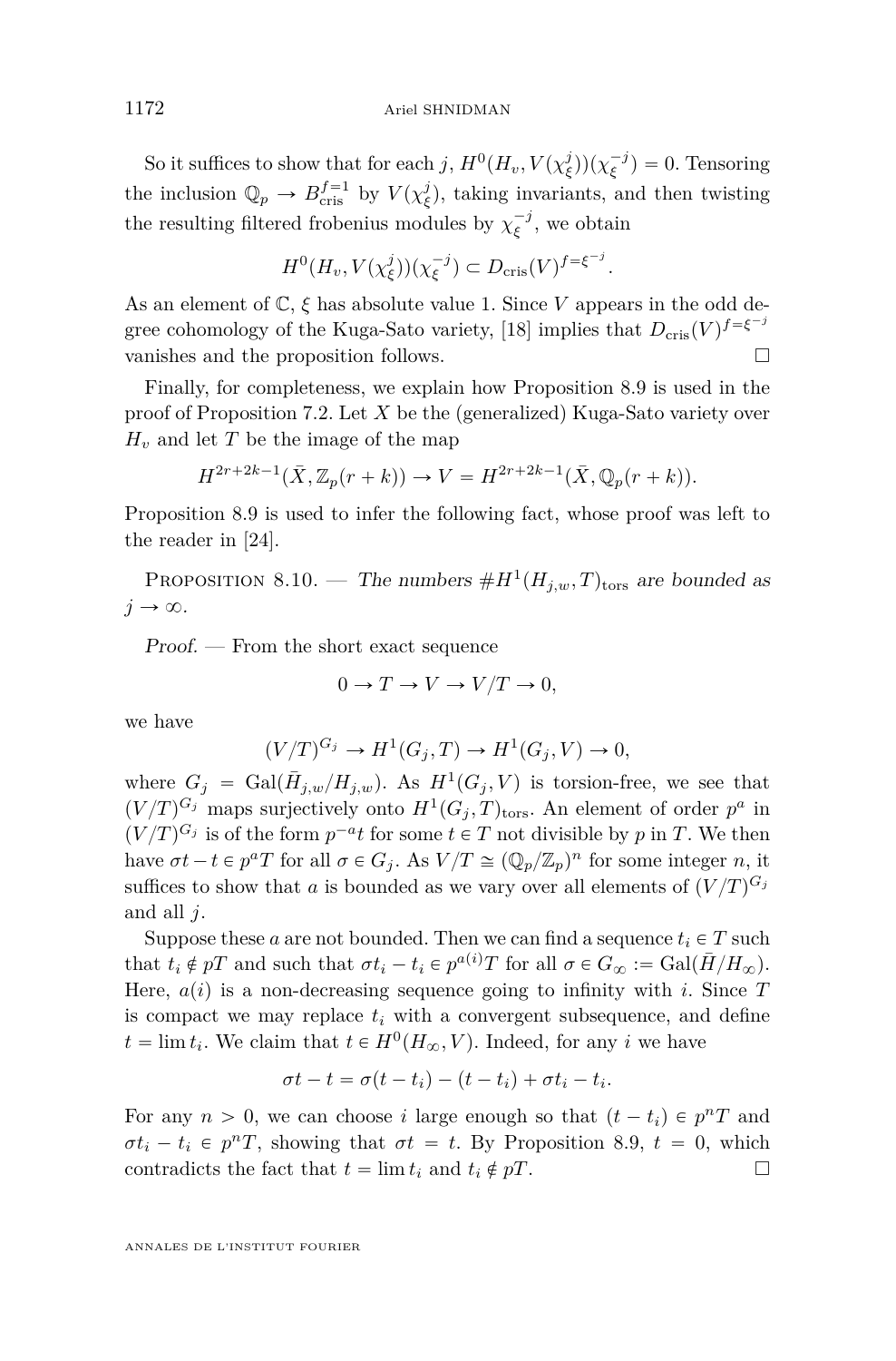#### BIBLIOGRAPHY

- <span id="page-57-3"></span>[1] M. Bertolini, H. Darmon & K. Prasanna, "Generalized Heegner cycles and *p*adic Rankin *L*-series", Duke Math. J. **162** (2013), no. 6, p. 1033-1148, With an appendix by Brian Conrad.
- <span id="page-57-5"></span>[2] ——— , "Chow-Heegner points on CM elliptic curves and values of *p*-adic *L*functions", Int. Math. Res. Not. IMRN (2014), no. 3, p. 745-793.
- <span id="page-57-16"></span>[3] S. Bloch & K. Kato, "*L*-functions and Tamagawa numbers of motives", in The Grothendieck Festschrift, Vol. I, Progr. Math., vol. 86, Birkhäuser Boston, Boston, MA, 1990, p. 333-400.
- <span id="page-57-20"></span>[4] F. Castella & M. Hsieh, "Heegner cycles and *p*-adic *L*-functions", preprint.
- <span id="page-57-8"></span>[5] F. Castella, "Heegner cycles and higher weight specializations of big Heegner points", Math. Ann. **356** (2013), no. 4, p. 1247-1282.
- <span id="page-57-2"></span>[6] P. Colmez, "Fonctions *L p*-adiques", Astérisque (2000), no. 266, p. Exp. No. 851, 3, 21-58, Séminaire Bourbaki, Vol. 1998/99.
- <span id="page-57-21"></span>[7] B. Conrad, "Lifting global representations with local properties", preprint.
- <span id="page-57-19"></span>[8] ——— , "Gross-Zagier revisited", in Heegner points and Rankin *L*-series, Math. Sci. Res. Inst. Publ., vol. 49, Cambridge Univ. Press, Cambridge, 2004, With an appendix by W. R. Mann, p. 67-163.
- <span id="page-57-22"></span>[9] F. Déglise & W. Niziol, "On *p*-adic absolute hodge cohomology and syntomic coefficients, I", preprint.
- <span id="page-57-12"></span>[10] D. Disegni, "*p*-adic heights of Heegner points on Shimura curves", preprint.
- <span id="page-57-7"></span>[11] Y. Elias, "On the Selmer group attached to a modular form and an algebraic Hecke character", preprint.
- <span id="page-57-17"></span>[12] G. Faltings, "Crystalline cohomology and *p*-adic Galois-representations", in Algebraic analysis, geometry, and number theory (Baltimore, MD, 1988), Johns Hopkins Univ. Press, Baltimore, MD, 1989, p. 25-80.
- <span id="page-57-4"></span>[13] B. H. Gross, Arithmetic on elliptic curves with complex multiplication, Lecture Notes in Mathematics, vol. 776, Springer, Berlin, 1980, With an appendix by B. Mazur, iii+95 pages.
- <span id="page-57-0"></span>[14] B. H. Gross & D. B. Zagier, "Heegner points and derivatives of *L*-series", Invent. Math. **84** (1986), no. 2, p. 225-320.
- <span id="page-57-14"></span>[15] H. Hida, "A *p*-adic measure attached to the zeta functions associated with two elliptic modular forms. I", Invent. Math. **79** (1985), no. 1, p. 159-195.
- <span id="page-57-9"></span>[16] B. Howard, "The Iwasawa theoretic Gross-Zagier theorem", Compos. Math. **141** (2005), no. 4, p. 811-846.
- <span id="page-57-10"></span>[17] E. Hunter Brooks, "Shimura curves and special values of *p*-adic *L*-functions", Int. Math. Res. Not. IMRN (2015), no. 12, p. 4177-4241.
- <span id="page-57-18"></span>[18] N. M. Katz & B. Mazur, Arithmetic moduli of elliptic curves, Annals of Mathematics Studies, vol. 108, Princeton University Press, Princeton, NJ, 1985, xiv+514 pages.
- <span id="page-57-13"></span>[19] S. Kobayashi, "The *p*-adic Gross-Zagier formula for elliptic curves at supersingular primes", Invent. Math. **191** (2013), no. 3, p. 527-629.
- <span id="page-57-11"></span>[20] Y. Liu, S. Zhang & W. Zhang, "On *p*-adic Waldspurger formula", preprint.
- <span id="page-57-15"></span>[21] T. Miyake, Modular forms, Springer-Verlag, Berlin, 1989, Translated from the Japanese by Yoshitaka Maeda, x+335 pages.
- <span id="page-57-1"></span>[22] J. Nekovář, "Kolyvagin's method for Chow groups of Kuga-Sato varieties", Invent. Math. **107** (1992), no. 1, p. 99-125.
- <span id="page-57-6"></span>[23] ——— , "On *p*-adic height pairings", in Séminaire de Théorie des Nombres, Paris, 1990–91, Progr. Math., vol. 108, Birkhäuser Boston, Boston, MA, 1993, p. 127-202.